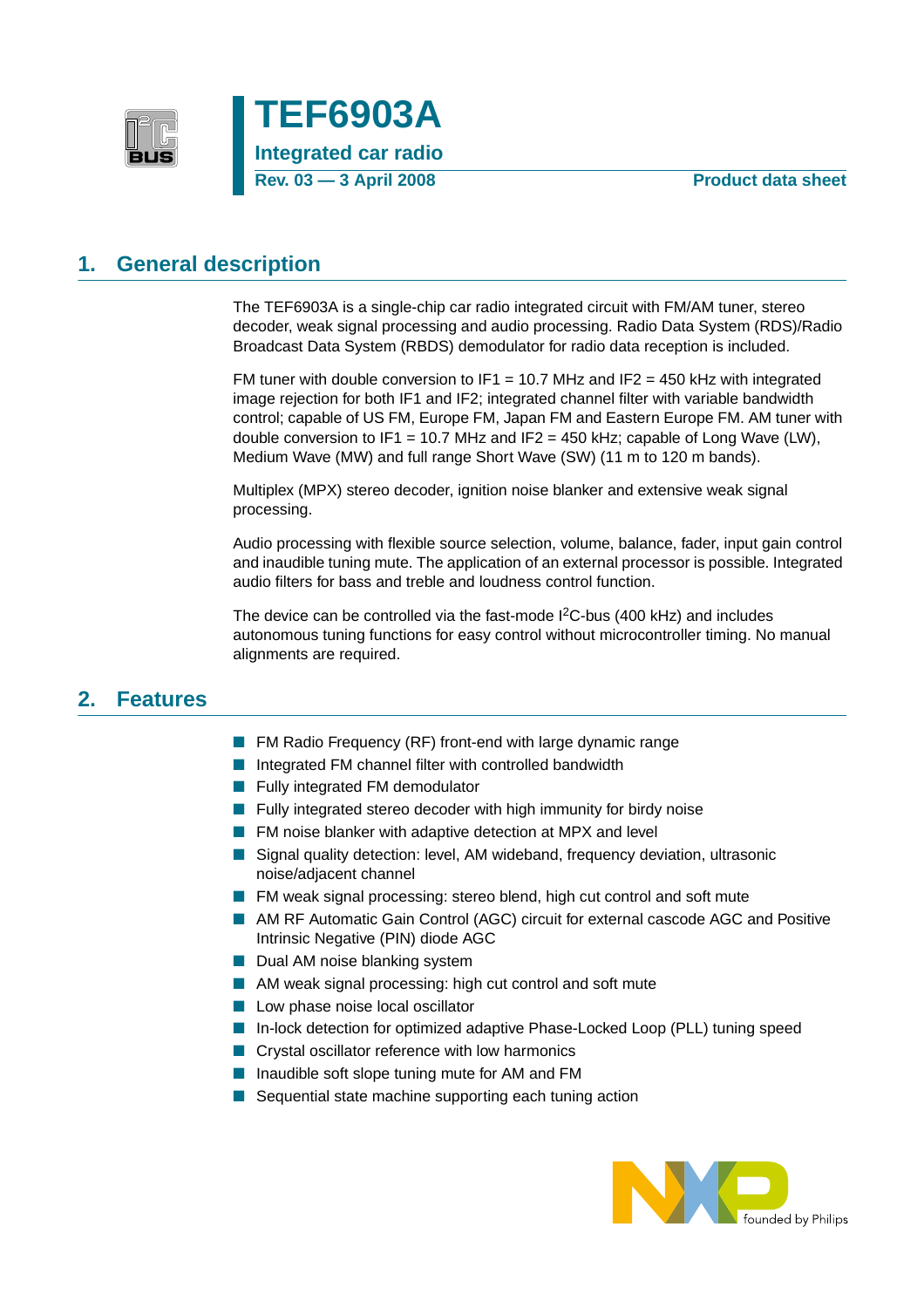- Integrated RDS/RBDS radio data demodulator
- Flexible audio input source selection
- Integrated audio processing and tone filtering
- Treble, bass and loudness tone control
- Volume, balance, fader and input gain control
- Optional connection of external sound processor, navigation voice or beep input
- Audio controls with Audio Step Interpolation (ASI) for pop-free function
- Compact Disc (CD) dynamics compression
- Volume Unit (VU)-meter audio level read-out

#### **3. Quick reference data**

| Table 1.                  | <b>Quick reference data</b>                                                                                      |                                                                                                                                                                       |     |                |                |                                       |
|---------------------------|------------------------------------------------------------------------------------------------------------------|-----------------------------------------------------------------------------------------------------------------------------------------------------------------------|-----|----------------|----------------|---------------------------------------|
| <b>Symbol</b>             | <b>Parameter</b>                                                                                                 | <b>Conditions</b>                                                                                                                                                     | Min | Typ            | <b>Max</b>     | Unit                                  |
| <b>Supply voltage</b>     |                                                                                                                  |                                                                                                                                                                       |     |                |                |                                       |
| $V_{CC}$                  | analog supply voltage on pins VCC,<br>VCCPLL, VCCVCO, VCCRF,<br>AMMIX2OUT1, AMMIX2OUT2,<br>MIX1OUT1 and MIX1OUT2 |                                                                                                                                                                       | 8   | 8.5            | 9              | V                                     |
|                           | <b>Supply current in FM mode</b>                                                                                 |                                                                                                                                                                       |     |                |                |                                       |
| $I_{\rm CC}$              | total supply current inclusive $I_{\text{V60}}$                                                                  |                                                                                                                                                                       | ÷,  | 102            | $\overline{a}$ | mA                                    |
|                           | <b>Supply current in AM mode</b>                                                                                 |                                                                                                                                                                       |     |                |                |                                       |
| $I_{\rm CC}$              | total supply current inclusive $I_{\text{V60}}$                                                                  |                                                                                                                                                                       | ÷,  | 89             | $\blacksquare$ | mA                                    |
|                           | <b>AM overall system parameters</b>                                                                              |                                                                                                                                                                       |     |                |                |                                       |
| f <sub>tune</sub>         | AM tuning frequency                                                                                              | LW                                                                                                                                                                    | 144 | $\blacksquare$ | 288            | kHz                                   |
|                           |                                                                                                                  | <b>MW</b>                                                                                                                                                             | 522 | $\blacksquare$ | 1710           | kHz                                   |
|                           |                                                                                                                  | SW                                                                                                                                                                    | 2.3 | ÷,             | 26.1           | <b>MHz</b>                            |
| V <sub>sens</sub>         | sensitivity voltage                                                                                              | $f_{RF}$ = 990 kHz; m = 0.3;<br>$f_{mod} = 1$ kHz; $B_{AF} = 2.15$ kHz;<br>$(S+N)/N = 26$ dB; dummy aerial<br>15 pF/60 pF                                             |     | 50             |                | $\mu V$                               |
| S/N                       | ultimate signal-to-noise ratio                                                                                   |                                                                                                                                                                       | 54  | 58             | $\blacksquare$ | dB                                    |
| <b>THD</b>                | total harmonic distortion                                                                                        | 200 $\mu$ V < V <sub>RF</sub> < 1 V; m = 0.8;<br>$f_{AF} = 400$ Hz                                                                                                    |     | 0.4            | 1              | $\%$                                  |
| IP <sub>3</sub>           | 3rd-order intercept point                                                                                        | $\Delta f = 40$ kHz                                                                                                                                                   | ÷,  | 130            | $\blacksquare$ | dBµV                                  |
|                           | <b>FM overall system parameters</b>                                                                              |                                                                                                                                                                       |     |                |                |                                       |
| f <sub>tune</sub>         | FM tuning frequency                                                                                              |                                                                                                                                                                       | 65  | $\blacksquare$ | 108            | <b>MHz</b>                            |
| Vsens                     | sensitivity voltage (RF input voltage<br>at $(S+N)/N = 26 dB$                                                    | $\Delta f = 22.5$ kHz; $f_{mod} = 1$ kHz;<br>DEMP = 1; $B = 300$ Hz to 22 kHz;<br>measured with 75 $\Omega$ dummy<br>antenna and test circuit                         |     | $\overline{c}$ |                | $\mu V$                               |
| $(S+N)/N$                 | maximum signal plus noise-to-noise<br>ratio of MPXAM output voltage                                              | $V_i = 3$ mV; $\Delta f = 22.5$ kHz;<br>$f_{\text{mod}} = 1$ kHz; DEMP = 1;<br>$B = 300$ Hz to 22 kHz: measured<br>with 75 $\Omega$ dummy antenna and test<br>circuit | ä,  | 60             |                | dB                                    |
| <b>THD</b>                | total harmonic distortion                                                                                        | $\Delta f = 75$ kHz                                                                                                                                                   | ä,  | 0.5            | 1              | %                                     |
| TEF6903A_3                |                                                                                                                  |                                                                                                                                                                       |     |                |                | C NXP B.V. 2008. All rights reserved. |
| <b>Product data sheet</b> |                                                                                                                  | Rev. 03 - 3 April 2008                                                                                                                                                |     |                |                | 2 of 110                              |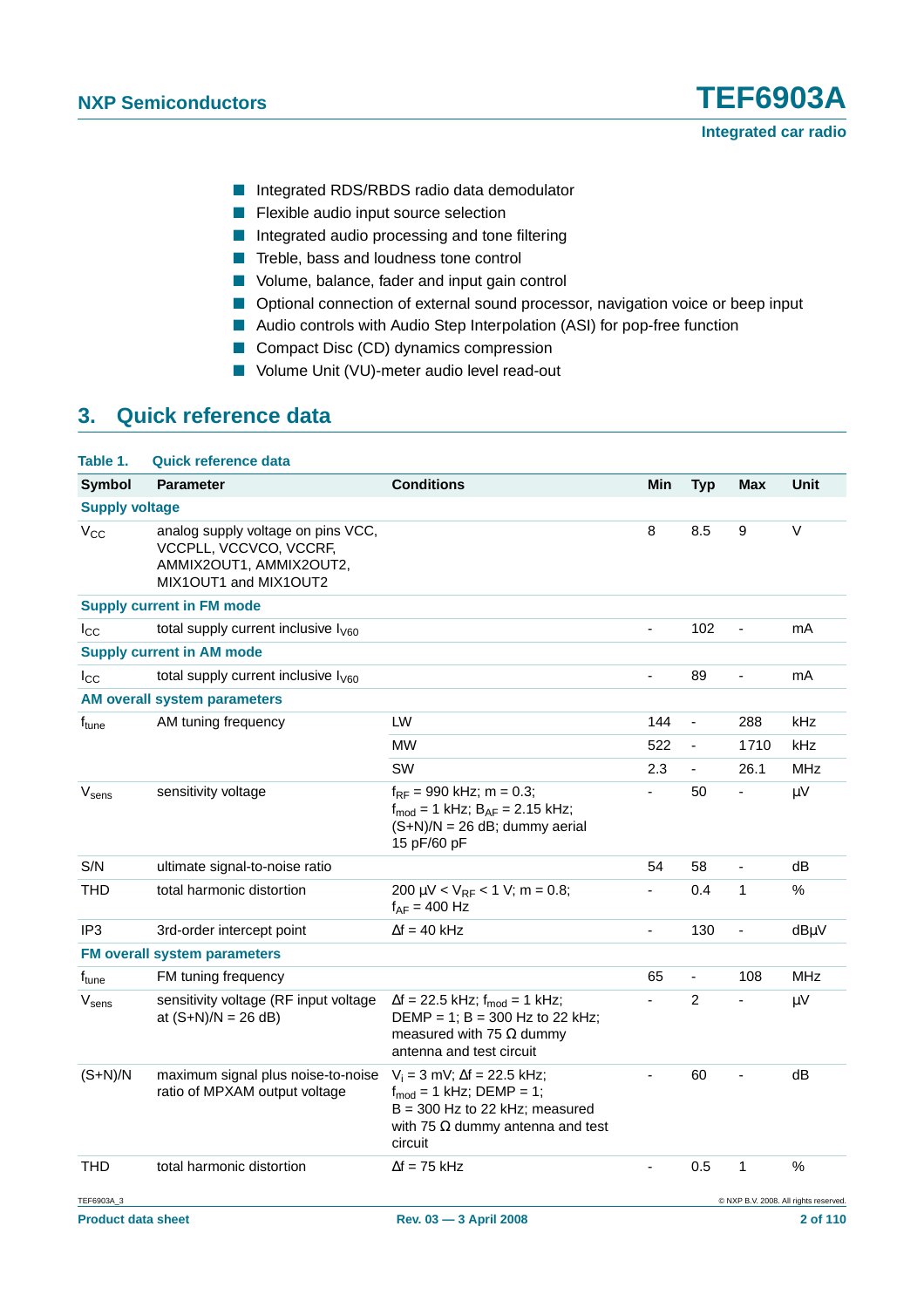**Integrated car radio**

| Table 1.                   | Quick reference data  continued |                                                                                                                    |                          |                |                          |             |  |  |
|----------------------------|---------------------------------|--------------------------------------------------------------------------------------------------------------------|--------------------------|----------------|--------------------------|-------------|--|--|
| Symbol                     | <b>Parameter</b>                | <b>Conditions</b>                                                                                                  | Min                      | <b>Typ</b>     | <b>Max</b>               | <b>Unit</b> |  |  |
| IP <sub>3</sub>            | 3rd-order intercept point       | $\Delta f = 400$ kHz                                                                                               |                          | 120            |                          | dBµV        |  |  |
|                            | Stereo decoder path             |                                                                                                                    |                          |                |                          |             |  |  |
| $\alpha_{\text{cs}}$       | channel separation              | $f_{FMMPX} = 1$ kHz                                                                                                | 40                       | ä,             | $\overline{\phantom{a}}$ | dB          |  |  |
| S/N                        | signal-to-noise ratio           | $f_{MPXAMIN}$ = 20 Hz to 15 kHz;<br>referenced to 1 kHz at 91 % FM<br>modulation; $DEMP = 1$                       | 70                       |                |                          | dB          |  |  |
| <b>THD</b>                 | total harmonic distortion       | FM mode; $DEMP = 1$ ; measured<br>with 15 kHz brick-wall low-pass<br>filter; $f_{MPXAMIN}$ = 200 Hz to 15 kHz      |                          |                | 0.3                      | %           |  |  |
| <b>Tone/volume control</b> |                                 |                                                                                                                    |                          |                |                          |             |  |  |
| $V_{i(max)}$               | maximum input voltage           | THD = 0.2 %; $Gvol = -6 dB$ ;<br>pins INAL, INAR, INAC, INAD,<br>INBL, INBR, INC and IND                           | $\overline{2}$           |                |                          | $\vee$      |  |  |
| <b>THD</b>                 | total harmonic distortion       | configured as non-inverting.<br>single-ended inputs;<br>$f_{\text{audio}} = 20$ Hz to 10 kHz;<br>$V_i = 1$ V (RMS) | $\overline{\phantom{0}}$ | 0.02           | 0.1                      | %           |  |  |
| G <sub>vol</sub>           | volume/balance gain control     | see Table 83                                                                                                       |                          |                |                          |             |  |  |
|                            |                                 | maximum setting                                                                                                    | 凹.                       | 20             | $\blacksquare$           | dB          |  |  |
|                            |                                 | minimum setting                                                                                                    | 凹.                       | $-75$          | $\overline{\phantom{a}}$ | dB          |  |  |
| G <sub>step(vol)</sub>     | step resolution                 |                                                                                                                    | ä,                       | $\mathbf{1}$   | ÷,                       | dB          |  |  |
| Gtreble                    | treble gain control             | $TRE[2:0] = 111; TREM = 1$                                                                                         | ä,                       | 14             | $\blacksquare$           | dB          |  |  |
|                            |                                 | $TRE[2:0] = 111$ ; $TREM = 0$                                                                                      | -                        | $-14$          | $\overline{\phantom{a}}$ | dB          |  |  |
| G <sub>step(treble)</sub>  | step resolution gain            |                                                                                                                    | ä,                       | $\overline{2}$ | $\overline{\phantom{a}}$ | dB          |  |  |
| G <sub>bass</sub>          | bass gain control               | $BAS[3:0] = 0111$ ; $BASM = 1$                                                                                     | $\overline{\phantom{0}}$ | 14             | $\overline{\phantom{a}}$ | dB          |  |  |
|                            |                                 | $BAS[3:0] = 0111$ ; $BASM = 0$                                                                                     | ä,                       | $-14$          | $\overline{\phantom{a}}$ | dB          |  |  |
| G <sub>step(bass)</sub>    | step resolution gain            |                                                                                                                    | $\overline{\phantom{0}}$ | $\overline{2}$ | $\overline{\phantom{a}}$ | dB          |  |  |

<span id="page-2-0"></span>[1] The input gain setting ING and the volume setting VOL define the overall volume. The overall range is limited to −83 dB to +28 dB. For values > +28 dB the actual value is +28 dB. For overall values < −83 dB the actual value is mute.

#### **4. Ordering information**

#### **Table 2. Ordering information**

| Type number Package |             |                                                                                                      |                |
|---------------------|-------------|------------------------------------------------------------------------------------------------------|----------------|
|                     | <b>Name</b> | Description                                                                                          | <b>Version</b> |
| TEF6903AH           | QFP80       | plastic quad flat package; 80 leads (lead length 1.6 mm); body $14 \times 14 \times 2.7$ mm SOT496-1 |                |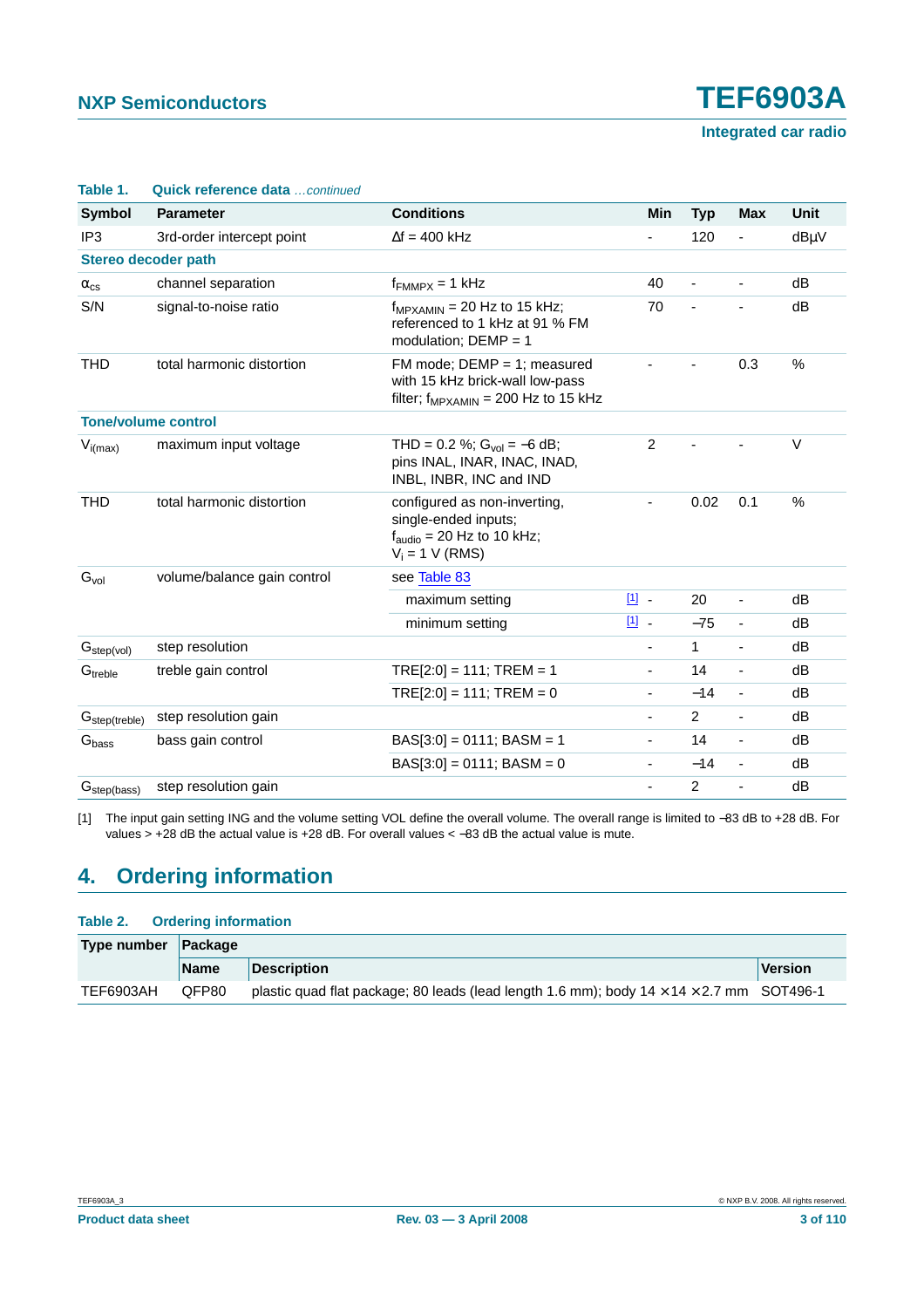**Product data i** sheet

**Product data sheet Appel Rev. 03 — 3 April 2008 — 3 April 2008 4 of 120** - 4 of 110 Rev. ဥ္လ  $\overline{1}$ ယ **April 2008** 

 $\rightarrow$  $-0f110$ 



# <u>ូ</u> **5. Block diagram Block diagram**

**NXP Semiconductors**

**Semiconductors** 

**NXP** 

**TEF6903A** Integrated car radio **Integrated car radio**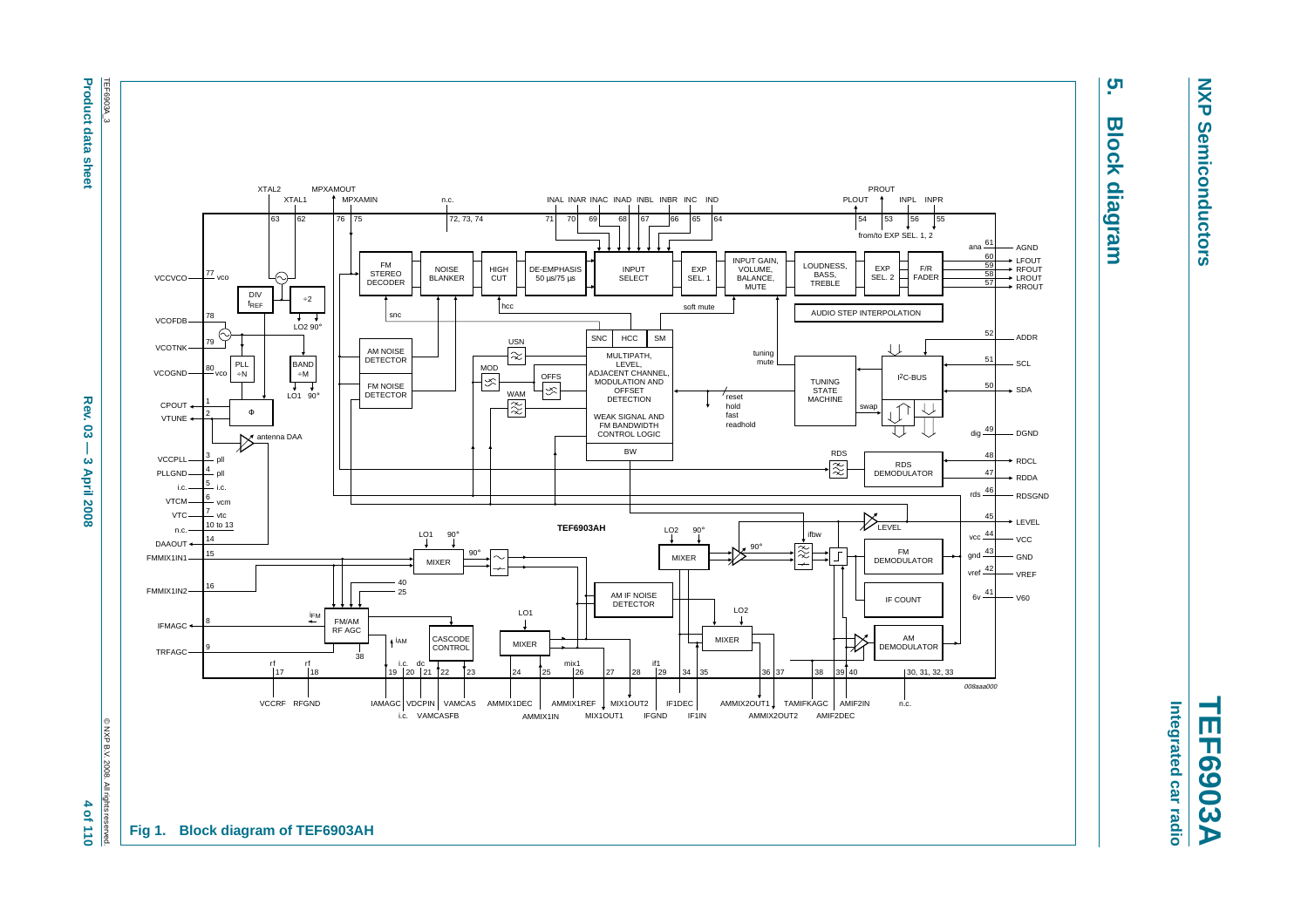

#### **6. Pinning information**

#### **6.1 Pinning**



#### **6.2 Pin description**

| Table 3.      | <b>Pin description</b> |                                         |  |
|---------------|------------------------|-----------------------------------------|--|
| Symbol        | <b>Pin</b>             | <b>Description</b>                      |  |
| <b>CPOUT</b>  |                        | charge pump output                      |  |
| <b>VTUNE</b>  | 2                      | tuning voltage; 3 mA charge pump output |  |
| <b>VCCPLL</b> | 3                      | tuning PLL supply voltage               |  |
| <b>PLLGND</b> | 4                      | PLL ground                              |  |
| i.c.          | 5                      | internally connected; leave open        |  |
| <b>VTCM</b>   | 6                      | IF filter reference voltage             |  |
| <b>VTC</b>    |                        | IF filter center voltage                |  |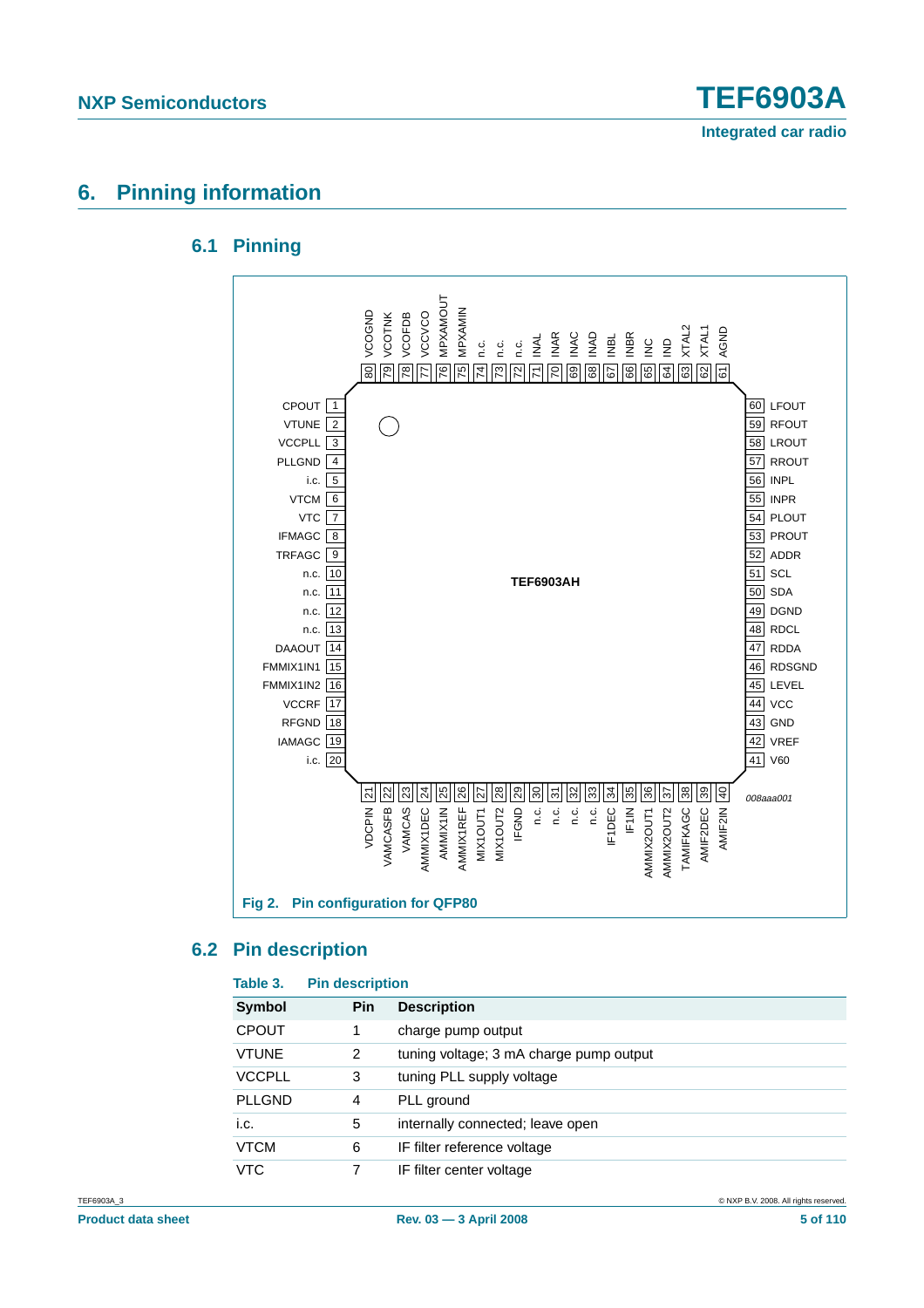| Table 3.           |     | Pin description continued                          |
|--------------------|-----|----------------------------------------------------|
| <b>Symbol</b>      | Pin | <b>Description</b>                                 |
| <b>IFMAGC</b>      | 8   | PIN diode current FM AGC                           |
| <b>TRFAGC</b>      | 9   | FM and AM RF AGC time constant                     |
| n.c.               | 10  | not connected                                      |
| n.c.               | 11  | not connected                                      |
| n.c.               | 12  | not connected                                      |
| n.c.               | 13  | not connected                                      |
| <b>DAAOUT</b>      | 14  | antenna DAA output                                 |
| FMMIX1IN1          | 15  | FM mixer 1 input 1                                 |
| FMMIX1IN2          | 16  | FM mixer 1 input 2                                 |
| <b>VCCRF</b>       | 17  | AM/FM RF supply voltage                            |
| <b>RFGND</b>       | 18  | RF ground                                          |
| IAMAGC             | 19  | PIN diode current AM AGC                           |
| i.c.               | 20  | internally connected; leave open                   |
| <b>VDCPIN</b>      | 21  | AM PIN diode DC bias voltage                       |
| <b>VAMCASFB</b>    | 22  | feedback for cascode AM AGC                        |
| <b>VAMCAS</b>      | 23  | cascode AM AGC                                     |
| AMMIX1DEC          | 24  | AM mixer 1 decoupling                              |
| AMMIX1IN           | 25  | AM mixer 1 input                                   |
| AMMIX1REF          | 26  | AM mixer 1 reference                               |
| MIX1OUT1           | 27  | AM and FM mixer 1 output 1 at IF1                  |
| MIX1OUT2           | 28  | AM and FM mixer 1 output 2 at IF1                  |
| <b>IFGND</b>       | 29  | IF ground                                          |
| n.c.               | 30  | not connected                                      |
| n.c.               | 31  | not connected                                      |
| n.c.               | 32  | not connected                                      |
| n.c.               | 33  | not connected                                      |
| IF1DEC             | 34  | AM and FM mixer 2 decoupling                       |
| IF <sub>1</sub> IN | 35  | AM and FM mixer 2 input                            |
| AMMIX2OUT1         | 36  | AM mixer 2 output 1 at IF2                         |
| AMMIX2OUT2         | 37  | AM mixer 2 output 2 at IF2                         |
| <b>TAMIFKAGC</b>   | 38  | AM IF AGC and FM keyed AGC time constant           |
| AMIF2DEC           | 39  | AM IF2 input decoupling                            |
| AMIF2IN            | 40  | AM IF2 input                                       |
| V60                | 41  | input for FM filter and demodulator supply current |
| <b>VREF</b>        | 42  | reference voltage for noise decoupling             |
| <b>GND</b>         | 43  | ground                                             |
| <b>VCC</b>         | 44  | 8.5 V supply voltage                               |
| <b>LEVEL</b>       | 45  | AM and FM level voltage output                     |
| <b>RDSGND</b>      | 46  | RDS ground                                         |
| <b>RDDA</b>        | 47  | RDS/RBDS demodulator data and quality output       |
| <b>RDCL</b>        | 48  | RDS/RBDS demodulator clock input or output         |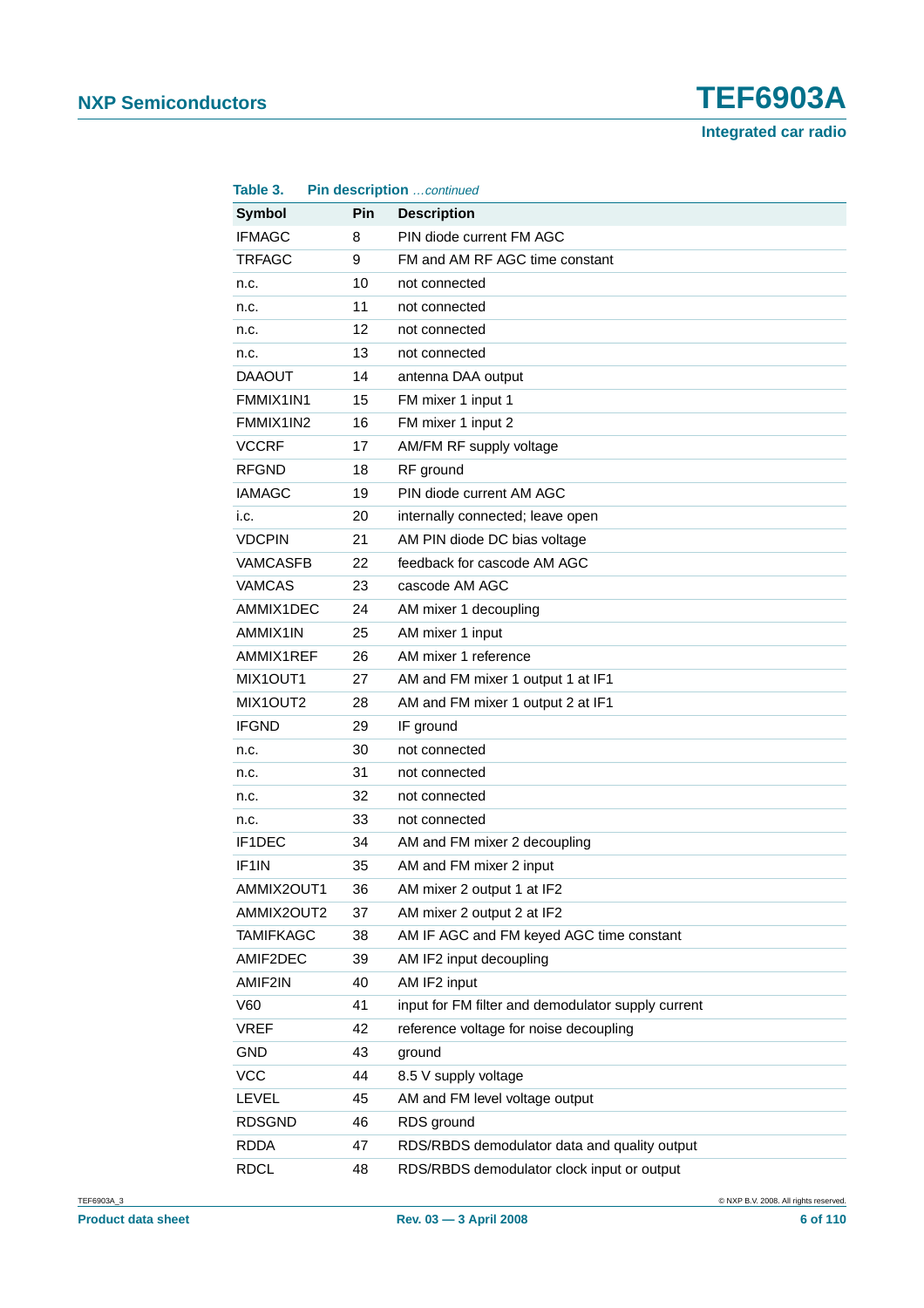**Integrated car radio**

|                       | Pin description  continued                               |  |  |
|-----------------------|----------------------------------------------------------|--|--|
| Pin                   | <b>Description</b>                                       |  |  |
| 49                    | digital ground                                           |  |  |
| 50                    | I <sup>2</sup> C-bus SDA input and output                |  |  |
| 51                    | I <sup>2</sup> C-bus SCL input                           |  |  |
| 52                    | I <sup>2</sup> C-bus slave address select input          |  |  |
| 53                    | audio output to external processor; right channel        |  |  |
| 54                    | audio output to external processor; left channel         |  |  |
| 55                    | audio input from external processor; right channel       |  |  |
| 56                    | audio input from external processor; left channel        |  |  |
| 57                    | right rear audio output                                  |  |  |
| 58                    | left rear audio output                                   |  |  |
| 59                    | right front audio output                                 |  |  |
| 60                    | left front audio output                                  |  |  |
| 61                    | analog ground                                            |  |  |
| 62                    | crystal oscillator 1                                     |  |  |
| 63                    | crystal oscillator 2                                     |  |  |
| 64                    | audio input D, signal input                              |  |  |
| 65                    | audio input C, common mode or signal input               |  |  |
| 66                    | audio input B, right channel                             |  |  |
| 67                    | audio input B, left channel                              |  |  |
| 68                    | audio input A, right channel inverted (or other options) |  |  |
| 69                    | audio input A, left channel inverted (or other options)  |  |  |
| 70                    | audio input A, right channel                             |  |  |
| 71                    | audio input A, left channel                              |  |  |
| 72                    | not connected                                            |  |  |
| 73                    | not connected                                            |  |  |
| 74                    | not connected                                            |  |  |
| 75                    | MPX and AM audio input to radio processing               |  |  |
| <b>MPXAMOUT</b><br>76 | MPX and AM audio output from tuner part                  |  |  |
| 77                    | Voltage-Controlled Oscillator (VCO) supply voltage       |  |  |
| 78                    | VCO feedback                                             |  |  |
| 79                    | VCO tank circuit                                         |  |  |
| 80                    | VCO ground                                               |  |  |
|                       |                                                          |  |  |

### **7. Functional description**

#### **7.1 FM mixer 1**

The FM quadrature mixer 1 converts FM RF (65 MHz to 108 MHz) to an IF frequency of 10.7 MHz. The FM mixer provides image rejection and a large dynamic range. Low and high injection Local Oscillator (LO) can be selected via the I<sup>2</sup>C-bus.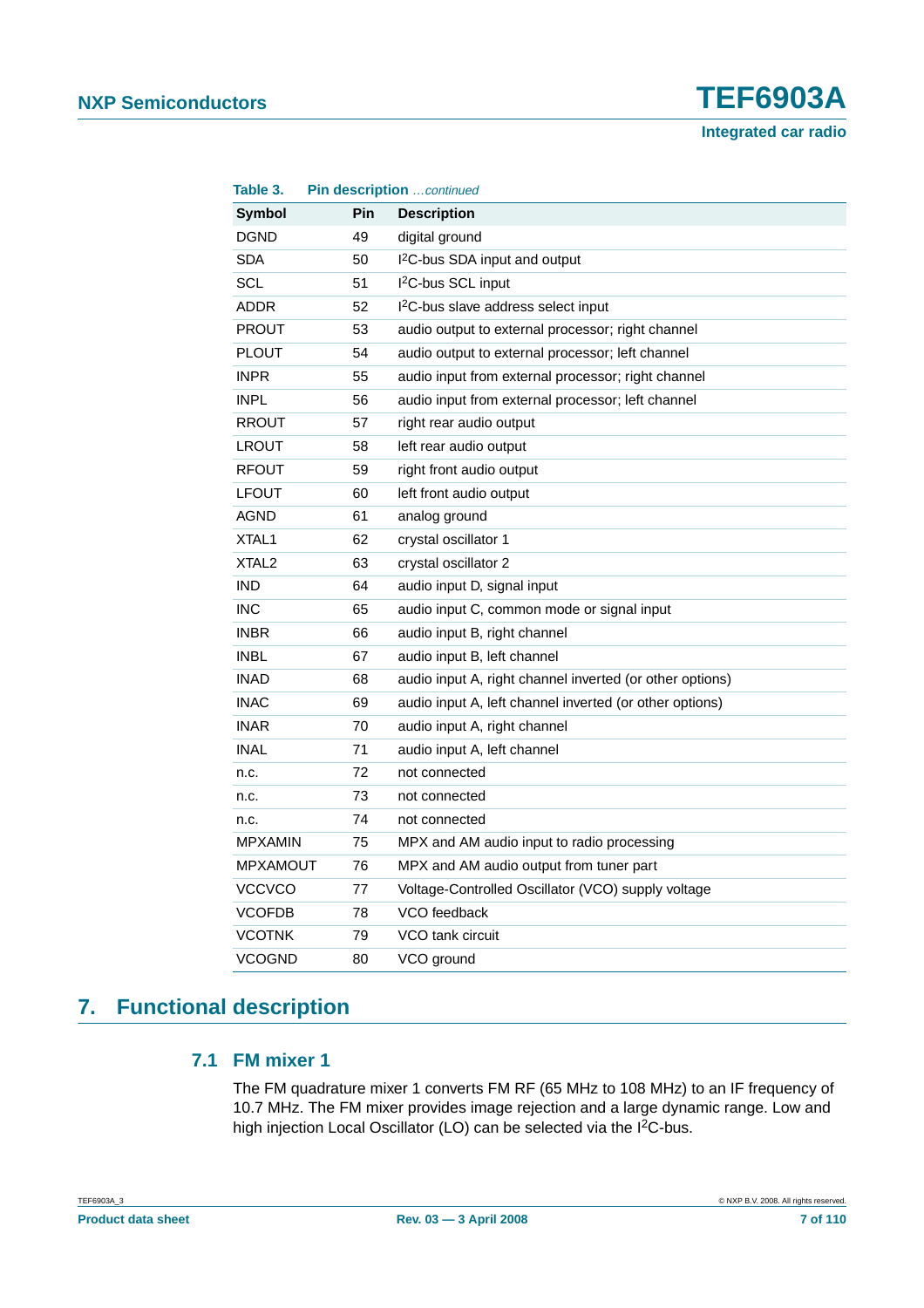#### **7.2 FM RF AGC**

AGC detection at the FM front-end mixer input with programmable threshold. When the threshold is exceeded, the PIN diode drive circuit sources a current to an external PIN diode circuit, keeping the RF signal level constant. Keyed AGC function is selectable via the I2C-bus and uses the in-band level information derived from the limiter. The AGC PIN diode drive circuit can optionally deliver a fixed current; this local mode can be used for search tuning on absolute RF levels. In AM mode, the FM AGC PIN diode drive circuit can be set to source a fixed current into the external FM PIN diode circuitry.

#### **7.3 FM mixer 2**

The FM quadrature mixer 2 converts 10.7 MHz IF1 to 450 kHz IF2 and includes image rejection with the integrated channel filter. Two gain settings can be selected to compensate for high ceramic filter insertion loss.

#### **7.4 FM IF2 channel filter**

The order and dynamic range of the FM IF2 channel filter is designed for operation with only one external ceramic filter. The filter characteristic is optimized to combine high selectivity with low distortion. The bandwidth of the filter can be set to a range of fixed settings or automatically via the bandwidth control algorithm. When the automatic mode is selected the bandwidth depends on the signal conditions.

#### **7.5 FM limiter and level detection**

The limiter amplifies the IF filter output signal, removes AM modulations from the IF signal and supplies a well defined signal for the FM demodulator. From the limiter also the Radio Signal Strength Information (RSSI) is derived which is converted to a suitable level voltage with minimum temperature drift.

#### **7.6 FM demodulator**

The fully integrated FM demodulator converts the IF signal from the limiter to the FM multiplex output signal with low distortion.

#### **7.7 Center frequency and bandwidth tuning and center frequency DAA**

The center frequency as well as the bandwidth of both the IF filter and demodulator are coupled to the crystal reference frequency. A coarse alignment (IFCAP) sets the circuit operating range and the center frequency fine adjustment is achieved with a 6-bit alignment (IFCF).

#### **7.8 Bandwidth control algorithm**

The bandwidth of the IF filter can be selected with 5 bits, directly via I<sup>2</sup>C-bus or automatically via the bandwidth control algorithm. The bandwidth control algorithm detects the amount of adjacent channel interference, the deviation of the desired signal, detuning, multipath and signal strength to define the optimum bandwidth setting of the IF filter. Flexibility on the algorithm settings is provided via the I2C-bus control.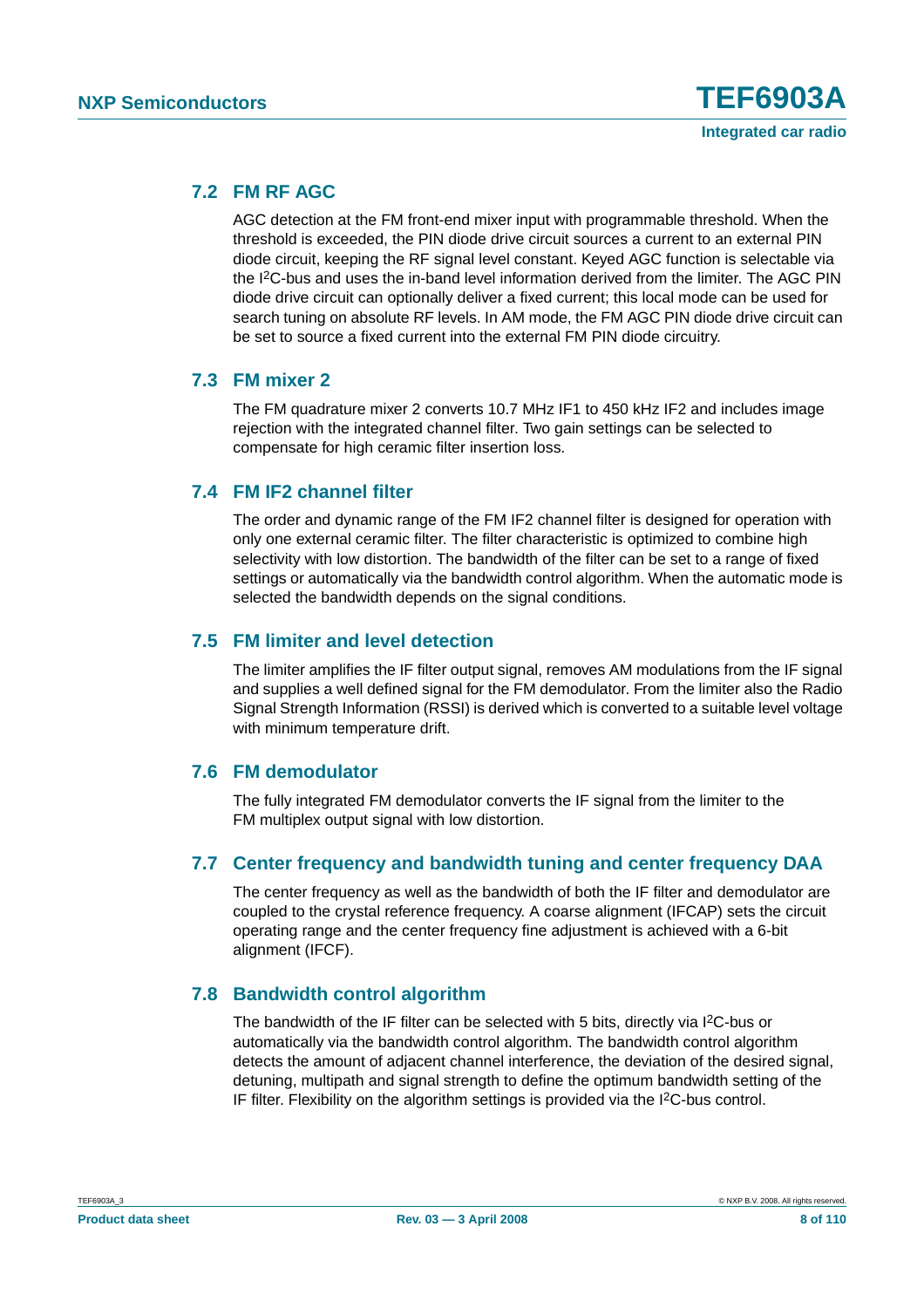#### **7.9 VCO and dividers**

The varactor tuned LC oscillator together with the dividers provides the local oscillator signal for both AM and FM front-end mixers. The VCO has an operating frequency of approximately 160 MHz to 250 MHz. In FM mode the VCO frequency is divided by 2 or 3. These dividers generate in-phase and quadrature-phase output signals used in the FM front-end mixer for image rejection. In AM mode the VCO frequency is divided by 6, 8, 10, 16 or 20 depending on the selected AM band. The amplitude of the VCO is controlled by a digital AGC to ensure a safe oscillation start-up at a wide range of the loaded Q.

#### **7.10 Crystal oscillator**

The crystal oscillator provides a 20.5 MHz signal. A divider-by-two generates in-phase and quadrature-phase mixer frequencies for the conversion from IF1 to IF2 including image rejection. The reference divider generates from the crystal frequency various reference frequencies for the tuning PLL. Also timing signals for the sequential machine as well as references for the integrated FM channel filter, the stereo decoder and the integrated audio filters and the RDS demodulator are derived from the crystal reference.

#### **7.11 Tuning PLL**

The tuning PLL locks the VCO frequency divided by the programmable divider ratio to the reference frequency. Due to the combination of different charge pump signals in the PLL loop filter, the loop parameters are adapted dynamically. Tuning to different RF frequencies is done by changing the programmable divider ratio. The tuning step size is selected with the reference frequency divider setting.

#### **7.12 Antenna DAA**

For FM operation the antenna Digital Auto Alignment (DAA) measures the VCO tuning voltage and multiplies it with a factor defined by the 7-bit DAA setting to generate a tuning voltage for the FM antenna tank circuit (RF selectivity). In AM mode the DAA setting controls a fixed voltage.

#### **7.13 AM RF AGC control**

The AM front-end is designed for the application of an external Junction Field Effect Transistor (JFET) low noise amplifier with cascode AGC and PIN diode AGC both controlled by an integrated AGC control circuit. Four AGC thresholds of the detector at the first mixer input are selectable via  $1<sup>2</sup>C$ -bus. Detectors at the RF mixer input and at the AMIF2 input prevent undesired overload (see [Figure](#page-86-0) 41). AGC information can be read out via I2C-bus. The PIN diode current drive circuit includes a pull-up current source for reverse biasing of the PIN diode, when the AGC is not active to achieve a low parasitic capacitance.

#### **7.14 AM mixer 1**

The large dynamic range AM mixer converts AM RF (144 kHz to 26.1 MHz) to an IF frequency of 10.7 MHz.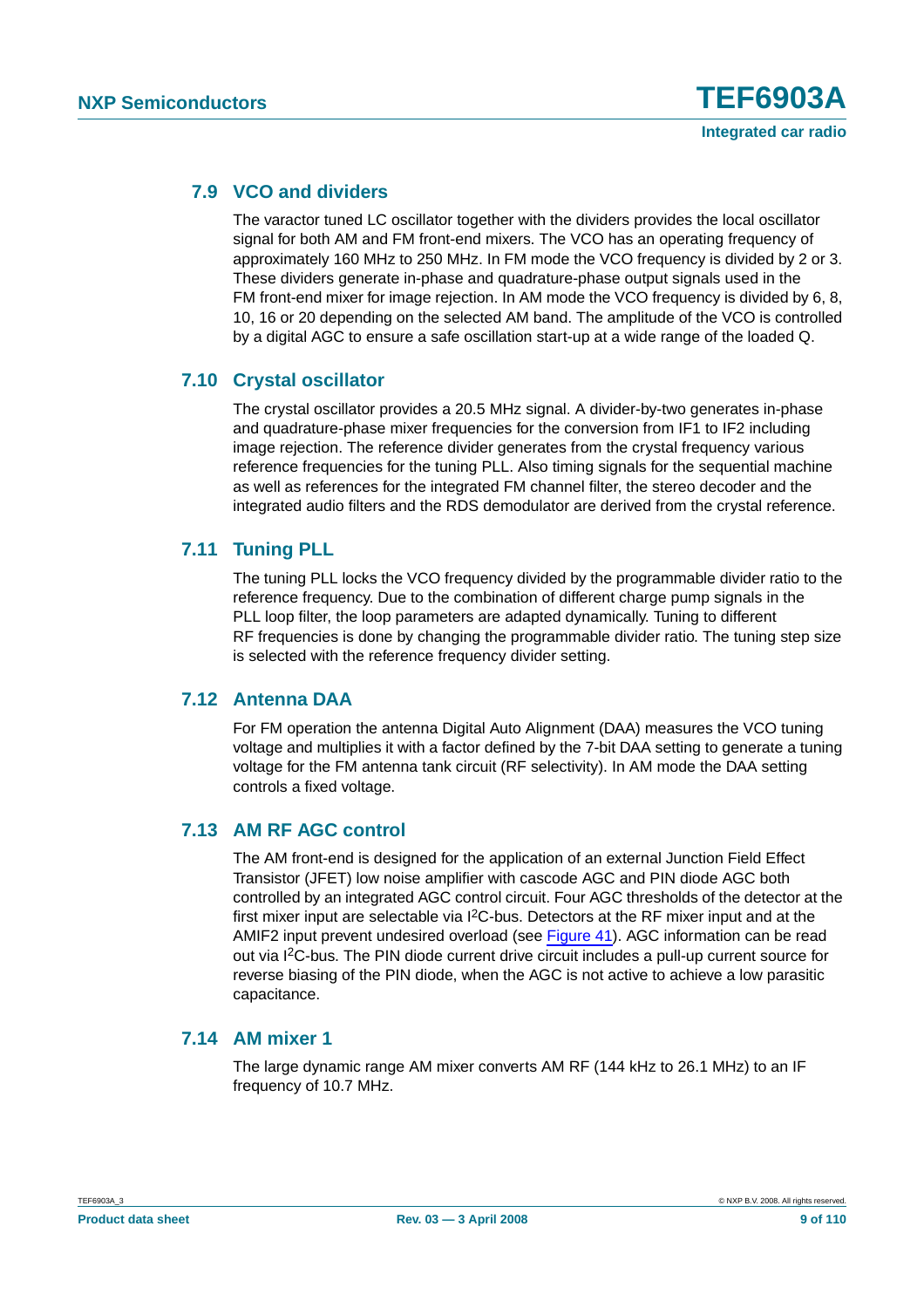#### **7.15 AM IF noise blanker**

The spike detection for the AM IF noise blanker is at the output of the AM front-end mixer. Blanking is realized at the second AM mixer.

#### **7.16 AM IF AGC amplifier and demodulator**

The 450 kHz IF2 signal after the ceramic channel selection filter is amplified by the IF AGC amplifier and demodulated.

#### **7.17 AM level detection**

The IF2 signal used for AM IF AGC and demodulation is also used in the limiter circuit for in-band level detection.

#### **7.18 AM and FM level DAA**

The start and slope of the level detector output are programmable to achieve level information independent of gain spread in the signal channel.

#### **7.19 AM and FM IF counter**

The output signal from the limiter is used for IF counting in both AM and FM.

#### **7.20 Tuning mute**

A soft slope tuning mute is controlled by the sequential machine for different tuning actions to eliminate audible effects of tuning and band switching.

#### **7.21 FM stereo decoder**

A low-pass filter provides additional suppression of high frequency interferences at the stereo decoder input and the necessary signal delay for FM noise blanking.

The MPX signal is decoded in the stereo decoder part. An integrated oscillator and pilot PLL is used for the regeneration of the 38 kHz subcarrier. The required 19 kHz and 38 kHz signals are generated by division of the oscillator output signal in logic circuitry.

By means of a 19 kHz quadrature detector the pilot PLL oscillator frequency is locked to the incoming 19 kHz stereo pilot. A pilot level voltage derived from a 19 kHz in-phase detector is used for stereo detection and for generation of an anti-phase 19 kHz signal to remove the pilot tone from the audio signal.

The signal is then decoded in the decoder part. The L-R side signal is demodulated using the 38 kHz subcarrier and combined with the main signal to the left and right audio channel. A fine adjustment is done by adjusting the gain of the L-R signal. A smooth mono to stereo takeover is achieved by controlling the efficiency of the matrix by the Stereo Noise Control (SNC) signal from the weak signal processing block.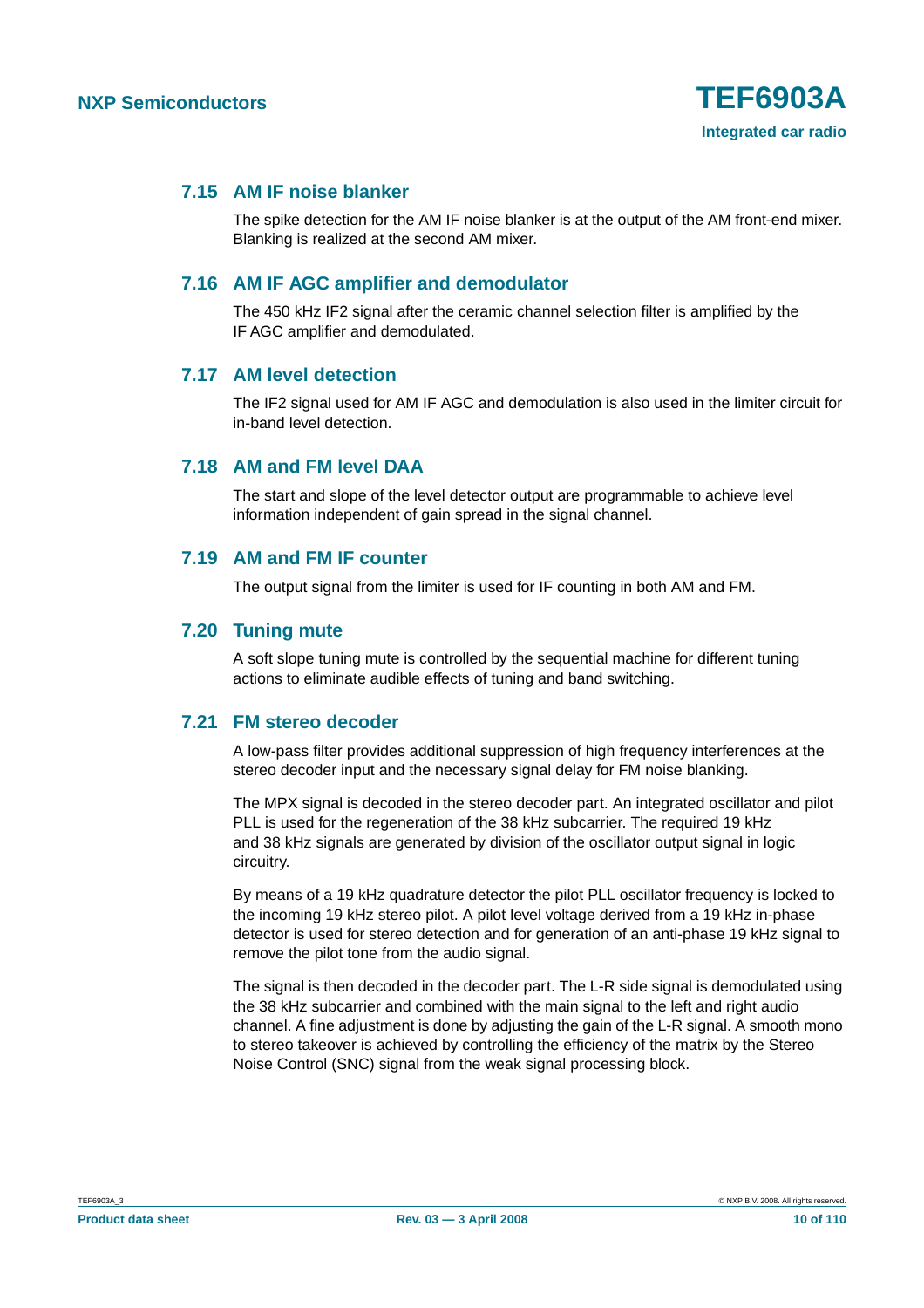#### **7.22 FM and AM AF noise blanker**

The FM or AM tuner operation selects between two noise blanker operations optimized for FM or AM ignition noise suppression.

In FM mode the noise blanker operates as a modified sample and hold circuit with ultrasonic noise detection on MPX and detection of noise spikes on level.

In AM mode the audio signal is muted during the interference pulse triggered by slew-rate detection of the audio signal.

#### **7.23 Fixed high cut and high cut control**

The high cut part is a low-pass filter circuit with seven bandwidth settings. The cut-off frequencies of the filter curves can be selected to match different application requirements (fixed high cut).

The high cut circuit also provides a dynamic control of the filter response, the High Cut Control (HCC). This function is controlled by the HCC signal from the weak signal processing.

#### **7.24 De-emphasis**

The signal passes the low-pass filter de-emphasis block and is then fed to the source selector. The de-emphasis time constant can be selected between the standards of 50 us and 75 µs.

#### **7.25 Weak signal processing**

The weak signal processing block detects quality degradations in the incoming signal and controls the processing of the audio signal accordingly. The weak signal processing block has three different quality criteria: The average value of the level voltage, AM components on the level voltage (WAM = wideband AM) and high frequency components in the MPX signal (USN = ultrasonic noise).

In the weak signal processing block these signals are combined in specific ways and used for the generation of control signals for soft mute, stereo blend (SNC = stereo noise control) and HCC. Detector time constants of soft mute, HCC and SNC can be selected independently.

In AM mode, soft mute and HCC are controlled by the average value of the level voltage.

#### **7.26 Audio step interpolation**

The tone/volume blocks of source selector, volume/balance, bass/loudness, fader and output mute include the Audio Step Interpolation (ASI) function. This minimizes audible pops by smoothing the transitions in the audio signal during the switching of the controls.

#### **7.27 Source selector**

The source selector selects one out of several input sources:

- **•** One internal stereo signal (AM/FM tuner)
- **•** Eight input pins allow many combinations of external sources by means of flexible input selection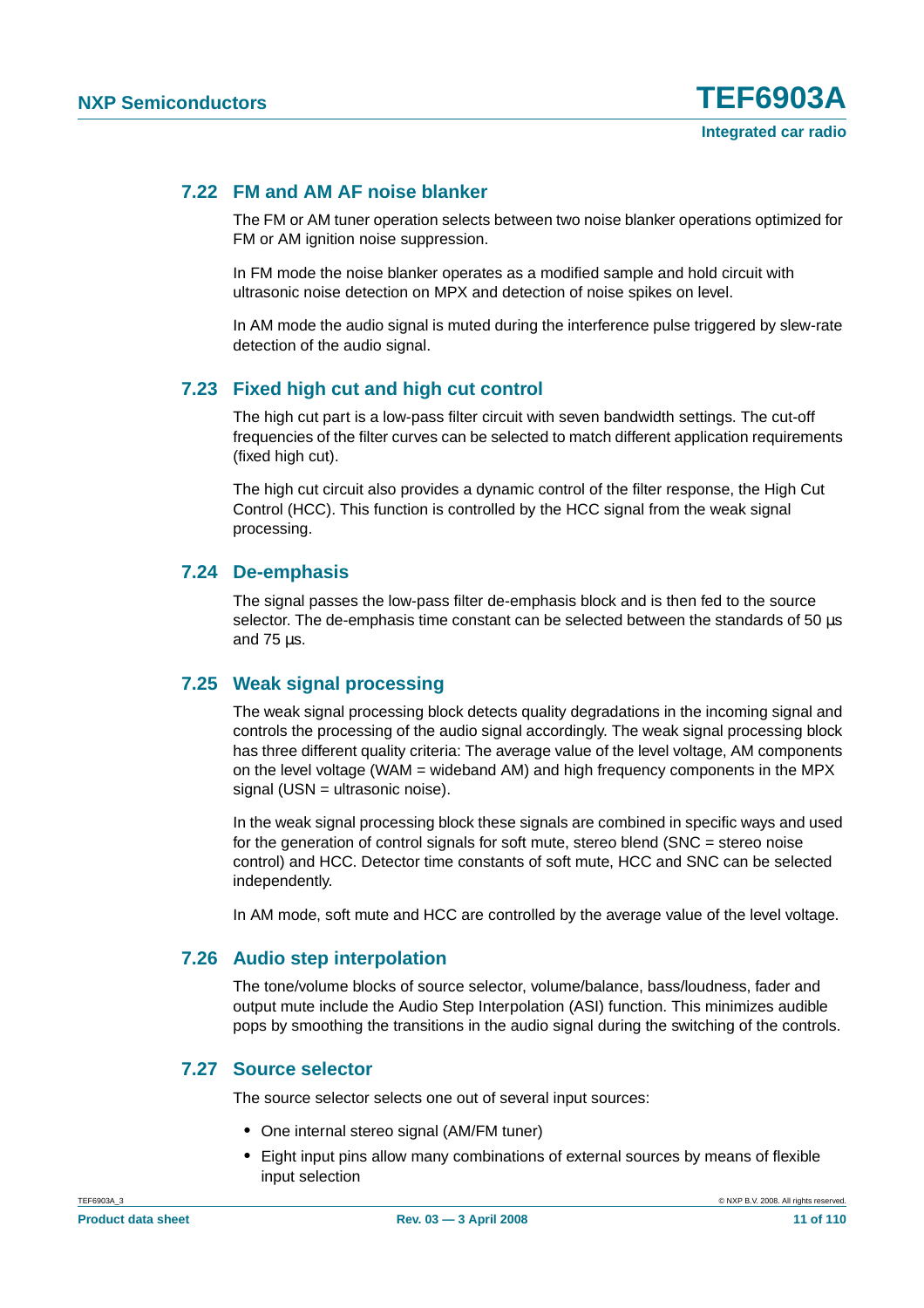Four of the eight input pins can connect to:

- **–** 1 stereo signal with differential input (CD-symmetrical)
- **–** 1 stereo signal with common mode rejection (CD-2) and 1 mono signal (e.g. BEEP)
- **–** 2 stereo signals (AUX and AUX-2)
- **–** 1 stereo signal (AUX) and 2 mono signals (e.g. NAV and BEEP)

The other four input pins can connect to the same options and allow additional connection to:

**–** 1 stereo signal and 1 mono signal with common mode rejection or differential input (PHONE)

Alternatively the 8 input pins can connect to 2 stereo signals with common mode rejection and 1 stereo signal or 1 mono signal with common mode rejection or differential input.

#### **7.28 VU-meter read**

The input audio level of external sources can read out via the I2C-bus. Audio level information is available on a logarithmic scale. In radio mode the AM or FM modulation index is available in the same way.

#### **7.29 Volume and balance**

The volume/balance control is used for volume setting and also for balance adjustment. The control range of the volume/balance control is between +20 dB and −75 dB in steps of 1 dB.

#### **7.30 CD compression**

Dynamic volume compression is available for external input sources. This option is generally used for audio from CD or other digital formats to reduce the very high dynamic range of these signals into a range suitable for the car environment.

#### **7.31 Bass**

The bass tone control stage controls the low audio frequencies with a modified shelve curve response. The control range is between +14 dB and −14 dB in steps of 2 dB. Four different filter cut-off frequencies can be selected.

#### **7.32 Treble**

The treble tone control stage controls the high audio frequencies with a shelve curve response. The control range is between +14 dB and −14 dB in steps of 2 dB. Four different filter cut-off frequencies can be selected.

#### **7.33 Loudness**

An integrated loudness function can be activated which controls bass and treble in relation to the user volume setting. The control range of the bass frequencies is limited to 20 dB and the optional treble range to 4 dB. Different volume ranges can be selected for the loudness control.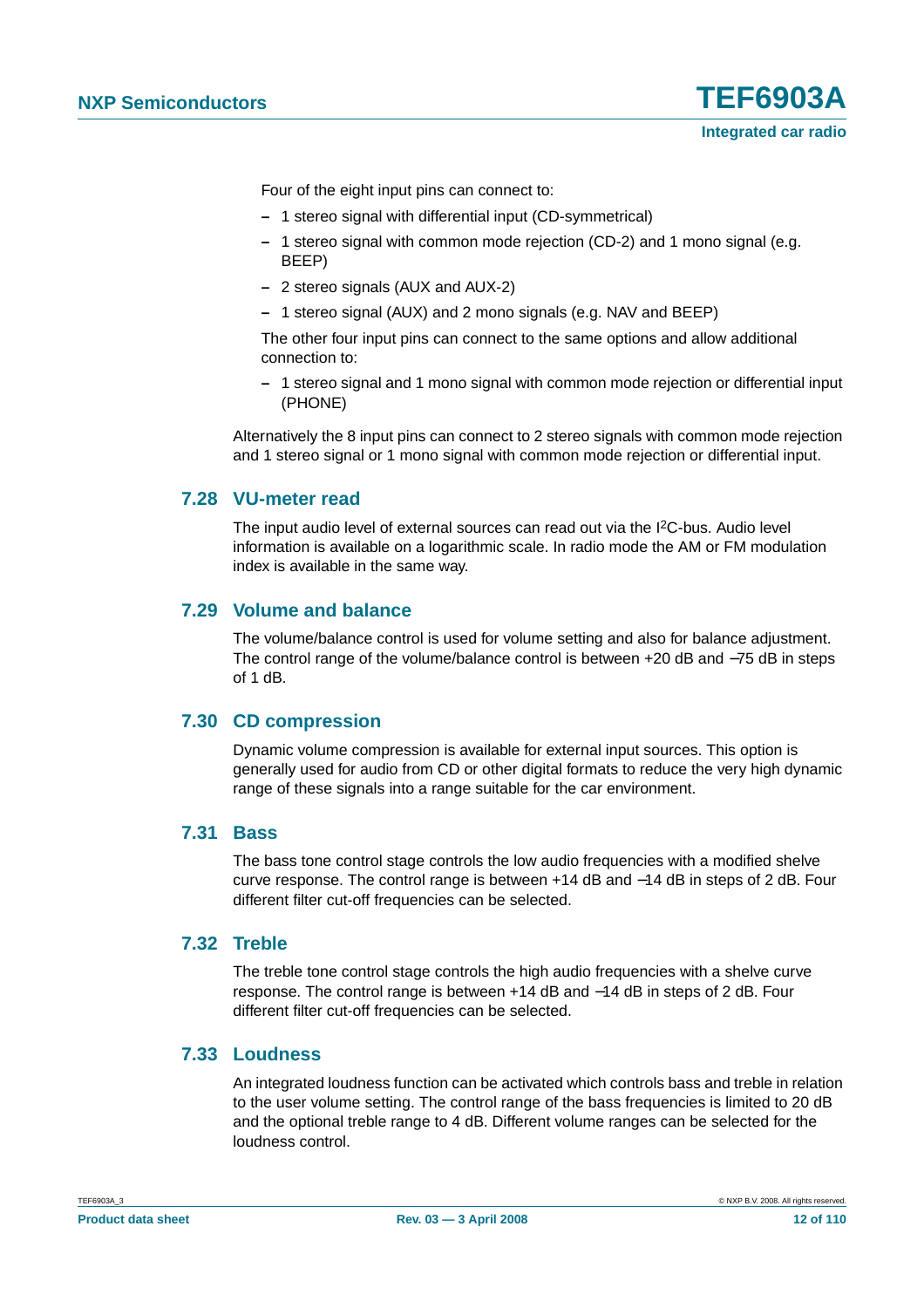#### **7.34 Fader**

The fader is located at the end of the tone/volume chain. The balance between the front and rear channel can be controlled by attenuation of either the front or the rear channel. Control range is 0 dB to −64 dB with a step size of 1 dB. Optionally the fader attenuation can be activated for front and rear channels together.

#### **7.35 External processor I/O**

The tone control output signal is available on two pins. Furthermore two input pins allow connection to the fader block for front and rear line outputs, or alternatively for rear output only. This allows connection of an external sound processing circuit for equalizing, surround sound or sound stage positioning. Also input or mixing of an external signal source like navigation voice or beep can be realized.

#### **7.36 RDS/RBDS demodulator**

The RDS demodulator recovers and regenerates the continuously transmitted RDS or RBDS data stream that may be part of the FM MPX signal and provides the signals clock (RDCL) and data (RDDA) for further processing by a hardware or software RDS decoder. Unbuffered demodulator output and buffered 16-bit output mode are available. The output modes are compatible with stand-alone demodulator devices as well as digital and analog signal processor standards. In case of buffered output mode additional RDS Quality (RDQ) demodulation quality information is available optional.

#### **8. I2C-bus protocol**

SDA and SCL HIGH and LOW internal thresholds are specified according to both 2.5 V and 3.3 V  $12C$ -bus, however also SDA and SCL signals from a 5 V bus are supported. The maximum I<sup>2</sup>C-bus communication speed is 400 kbit/s in accordance with the I<sup>2</sup>C-bus fast mode specification.

| S | SLAVE ADDRESS W        | ACK-s             | <b>MSA</b>                                         | ACK-s | <b>DATA</b>      | ACK-s     | P                         |
|---|------------------------|-------------------|----------------------------------------------------|-------|------------------|-----------|---------------------------|
|   |                        |                   |                                                    |       | data transferred |           | 001aad051                 |
|   |                        |                   |                                                    |       |                  |           |                           |
|   |                        |                   |                                                    |       |                  |           |                           |
| S | <b>SLAVE ADDRESS R</b> | ACK-s             | <b>DATA</b>                                        | ACK-m | <b>DATA</b>      | <b>NA</b> | P                         |
|   |                        |                   | data transferred<br>$(n - 1)$ bytes + acknowledge) |       |                  |           | 001aad049                 |
|   |                        | Fig 3. Write mode |                                                    |       |                  |           | $(n bytes + acknowledge)$ |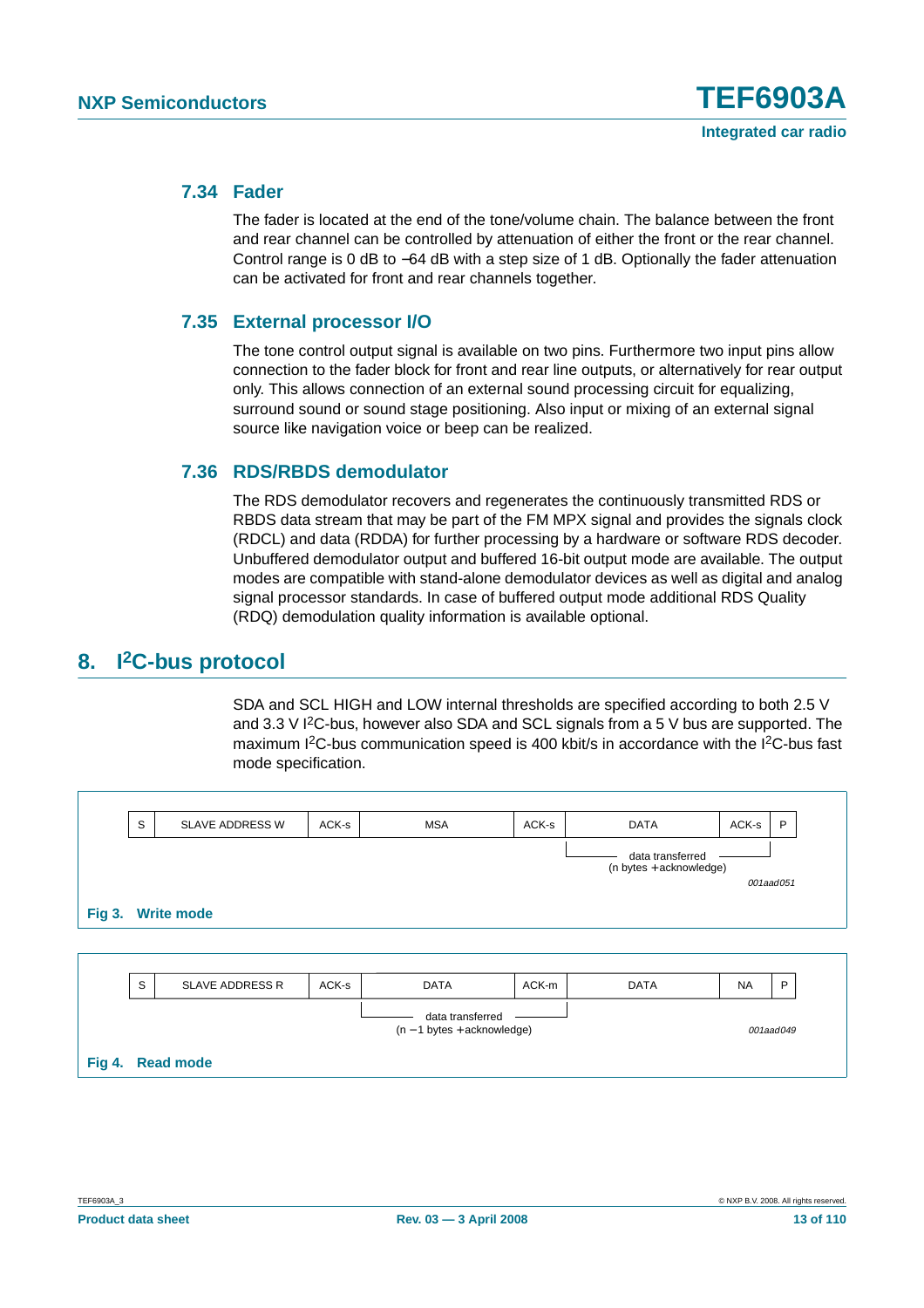| <b>Integrated car radio</b> |  |  |
|-----------------------------|--|--|
|-----------------------------|--|--|

| Table 4.        | <b>Description of I<sup>2</sup>C-bus format</b> |  |  |  |
|-----------------|-------------------------------------------------|--|--|--|
| Code            | <b>Description</b>                              |  |  |  |
| S               | START condition                                 |  |  |  |
| Slave address W | 1100 0000b for pin ADDR grounded                |  |  |  |
|                 | 1100 0010b for pin ADDR floating                |  |  |  |
| Slave address R | 1100 0001b for pin ADDR grounded                |  |  |  |
|                 | 1100 0011b for pin ADDR floating                |  |  |  |
| ACK-s           | acknowledge generated by the slave              |  |  |  |
| ACK-m           | acknowledge generated by the master             |  |  |  |
| NA.             | not acknowledge generated by the master         |  |  |  |
| <b>MSA</b>      | mode and subaddress byte                        |  |  |  |
| Data            | data byte                                       |  |  |  |
| P               | STOP condition                                  |  |  |  |

#### **8.1 Read mode**

**Application restriction to use the read mode**: Read transmissions should not be stopped after read byte 4 (IFBW) since this will disturb level read-out, weak signal processing and bandwidth control. Read transmission can be stopped after any of the other read bytes 0 to 3, 5 or 6.

The read data is loaded into the I<sup>2</sup>C-bus output register at the ACK clock pulse preceding the data byte.

| Data byte     | <b>Name</b>      | <b>Reference</b> |
|---------------|------------------|------------------|
| $\Omega$      | <b>IFCOUNTER</b> | Section 8.1.1    |
|               | LEVEL            | Section 8.1.2    |
| $\mathcal{P}$ | USN/WAM          | Section 8.1.3    |
| 3             | <b>MOD</b>       | Section 8.1.4    |
| 4             | <b>IFBW</b>      | Section 8.1.5    |
| 5             | ID               | Section 8.1.6    |
| 6             | <b>TEMP</b>      | Section 8.1.7    |

#### **Table 5. Read register overview**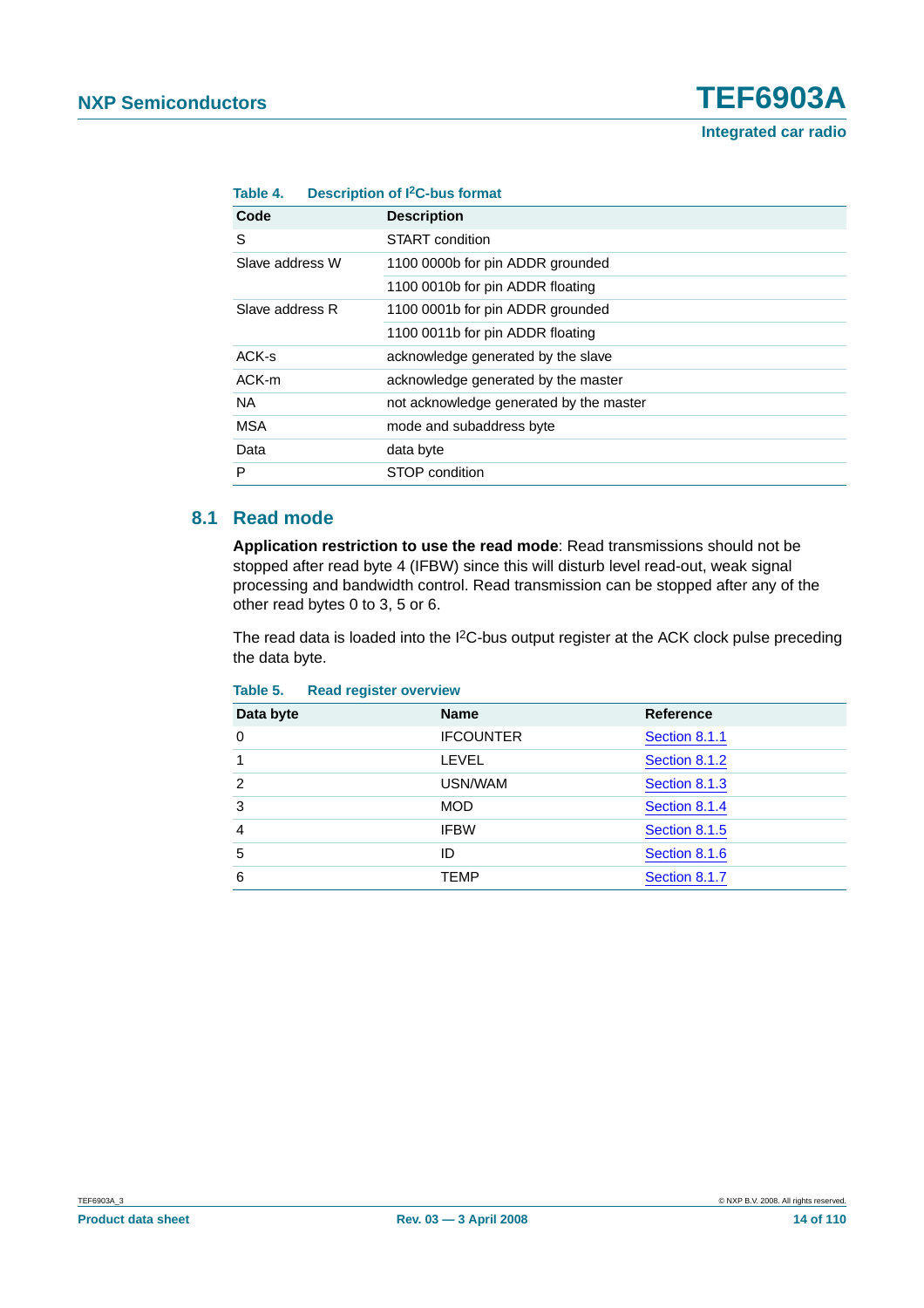#### <span id="page-14-0"></span>**8.1.1 Read mode: data byte IFCOUNTER**

| Table 6. | <b>IFCOUNTER - format of data byte 0</b> |             |             |                  |                  |      |
|----------|------------------------------------------|-------------|-------------|------------------|------------------|------|
|          |                                          |             |             |                  |                  |      |
| IFCM1    | <b>IFCMO</b>                             | <b>IFCS</b> | <b>IFCA</b> | IFC <sub>3</sub> | IFC <sub>2</sub> | IFC0 |

| Table 7.                | <b>IFCOUNTER - data byte 0 bit description</b> |                                                                                                                                                                                                   |  |  |
|-------------------------|------------------------------------------------|---------------------------------------------------------------------------------------------------------------------------------------------------------------------------------------------------|--|--|
| <b>Bit</b>              | Symbol                                         | <b>Description</b>                                                                                                                                                                                |  |  |
| $7$ and $6$             | IFCM[1:0]                                      | IF counter mode; IFCM reads 00 immediately after I <sup>2</sup> C-bus start of<br>PRESET, SEARCH, AFU, JUMP or CHECK until the first IFC result of the<br>new tuning is available.                |  |  |
|                         |                                                | $00 =$ no new counter result available (IFC value is previous result or<br>reset state)                                                                                                           |  |  |
|                         |                                                | $01$ = new counter result available (IFC value is new result)                                                                                                                                     |  |  |
|                         |                                                | 10 = counter result from AF update (IFC value is AF result, value is<br>held until I <sup>2</sup> C-bus read). Also the detector information of LEV, USN,<br>WAM and MOD shows AF update results. |  |  |
|                         |                                                | 11 = Power-On Reset (POR) or undefined state of the state machine is<br>detected. The I <sup>2</sup> C-bus data is reset to POR state.                                                            |  |  |
| 5                       | <b>IFCS</b>                                    | IF counter sign                                                                                                                                                                                   |  |  |
|                         |                                                | $0 =$ the IF counter result indicates a positive RF frequency error                                                                                                                               |  |  |
|                         |                                                | 1 = the IF counter result indicates a negative $RF$ frequency error                                                                                                                               |  |  |
| $\overline{\mathbf{4}}$ | <b>IFCA</b>                                    | IF counter accuracy                                                                                                                                                                               |  |  |
|                         |                                                | $0 =$ IF counter result with 1 kHz resolution in FM mode and 0.5 kHz<br>resolution in AM mode                                                                                                     |  |  |
|                         |                                                | $1 =$ IF counter result with 8 kHz resolution in FM mode and 4 kHz<br>resolution in AM mode                                                                                                       |  |  |
| 3 to 0                  | FC[3:0]                                        | IF counter result; see Table 8                                                                                                                                                                    |  |  |

#### <span id="page-14-1"></span>**Table 8. IF counter result**

| IFC <sub>3</sub> | IFC <sub>2</sub><br>IFC <sub>1</sub> |          | <b>IFCO</b> | Deviation from nominal value in FM |                   | Deviation from nominal value in AM |                   |
|------------------|--------------------------------------|----------|-------------|------------------------------------|-------------------|------------------------------------|-------------------|
|                  |                                      |          |             | $IFCA = 0$                         | $IFCA = 1$        | $IFCA = 0$                         | $IFCA = 1$        |
| 0                | 0                                    | $\Omega$ | $\Omega$    | 0 kHz to 1 kHz                     | reset state       | $0$ kHz to 0.5 kHz                 | reset state       |
| 0                | 0                                    | 0        | 1.          | 1 kHz to 2 kHz                     |                   | $0.5$ kHz to 1 kHz                 | ۰.                |
| 0                | 0                                    | 1        | $\Omega$    | 2 kHz to 3 kHz                     | 16 kHz to 24 kHz  | 1 kHz to 1.5 kHz                   | $8$ kHz to 12 kHz |
| 0                | 0                                    | 1        | 1           | 3 kHz to 4 kHz                     | 24 kHz to 32 kHz  | 1.5 kHz to 2 kHz                   | 12 kHz to 16 kHz  |
| 0                | 1                                    | $\Omega$ | $\Omega$    | 4 kHz to 5 kHz                     | 32 kHz to 40 kHz  | 2 kHz to $2.5$ kHz                 | 16 kHz to 20 kHz  |
| 0                | 1                                    | 0        | 1           | 5 kHz to 6 kHz                     | 40 kHz to 48 kHz  | 2.5 kHz to $3$ kHz                 | 20 kHz to 24 kHz  |
| 0                | 1                                    | 1        | $\Omega$    | 6 kHz to 7 kHz                     | 48 kHz to 56 kHz  | 3 kHz to 3.5 kHz                   | 24 kHz to 28 kHz  |
| 0                | 1                                    | 1        | 1           | 7 kHz to 8 kHz                     | 56 kHz to 64 kHz  | $3.5$ kHz to 4 kHz                 | 28 kHz to 32 kHz  |
| 1                | $\Omega$                             | $\Omega$ | $\Omega$    | 8 kHz to 9 kHz                     | 64 kHz to 72 kHz  | 4 kHz to 4.5 kHz                   | 32 kHz to 36 kHz  |
| 1                | 0                                    | 0        | 1           | 9 kHz to 10 kHz                    | 72 kHz to 80 kHz  | 4.5 kHz to 5 kHz                   | 36 kHz to 40 kHz  |
| 1                | $\Omega$                             | 1        | $\Omega$    | 10 kHz to 11 kHz                   | 80 kHz to 88 kHz  | 5 kHz to 5.5 kHz                   | 40 kHz to 44 kHz  |
| 1                | 0                                    | 1        | 1           | 11 kHz to 12 kHz                   | 88 kHz to 96 kHz  | 5.5 kHz to 6 kHz                   | 44 kHz to 48 kHz  |
| 1                | 1                                    | $\Omega$ | $\Omega$    | 12 kHz to 13 kHz                   | 96 kHz to 104 kHz | $6$ kHz to $6.5$ kHz               | 48 kHz to 52 kHz  |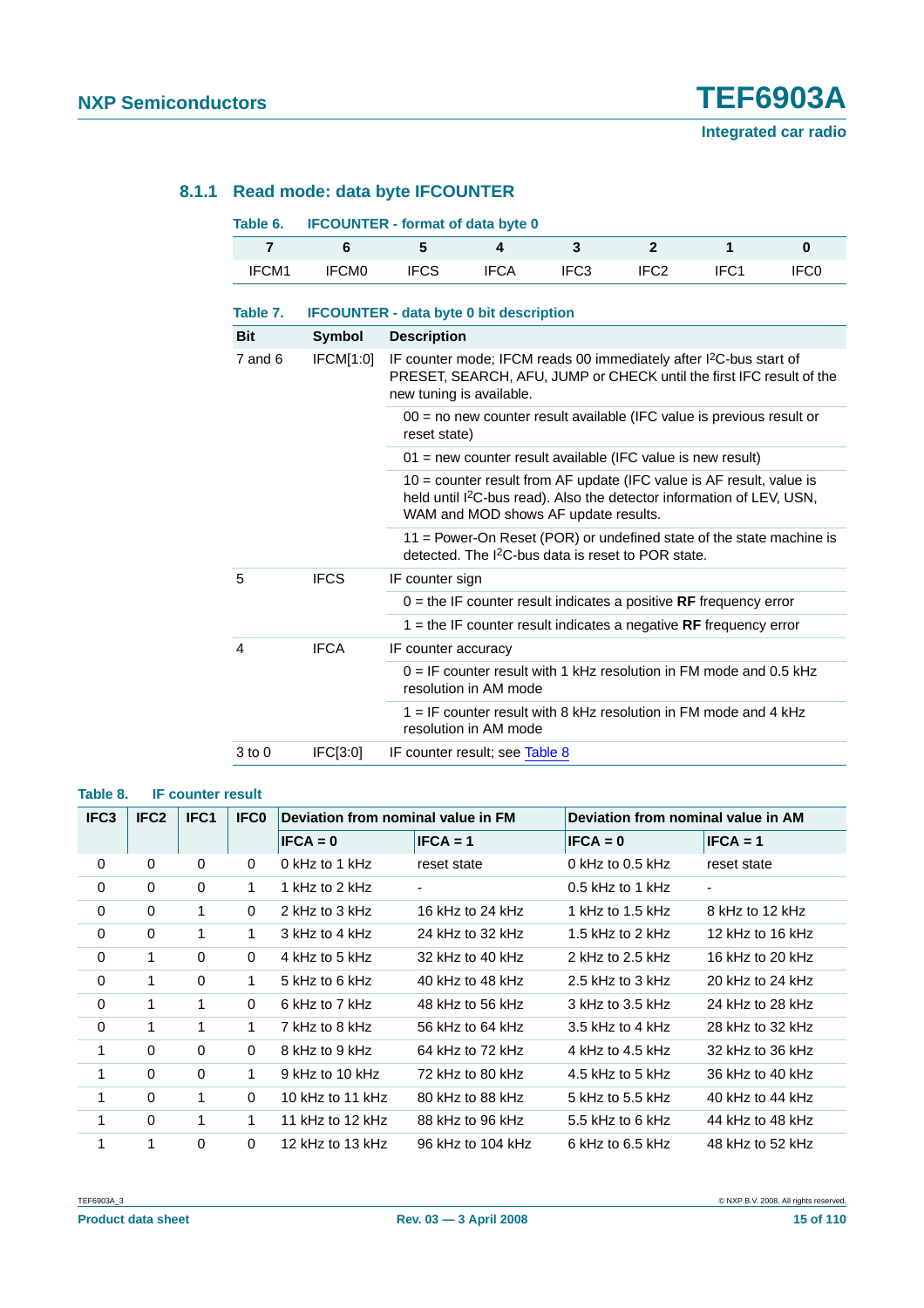| IFC <sub>3</sub> | IFC <sub>2</sub> | IFC <sub>1</sub> | <b>IFC0</b> | Deviation from nominal value in FM |                    | Deviation from nominal value in AM |                  |  |  |
|------------------|------------------|------------------|-------------|------------------------------------|--------------------|------------------------------------|------------------|--|--|
|                  |                  |                  |             | $IFCA = 0$                         | $IFCA = 1$         | $IFCA = 0$                         | $IFCA = 1$       |  |  |
|                  |                  | $\Omega$         |             | 13 kHz to 14 kHz                   | 104 kHz to 112 kHz | 6.5 kHz to 7 kHz                   | 52 kHz to 56 kHz |  |  |
|                  |                  |                  | $\Omega$    | 14 kHz to 15 kHz                   | 112 kHz to 120 kHz | 7 kHz to 7.5 kHz                   | 56 kHz to 60 kHz |  |  |
|                  |                  |                  |             | 15 kHz to 16 kHz                   | $>$ 120 kHz        | 7.5 kHz to 8 kHz                   | $\geq 60$ kHz    |  |  |

#### **Table 8. IF counter result** …continued

After a tuning action, which is activated by the state machine, the IF counter is reset at that moment when tuning is established (PLL in-lock). The first counter result is available from 2 ms after reset. For FM further results can be obtained from 4 ms, 8 ms, 16 ms and 32 ms after reset, the increasing count time attenuates influence of FM modulation on the counter result. After this, the counter continues at the maximum count time of 32 ms (see [Figure](#page-15-0) 5). For AM the count time is fixed to 2 ms and results are available every 2 ms.

After AF Update (AFU) sampling the IF counter read value is held (IFCM = 10) (see [Figure](#page-16-1) 6, [Figure](#page-31-0) 17 and [Figure](#page-31-1) 18) for easy I2C-bus read-out. The counter itself remains active in the background in 2 ms count time mode. The IF counter data hold is released after I<sup>2</sup>C-bus read.

IFCM reads 00 immediately after I2C-bus start of PRESET, SEARCH, AFU, JUMP or CHECK until the first new tuning IFC result is available.

<span id="page-15-0"></span>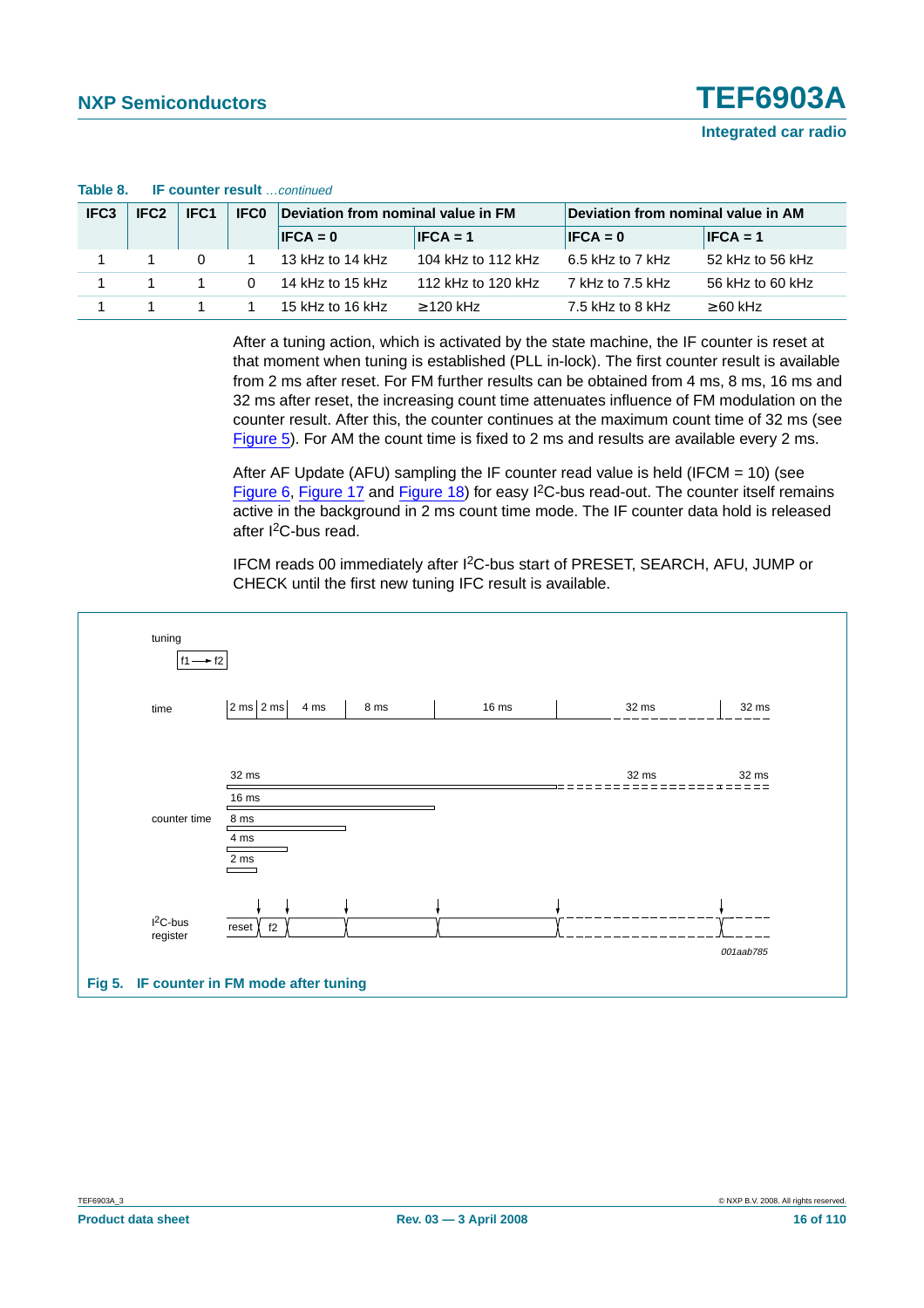**Integrated car radio**



#### <span id="page-16-1"></span><span id="page-16-0"></span>**8.1.2 Read mode: data byte LEVEL**

|       | Table 9. LEVEL - format of data byte 1 |                  |      |      |                  |       |       |  |
|-------|----------------------------------------|------------------|------|------|------------------|-------|-------|--|
|       | 'n                                     | b.               |      |      |                  |       |       |  |
| I FV7 | I EV6                                  | LEV <sub>5</sub> | LEV4 | LEV3 | LEV <sub>2</sub> | I FV1 | I EVO |  |
|       |                                        |                  |      |      |                  |       |       |  |

#### **Table 10. LEVEL - data byte 1 bit description**

| <b>Bit</b> | <b>Symbol</b> | <b>Description</b>                                                                                                                                                                                   |
|------------|---------------|------------------------------------------------------------------------------------------------------------------------------------------------------------------------------------------------------|
| 7 to 0     | LEVI7:01      | level detector; this byte indicates the LEVEL voltage between<br>$0.25$ V (LEV = 0) and 4.25 V (LEV = 255) from the tuner part;<br>$V_{\text{IFVFI}} = \frac{1}{64}$ LEV[7:0] + 0.25 V; see Figure 7 |

After AF update sampling the level read value is held (indicated by IFCM  $= 10$ ) for easy <sup>2</sup>C-bus read-out. The level detector remains active in the background. The LEV data hold is released after I2C-bus read.

To reduce the influence of modulation in AM mode the LEV information is additionally filtered by a slow 60 ms detector. Fast level information is made available during AF update and check tuning.

For standard operation the following level alignment (byte LEVELALGN; see [Table](#page-40-0) 43) is used:

FM and AM level slope;  $\Delta$ LEV = 51 ( $\Delta V_{\text{LEVEL}}$  = 0.80 V) at  $\Delta V_{\text{RF}}$  = 20 dB (measured at  $V_{RF}$  = 200  $\mu$ V and  $V_{RF}$  = 20  $\mu$ V)

FM mode level start; LEV = 78 ( $V_{\text{I FVFI}}$  = 1.47 V) at  $V_{\text{RF}}$  = 20  $\mu$ V

AM mode level start; LEV = 63 ( $V_{\text{LEVEL}}$  = 1.24 V) at  $V_{\text{RF}}$  = 20  $\mu$ V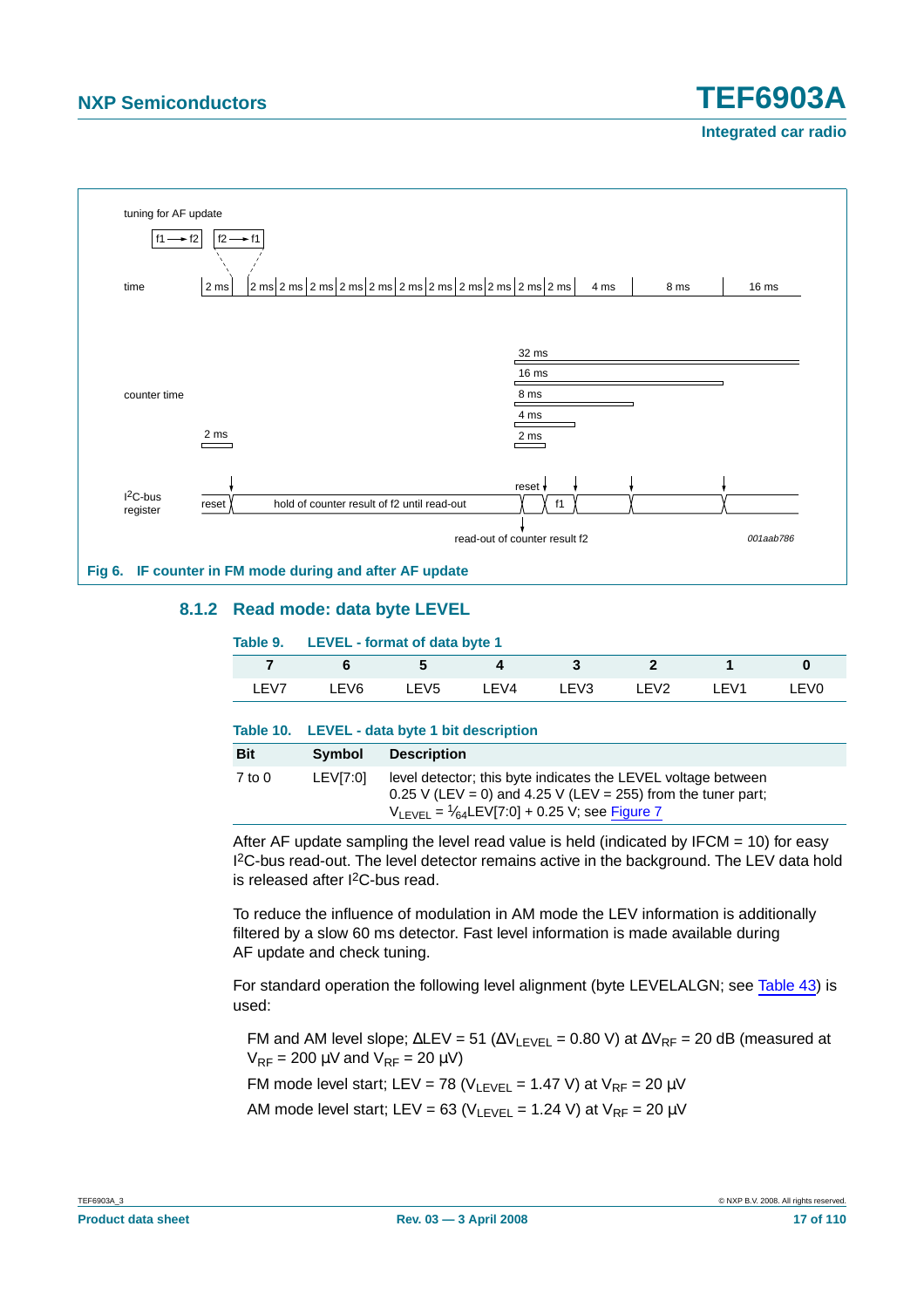

#### <span id="page-17-1"></span><span id="page-17-0"></span>**8.1.3 Read mode: data byte USN/WAM**

#### **Table 11. USN/WAM - format of data byte 2 7 6 5 4 3 2 1 0** USN3 USN2 USN1 USN0 WAM3 WAM2 WAM1 WAM0 **Table 12. USN/WAM - data byte 2 bit description Bit Symbol Description** 7 to 4 USN[3:0] ultrasonic noise detector; this value indicates the USN content of the MPX audio signal; see [Figure](#page-44-0) 24 3 to 0 WAM[3:0] wideband AM detector; this value indicates the WAM content of the LEVEL voltage; see [Figure](#page-44-0) 24

After AF update sampling the USN and WAM read value is held (indicated by IFCM  $= 10$ ) for easy I2C-bus read-out. The USN and WAM detectors remain active in the background. The USN and WAM data hold is released after I<sup>2</sup>C-bus read.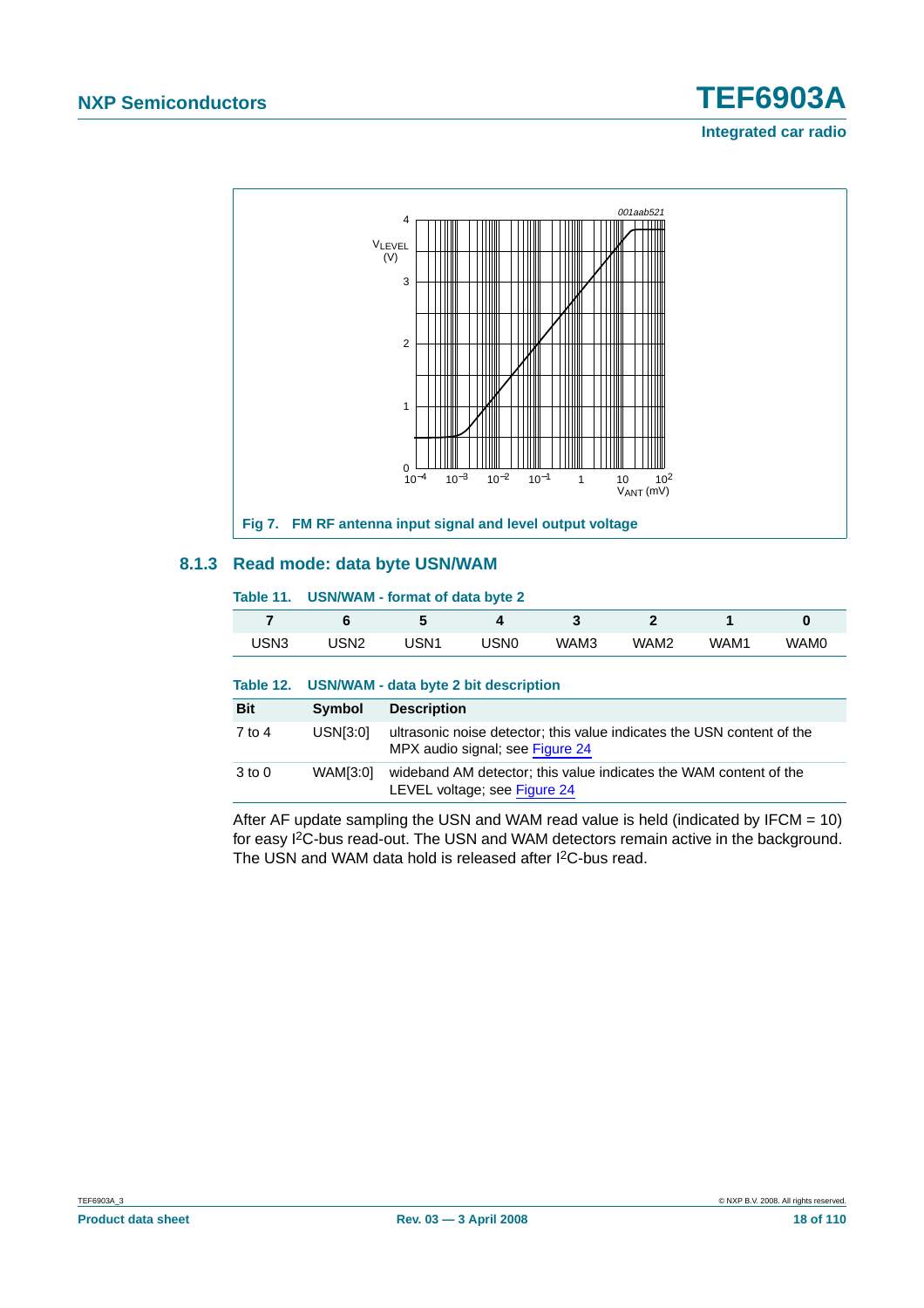#### <span id="page-18-0"></span>**8.1.4 Read mode: data byte MOD**

| Table 13.      |                  | <b>MOD</b> - format of data byte 3                                                                                                                                                                    |                  |                                                                                                                                                                                                                 |                |                  |          |  |  |  |
|----------------|------------------|-------------------------------------------------------------------------------------------------------------------------------------------------------------------------------------------------------|------------------|-----------------------------------------------------------------------------------------------------------------------------------------------------------------------------------------------------------------|----------------|------------------|----------|--|--|--|
| $\overline{7}$ | 6                | 5                                                                                                                                                                                                     | 4                | 3                                                                                                                                                                                                               | $\overline{2}$ | 1                | $\bf{0}$ |  |  |  |
| MOD4           | MOD <sub>3</sub> | MOD <sub>2</sub>                                                                                                                                                                                      | MOD <sub>1</sub> | MOD <sub>0</sub>                                                                                                                                                                                                | <b>STIN</b>    | TAS <sub>1</sub> | TAS0     |  |  |  |
| Table 14.      |                  | <b>MOD</b> - data byte 3 bit description                                                                                                                                                              |                  |                                                                                                                                                                                                                 |                |                  |          |  |  |  |
| <b>Bit</b>     | <b>Symbol</b>    | <b>Description</b>                                                                                                                                                                                    |                  |                                                                                                                                                                                                                 |                |                  |          |  |  |  |
| $7$ to $3$     | MOD[4:0]         | Table 15                                                                                                                                                                                              |                  | modulation detector; this value indicates the audio modulation; see                                                                                                                                             |                |                  |          |  |  |  |
|                |                  |                                                                                                                                                                                                       |                  | FM between 0 kHz and 150 kHz FM deviation                                                                                                                                                                       |                |                  |          |  |  |  |
|                |                  |                                                                                                                                                                                                       |                  | AM between 0 % and 200 % modulation                                                                                                                                                                             |                |                  |          |  |  |  |
|                |                  | FM offset detector; a read value of 31 indicates offset detection. The<br>offset detector is part of the FM bandwidth control algorithm and detects<br>adjacent channel breakthrough.                 |                  |                                                                                                                                                                                                                 |                |                  |          |  |  |  |
|                |                  | VU-meter; when an external audio source is selected and VU-meter read<br>is active (see subaddress 17h; see Table 98) MOD indicates the audio<br>input level (RMS) between 0 V and 2 V; see Table 15. |                  |                                                                                                                                                                                                                 |                |                  |          |  |  |  |
| $\overline{2}$ | <b>STIN</b>      | stereo indicator; this bit indicates if a stereo pilot signal has been<br>detected                                                                                                                    |                  |                                                                                                                                                                                                                 |                |                  |          |  |  |  |
|                |                  | $0 = no$ pilot signal detected                                                                                                                                                                        |                  |                                                                                                                                                                                                                 |                |                  |          |  |  |  |
|                |                  |                                                                                                                                                                                                       |                  | $1$ = pilot signal is detected and the FM stereo decoder is activated                                                                                                                                           |                |                  |          |  |  |  |
| 1 and $0$      | TAS[1:0]         | microcontroller.                                                                                                                                                                                      |                  | Tuning action state; state machine information. The signal TAS informs<br>about internal control functions of the tuner action state machine. This<br>way the progress of tuner actions can be monitored by the |                |                  |          |  |  |  |
|                |                  |                                                                                                                                                                                                       | $00 =$ inactive  |                                                                                                                                                                                                                 |                |                  |          |  |  |  |
|                |                  | $01 =$ starting mute                                                                                                                                                                                  |                  |                                                                                                                                                                                                                 |                |                  |          |  |  |  |
|                |                  | $10 = PLL$ tuning                                                                                                                                                                                     |                  |                                                                                                                                                                                                                 |                |                  |          |  |  |  |
|                |                  |                                                                                                                                                                                                       |                  | $11 =$ tuning ready with mute active                                                                                                                                                                            |                |                  |          |  |  |  |

#### <span id="page-18-1"></span>**Table 15. MOD detector**

| MOD4        |          | MOD3 MOD2 MOD1 |          |          | MOD0 FM radio $\Delta f$ AM radio m VU |         |          | <b>External source</b> |
|-------------|----------|----------------|----------|----------|----------------------------------------|---------|----------|------------------------|
| 0           | 0        | 0              | 0        | 0        | $<$ 1.5 kHz                            | $<$ 2 % |          | < 0.02 V               |
| 0           | 0        | 0              | 0        | 1        | $1.5$ kHz                              | 2%      | $-34$ dB | 0.02V                  |
| $\Omega$    | 0        | 0              | 1        | 0        | 3 kHz                                  | 4 %     | $-28$ dB | 0.04V                  |
| 0           | 0        | 0              | 1        | 1        | 4.5 kHz                                | 6 %     | $-24$ dB | 0.06V                  |
| $\Omega$    | 0        | 1              | 0        | 0        | 6 kHz                                  | 8 %     | $-22$ dB | 0.08V                  |
| $\Omega$    | 0        | 1              | 0        | 1        | 7.5 kHz                                | 10 %    | $-20$ dB | 0.1 V                  |
| $\Omega$    | $\Omega$ | 1              | 1        | $\Omega$ | 9.5 kHz                                | 13 %    | $-18$ dB | $0.13$ V               |
| $\Omega$    | 0        | 1              | 1        | 1        | 12 kHz                                 | 16 %    | $-16$ dB | 0.16V                  |
| 0           | 1        | 0              | 0        | 0        | 15 kHz                                 | 20 %    | $-14$ dB | 0.2V                   |
| $\Omega$    | 1        | $\Omega$       | $\Omega$ | 1        | 19 kHz                                 | 25 %    | $-12$ dB | 0.25V                  |
| $\Omega$    | 1        | $\Omega$       | 1        | $\Omega$ | 24 kHz                                 | 32%     | $-10$ dB | 0.32V                  |
| $\Omega$    | 1        | 0              | 1        | 1        | 30 kHz                                 | 40 %    | –8 dB    | 0.4V                   |
| $\mathbf 0$ | 1        | 1              | 0        | 0        | 38 kHz                                 | 50 %    | $-6$ dB  | 0.5V                   |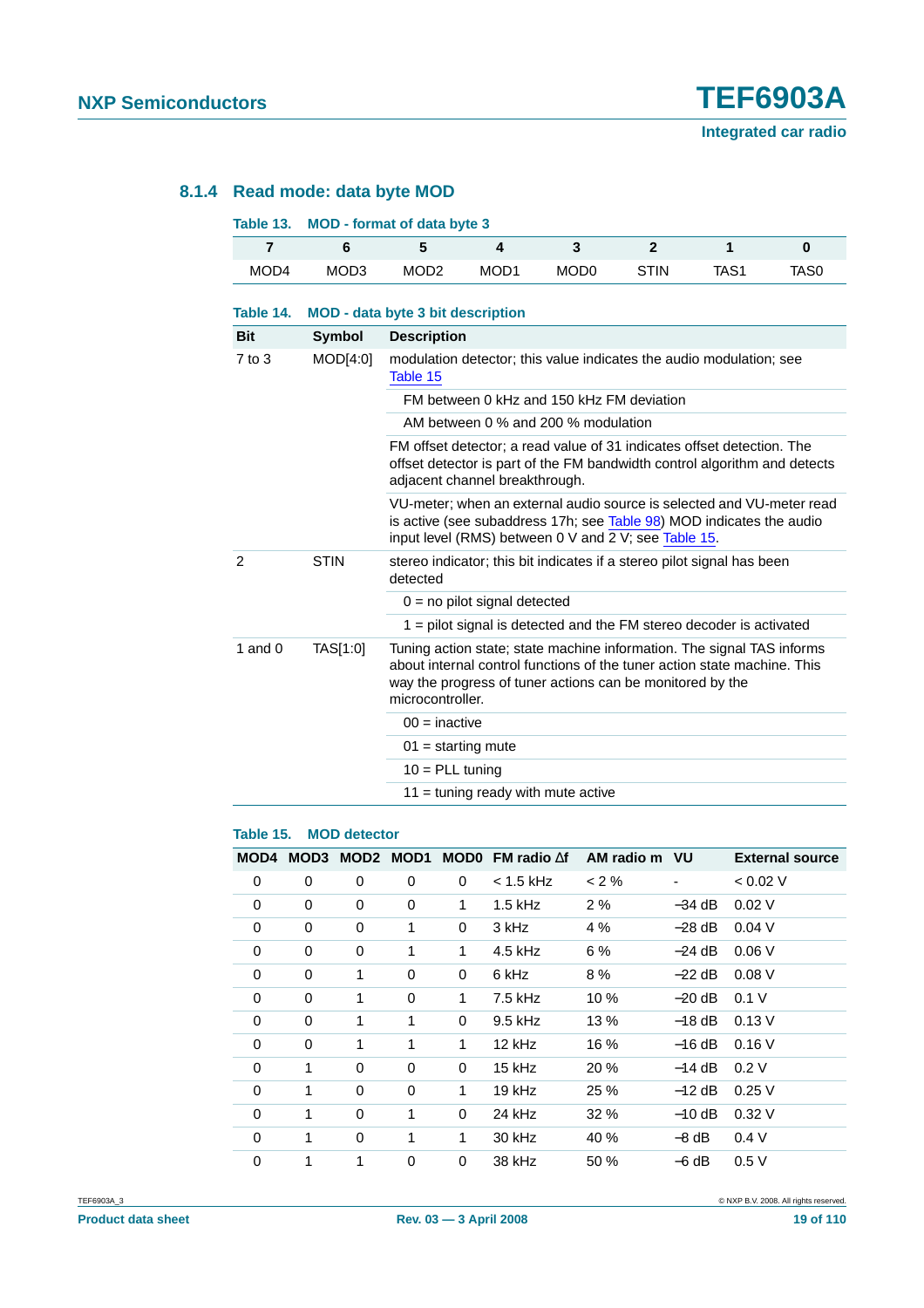**Integrated car radio**

| MOD4 | MOD3                 |                     | MOD2 MOD1         |          | <b>MOD0</b> FM radio $\Delta f$ | AM radio m VU  |         | <b>External source</b> |
|------|----------------------|---------------------|-------------------|----------|---------------------------------|----------------|---------|------------------------|
| 0    | 1                    | 1                   | 0                 | 1        | 47 kHz                          | 63 %           | $-4$ dB | 0.63V                  |
| 0    | 1                    | 1                   | 1                 | 0        | 60 kHz                          | 80 %           | $-2$ dB | 0.8V                   |
| 0    | 1                    | 1                   | 1                 | 1        | 75 kHz                          | 100 %          | $0$ dB  | 1 V                    |
| 1    | 0                    | $\mathbf 0$         | 0                 | 0        | 95 kHz                          | 125 %          | 2 dB    | 1.25V                  |
| 1    | 0                    | 0                   | 0                 | 1        | 120 kHz                         | 160 %          | 4 dB    | 1.6V                   |
| 1    | 0                    | $\mathbf 0$         | 1                 | $\Omega$ | 150 kHz                         | 200 %          | 6 dB    | 2V                     |
| 1    | 0                    | $\mathbf 0$         | 1                 | 1        | $\overline{a}$                  | -              |         | ٠                      |
|      | $\bullet$<br>$\cdot$ | ٠<br>$\blacksquare$ | ٠<br>$\mathbf{r}$ | ÷        | ÷                               | $\blacksquare$ | ٠       | ٠<br>٠.                |
| 1    | 1                    | 1                   | 1                 | $\Omega$ | $\overline{\phantom{a}}$        |                |         | ٠                      |
| 1    | 1                    | 1                   | 1                 | 1        | offset<br>detection             |                |         | -                      |

#### **Table 15. MOD detector** continued

The indicated amplitude levels are approximate values.

In the case of FM radio, carrier modulation is measured (MPX FM deviation). Timing is fixed with fast 30 ms release time. Depending upon reception conditions and internal offsets small modulation levels may be indicated as  $MOD[4:0] = 0$  0000b. After AF update sampling the MOD read value is held (indicated by IFCM  $=$  10) for easy I<sup>2</sup>C-bus read-out. The MOD detector remains active in the background. The MOD data hold is released after I 2C-bus read.

In the case of AM radio, carrier modulation is measured (AM). Timing is fixed with fast 30 ms release time. Modulation may exceed 100 % in cases of special modulation schemes as used by some stations. After AF update sampling, the MOD read value is held (indicated by IFCM = 10) for easy  $1<sup>2</sup>C$ -bus read-out. The MOD detector remains active in the background. The MOD data hold is released after I<sup>2</sup>C-bus read.

With external source selection and VU-meter mode disabled (AVUM =  $0$  and COMP =  $0$ ) FM or AM modulation is indicated equal to radio mode.

With external source selection and VU-meter mode enabled (AVUM = 1 or COMP = 1) the audio input level of the external source is indicated (i.e. the audio level as found on the line input pins). For stereo signals left and right channels are combined for MOD read  $(0.5 \times L + 0.5 \times R)$ . VU-meter timing is defined by setting HTC. For AVUM control see subaddress 17h; see [Table](#page-71-0) 98. In case of AF update sampling the AM or FM modulation value is indicated with data hold (indicated by IFCM = 10) for easy I<sup>2</sup>C-bus read-out. The MOD data hold is released after I2C-bus read and VU-meter indication continues.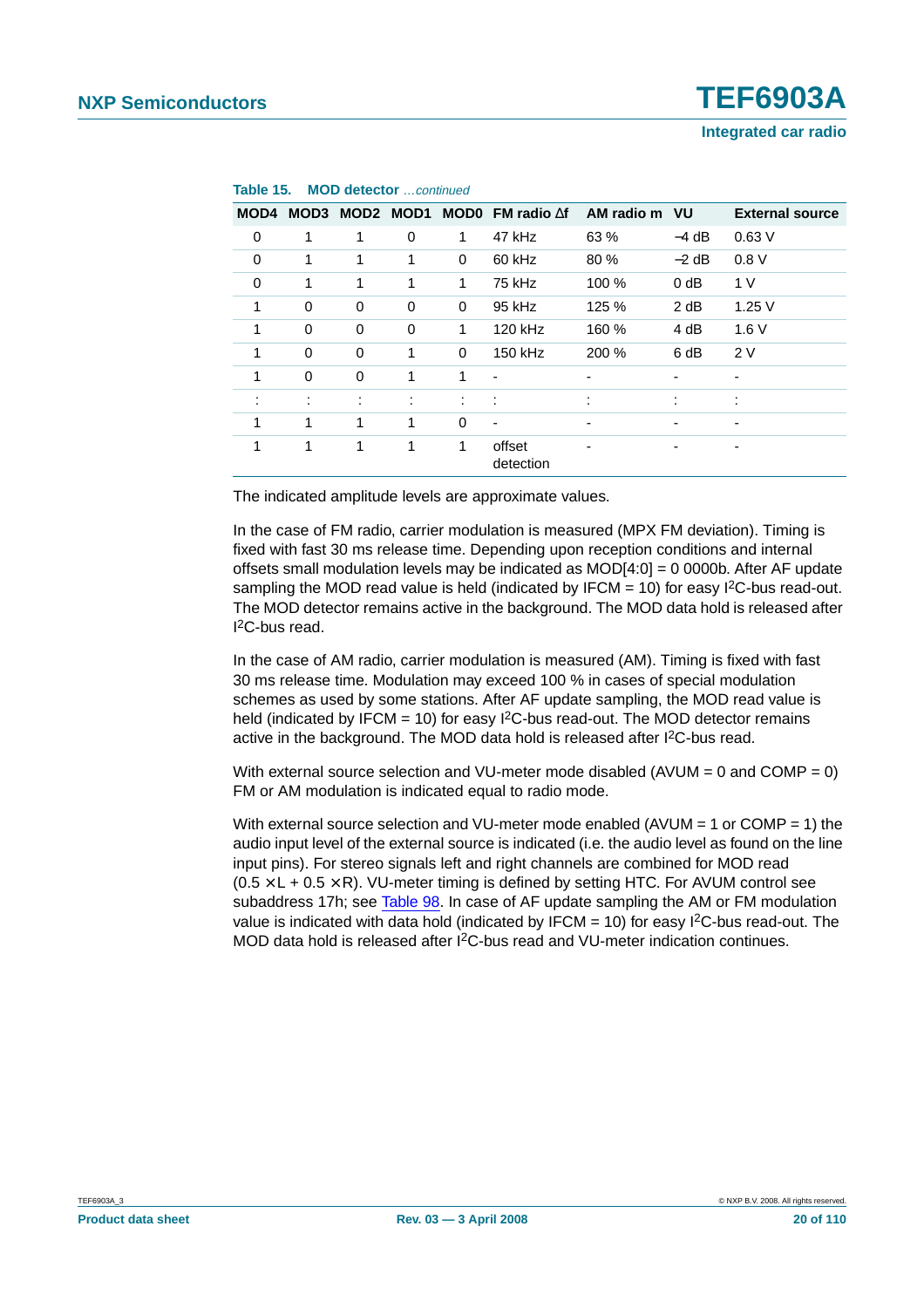#### <span id="page-20-0"></span>**8.1.5 Read mode: data byte IFBW**

| Table 16.   |                                           | <b>IFBW - format of data byte 4</b> |                                                                                                                                                      |       |                   |       |              |  |  |  |
|-------------|-------------------------------------------|-------------------------------------|------------------------------------------------------------------------------------------------------------------------------------------------------|-------|-------------------|-------|--------------|--|--|--|
| 7           | 6                                         | 5                                   | 4                                                                                                                                                    | 3     | $\overline{2}$    | 1     | $\bf{0}$     |  |  |  |
| RAGC1       | RAGC <sub>0</sub>                         | ASIA                                | IFBW4                                                                                                                                                | IFBW3 | IFBW <sub>2</sub> | IFBW1 | <b>IFBW0</b> |  |  |  |
| Table 17.   | <b>IFBW</b> - data byte 4 bit description |                                     |                                                                                                                                                      |       |                   |       |              |  |  |  |
| <b>Bit</b>  | Symbol                                    | <b>Description</b>                  |                                                                                                                                                      |       |                   |       |              |  |  |  |
| $7$ and $6$ |                                           |                                     | RAGC[1:0] RF AGC indicator; PIN diode current on pins IAMAGC or IFMAGC                                                                               |       |                   |       |              |  |  |  |
|             |                                           | $00 =$                              |                                                                                                                                                      |       |                   |       |              |  |  |  |
|             |                                           |                                     | $FM: < 0.05 \text{ mA}$                                                                                                                              |       |                   |       |              |  |  |  |
|             |                                           |                                     | $AM: < 0.1 \text{ mA}$                                                                                                                               |       |                   |       |              |  |  |  |
|             |                                           | $01 =$                              |                                                                                                                                                      |       |                   |       |              |  |  |  |
|             |                                           |                                     | FM: 0.05 mA to 0.5 mA                                                                                                                                |       |                   |       |              |  |  |  |
|             |                                           | AM: 0.1 mA to 0.5 mA                |                                                                                                                                                      |       |                   |       |              |  |  |  |
|             |                                           | $10 = 0.5$ mA to 2.5 mA             |                                                                                                                                                      |       |                   |       |              |  |  |  |
|             |                                           | $11 = 2.5$ mA                       |                                                                                                                                                      |       |                   |       |              |  |  |  |
| 5           | <b>ASIA</b>                               | function                            | ASI active; this bit indicates activity of the audio step interpolation                                                                              |       |                   |       |              |  |  |  |
|             |                                           |                                     | $0 = ASI$ is not active                                                                                                                              |       |                   |       |              |  |  |  |
|             |                                           |                                     | $1 = ASI$ step is in progress                                                                                                                        |       |                   |       |              |  |  |  |
| 4 to 0      | IFBW[4:0]                                 | Table 28).                          | FM IF filter bandwidth control; 57 kHz (0 0000) to 165 kHz (1 1111). The<br>bandwidth read data equals the write data definition (at $DYN = 0$ ; see |       |                   |       |              |  |  |  |

#### <span id="page-20-1"></span>**8.1.6 Read mode: data byte ID**

|               | Table 18. ID - format of data byte 5 |                          |                          |   |  |     |
|---------------|--------------------------------------|--------------------------|--------------------------|---|--|-----|
|               |                                      |                          |                          |   |  |     |
| <b>IFCAPG</b> | $\blacksquare$                       | $\overline{\phantom{a}}$ | $\overline{\phantom{0}}$ | - |  | IDO |

|            | Table 19. ID - data byte 5 bit description |                                                                                       |  |  |  |  |  |
|------------|--------------------------------------------|---------------------------------------------------------------------------------------|--|--|--|--|--|
| <b>Bit</b> | <b>Symbol</b>                              | <b>Description</b>                                                                    |  |  |  |  |  |
|            | <b>IFCAPG</b>                              | IF filter gear; read value is used for IFCAP adjustment (byte IFCAP);<br>see Table 47 |  |  |  |  |  |
| 6 to 3     |                                            | reserved                                                                              |  |  |  |  |  |
| $2$ to $0$ | ID[2:0]                                    | device type identification $010 = TEF6903A$                                           |  |  |  |  |  |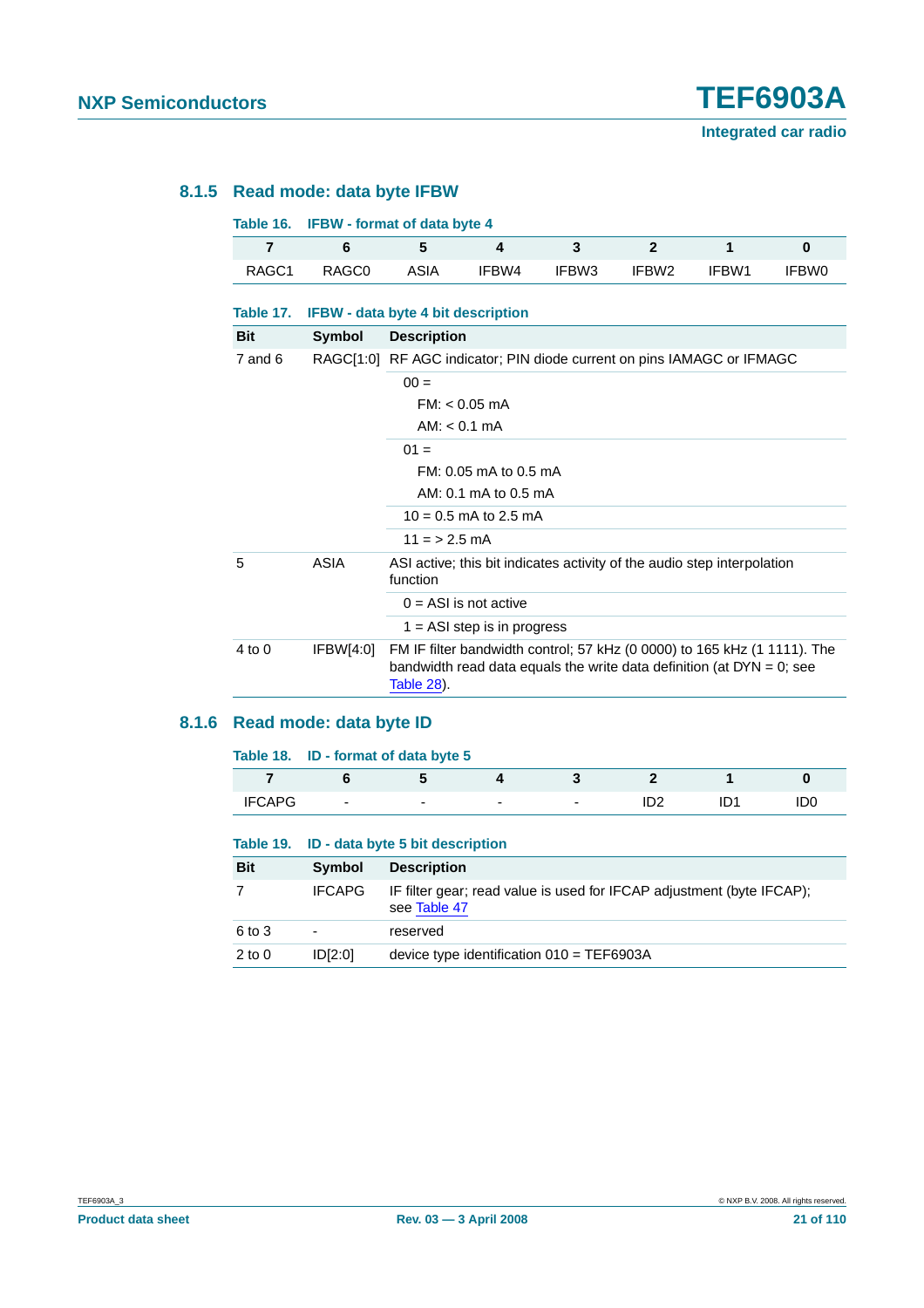#### <span id="page-21-0"></span>**8.1.7 Read mode: data byte TEMP**

### **Table 20. TEMP - format of data byte 6 7 6 5 4 3 2 1 0** TEMP7 TEMP6 TEMP5 TEMP4 TEMP3 TEMP2 TEMP1 TEMP0 **Table 21. TEMP - data byte 6 bit description Bit Symbol Description** 7 to 0 TEMP[7:0] on-chip temperature; 1 step ≈ 1 K; relative indication

#### **8.2 Write mode**

The device is controlled by the I<sup>2</sup>C-bus. After the Integrated Circuit (IC) address the MSA byte contains the control of the tuning action via the bits MODE[2:0] and subaddressing via bits SA[4:0] (see [Figure](#page-23-0) 8).

All circuits are controlled by the CONTROL register. Any data change in the CONTROL register has immediate effect and will change the operation of the circuit accordingly. The subaddress range 00h to 05h includes data that may lead to audible disturbance when changed. Therefore the subaddress range 00h to 05h is not loaded in the CONTROL register directly but loaded in a BUFFER register instead. This allows the IC to take care of tuning actions and mute control, freeing the microcontroller from cumbersome controls and timings. The subaddress range of 06h onwards does not contain such critical data. I 2C-bus information in this range will be loaded in the CONTROL register directly (at acknowledge of each byte).

Controlled by a state machine the BUFFER data will be loaded in the CONTROL register for new settings. However at the same time the CONTROL data is loaded in the BUFFER register. This register swap action allows a fast return to the previous setting because the previous data remains available in the BUFFER register (see [Figure](#page-25-0) 10, [Figure](#page-26-0) 11 and [Figure](#page-27-0) 12).

Via MODE several operational modes can be selected for the state machine. MODE offers all standard tuning actions as well as generic control for flexibility. The state machine controls the tuner directly by controlling the I<sup>2</sup>C-bus data. Internal circuits like the IF counter, mute and weak signal processing are controlled complementary to the tuner action. The state machine operation starts at the end of transmission ( $P = STOP$ ). In case a previous action is still active this is overruled and the new action defined by MODE is started immediately.

When only the address byte is transmitted no action is started and no setting is changed, this can be used to test the presence of the device on the bus. To minimize the I2C-bus transmission time only bytes that include data changes need to be written. Following the MSA byte the transmission can start at any given data byte defined by the subaddress (SA) bits. In case of MODE = preset, search or load the value of buffered data that is not overwritten by the new transmission will equal the control register content, i.e. the current tuner state. Instead in case of MODE = buffer, AF update, jump, check or end any not overwritten BUFFER data remains to be the existing BUFFER register content, i.e. the previous tuner state.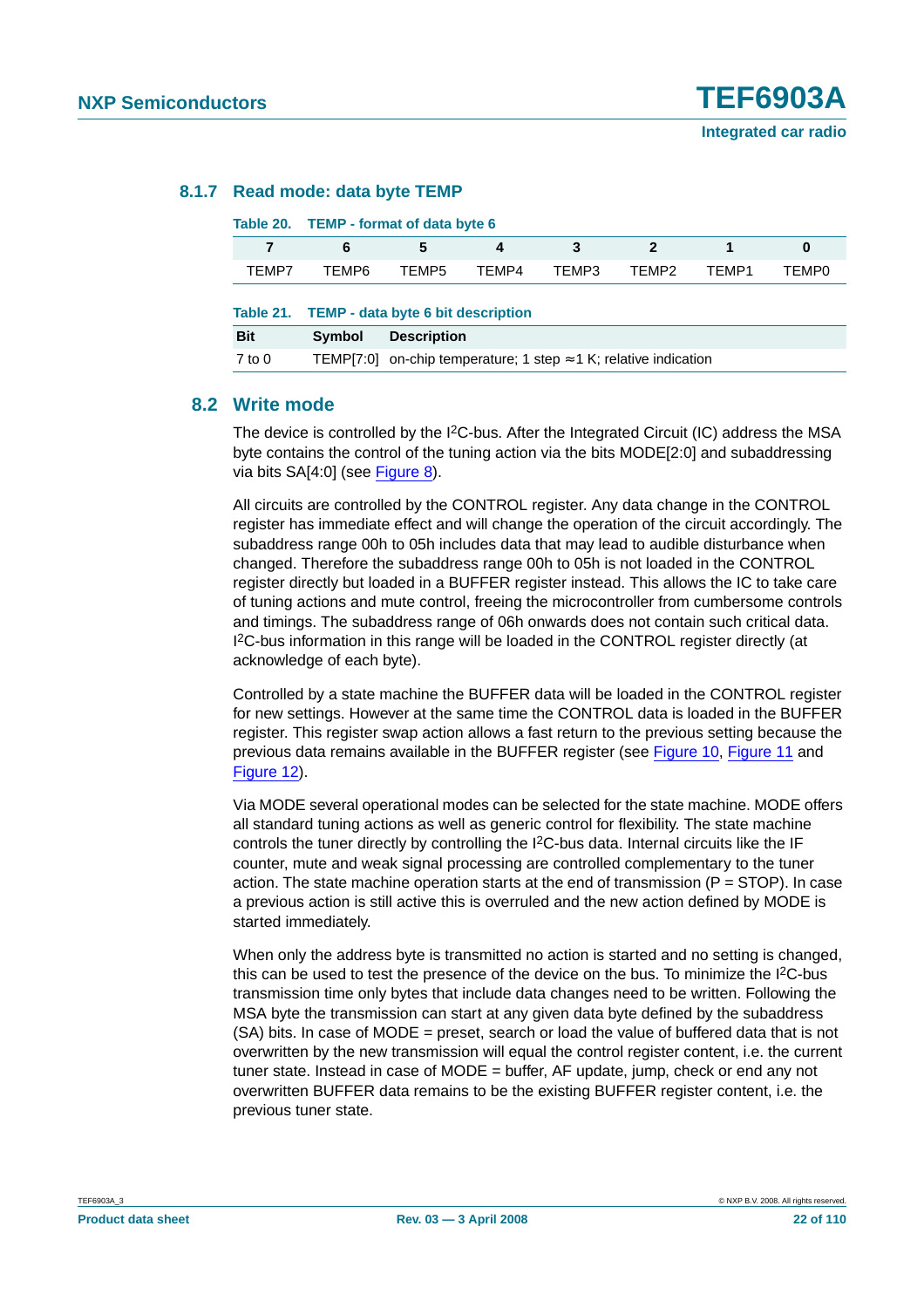After power-on reset, all registers, including the reserved registers, should be initialized with their default settings (see [Table](#page-28-0) 22) using a preset mode tuning action (see Table 25). The tuning mute circuit is muted. An action of the state machine is required to de-mute the circuit, for this purpose preset mode (bits MODE[2:0] = 001) is best fitted since it assures fast settling of all parameters before mute is released.

#### <span id="page-22-0"></span>**Table 22. Write mode subaddress overview Subaddress Name Default Reference** 00h BANDWIDTH 1111 1110 [Section](#page-34-0) 8.2.2 01h PLLM 0000 1000 [Section](#page-36-0) 8.2.3 02h PLLL 0111 1110 [Section](#page-36-0) 8.2.3 03h DAA 0100 0000 [Section](#page-36-1) 8.2.4 04h AGC 0000 0000 [Section](#page-37-0) 8.2.5 05h BAND 0010 0000 [Section](#page-38-0) 8.2.6 06h LEVELALGN 1000 0100 [Section](#page-40-1) 8.2.8 07h IFCF 0010 0000 [Section](#page-40-2) 8.2.9 08h IFCAP 0000 1000 [Section](#page-41-1) 8.2.10 09h ACD 0100 1010 [Section](#page-42-0) 8.2.11 0Ah SENSE 1000 0101 [Section](#page-43-0) 8.2.12 0Bh TIMING 0110 0110 [Section](#page-44-1) 8.2.13 0Ch SNC 0111 0100 [Section](#page-46-0) 8.2.14 0Dh HIGHCUT 0110 1111 [Section](#page-47-0) 8.2.15 0Eh SOFTMUTE 0110 1010 [Section](#page-50-0) 8.2.16 0Fh RADIO 0001 1010 [Section](#page-54-0) 8.2.17 10h INPUT 0000 1010 [Section](#page-56-0) 8.2.18 11h VOLUME 0011 0000 [Section](#page-58-0) 8.2.19 12h TREBLE 0000 1100 [Section](#page-65-0) 8.2.20 13h BASS 0000 1100 [Section](#page-66-0) 8.2.21 14h FADER 0000 0000 [Section](#page-68-0) 8.2.22 15h OUTPUT 0000 1111 [Section](#page-69-0) 8.2.23 16h BALANCE 1000 0000 [Section](#page-70-0) 8.2.24 17h LOUDNESS 0000 1100 [Section](#page-71-1) 8.2.25 18h POWER 0000 0110 [Section](#page-73-0) 8.2.26

19h to 1Eh reserved 0000 0000 0000 [Section](#page-73-1) 8.2.27 1Fh TEST 0000 0000 [Section](#page-74-0) 8.2.28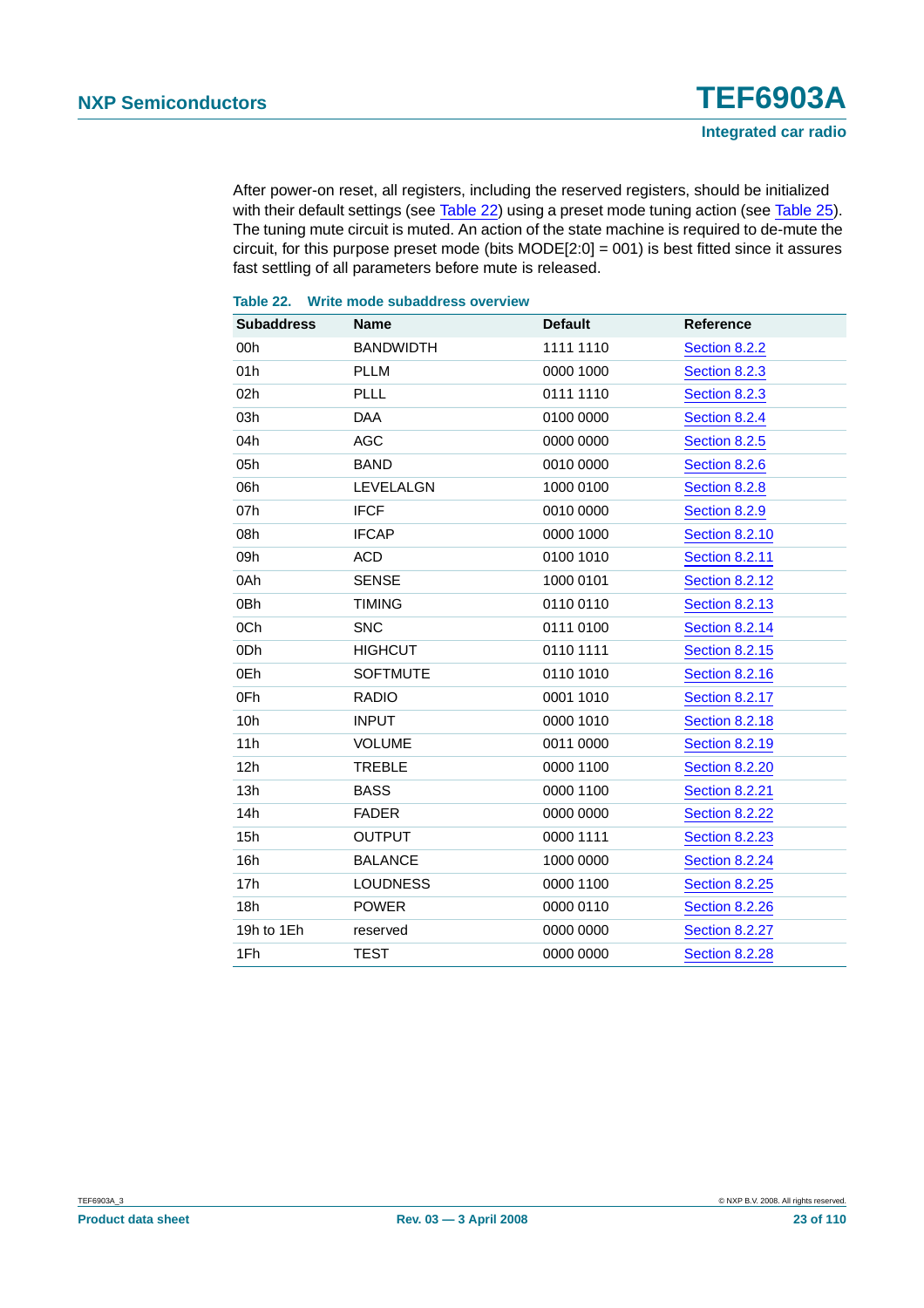<span id="page-23-0"></span>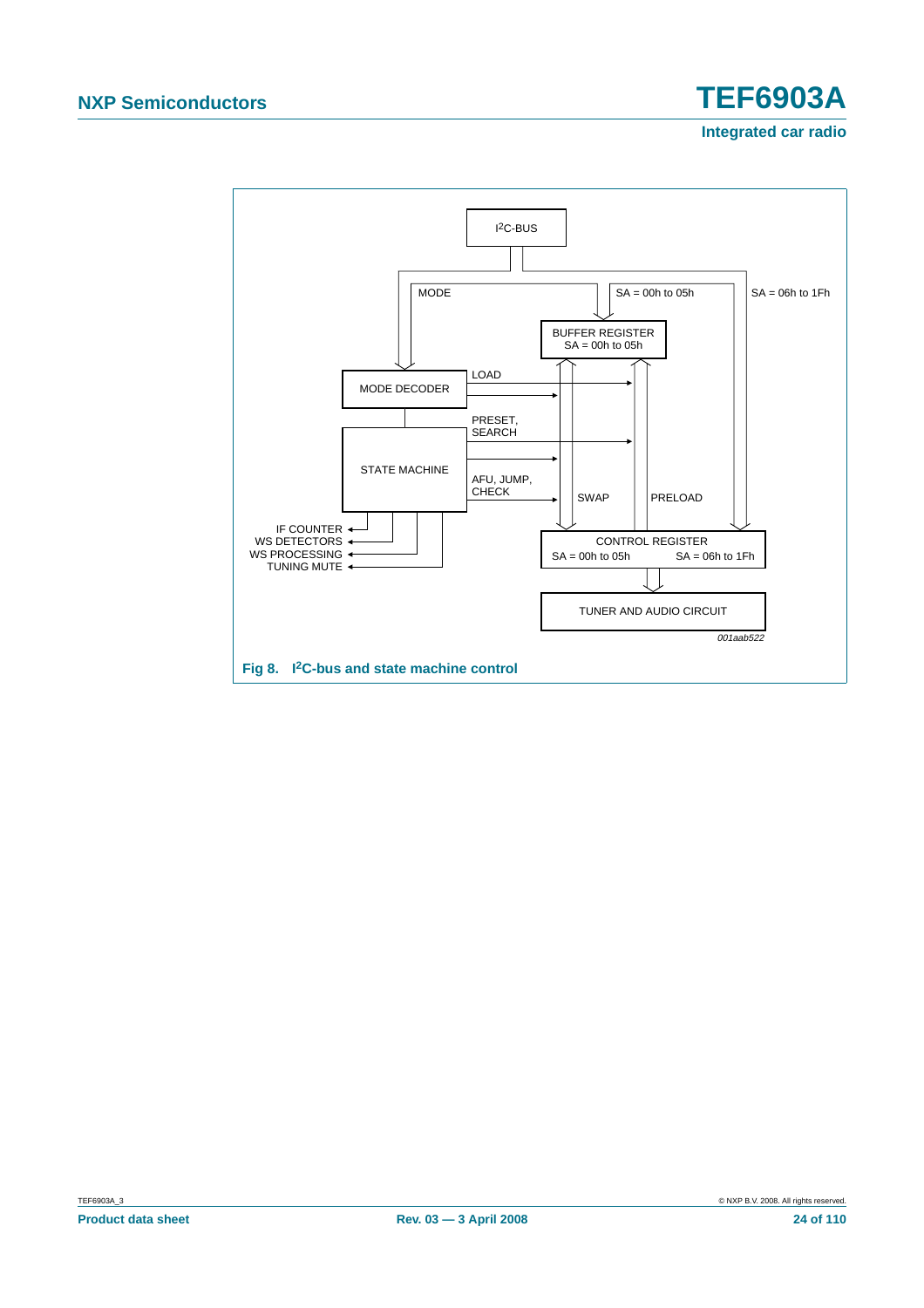<span id="page-24-0"></span>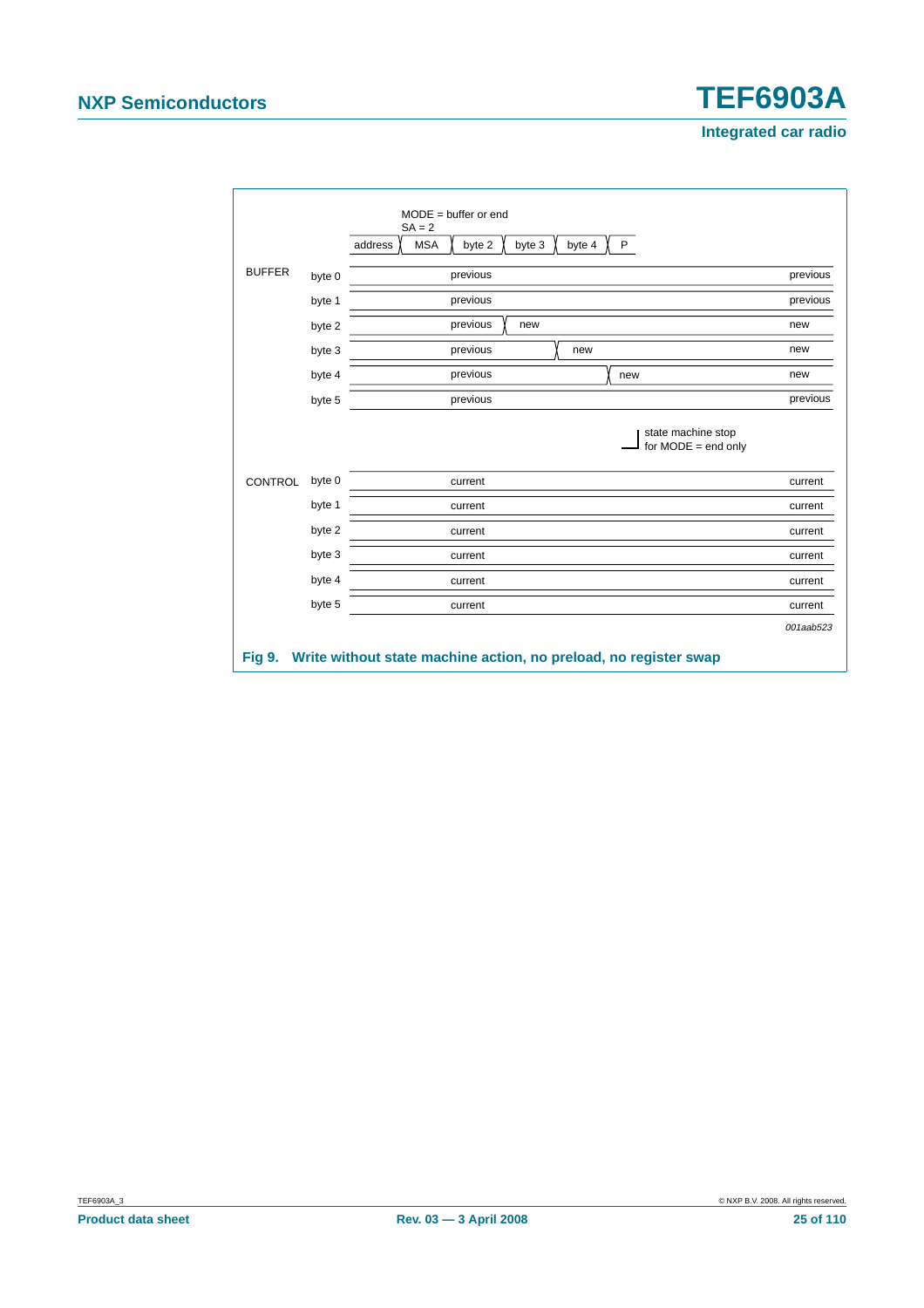<span id="page-25-0"></span>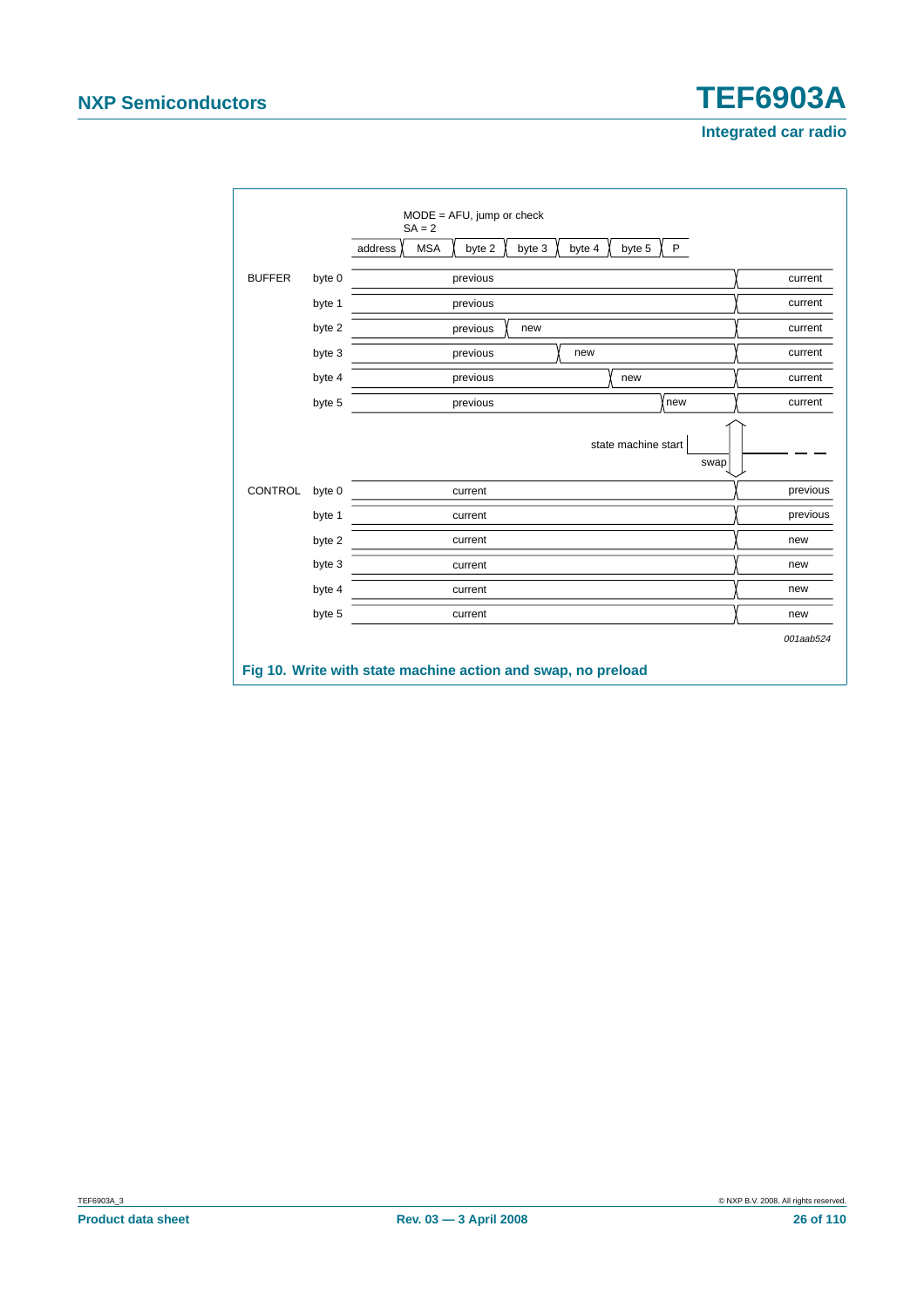<span id="page-26-0"></span>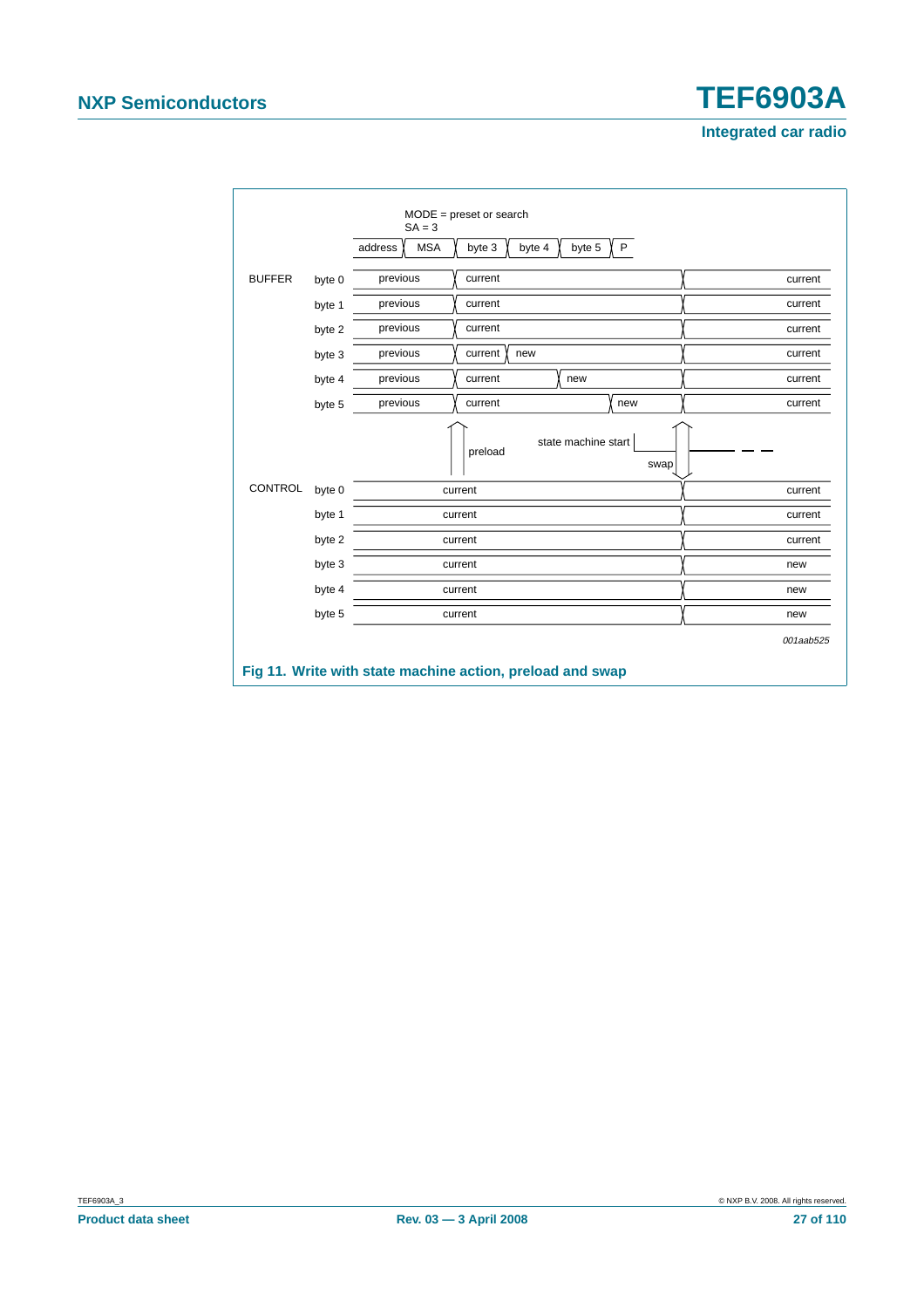

#### <span id="page-27-0"></span>**8.2.1 Mode and subaddress byte for write**

#### **Table 23. MSA - format of mode and subaddress byte**

|                   |       |       |     | . . |     |     |     |
|-------------------|-------|-------|-----|-----|-----|-----|-----|
|                   |       |       |     |     |     |     |     |
| MODE <sub>2</sub> | MODE1 | MODE0 | SA4 | SA3 | SA2 | SA1 | SA0 |

#### **Table 24. MSA - mode and subaddress byte bit description**

| <b>Bit</b> | Symbol    | <b>Description</b>                                                                                                                                                                                                   |
|------------|-----------|----------------------------------------------------------------------------------------------------------------------------------------------------------------------------------------------------------------------|
| 7 to 5     | MODEI2:01 | mode tuning action; see Table 25                                                                                                                                                                                     |
| $4$ to $0$ | SA[4:0]   | Subaddress; 0 0000 to 1 1111 = write data byte subaddress 00h to 1Fh.<br>The subaddress value is auto-incremented and will revert from<br>$SA = 1Fh$ to $SA = 00h$ . The auto-increment function cannot be disabled. |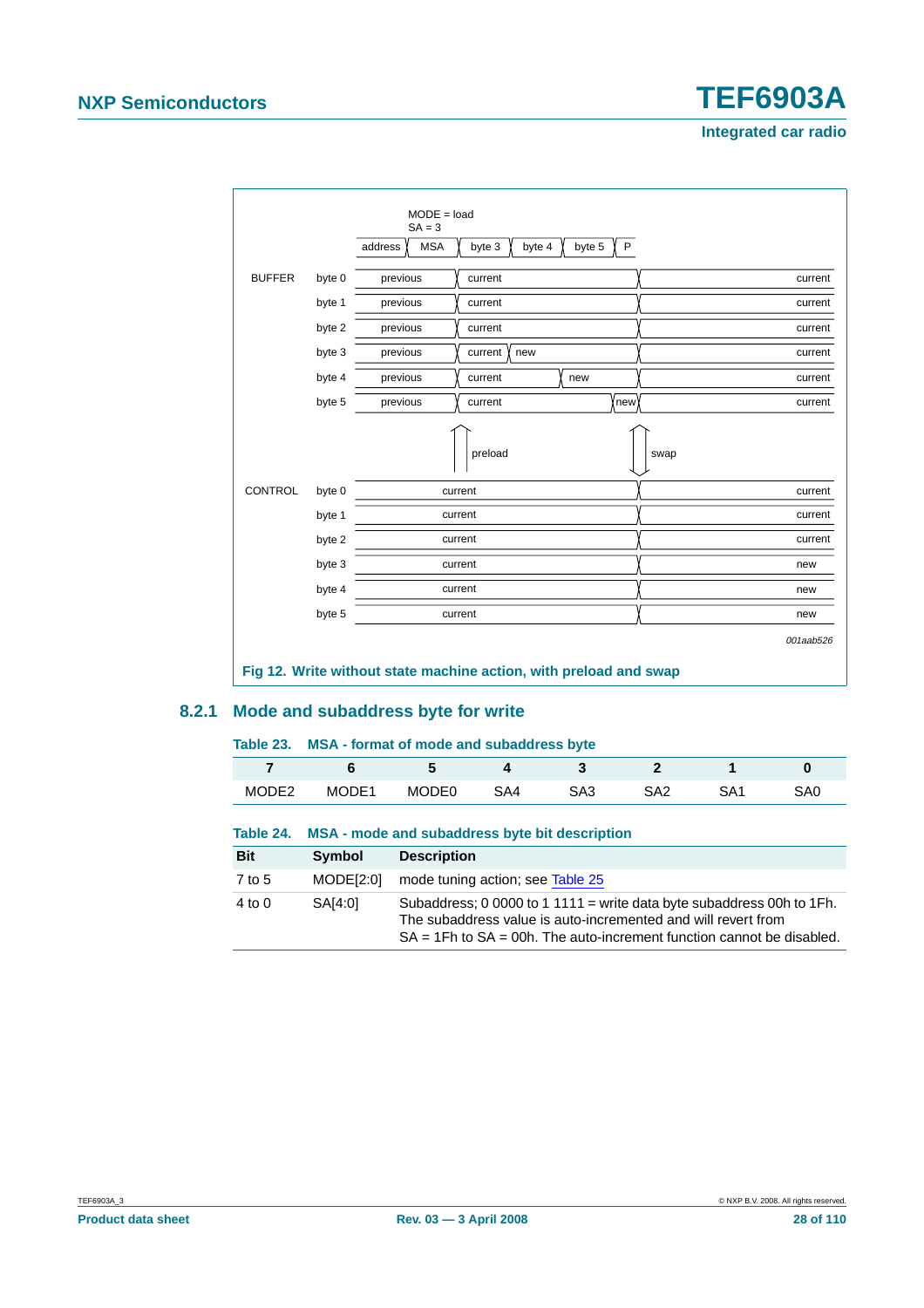|          | MODE2 MODE1 MODE0 |          | Symbol    | <b>Description</b>                                                                                                                                             |
|----------|-------------------|----------|-----------|----------------------------------------------------------------------------------------------------------------------------------------------------------------|
| 0        | $\Omega$          | $\Omega$ | buffer    | write BUFFER register, no state machine action, no<br>register swap; see Figure 9                                                                              |
| 0        | 0                 | 1        | preset    | tune to new program with 60 ms mute control; swap;<br>see Figure 13 and Figure 14; BUFFER is preloaded with<br>CONTROL register; immediate swap; see Figure 11 |
| 0        | 1                 | $\Omega$ | search    | tune to new program and stay muted (to release use<br>end); swap; see Figure 15 and Figure 16; BUFFER is<br>preloaded with CONTROL register; see Figure 11     |
| $\Omega$ | 1                 | 1        | AF update | tune to AF program; check AF quality and tune back to<br>main program; two register swap operations;<br>see Figure 10, Figure 17 and Figure 18                 |
| 1        | $\Omega$          | $\Omega$ | jump      | tune to AF program in minimum time; register swap;<br>see Figure 10, Figure 19 and Figure 20                                                                   |
| 1        | $\Omega$          | 1        | check     | tune to AF program and stay muted (to release use end);<br>register swap; see Figure 10, Figure 21 and Figure 22                                               |
| 1        | 1                 | $\Omega$ | load      | write CONTROL register via BUFFER; no state machine<br>action; BUFFER is preloaded with CONTROL register;<br>immediate swap; see Figure 12                     |
| 1        | 1                 | 1        | end       | end action; release mute; no register swap; see Figure 9<br>and Figure 23                                                                                      |

#### <span id="page-28-0"></span>**Table 25. Tuning action modes**

Since buffer mode (bits MODE[2:0] = 000) does not change any tuner action or register other then those defined by the I<sup>2</sup>C-bus write transmission it generally is the mode used for writing outside the buffered subaddress range (i.e. bits SA[4:0] = 06h to 1Fh). Writing in the subaddress range of 06h to 1Fh is executed immediately and is not controlled by the state machine. Load mode does not interrupt a state machine process, the preload action changes the content of the BUFFER register which may interfere with a tuner action in progress.

When a new state machine tuning action is started during a mute state of the state machine, the new action skips the unnecessary activation of mute and starts immediately with the actions that follow the mute period in the standard sequence. In this way fastest timing is possible e.g. for search tuning (see [Figure](#page-29-1) 14, [Figure](#page-30-1) 16, [Figure](#page-32-1) 20 and [Figure](#page-33-1) 22). When AF update mode is started during a mute state only the return tuning action will be performed; in combination with check mode an AF update can be created with the AF sampling time defined by I<sup>2</sup>C-bus control (see [Figure](#page-31-1) 18).

The FM IF2 signal path contains a digital controlled AGC function with a maximum AGC decay time of 13 ms to realize sufficient AM suppression during changing signal conditions and high modulation situations. During the settling of the AGC (e.g. after a tuning action), the gain of the FM path and the level detection can be affected. To get correct signal quality information, a minimum time of 13 ms should be used between two tuning actions.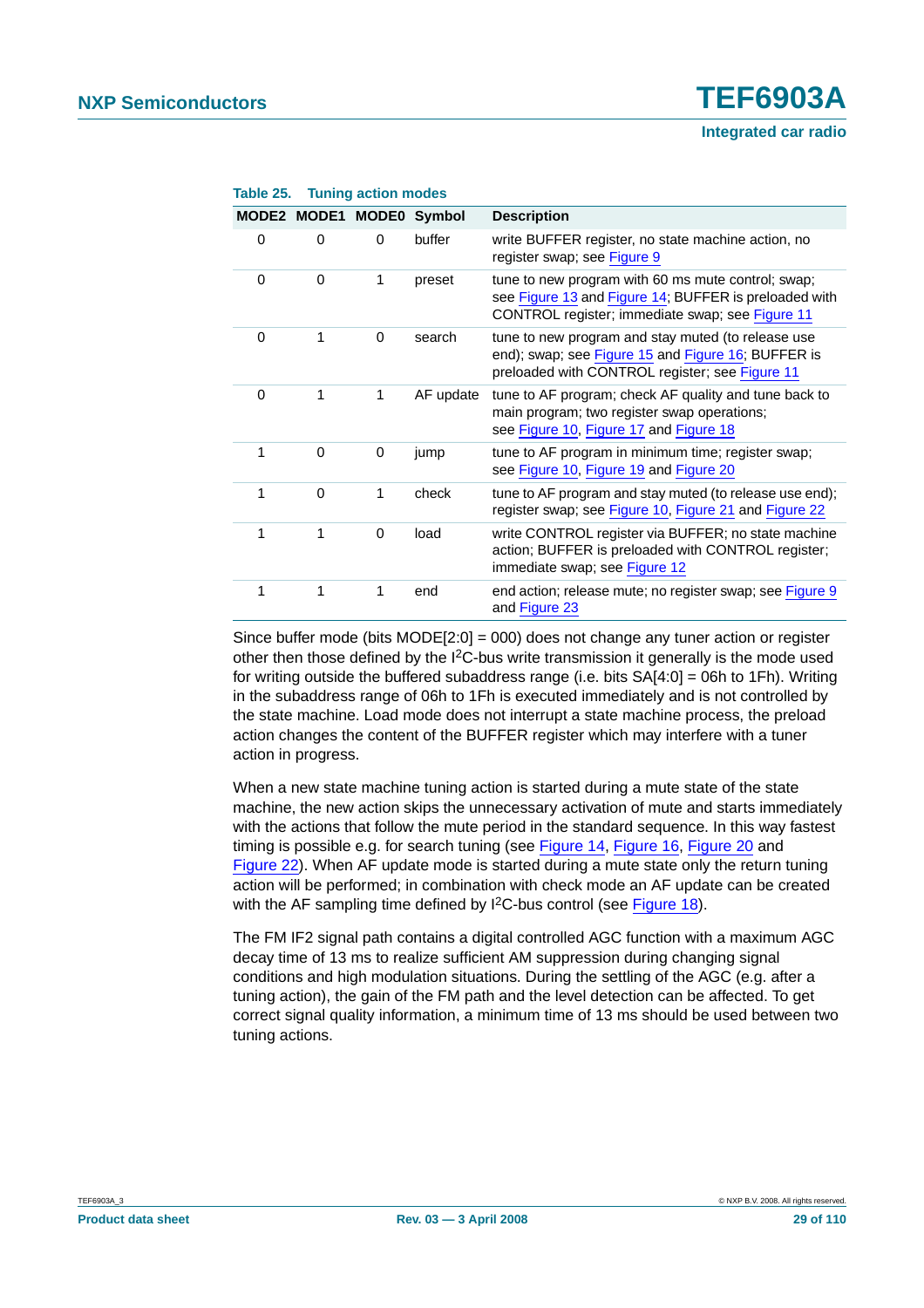| $12C-bus$                                  | P                                 |             |                 |
|--------------------------------------------|-----------------------------------|-------------|-----------------|
| time                                       | PLL<br>1 ms                       | 60 ms       | 1 <sub>ms</sub> |
| tuning                                     | $f1 \rightarrow f2$               |             |                 |
| register SWAP                              |                                   |             |                 |
| IF counter reset<br>quality detector reset |                                   |             |                 |
| tuning mute                                |                                   |             |                 |
| WS processing                              |                                   | <b>FAST</b> |                 |
| TAS read                                   | — '00' — — '01' — — '10' — — '11' |             | '11'<br>'00'    |
|                                            |                                   |             | 001aab527       |
| Fig 13. Preset mode                        |                                   |             |                 |

<span id="page-29-1"></span><span id="page-29-0"></span>

| $I2C-bus$                                  | P                                        |                                                                                      |                   |
|--------------------------------------------|------------------------------------------|--------------------------------------------------------------------------------------|-------------------|
| time                                       | PLL                                      | 60 ms                                                                                | 1 ms              |
| tuning                                     | $f1 \rightarrow f2$                      |                                                                                      |                   |
| register SWAP                              |                                          |                                                                                      |                   |
| IF counter reset<br>quality detector reset |                                          |                                                                                      |                   |
| tuning mute                                |                                          |                                                                                      |                   |
| FAST<br>HOLD<br>WS processing              |                                          | <b>FAST</b>                                                                          |                   |
| TAS read                                   | $-11'$ - $-10'$ - $-11'$                 | the control of the control of the control of the control of the control of<br>- '11' | '00'<br>001aab528 |
|                                            | Fig 14. Preset mode, started during mute |                                                                                      |                   |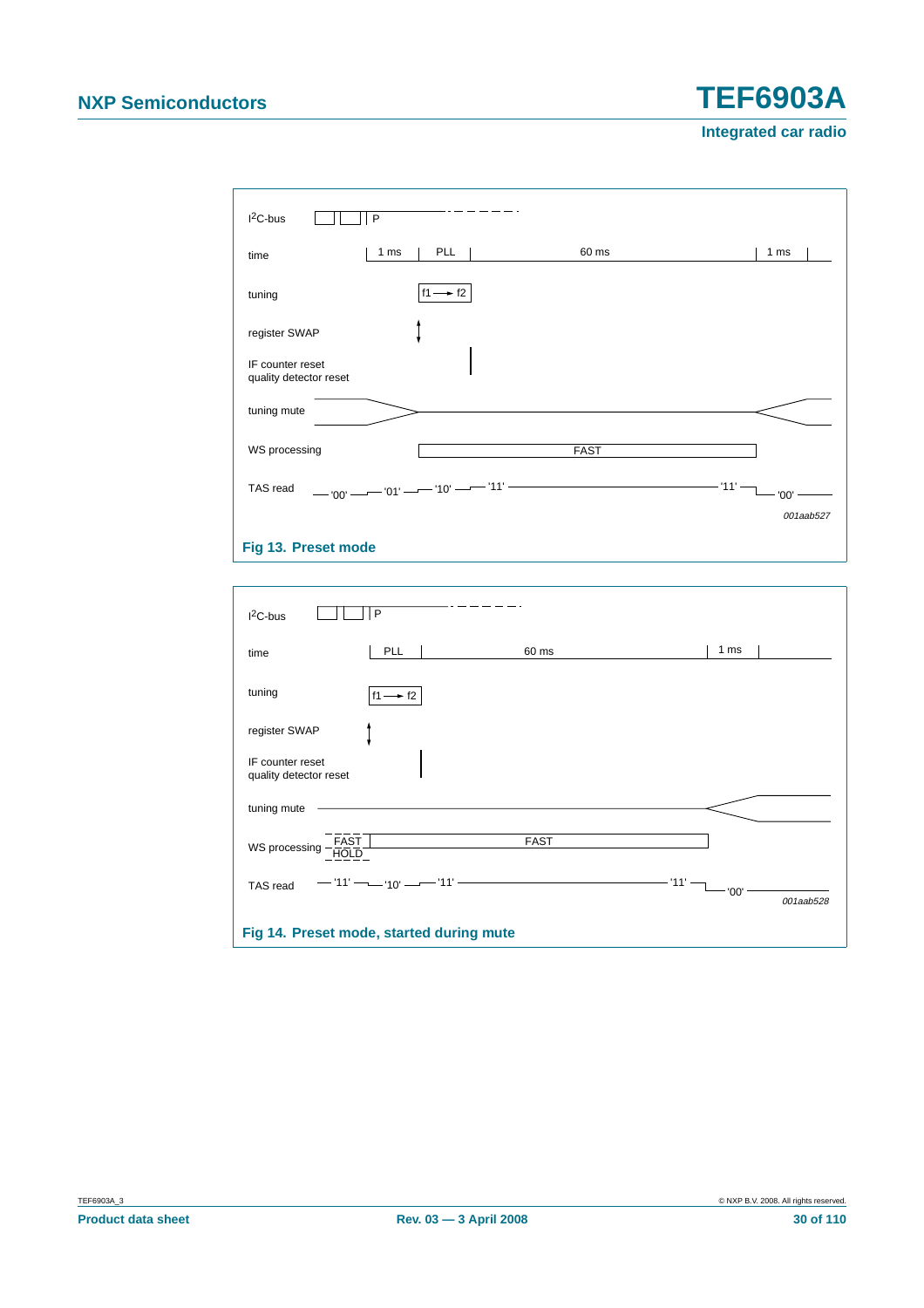| $I2C-bus$<br>P                             |                                                                                              |           |
|--------------------------------------------|----------------------------------------------------------------------------------------------|-----------|
| 1 ms<br>time                               | PLL                                                                                          |           |
| tuning                                     | $f1 \rightarrow f2$                                                                          |           |
| register SWAP                              |                                                                                              |           |
| IF counter reset<br>quality detector reset |                                                                                              |           |
| tuning mute                                |                                                                                              |           |
| WS processing                              | <b>FAST</b>                                                                                  |           |
| TAS read                                   | — '00' —— '01' —— '10' —— '11'<br><u> 1989 - Johann Barn, amerikansk politiker (d. 1989)</u> | '11'      |
|                                            |                                                                                              | 001aab529 |
| Fig 15. Search mode                        |                                                                                              |           |

<span id="page-30-1"></span><span id="page-30-0"></span>

| $12C$ -bus<br>P                                |                    |
|------------------------------------------------|--------------------|
| PLL<br>time                                    |                    |
| tuning<br>$f1 \rightarrow f2$                  |                    |
| register SWAP                                  |                    |
| IF counter reset<br>quality detector reset     |                    |
| tuning mute                                    |                    |
| FAST<br>HOLD<br><b>FAST</b><br>WS processing - |                    |
| TAS read<br>$-11'$ - $-10'$ - $-11'$ -         | $-11$<br>001aab530 |
| Fig 16. Search mode, started during mute       |                    |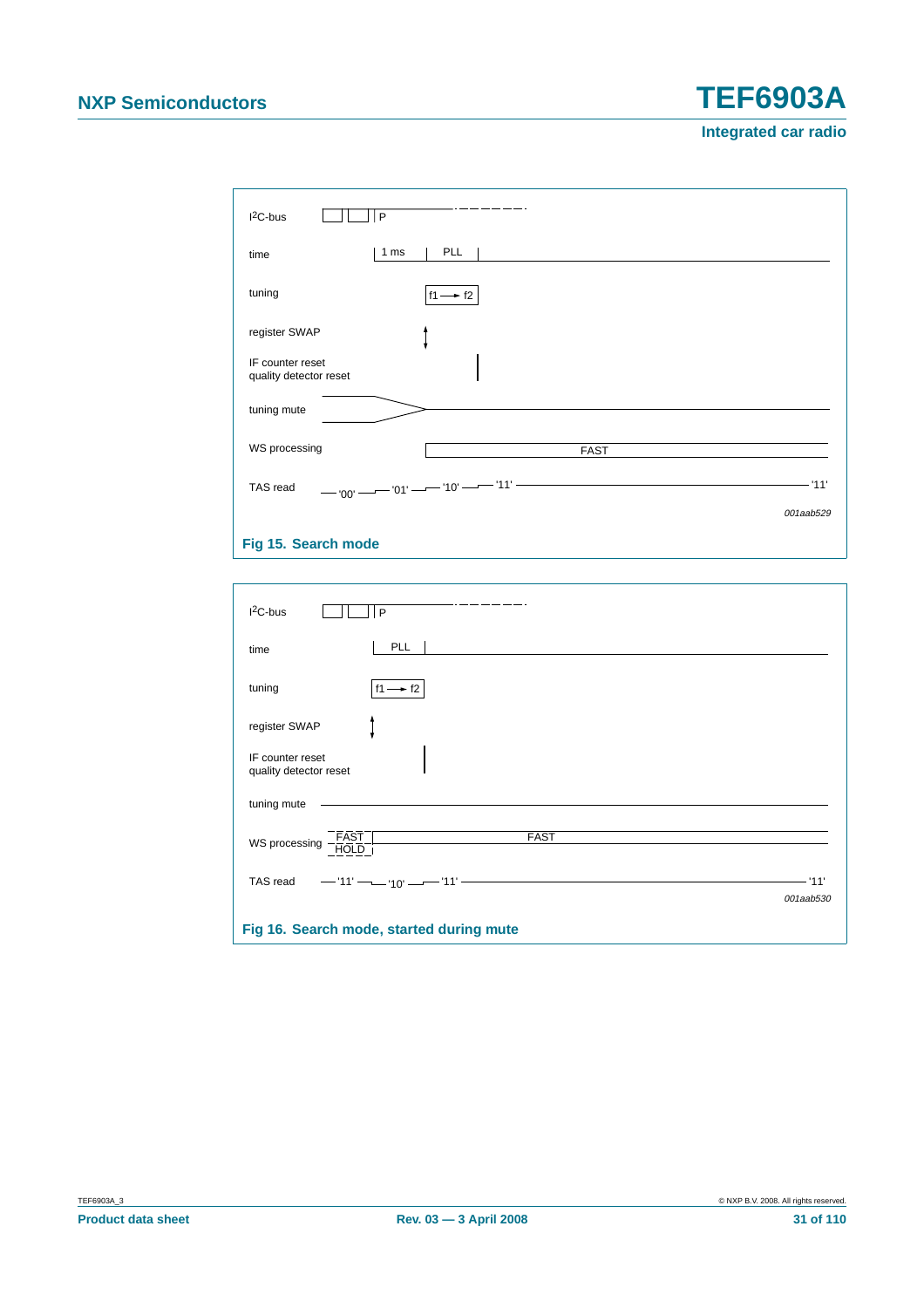**Integrated car radio**



#### <span id="page-31-0"></span>**Fig 17. AF update mode**

<span id="page-31-1"></span>

| $I2C-bus$<br>P                                                                                               |           |
|--------------------------------------------------------------------------------------------------------------|-----------|
| 0.5 <sub>ms</sub><br>PLL<br>1 <sub>ms</sub><br>time                                                          |           |
| tuning<br>$f2 \rightarrow f1$                                                                                |           |
| register SWAP                                                                                                |           |
| IF counter reset<br>quality detector reset                                                                   |           |
| counter and detector result HOLD until I <sup>2</sup> C-bus read<br>IF counter hold<br>quality detector hold |           |
| tuning mute                                                                                                  |           |
| HOLD<br>WS processing<br><b>FAST</b>                                                                         |           |
| $-11'$ - $  -10'$ -<br>TAS read<br>- '00'                                                                    | '00'      |
|                                                                                                              | 001aab532 |
| Fig 18. AF update mode, started during mute                                                                  |           |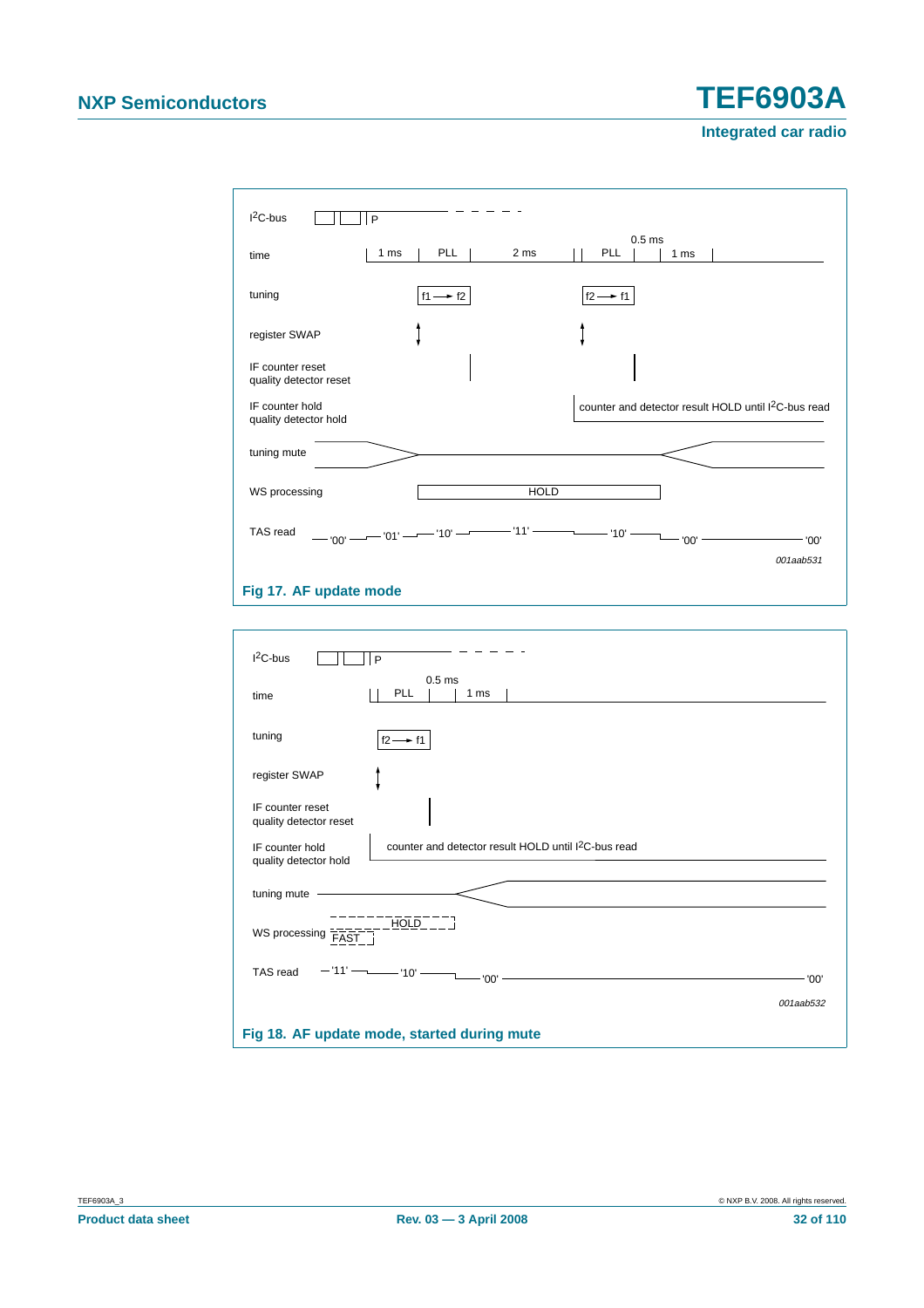**Integrated car radio**

| $12C-bus$<br>P                             |                                                 |           |
|--------------------------------------------|-------------------------------------------------|-----------|
| time                                       | 0.5 <sub>ms</sub><br>PLL<br>1 ms<br>1 ms        |           |
| tuning                                     | $f1 \rightarrow f2$                             |           |
| register SWAP                              |                                                 |           |
| IF counter reset<br>quality detector reset |                                                 |           |
| tuning mute                                |                                                 |           |
| WS processing                              | <b>HOLD</b>                                     |           |
| TAS read                                   | -00' --- $-$ '01' --- '10' --- '11' $\sim$ '00' | $'00'$ —  |
|                                            |                                                 | 001aab533 |
| Fig 19. Jump mode                          |                                                 |           |

<span id="page-32-0"></span>**I** 

<span id="page-32-1"></span>

| $12C$ -bus<br>P                                                         |           |
|-------------------------------------------------------------------------|-----------|
| 0.5 <sub>ms</sub><br>PLL<br>1 ms<br>time                                |           |
| tuning<br>$f1 \rightarrow f2$                                           |           |
| register SWAP                                                           |           |
| IF counter reset<br>quality detector reset                              |           |
| tuning mute                                                             |           |
| WS processing $=\frac{\overline{HOLD}}{\overline{FAST}}$<br><b>HOLD</b> |           |
| TAS read $-11'$ - $-10'$ - $-11'$ - $-10'$ - $-11'$ - $-100'$ -         | - '00' -  |
|                                                                         | 001aab534 |
| Fig 20. Jump mode, started during mute                                  |           |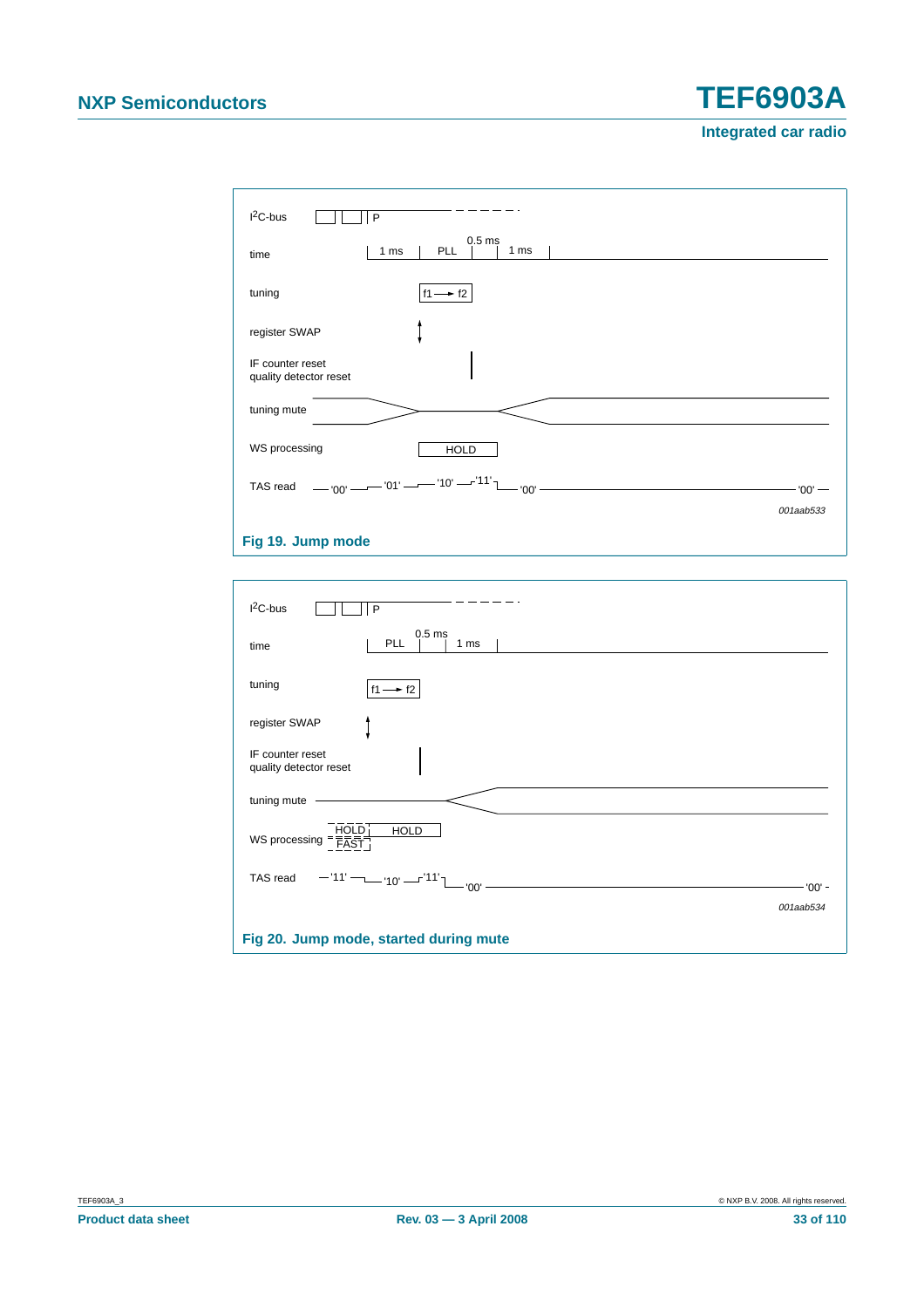**Integrated car radio**

| $I2C-bus$<br>P                             |                                                                                                          |           |
|--------------------------------------------|----------------------------------------------------------------------------------------------------------|-----------|
| 1 ms<br>time                               | PLL                                                                                                      |           |
| tuning                                     | $f1 \rightarrow f2$                                                                                      |           |
| register SWAP                              |                                                                                                          |           |
| IF counter reset<br>quality detector reset |                                                                                                          |           |
| tuning mute                                |                                                                                                          |           |
| WS processing                              | <b>HOLD</b>                                                                                              |           |
|                                            | TAS read $_{\text{O0'}}$ - $\frac{10!}{10!}$ - $\frac{10!}{10!}$ - $\frac{11!}{10!}$ - $\frac{11!}{10!}$ | $-11'$    |
|                                            |                                                                                                          | 001aab535 |

#### <span id="page-33-0"></span>**Fig 21. Check mode**

<span id="page-33-1"></span>

| $12C$ -bus<br>P                                                                                        |                       |
|--------------------------------------------------------------------------------------------------------|-----------------------|
| PLL<br>time                                                                                            |                       |
| tuning<br>$f1 \rightarrow f2$                                                                          |                       |
| register SWAP                                                                                          |                       |
| IF counter reset<br>quality detector reset                                                             |                       |
| tuning mute                                                                                            |                       |
| WS processing $=\frac{\overline{HOLD}}{\overline{FAST}}$<br><b>HOLD</b>                                |                       |
| <u> 1989 - Johann Barn, amerikansk politiker (d. 1989)</u><br>$-11'$ $  -10'$ $  -11'$ $-$<br>TAS read | — '11' –<br>001aab536 |
| Fig 22. Check mode, started during mute                                                                |                       |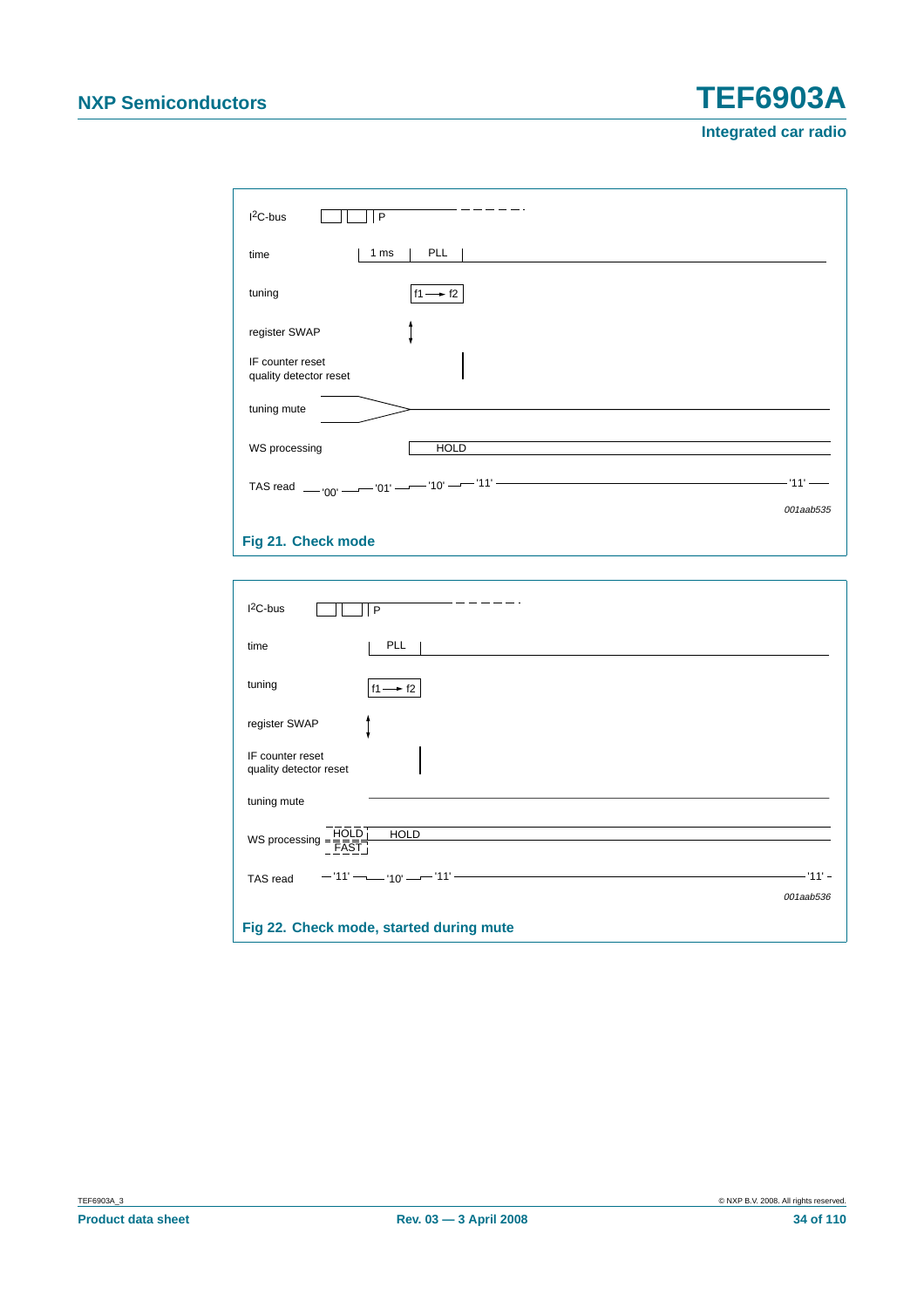#### **Integrated car radio**



#### <span id="page-34-1"></span><span id="page-34-0"></span>**8.2.2 Write mode: data byte BANDWIDTH**

#### **Table 26. BANDWIDTH - format of data byte 00h with default setting (buffered)**

|            |     |                 |                 | w               |                 |                 |                 |
|------------|-----|-----------------|-----------------|-----------------|-----------------|-----------------|-----------------|
| <b>DYN</b> | BW4 | BW <sub>3</sub> | BW <sub>2</sub> | BW <sub>1</sub> | BW <sub>0</sub> | TF <sub>1</sub> | TE <sub>0</sub> |
|            |     |                 |                 |                 |                 |                 |                 |

#### **Bit Symbol Description** 7 DYN dynamic bandwidth; see [Table](#page-35-0) 28  $0 = FM$  IF bandwidth set by BW  $1 = FM$  IF bandwidth dynamically controlled 6 to 2 BW[4:0] FM IF bandwidth; see [Table](#page-35-0) 28  $DYN = 0$ 00h to 1Fh = FM fixed IF bandwidth 57 kHz to 165 kHz  $DYN = 1$ 00h to 0Fh = minimum dynamic bandwidth 57 kHz to 109 kHz 10h to 1Fh = maximum dynamic bandwidth 113 kHz to 165 kHz 1 and 0 TE[1:0] threshold extension  $00 =$  no threshold extension  $01 =$  threshold extension low 10 = threshold extension standard  $11 =$  threshold extension high

#### **Table 27. BANDWIDTH - data byte 00h bit description**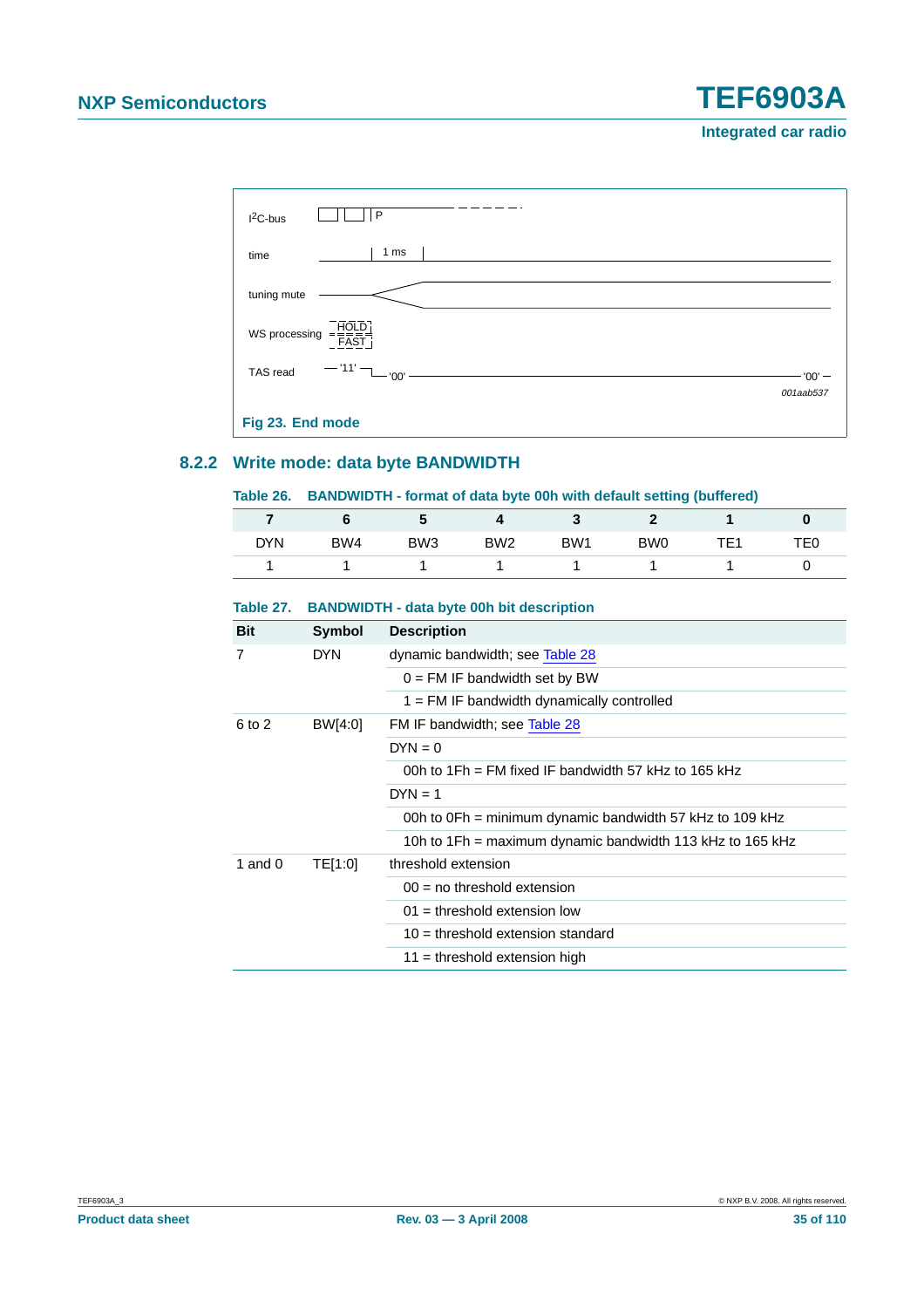<span id="page-35-0"></span>

| BW4 | BW <sub>3</sub> | BW <sub>2</sub> | BW1 | <b>BW0</b>   | $DYN = 0$ | $DYN = 1$          |
|-----|-----------------|-----------------|-----|--------------|-----------|--------------------|
| 0   | 0               | 0               | 0   | 0            | 57 kHz    | 57 kHz to 165 kHz  |
| 0   | 0               | 0               | 0   | $\mathbf{1}$ | 60 kHz    | 60 kHz to 165 kHz  |
| 0   | 0               | 0               | 1   | 0            | 64 kHz    | 64 kHz to 165 kHz  |
| 0   | 0               | 0               | 1   | 1            | 67 kHz    | 67 kHz to 165 kHz  |
| 0   | 0               | 1               | 0   | 0            | 71 kHz    | 71 kHz to 165 kHz  |
| 0   | 0               | 1               | 0   | 1            | 74 kHz    | 74 kHz to 165 kHz  |
| 0   | 0               | 1               | 1   | 0            | 78 kHz    | 78 kHz to 165 kHz  |
| 0   | 0               | 1               | 1   | 1            | 81 kHz    | 81 kHz to 165 kHz  |
| 0   | 1               | 0               | 0   | 0            | 85 kHz    | 85 kHz to 165 kHz  |
| 0   | 1               | 0               | 0   | 1            | 88 kHz    | 88 kHz to 165 kHz  |
| 0   | 1               | 0               | 1   | 0            | 92 kHz    | 92 kHz to 165 kHz  |
| 0   | 1               | 0               | 1   | 1            | 95 kHz    | 95 kHz to 165 kHz  |
| 0   | 1               | 1               | 0   | 0            | 99 kHz    | 99 kHz to 165 kHz  |
| 0   | 1               | 1               | 0   | 1            | 102 kHz   | 102 kHz to 165 kHz |
| 0   | 1               | 1               | 1   | 0            | 106 kHz   | 106 kHz to 165 kHz |
| 0   | 1               | 1               | 1   | $\mathbf{1}$ | 109 kHz   | 109 kHz to 165 kHz |
| 1   | $\Omega$        | $\Omega$        | 0   | 0            | 113 kHz   | 57 kHz to 113 kHz  |
| 1   | 0               | 0               | 0   | 1            | 116 kHz   | 57 kHz to 116 kHz  |
| 1   | 0               | 0               | 1   | 0            | 120 kHz   | 57 kHz to 120 kHz  |
| 1   | 0               | 0               | 1   | $\mathbf{1}$ | 123 kHz   | 57 kHz to 123 kHz  |
| 1   | 0               | 1               | 0   | 0            | 127 kHz   | 57 kHz to 127 kHz  |
| 1   | 0               | 1               | 0   | 1            | 130 kHz   | 57 kHz to 130 kHz  |
| 1   | 0               | 1               | 1   | 0            | 134 kHz   | 57 kHz to 134 kHz  |
| 1   | 0               | 1               | 1   | $\mathbf{1}$ | 137 kHz   | 57 kHz to 137 kHz  |
| 1   | 1               | 0               | 0   | 0            | 141 kHz   | 57 kHz to 141 kHz  |
| 1   | 1               | 0               | 0   | 1            | 144 kHz   | 57 kHz to 144 kHz  |
| 1   | 1               | 0               | 1   | 0            | 148 kHz   | 57 kHz to 148 kHz  |
| 1   | 1               | $\Omega$        | 1   | 1            | 151 kHz   | 57 kHz to 151 kHz  |
| 1   | 1               | 1               | 0   | 0            | 155 kHz   | 57 kHz to 155 kHz  |
| 1   | 1               | 1               | 0   | 1            | 158 kHz   | 57 kHz to 158 kHz  |
| 1   | 1               | 1               | 1   | 0            | 162 kHz   | 57 kHz to 162 kHz  |
| 1   | 1               | 1               | 1   | 1            | 165 kHz   | 57 kHz to 165 kHz  |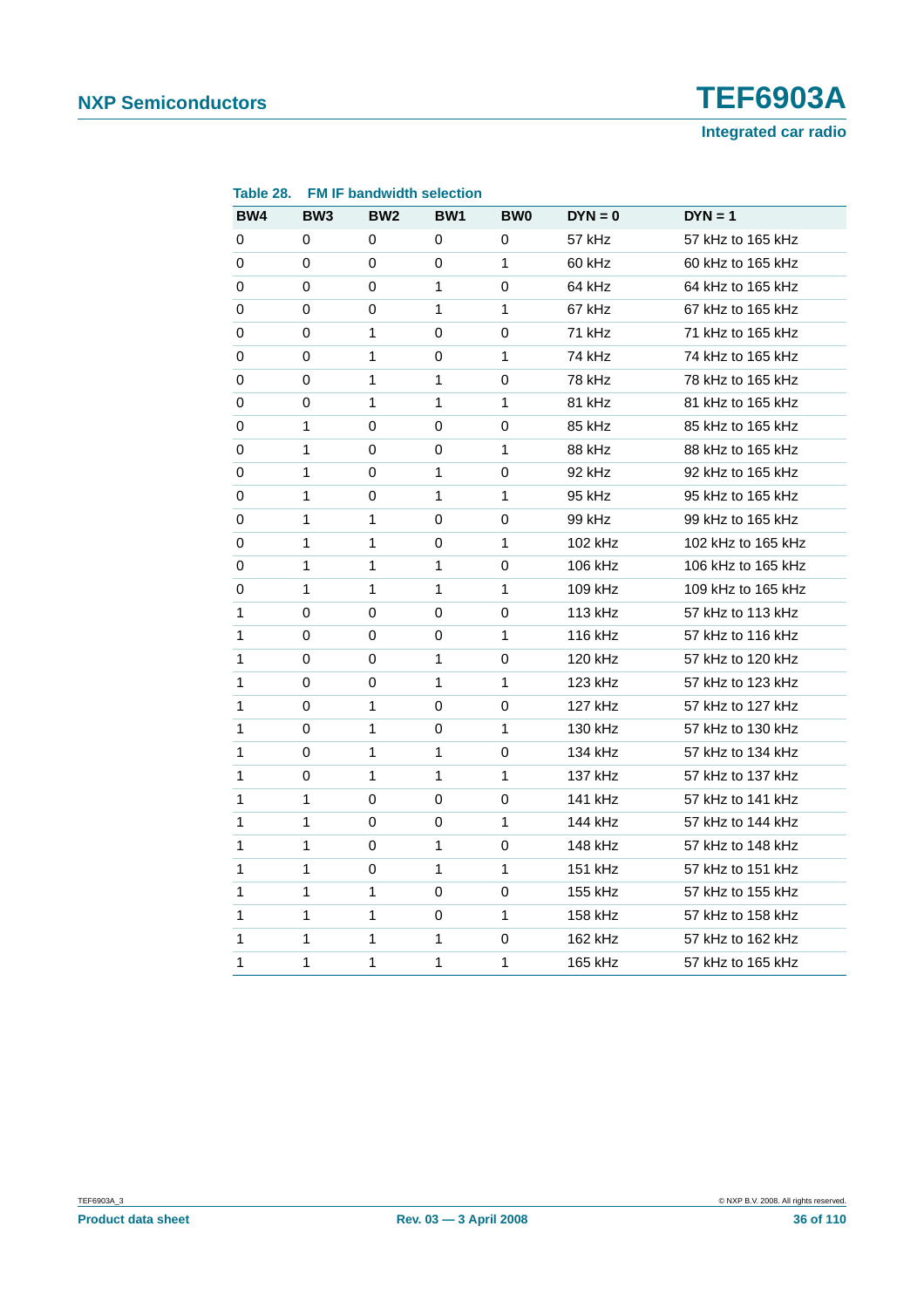#### **8.2.3 Write mode: data bytes PLLM and PLLL**

#### **Table 29. PLLM - format of data byte 01h with default setting (buffered)**

| <b>RFGAIN</b> | PLL <sub>14</sub> | PLL <sub>13</sub> | PLL <sub>12</sub> | PI 11 | PLL <sub>10</sub> | PLL9 | PI I 8 |
|---------------|-------------------|-------------------|-------------------|-------|-------------------|------|--------|
|               |                   |                   |                   |       |                   |      |        |

#### **Table 30. PLLL - format of data byte 02h with default setting (buffered)**

| 7 6 5 4 3 2 1 |      |                |  |      |  |
|---------------|------|----------------|--|------|--|
| PLL6          | PLL5 | PLL4 PLL3 PLL2 |  | PLL1 |  |
|               |      | 1 1 1 1 1      |  |      |  |

#### **Table 31. PLLM and PLLL - data byte 01h and data byte 02h bit description**

| <b>Bit</b>                             | <b>Symbol</b> | <b>Description</b>                                                                         |  |  |  |
|----------------------------------------|---------------|--------------------------------------------------------------------------------------------|--|--|--|
| 7 (PLLM)                               | <b>RFGAIN</b> | RF gain setting in FM mode                                                                 |  |  |  |
|                                        |               | $0 =$ standard RF gain                                                                     |  |  |  |
|                                        |               | $1 = +6$ dB additional RF gain at FM mixer 1                                               |  |  |  |
| 6 to 0<br>(PLLM)<br>$7$ to 0<br>(PLLL) | PLL[14:0]     | VCO programmable divider N; application range of $N = 1024$ to 32767;<br>see Section 8.2.7 |  |  |  |

#### **8.2.4 Write mode: data byte DAA**

#### **Table 32. DAA - format of data byte 03h with default setting (buffered)**

|      |      |      |      | ____ | __   |      |
|------|------|------|------|------|------|------|
|      | b.   | 4    |      | 2    |      |      |
| DAA6 | DAA5 | DAA4 | DAA3 | DAA2 | DAA1 | DAA0 |
|      |      |      |      |      |      |      |

#### **Table 33. DAA - data byte 03h bit description**

| <b>Bit</b> | Symbol   | <b>Description</b>                                                                                                |  |  |
|------------|----------|-------------------------------------------------------------------------------------------------------------------|--|--|
|            | -        | reserved; $0 = normal operation$                                                                                  |  |  |
| 6 to 0     | DAA[6:0] | RF selectivity alignment                                                                                          |  |  |
|            |          | FM: alignment of antenna circuit tuning voltage<br>$(0.1 \times V_{VCO}$ to $2.0 \times V_{VCO}$ )                |  |  |
|            |          | AM: voltage Digital-to-Analog Converter (DAC) output<br>$(0.1 \times 4.3 \text{ V to } 2.0 \times 4.3 \text{ V})$ |  |  |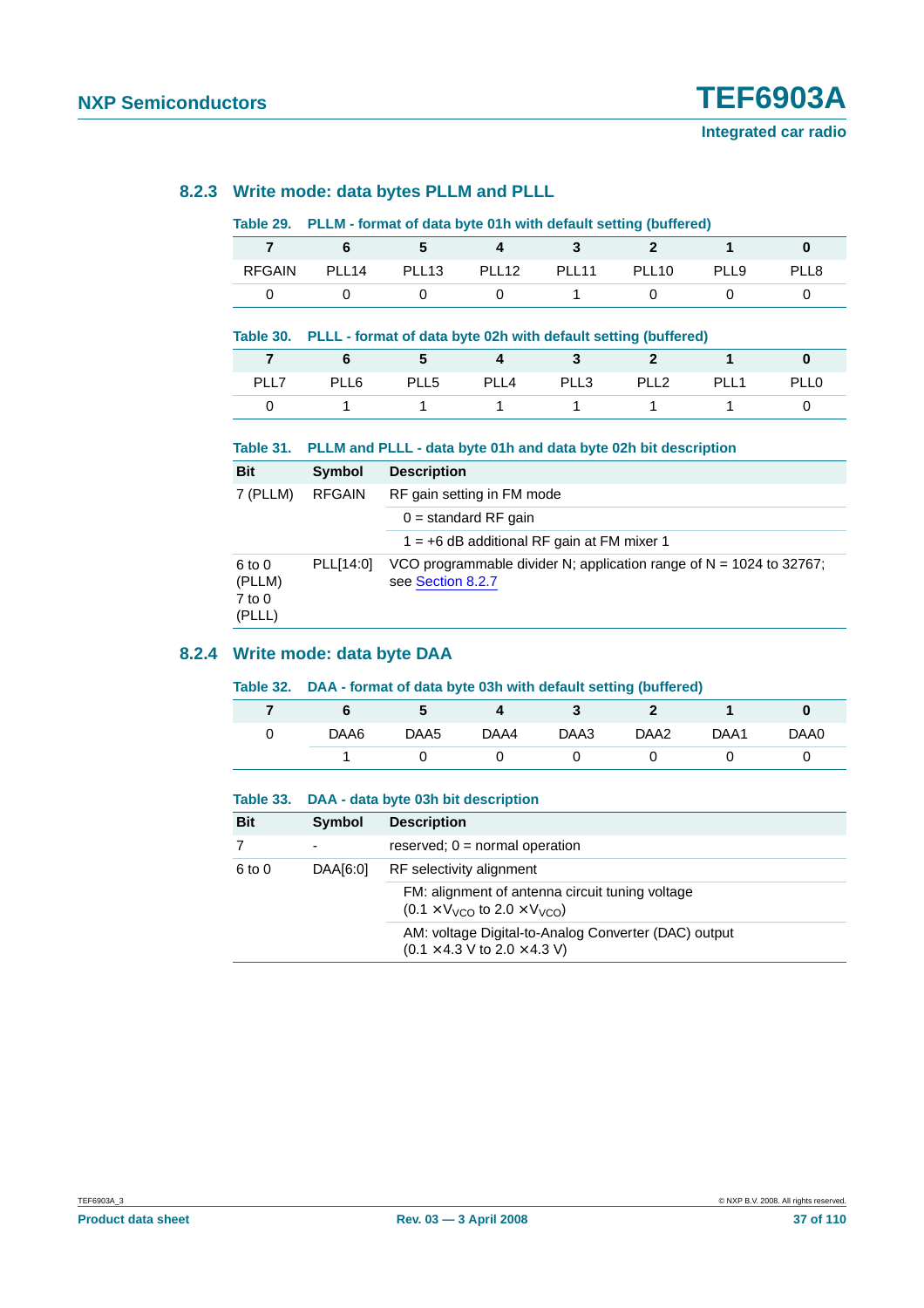#### **8.2.5 Write mode: data byte AGC**

#### **Table 34. AGC - format of data byte 04h with default setting (buffered)**

| AGCSW | <b>IFGAIN</b> | $\overline{0}$ | $\overline{0}$ | AGC1 |              | AGC0 KAGC | <b>LODX</b> |
|-------|---------------|----------------|----------------|------|--------------|-----------|-------------|
|       |               |                |                |      | $\mathbf{U}$ |           |             |

| Table 35.   |               | AGC - data byte 04h bit description                                                                                                                                                                                 |  |  |  |
|-------------|---------------|---------------------------------------------------------------------------------------------------------------------------------------------------------------------------------------------------------------------|--|--|--|
| Bit         | Symbol        | <b>Description</b>                                                                                                                                                                                                  |  |  |  |
| 7           | <b>AGCSW</b>  | <b>RF AGC switch</b>                                                                                                                                                                                                |  |  |  |
|             |               | $0 =$ no control of unused RF AGC                                                                                                                                                                                   |  |  |  |
|             |               | 1 = unused AM RF AGC PIN diode at FM mode, or unused FM RF<br>AGC PIN diode at AM mode is supplied with a constant current for fixed<br>attenuation                                                                 |  |  |  |
| 6           | <b>IFGAIN</b> | IF gain                                                                                                                                                                                                             |  |  |  |
|             |               | $0 = IF$ gain for low loss 10.7 MHz filter                                                                                                                                                                          |  |  |  |
|             |               | $1 =$ increased IF gain (3 dB) for high loss 10.7 MHz filter                                                                                                                                                        |  |  |  |
| $5$ and $4$ |               | reserved; $0 = normal operation$                                                                                                                                                                                    |  |  |  |
| 3 and 2     | AGC[1:0]      | setting of RF AGC threshold voltage                                                                                                                                                                                 |  |  |  |
|             |               | FM mixer 1 input voltage (RMS value)                                                                                                                                                                                |  |  |  |
|             |               | $00 = 24$ mV                                                                                                                                                                                                        |  |  |  |
|             |               | $01 = 17$ mV                                                                                                                                                                                                        |  |  |  |
|             |               | $10 = 12$ mV                                                                                                                                                                                                        |  |  |  |
|             |               | $11 = 9$ mV                                                                                                                                                                                                         |  |  |  |
|             |               | AM mixer 1 input voltage (peak-to-peak value)                                                                                                                                                                       |  |  |  |
|             |               | $00 = 1000$ mV                                                                                                                                                                                                      |  |  |  |
|             |               | $01 = 700$ mV                                                                                                                                                                                                       |  |  |  |
|             |               | $10 = 500$ mV                                                                                                                                                                                                       |  |  |  |
|             |               | $11 = 350$ mV                                                                                                                                                                                                       |  |  |  |
| 1           | <b>KAGC</b>   | keyed AGC                                                                                                                                                                                                           |  |  |  |
|             |               | FM mode                                                                                                                                                                                                             |  |  |  |
|             |               | $0 =$ keyed AGC off                                                                                                                                                                                                 |  |  |  |
|             |               | 1 = keyed AGC on; the AGC start level is shifted to a value 10 dB above<br>the standard AGC start level, when the level voltage of the wanted RF<br>signal is below the threshold level voltage for narrow-band AGC |  |  |  |
|             |               | AM mode                                                                                                                                                                                                             |  |  |  |
|             |               | $0 = RF$ cascode AGC enabled with full range                                                                                                                                                                        |  |  |  |
|             |               | 1 = RF cascode AGC enabled with limited range                                                                                                                                                                       |  |  |  |
| 0           | <b>LODX</b>   | FM mode: local switch                                                                                                                                                                                               |  |  |  |
|             |               | $0 =$ standard operation (DX)                                                                                                                                                                                       |  |  |  |
|             |               | 1 = forced FM RF AGC attenuation (LOCAL)                                                                                                                                                                            |  |  |  |
|             |               | AM mode: trigger signal from AM IF noise blanker to AM audio noise<br>blanker                                                                                                                                       |  |  |  |
|             |               | $0 =$ trigger signal active for low modulation only (m < 0.05)                                                                                                                                                      |  |  |  |
|             |               | 1 = trigger signal always active, independent of modulation                                                                                                                                                         |  |  |  |
|             |               |                                                                                                                                                                                                                     |  |  |  |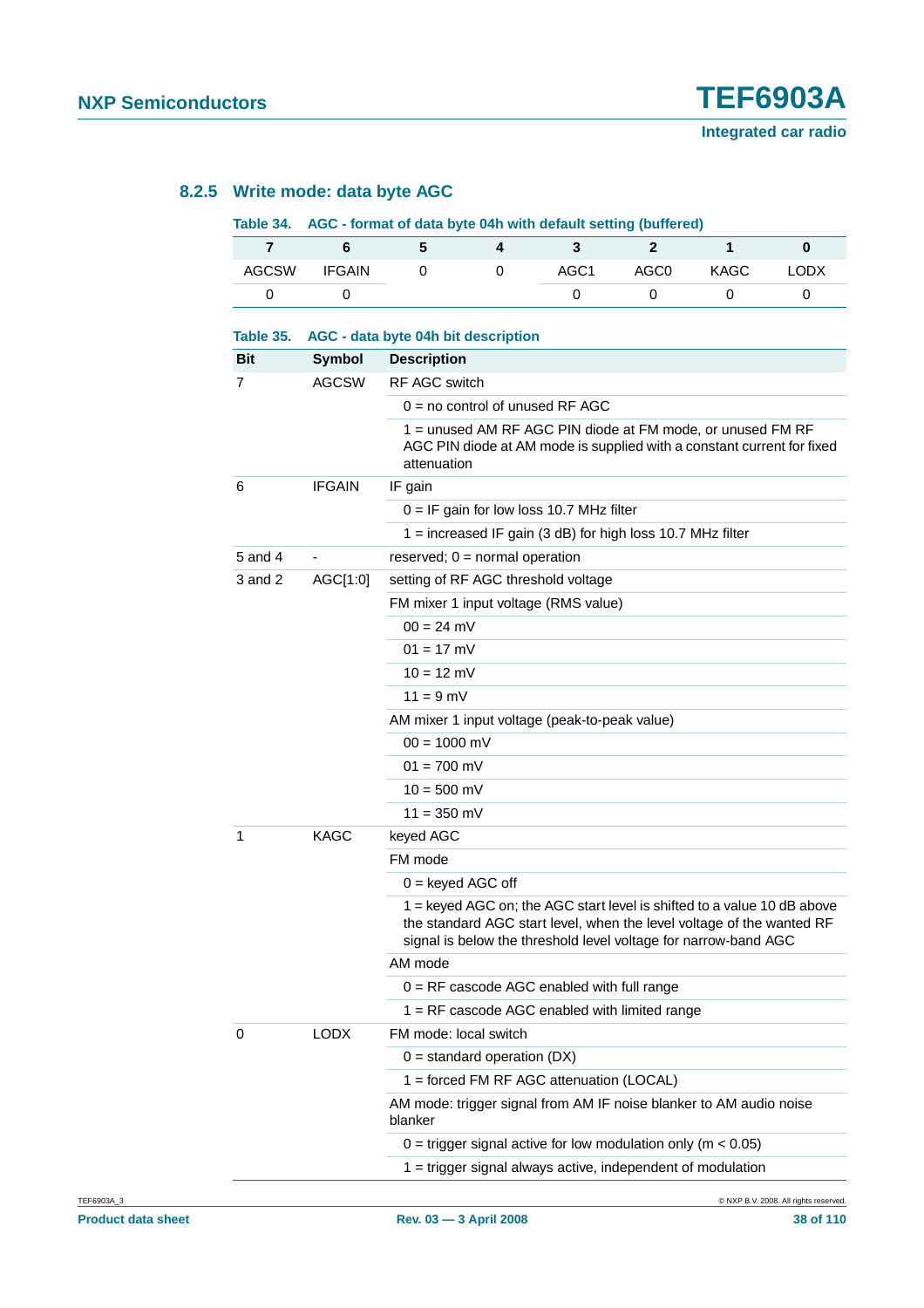### **8.2.6 Write mode: data byte BAND**

#### **Table 36. BAND - format of data byte 05h with default setting (buffered)**

| BAND <sub>2</sub> | BAND <sub>1</sub> | <b>BAND0</b> | FREF2 FREF1 | <b>FREF0</b> | LOINJ |  |
|-------------------|-------------------|--------------|-------------|--------------|-------|--|
|                   |                   |              |             |              |       |  |

#### **Table 37. BAND - data byte 05h bit description**

| <b>Bit</b> | Symbol       | <b>Description</b>                               |
|------------|--------------|--------------------------------------------------|
| 7 to 5     |              | BAND[2:0] FM and AM band selection; see Table 38 |
| 4 to 2     |              | FREF[2:0] PLL reference frequency; see Table 39  |
|            | <b>LOINJ</b> | FM mixer 1 image suppression                     |
|            |              | $0 =$ high injection image suppression           |
|            |              | $1 =$ low injection image suppression            |
| $\Omega$   |              | reserved; $0 = normal operation$                 |

#### <span id="page-38-0"></span>**Table 38. Decoding of BAND bits**

| <b>BAND2</b> | <b>BAND1</b> | <b>BAND0</b> | Divider ratio M | <b>Receiver band</b> |
|--------------|--------------|--------------|-----------------|----------------------|
| ∩            |              | $\Omega$     |                 | reserved             |
| ∩            |              |              | 2               | FM                   |
| ∩            |              |              | 3               | <b>FM</b>            |
| ∩            |              |              | 6               | AM                   |
|              |              |              | 8               | AM                   |
|              |              |              | 10              | AM                   |
|              |              |              | 16              | AM                   |
|              |              |              | 20              | AM                   |

#### <span id="page-38-1"></span>**Table 39. Reference frequencies**

| FREF <sub>2</sub> | FREF1    | <b>FREF0</b> | $f_{ref}$ |
|-------------------|----------|--------------|-----------|
| $\Omega$          | $\Omega$ | ∩            | 100 kHz   |
| $\Omega$          |          |              | 50 kHz    |
| $\Omega$          |          |              | 25 kHz    |
| ∩                 |          |              | 20 kHz    |
|                   |          |              | 10 kHz    |
|                   |          |              | reserved  |
|                   |          |              | reserved  |
|                   |          |              | reserved  |

Different PLL charge pump currents are used for different reference frequencies to maintain best PLL loop stability; see [Table](#page-39-1) 40.

Settings  $FREF[2:0] = 000$  (100 kHz) and  $FREF[2:0] = 001$  (50 kHz) include additional high current charge pump control to realize fast PLL locking within 1 ms.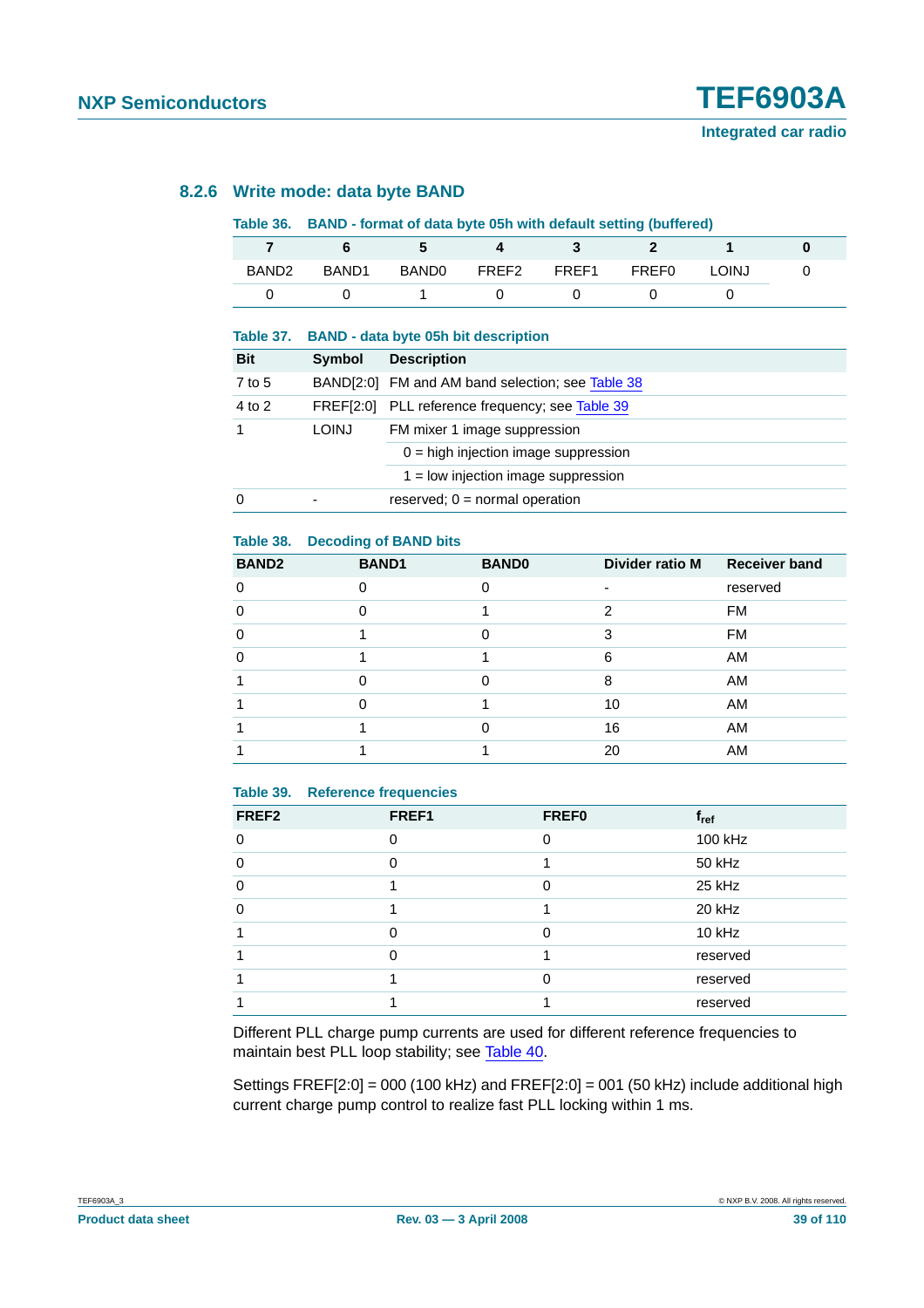<span id="page-39-1"></span>

|                   | Table 40. Charge pump source <sup>[1]</sup> |              |              |                        |               |
|-------------------|---------------------------------------------|--------------|--------------|------------------------|---------------|
| FREF <sub>2</sub> | FREF1                                       | <b>FREF0</b> | <b>LOINJ</b> | Charge pump<br>current | $f_{\rm ref}$ |
| $\Omega$          | $\Omega$                                    | $\Omega$     | X            | CP <sub>1</sub>        | 100 kHz       |
| 0                 | $\Omega$                                    |              | X            | CP <sub>2</sub>        | 50 kHz        |
| 0                 |                                             | 0            | X            | CP <sub>3</sub>        | 25 kHz        |
| $\Omega$          |                                             |              |              | CP <sub>3</sub>        | 20 kHz        |
| 0                 |                                             |              | 0            | CP4                    | 20 kHz        |
|                   | $\Omega$                                    | 0            | X            | CP <sub>5</sub>        | $10$ kHz      |
|                   | $\Omega$                                    |              | X            | reserved               |               |
|                   |                                             | 0            | X            | reserved               |               |
|                   |                                             |              | X            | reserved               |               |

<span id="page-39-2"></span> $[11 \t X =$  don't care.

#### <span id="page-39-0"></span>**8.2.7 Tuning overview**

High injection LO (Europe FM, US FM and AM):

 $N = \frac{(f_{RF} + 10.7 \text{ MHz}) \times M}{f}$  with LOINJ = 0 to achieve full image suppression in FM.  $=\frac{6}{f_{ref}}$ 

Low injection LO (Japan FM and OIRT):

 $N = \frac{(f_{RF} - 10.7 \text{ MHz}) \times M}{f}$  with LOINJ = 1 to achieve full image suppression in FM.  $=\frac{6}{f_{ref}}$ 

*tuning step*  $=$   $\frac{f_{ref}}{M}$ 

where: M is the divider ratio of the VCO frequency for AM mixer 1 and FM mixer 1

$$
M = \frac{f_{VCO}}{f_{mixer1}}.
$$

**Table 41. Standard tuner settings**

| <b>Broadcast band</b>          | <b>BAND[2:0]</b> | M  | <b>FREF[2:0]</b> | $f_{ref}$ | <b>LOINJ</b> | <b>Tuning step</b> |
|--------------------------------|------------------|----|------------------|-----------|--------------|--------------------|
| Europe FM and US FM            | 001              | 2  | 000              | 100 kHz   | 0            | 50 kHz             |
| Japan FM                       | 010              | 3  | 000              | 100 kHz   | 1            | 33.3 kHz           |
| Eastern Europe FM<br>(OIRT FM) | 010              | 3  | 011              | $20$ kHz  | 1            | 6.67 kHz           |
| AM MW and I W                  | 111              | 20 | 011              | 20 kHz    | 0            | 1 kHz              |
| AM SW 120 m to 60 m            | 110              | 16 | 100              | $10$ kHz  | $\Omega$     | $0.625$ kHz        |
| AM SW 49 m to 22 m             | 101              | 10 | 100              | $10$ kHz  | $\Omega$     | 1 kHz              |
| AM SW 25 m to 15 m             | 100              | 8  | 100              | $10$ kHz  | $\Omega$     | 1.25 kHz           |
| AM SW 16 m to 11 m             | 011              | 6  | 100              | $10$ kHz  | 0            | 1.67 kHz           |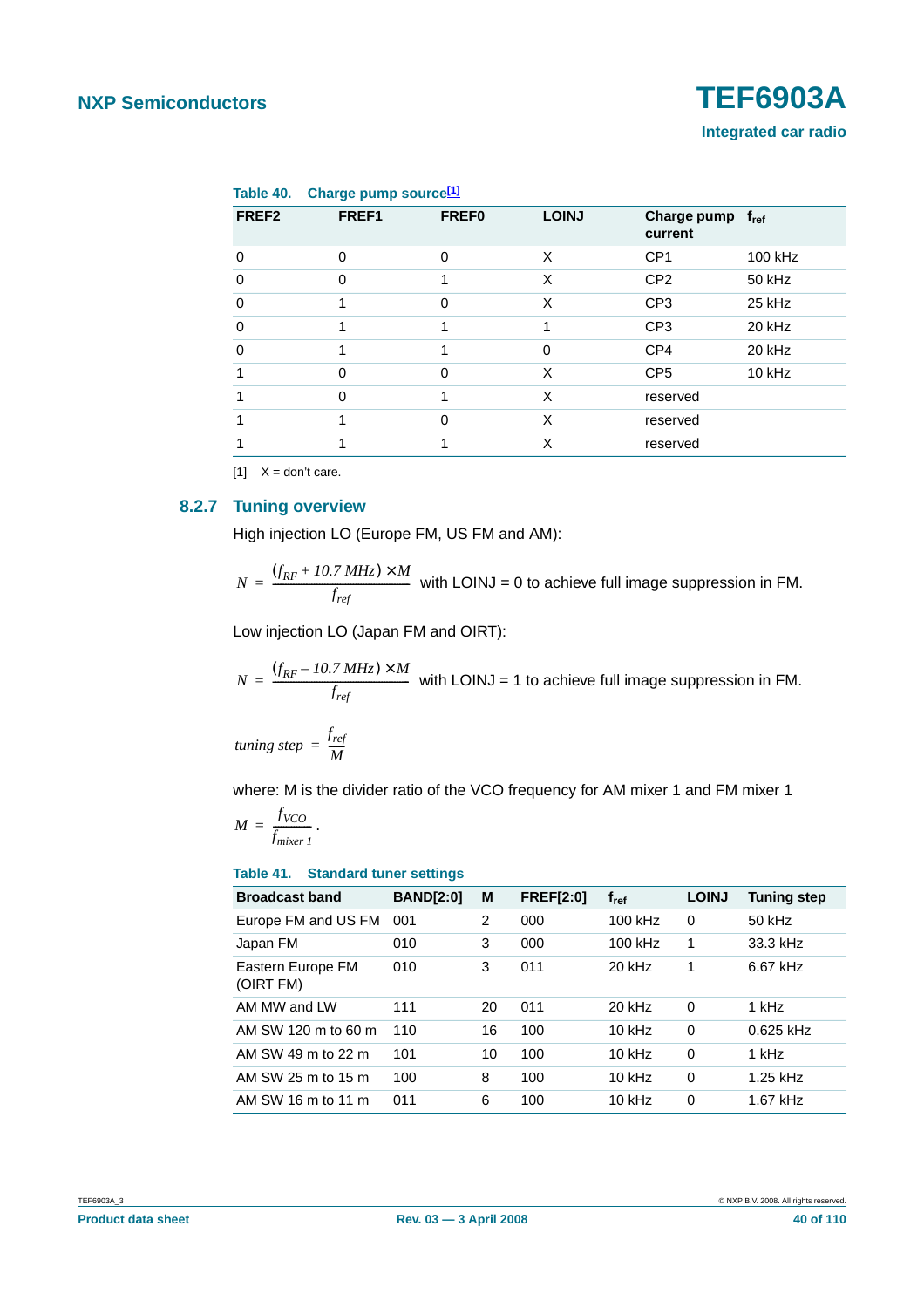#### **8.2.8 Write mode: data byte LEVELALGN**

#### **Table 42. LEVELALGN - format of data byte 06h with default setting**

|      |  | 7 6 5 4 3 2 1 0               |  |      |
|------|--|-------------------------------|--|------|
| LST4 |  | LST3 LST2 LST1 LST0 LSL2 LSL1 |  | LSL0 |
|      |  | 0 0 0 0 1 0                   |  |      |

#### **Table 43. LEVELALGN - data byte 06h bit description**

| <b>Bit</b> | Symbol   | <b>Description</b>            |
|------------|----------|-------------------------------|
| $7$ to $3$ | LST[4:0] | level start voltage alignment |
| $2$ to 0   | LSL[2:0] | level slope alignment         |

For I2C-bus reading of the level voltage and standard alignment see read data byte 1 (see [Table](#page-16-0) 10).

Level alignment should begin with slope alignment (LSL): the level slope does not change with level start alignment (LST) or broadcast band; therefore a single LSL alignment setting can be used for all FM and AM band selections.

Level start may change between broadcast bands; therefore generally a separate LST alignment and setting is used for every broadcast band.

#### **8.2.9 Write mode: data byte IFCF**

#### **Table 44. IFCF - format of data byte 07h with default setting**

| <b>IFCFA</b> | <b>IFNBW</b> | IFCF5 | IFCF4 | IFCF3 | IFCF <sub>2</sub> | IFCF1 | IFCF <sub>0</sub> |
|--------------|--------------|-------|-------|-------|-------------------|-------|-------------------|
|              |              |       |       |       |                   |       |                   |

| Table 45.  |                  | <b>IFCF</b> - data byte 07 bit description       |  |  |  |  |
|------------|------------------|--------------------------------------------------|--|--|--|--|
| <b>Bit</b> | Symbol           | <b>Description</b>                               |  |  |  |  |
|            | <b>IFCFA</b>     | FM IF filter align mode                          |  |  |  |  |
|            |                  | $0 =$ normal operation                           |  |  |  |  |
|            |                  | $1 =$ align mode (fast frequency settling)       |  |  |  |  |
| 6          | <b>IFNBW</b>     | FM IF filter narrow                              |  |  |  |  |
|            |                  | $0 = normal operation$                           |  |  |  |  |
|            |                  | $1 = FM$ IF filter at minimum bandwidth (57 kHz) |  |  |  |  |
| $5$ to $0$ | <b>IFCF[5:0]</b> | FM IF filter center frequency alignment          |  |  |  |  |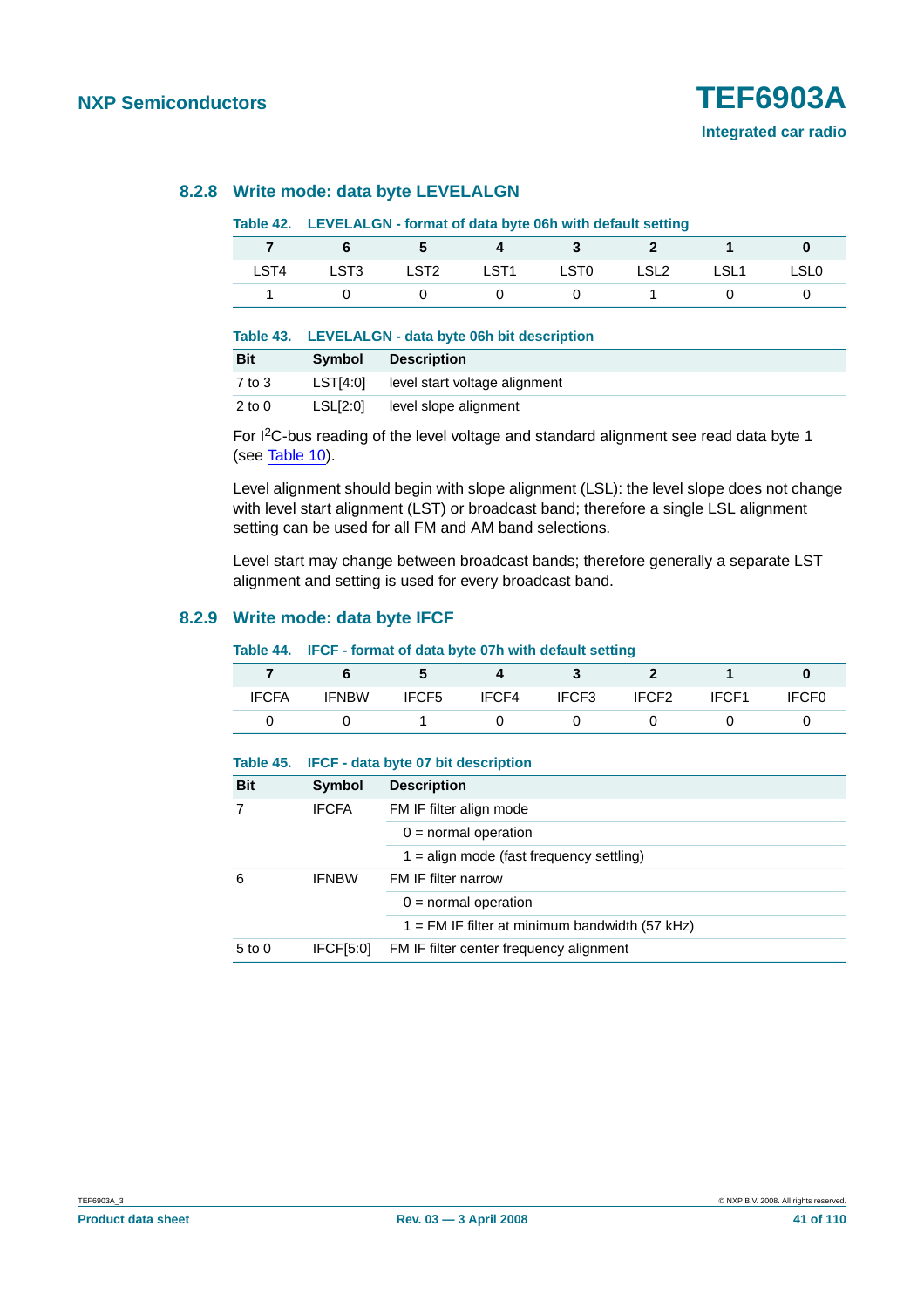#### **8.2.10 Write mode: data byte IFCAP**

#### **Table 46. IFCAP - format of data byte 08h with default setting**

**Table 47. IFCAP - data byte 08h bit description**

| IFCAPA |  | IFCAP3 | IFCAP2 IFCAP1 | IFCAP0 |
|--------|--|--------|---------------|--------|
|        |  |        |               |        |

|               | $1000 \div 11$ $11 \div 11$ and $1000 \div 1001$ bit description                                                                                                                                                                                                      |
|---------------|-----------------------------------------------------------------------------------------------------------------------------------------------------------------------------------------------------------------------------------------------------------------------|
| Symbol        | <b>Description</b>                                                                                                                                                                                                                                                    |
| <b>IFCAPA</b> | FM IF filter capacitor align                                                                                                                                                                                                                                          |
|               | $0 =$ standard operation                                                                                                                                                                                                                                              |
|               | $1 =$ align mode and initialization mode (auto correct disabled)                                                                                                                                                                                                      |
| ۰             | reserved; $0 = normal operation$                                                                                                                                                                                                                                      |
| IFCAP[3:0]    | IF filter capacitor. Setting of FM IF filter capacitor value by means of<br>bit IFCAPG of read data byte 5, ID; see Table 19 (For initialization set<br>IFCAPA = 1. For alignment set IFCAPA = 1 and check, when read bit<br>IFCAPG changes from logic 0 to logic 1). |
|               |                                                                                                                                                                                                                                                                       |

The fully integrated IF2 filter of the TEF6903A has to be aligned in order to achieve the optimum performance at all ambient conditions.

#### **8.2.10.1 Factory alignment of bits IFCAP[3:0]**

FM IF filter operation point alignment: data byte IFCAP: a single alignment of the FM IF filter operation range secures an accurate and continuous frequency setting over the full temperature range and all FM bands.

- 1. Set bit IFCAPA to logic 1 to disable internal IFCAP control
- 2. Decrease IFCAP from 15 downwards until  ${}^{12}$ C-bus read bit IFCAPG (read byte 5; ID) changes from logic 1 to logic 0
- 3. Save this IFCAP setting as alignment value
- 4. Set bit IFCAPA to logic 0 to return to normal operation

#### **8.2.10.2 Initialization of the radio**

During radio initialization bit IFCAPA (is logic 1) is used for writing the stored IFCAP[3:0] value. Afterwards set bit IFCAPA to a logic 0 to start normal operation. Writing of the IFCAP byte with the alignment value is allowed during radio operation but requires a setting of bit IFCAPA to logic 0.

#### **8.2.10.3 Factory alignment of IFCF**

FM IF filter center frequency alignment: data byte IFCF: to correct IF frequency errors caused by an error in the crystal frequency the alignment is preferably performed for every FM band in use. A test frequency in the center of the band is preferred. An accurate alignment result is realized by testing for symmetrical filter attenuation.

- 1. Set RF generator level  $V_{RF} = 200 \mu V$
- 2. Set bit IFCFA to logic 1 to enable fast settling of the filter frequency
- 3. Set bit IFNBW to logic 1 for accuracy (filter is set to narrow 57 kHz bandwidth)
- 4. Test high side of filter curve: tune to  $f_{RF}$  50 kHz (Europe/USA) or  $f_{RF}$  + 33.3 kHz (Japan/OIRT)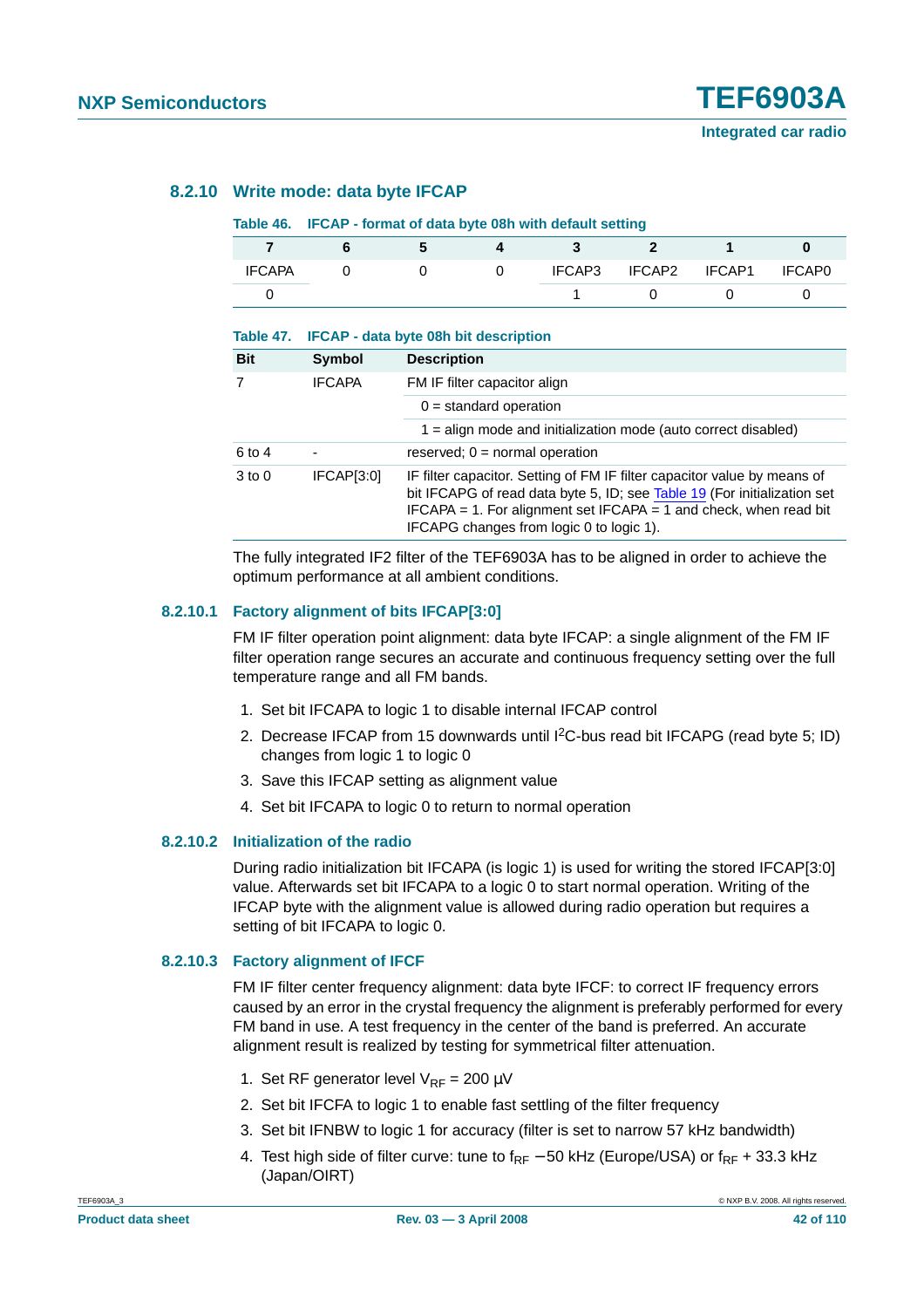- 5. Change IFCF from 0 to 63 and note the level read result (level voltages)
- 6. Test low side of filter curve: tune to  $f_{RF}$  + 50 kHz (Europe/USA) or  $f_{RF}$  33.3 kHz (Japan/OIRT)
- 7. Change IFCF from 0 to 63 and note the level voltages
- 8. Find the IFCF value where both level curves cross (lowest difference) and save this IFCF value
- 9. Set bits IFCFA and IFNBW to logic 0 to return to normal operation

The bits IFCFA and IFNBW are intended for factory alignment use only. Normal radio operation requires a setting of bits IFCFA and IFNBW to logic 0.

#### **8.2.11 Write mode: data byte ACD**

| Table 48. ACD - format of data byte 09h with default setting |  |  |  |                                                           |                                                              |  |  |
|--------------------------------------------------------------|--|--|--|-----------------------------------------------------------|--------------------------------------------------------------|--|--|
|                                                              |  |  |  | 6 5 4 3 2                                                 | <b>Service State</b>                                         |  |  |
|                                                              |  |  |  |                                                           | ACDLEV ACDLAP1 ACDLAP0 ACDBAL1 ACDBAL0 ACDWAM1 ACDWAM0 HCSFH |  |  |
|                                                              |  |  |  | $0 \qquad 1 \qquad 0 \qquad 0 \qquad 1 \qquad 0 \qquad 1$ |                                                              |  |  |

| <b>Bit</b>  | Symbol        | <b>Description</b>                                                                                                                    |
|-------------|---------------|---------------------------------------------------------------------------------------------------------------------------------------|
| 7           | <b>ACDLEV</b> | level threshold; start level of threshold extension and latch protection                                                              |
|             |               | 0 = start at LEV = 40 ( $V_{\text{LEVEL}}$ = 0.88 V), normal operation                                                                |
|             |               | 1 = start at LEV = 48 ( $V_{\text{LEVEL}}$ = 1 V)                                                                                     |
| 6 and 5     | ACDLAP[1:0]   | latch protection limit; protect against narrow bandwidth locking at high<br>modulation, low RF signal condition                       |
|             |               | $00 = no$ protection                                                                                                                  |
|             |               | $01 =$ low protection                                                                                                                 |
|             |               | $10 =$ standard protection                                                                                                            |
|             |               | $11 = high$ protection                                                                                                                |
| $4$ and $3$ | ACDBAL[1:0]   | control balance; bandwidth control priority towards adjacent channel<br>(prevent breakthrough) or towards modulation (low distortion) |
|             |               | $00 =$ high adjacent channel priority                                                                                                 |
|             |               | 01 = medium adjacent channel priority, standard operation                                                                             |
|             |               | $10 = \text{medium modulation priority}$                                                                                              |
|             |               | $11$ = high modulation priority                                                                                                       |
| 2 and 1     | ACDWAM[1:0]   | WAM threshold; desensitize bandwidth control at detection of WAM                                                                      |
|             |               | $00 = no$ desensitization on WAM                                                                                                      |
|             |               | 01 = low sensitivity; 40 $%$                                                                                                          |
|             |               | 10 = medium sensitivity; 30 $%$                                                                                                       |
|             |               | 11 = high sensitivity; 20 $%$                                                                                                         |
| $\Omega$    | <b>HCSFH</b>  | HCC minimum bandwidth; combined control with bit HCSF;<br>see Table 57, Table 60 and Figure 26                                        |
|             |               | $0 =$ minimum bandwidth of high cut control is 2.2 kHz or 3.3 kHz                                                                     |
|             |               | $1 =$ minimum bandwidth of high cut control is 3.9 kHz or 5.6 kHz                                                                     |

#### <span id="page-42-0"></span>**Table 49. ACD - data byte 09h bit description**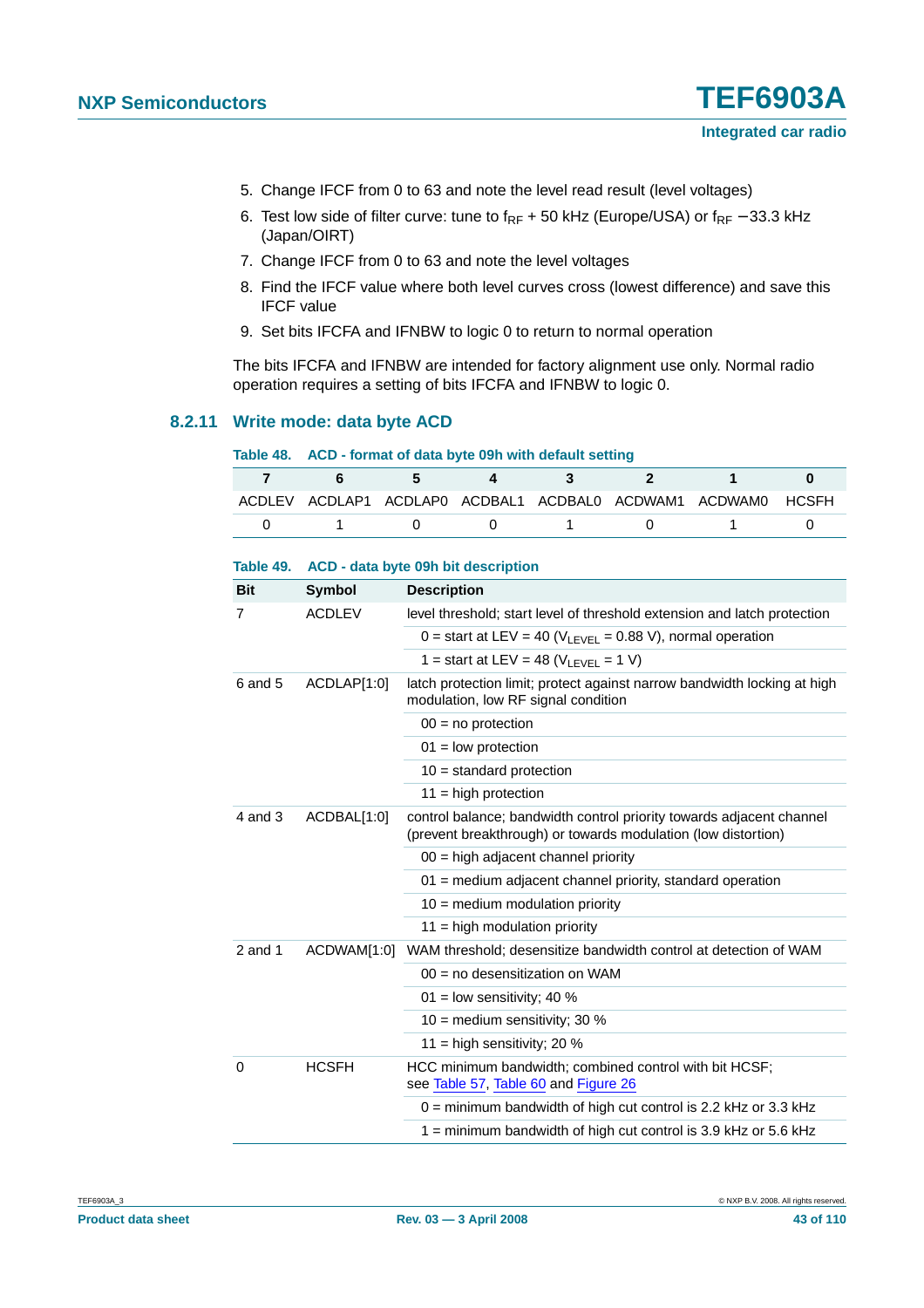### **8.2.12 Write mode: data byte SENSE**

#### **Table 50. SENSE - format of data byte 0Ah with default setting**

| CSA <sub>3</sub> | CSA <sub>2</sub> | CSA <sub>1</sub> | CSA <sub>0</sub> | USS1 | USS0 | WAS1 | WAS0 |
|------------------|------------------|------------------|------------------|------|------|------|------|
|                  |                  |                  |                  |      |      |      |      |

| Table 51. |          | <b>SENSE - data byte 0Ah bit description</b>                                                                                                     |
|-----------|----------|--------------------------------------------------------------------------------------------------------------------------------------------------|
| Bit       | Symbol   | <b>Description</b>                                                                                                                               |
| 7 to 4    | CSA[3:0] | alignment of FM stereo channel separation                                                                                                        |
| 3 and 2   | USSI1:0  | USN sensitivity; USN weak signal control equivalent level<br>voltage/frequency deviation for weak signal processing; see Figure 24               |
|           |          | $00 = -0.06$ V/kHz                                                                                                                               |
|           |          | $01 = -0.08$ V/kHz                                                                                                                               |
|           |          | $10 = -0.12$ V/kHz                                                                                                                               |
|           |          | $11 = -0.16$ V/kHz                                                                                                                               |
| 1 and $0$ | WAS[1:0] | WAM sensitivity; WAM weak signal control equivalent level<br>voltage/V <sub>LEVEL</sub> (peak-to-peak) for weak signal processing; see Figure 24 |
|           |          | $00 = -7.5$                                                                                                                                      |
|           |          | $01 = -10$                                                                                                                                       |
|           |          | $10 = -15$                                                                                                                                       |
|           |          | $11 = -20$                                                                                                                                       |

The input control value for weak signal control derived from USN is denoted by  $V_{eq,LEVEL}$ ; equivalent level voltage. This indicates a weak signal control amount equal to the weak signal control generated by a certain VLEVEL voltage.

The USS setting does not influence the I<sup>2</sup>C-bus read quality information of USN; read data byte 2, USN/WAM; see [Table](#page-17-0) 12.

The input control value for weak signal control derived from WAM is denoted by  $V_{eq.LEVEL}$ ; equivalent level voltage. This indicates a weak signal control amount equal to the weak signal control generated by a certain  $V_{L F V F L}$  voltage.

The WAS setting does not influence the I<sup>2</sup>C-bus read quality information of WAM; read data byte 2, USN/WAM; see [Table](#page-17-0) 12.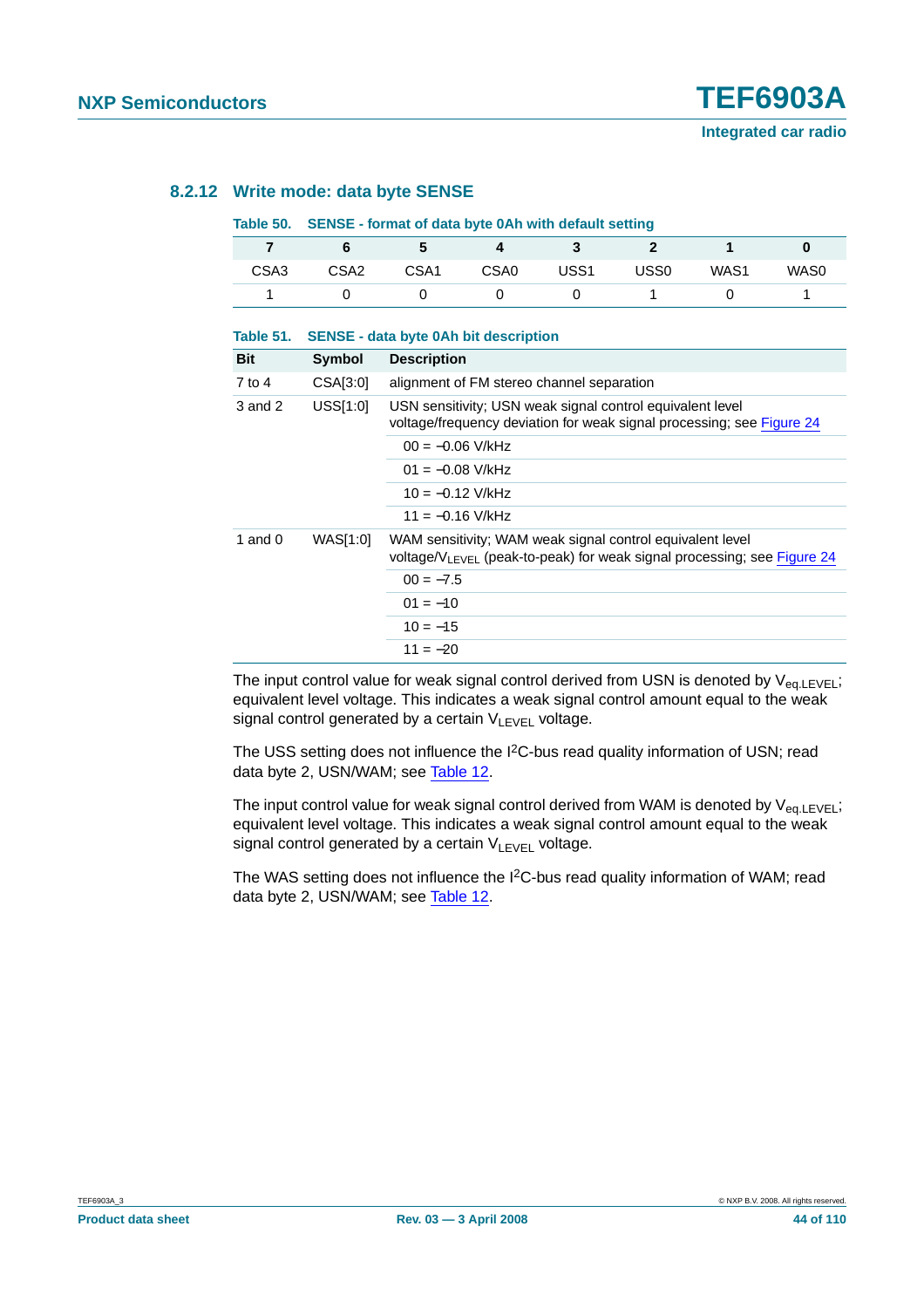

#### **8.2.13 Write mode: data byte TIMING**

#### <span id="page-44-0"></span>**Table 52. TIMING - format of data byte 0Bh with default setting**

|                  |                  |                  |                  | . .  |                  |      |                  |
|------------------|------------------|------------------|------------------|------|------------------|------|------------------|
| STC <sub>1</sub> | STC <sub>0</sub> | HTC <sub>2</sub> | HTC <sub>1</sub> | HTC0 | MTC <sub>2</sub> | MTC1 | MTC <sub>0</sub> |
|                  |                  |                  |                  |      |                  |      |                  |

#### **Table 53. TIMING - data byte 0Bh bit description[\[1\]](#page-44-1)**

| <b>Bit</b> | Symbol               | <b>Description</b>                                               |
|------------|----------------------|------------------------------------------------------------------|
| 7 and 6    | STCI <sub>1:01</sub> | setting of the stereo noise control time constants; see Table 54 |
| $5$ to $3$ | HTCI2:01             | setting of the high cut control time constants; see Table 55     |
| $2$ to $0$ | MTCI[2:0]            | setting of the soft mute control time constants; see Table 56    |

<span id="page-44-1"></span>[1] During the tuning mute of the preset and search mode tuning action the time constants set by STC, HTC and MTC change to  $t_{attack} = 50$  ms and  $t_{recovery} = 50$  ms to enable fast settling of the weak signal processing to new conditions.

<span id="page-44-2"></span>

|                  | Table 54. SNC weak signal processing control speed setting |                |                         |  |  |  |
|------------------|------------------------------------------------------------|----------------|-------------------------|--|--|--|
| STC <sub>1</sub> | ST <sub>C</sub> <sub>0</sub>                               | <b>Tattack</b> | <b><i>Frecovery</i></b> |  |  |  |
| $\mathbf{0}$     |                                                            | $0.1$ s        | 1.25 s                  |  |  |  |
| 0                |                                                            | 0.1 s          | 2.5s                    |  |  |  |
|                  |                                                            | 0.1 s          | 5 <sub>s</sub>          |  |  |  |
|                  |                                                            | $0.1$ s        | 10 <sub>s</sub>         |  |  |  |

**Integrated car radio**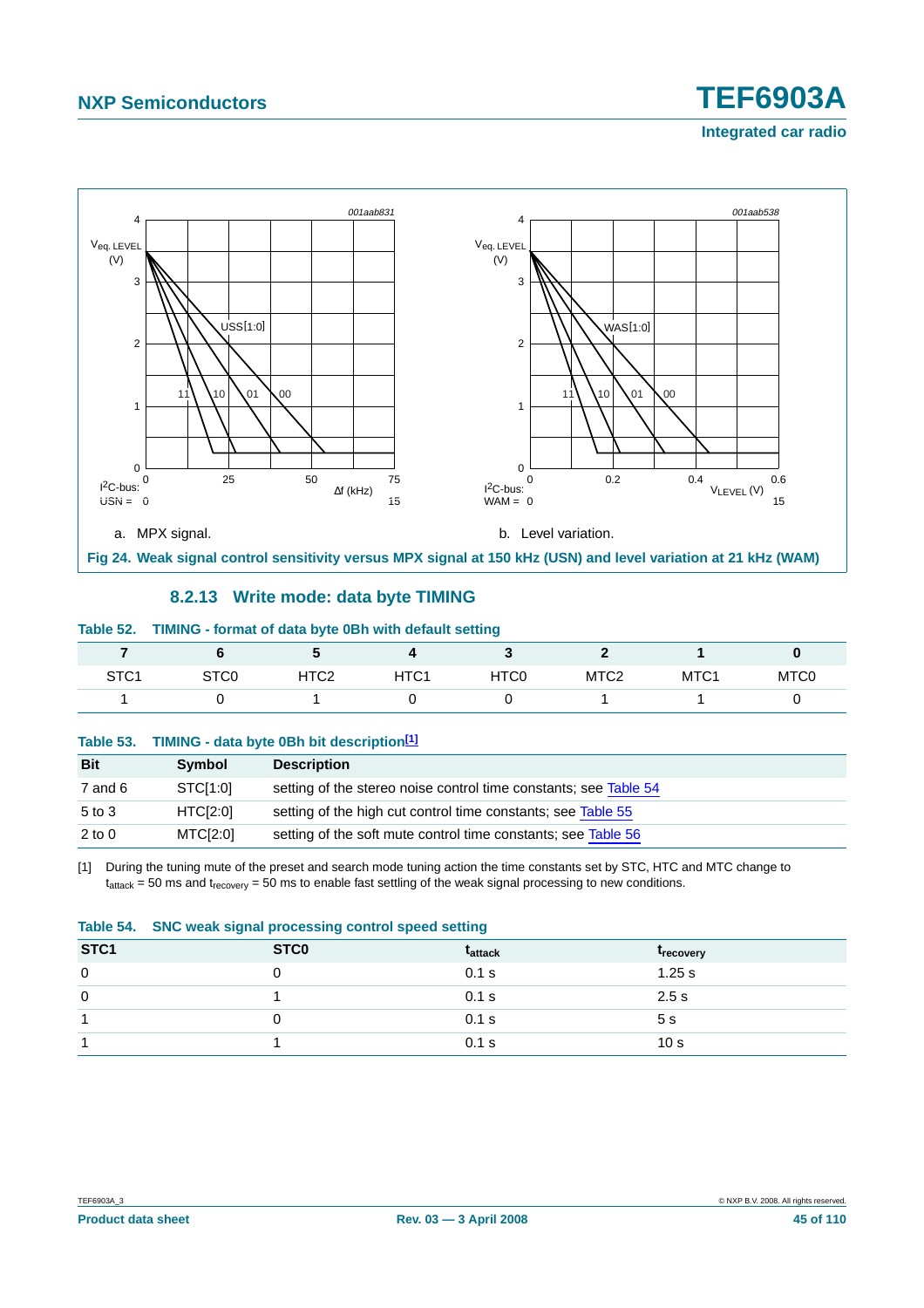#### <span id="page-45-0"></span>**Table 55. HCC speed settin[g\[1\]](#page-45-2)**

| HTC <sub>2</sub> | HTC1     | HTC <sub>0</sub> | t <sub>attack</sub> | t <sub>recovery</sub> |
|------------------|----------|------------------|---------------------|-----------------------|
| $\mathbf 0$      | $\Omega$ | 0                | 0.03 s              | 0.04 s                |
| 0                | 0        |                  | 0.03 s              | 0.08 s                |
| $\mathbf 0$      |          | $\Omega$         | 0.06 s              | 0.3s                  |
| $\Omega$         |          |                  | 0.25 s              | 0.3s                  |
|                  | $\Omega$ | $\Omega$         | 0.25 s              | 0.6s                  |
|                  | $\Omega$ |                  | 0.5s                | 0.6s                  |
|                  |          | 0                | 1 <sub>s</sub>      | 1.25 s                |
|                  |          |                  | 1 s                 | 2.5s                  |

<span id="page-45-2"></span>[1] When for an external audio source VU-meter mode is enabled (bits AVUM or COMP are logic 1) the HTC setting controls the t<sub>recovery</sub> VU-meter timing, t<sub>attack</sub> has a fixed value of 20 ms; see [Table](#page-71-0) 100.

<span id="page-45-1"></span>

| Table 56. | Soft mute weak signal processing control speed setting <sup>[1]</sup> |  |  |
|-----------|-----------------------------------------------------------------------|--|--|
|-----------|-----------------------------------------------------------------------|--|--|

| MTC <sub>2</sub> | MTC1     | <b>MTCO</b> | $t_{\text{attack}}$ <sup>[2]</sup> | t <sub>recovery</sub> <sup>[3]</sup> |
|------------------|----------|-------------|------------------------------------|--------------------------------------|
| $\mathbf 0$      | $\Omega$ | 0           | 0.01 s                             | 0.01 s                               |
| $\mathbf 0$      | $\Omega$ | 1           | 0.01 s                             | 0.03 s                               |
| $\mathbf 0$      |          | 0           | 0.03 s                             | 0.1 s                                |
| $\mathbf 0$      |          | 1           | 0.1 s                              | 0.1 s                                |
| 1                | $\Omega$ | 0           | 0.1 s                              | 0.2s                                 |
|                  | $\Omega$ |             | 0.2s                               | 0.2s                                 |
|                  |          | 0           | 0.4 s                              | 0.4 s                                |
|                  |          |             | 0.4 s                              | 0.8 s                                |
|                  |          |             |                                    |                                      |

<span id="page-45-3"></span>[1] When for an external audio source dynamic compression is enabled (bit COMP is logic 1) the MTC setting controls the t<sub>recovery</sub> compression timing,  $t_{attack}$  has a fixed value of 20 ms; see [Table](#page-59-0) 80.

<span id="page-45-4"></span>[2] The attack time is the time, which the weak signal processing needs to realize a full control change for a level voltage change between HIGH level (where the weak signal processing is inactive) and 0.75 V level voltage.

<span id="page-45-5"></span>[3] The recovery time is the time needed for the full control change when the level voltage rises from 0.75 V to HIGH level.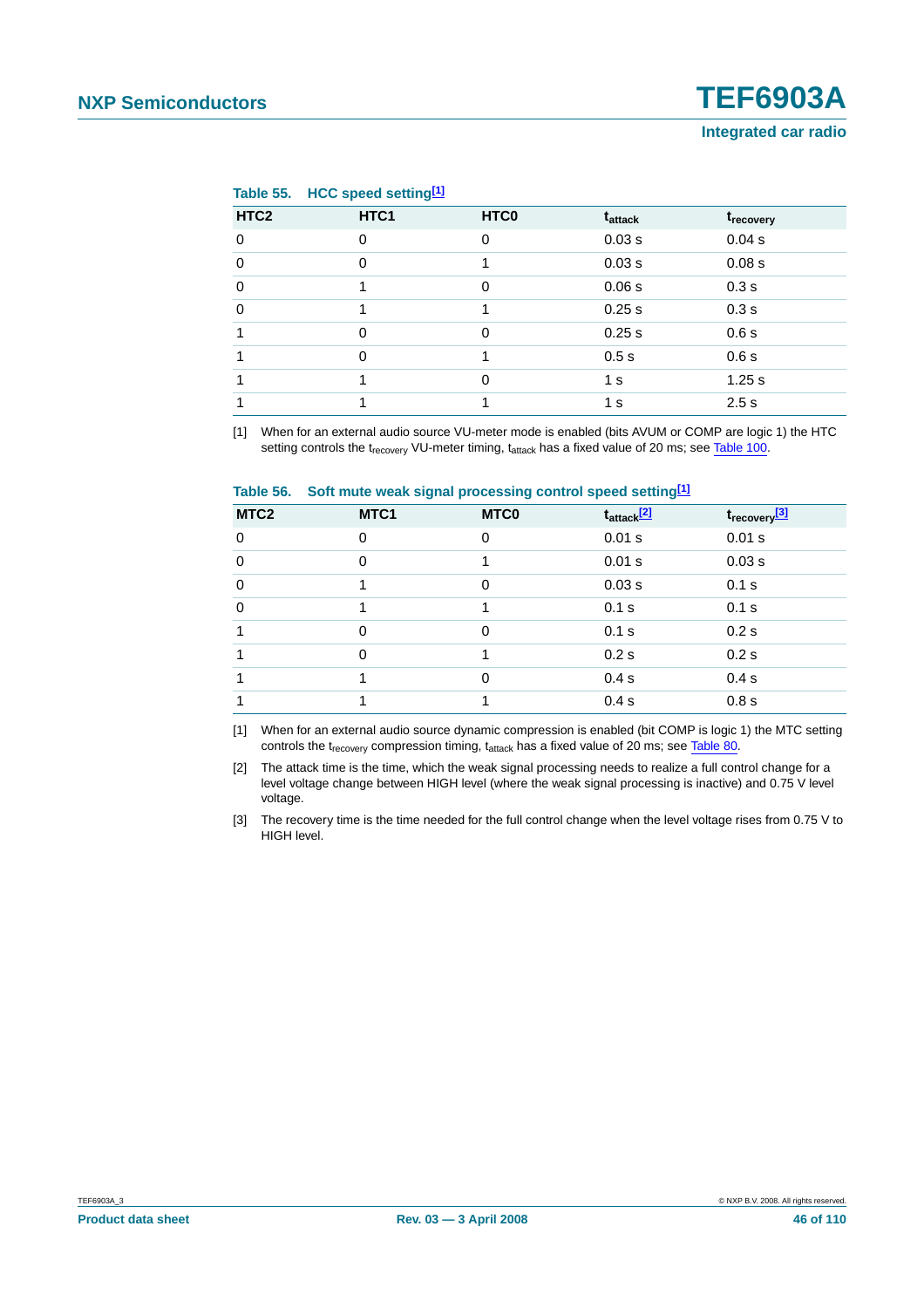#### **8.2.14 Write mode: data byte SNC**

#### <span id="page-46-0"></span>**Table 57. SNC - format of data byte 0Ch with default setting**

| SST3 | SST <sub>2</sub> | SST1 | SST0 | SSL1 | SSLO | <b>HCMP</b> | <b>HCSF</b> |
|------|------------------|------|------|------|------|-------------|-------------|
|      |                  |      |      |      |      |             |             |

| Table 58.           |               | <b>SNC - data byte 0Ch bit description</b>                                                                               |  |  |  |  |
|---------------------|---------------|--------------------------------------------------------------------------------------------------------------------------|--|--|--|--|
| Bit                 | <b>Symbol</b> | <b>Description</b>                                                                                                       |  |  |  |  |
| 7 to 4              | SST[3:0]      | SNC start; start setting of the stereo noise control; see Table 59 and<br>Figure 25                                      |  |  |  |  |
| SSL[1:0]<br>3 and 2 |               | SNC slope; slope setting of the stereo noise control ( $\alpha_{\text{sep}}$ / $V_{\text{ea,LEVEL}}$ );<br>see Figure 25 |  |  |  |  |
|                     |               | $00 = 38$ dB/V                                                                                                           |  |  |  |  |
|                     |               | $01 = 51$ dB/V                                                                                                           |  |  |  |  |
|                     |               | $10 = 63$ dB/V                                                                                                           |  |  |  |  |
|                     |               | $11 = 72$ dB/V                                                                                                           |  |  |  |  |
| 1                   | <b>HCMP</b>   | <b>HCC</b> control source                                                                                                |  |  |  |  |
|                     |               | $0 =$ high cut control is only controlled by the level information                                                       |  |  |  |  |
|                     |               | 1 = high cut control is controlled by level, USN and WAM                                                                 |  |  |  |  |
| $\Omega$            | <b>HCSF</b>   | HCC minimum bandwidth; combined control with bit HCSFH;<br>see Table 49, Table 60 and Figure 26                          |  |  |  |  |

#### <span id="page-46-1"></span>**Table 59. Start of stereo noise control weak signal processing**

| SST <sub>3</sub> | SST <sub>2</sub> | SST <sub>1</sub> | <b>SST0</b> | Stereo noise control start (V <sub>eq.LEVEL</sub> ) |
|------------------|------------------|------------------|-------------|-----------------------------------------------------|
| 0                | $\Omega$         | $\Omega$         | $\Omega$    | 1.88 V                                              |
| 0                | 0                | 0                | 1           | 1.94 V                                              |
| 0                | 0                | 1                | 0           | 2.00 V                                              |
| 0                | 0                | 1                | 1           | 2.06 V                                              |
| 0                | 1                | $\Omega$         | $\mathbf 0$ | 2.13V                                               |
| 0                | 1                | $\Omega$         | 1           | 2.19 V                                              |
| 0                |                  | 1                | $\mathbf 0$ | 2.25 V                                              |
| 0                |                  | 1                | 1           | 2.31 V                                              |
| 1                | $\mathbf 0$      | 0                | 0           | 2.38 V                                              |
| 1                | $\mathbf 0$      | $\Omega$         | 1           | 2.44 V                                              |
| 1                | $\Omega$         | 1                | $\mathbf 0$ | 2.5V                                                |
|                  | $\Omega$         | 1                | 1           | 2.56 V                                              |
|                  |                  | $\Omega$         | $\mathbf 0$ | 2.63 V                                              |
| 1                |                  | 0                | 1           | 2.69 V                                              |
| 1                | 1                | 1                | $\mathbf 0$ | 2.75 V                                              |
|                  |                  | 1                | 1           | 2.81 V                                              |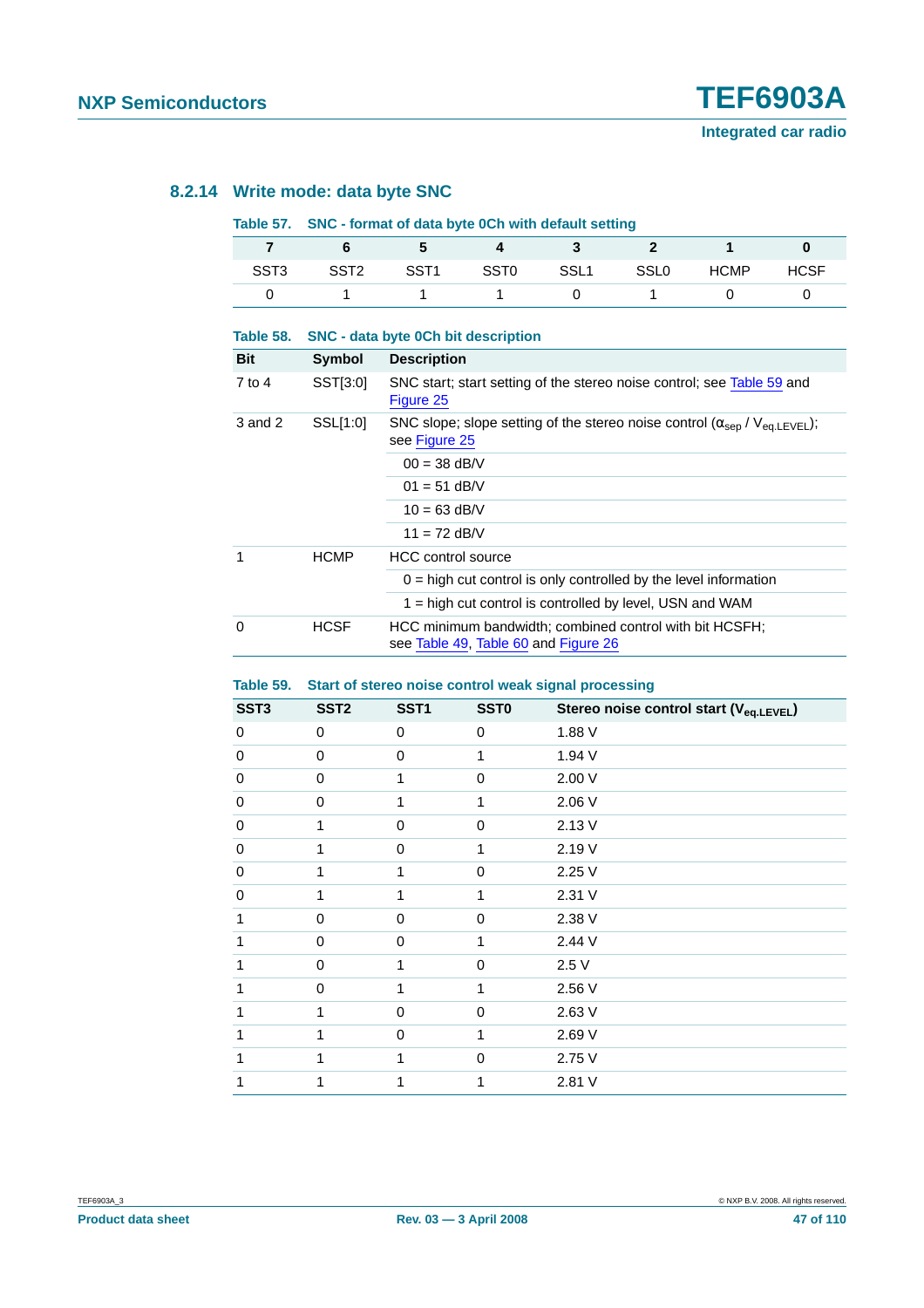<span id="page-47-0"></span>

|              |             | Table 60. HCC minimum bandwidth    |  |  |  |  |
|--------------|-------------|------------------------------------|--|--|--|--|
| <b>HCSFH</b> | <b>HCSF</b> | High cut control minimum bandwidth |  |  |  |  |
| $\Omega$     | 0           | $2.2$ kHz                          |  |  |  |  |
| $\Omega$     |             | 3.3 kHz                            |  |  |  |  |
|              | 0           | $3.9$ kHz                          |  |  |  |  |
|              |             | 5.6 kHz                            |  |  |  |  |



### **8.2.15 Write mode: data byte HIGHCUT**

<span id="page-47-1"></span>

| Table 61. HIGHCUT - format of data byte 0Dh with default setting |      |      |      |                  |      |                  |
|------------------------------------------------------------------|------|------|------|------------------|------|------------------|
|                                                                  |      |      |      |                  |      |                  |
| HST1                                                             | HST0 | HSL1 | HSL0 | HCF <sub>2</sub> | HCF1 | HCF <sub>0</sub> |
|                                                                  |      |      |      |                  |      |                  |

| Table 62. |  | <b>HIGHCUT - data byte 0Dh bit description</b> |  |
|-----------|--|------------------------------------------------|--|
|-----------|--|------------------------------------------------|--|

| <b>Bit</b>          | Symbol          | <b>Description</b>                                                                                                 |  |  |
|---------------------|-----------------|--------------------------------------------------------------------------------------------------------------------|--|--|
| 7 to 5              | HST[2:0]        | HCC start; start setting of the high cut control; see Table 63 and Figure 26                                       |  |  |
| 4 and 3<br>HSL[1:0] |                 | HCC slope; slope setting of the high cut control $(\alpha_{10 \text{ kHz}} / V_{\text{ea.LEVEL}})$ ; see Figure 26 |  |  |
|                     |                 | $00 = 9$ dB/V                                                                                                      |  |  |
|                     |                 | $01 = 11$ dB/V                                                                                                     |  |  |
|                     |                 | $10 = 14$ dB/V                                                                                                     |  |  |
|                     |                 | $11 = 18$ dB/V                                                                                                     |  |  |
| $2$ to $0$          | <b>HCF[2:0]</b> | HCC maximum bandwidth; setting of the fixed high cut control; see Table 64, Figure 26 and<br>Figure 27             |  |  |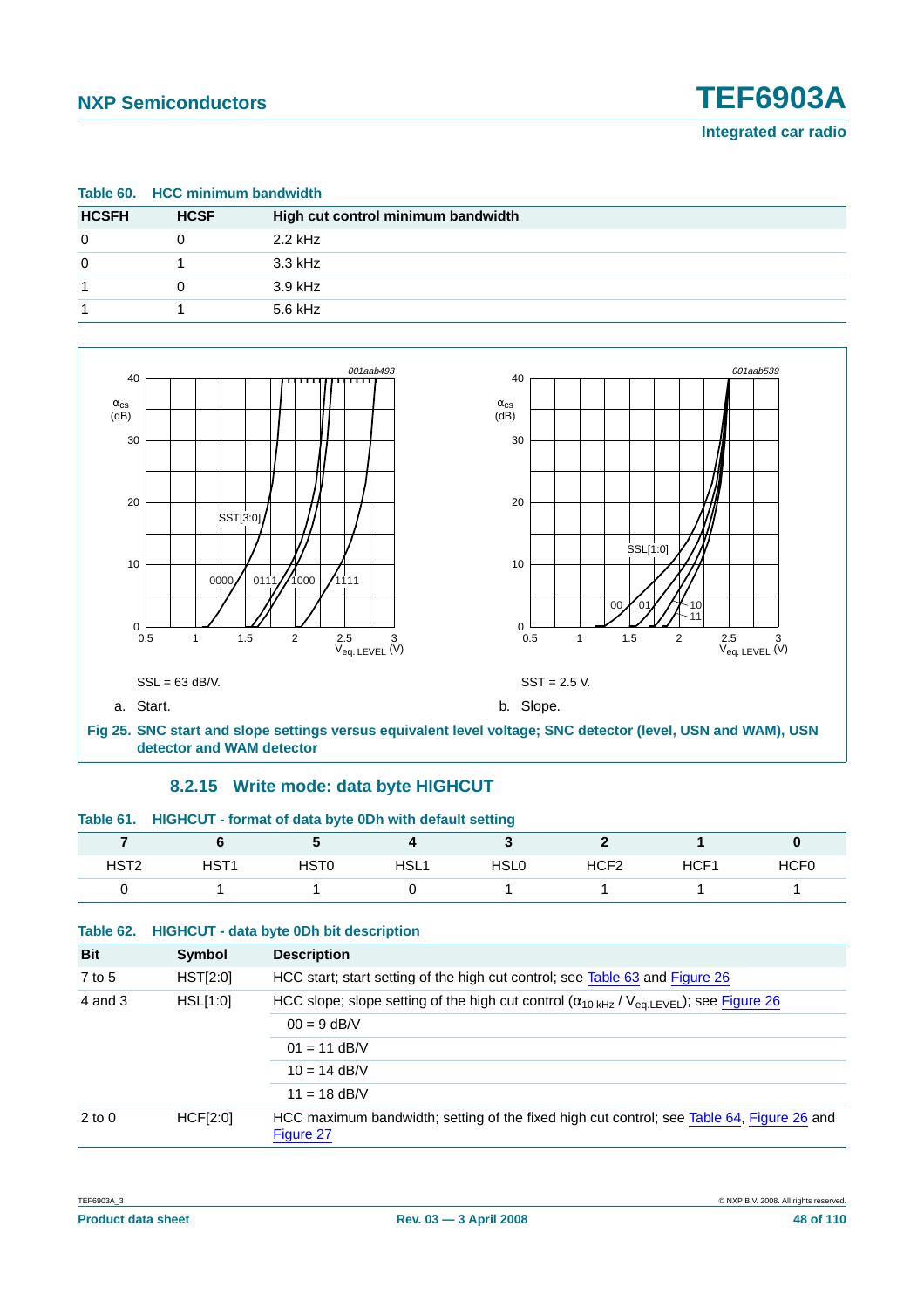#### **Integrated car radio**

|                  | Table 63. Start of high cut control weak signal processing |             |                                                 |
|------------------|------------------------------------------------------------|-------------|-------------------------------------------------|
| HST <sub>2</sub> | HST <sub>1</sub>                                           | <b>HST0</b> | High cut control start (V <sub>eq.LEVEL</sub> ) |
| ∩                |                                                            |             | 1.5V                                            |
|                  |                                                            |             | 1.75V                                           |
| 0                |                                                            |             | 2.0V                                            |
|                  |                                                            |             | 2.25V                                           |
|                  |                                                            |             | 2.5V                                            |
|                  |                                                            |             | 3.0V                                            |
|                  |                                                            |             | 3.5V                                            |
|                  |                                                            |             | 4.0 V                                           |

<span id="page-48-0"></span>**Table 63. Start of high cut control weak signal processing**

#### <span id="page-48-1"></span>**Table 64. Fixed high cut settings**

| HCF <sub>2</sub> | HCF <sub>1</sub> | <b>HCF0</b> | Fixed high cut; HCC B <sub>max</sub> |
|------------------|------------------|-------------|--------------------------------------|
| $\Omega$         | 0                | 0           | reserved                             |
| $\Omega$         |                  |             | 2 kHz                                |
| $\Omega$         |                  | 0           | 3 kHz                                |
| $\Omega$         |                  |             | 5 kHz                                |
|                  | O                | $\Omega$    | 7 kHz                                |
|                  | በ                |             | $10$ kHz                             |
|                  |                  | ი           | wide bandwidth                       |
|                  |                  |             | full bandwidth                       |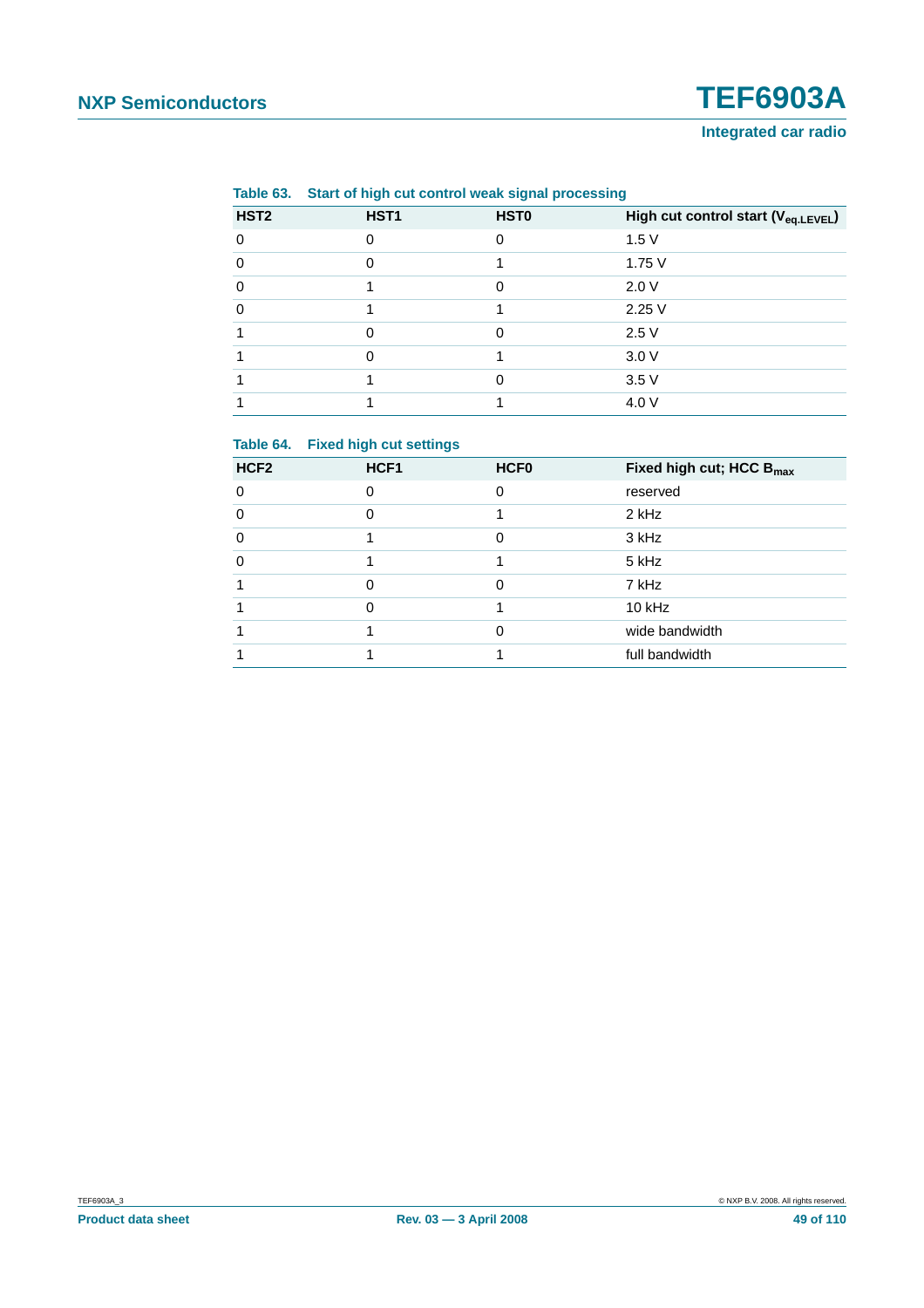## **NXP Semiconductors TEF6903A Integrated car radio**



<span id="page-49-1"></span>**Fig 27. Fixed high cut setting characteristics**

<span id="page-49-0"></span>−16

–24 –<br>10<sup>–2</sup>

 $10^{-2}$  10<sup>-1</sup> 1 10 10<sup>2</sup>

f (kHz)

011 010 001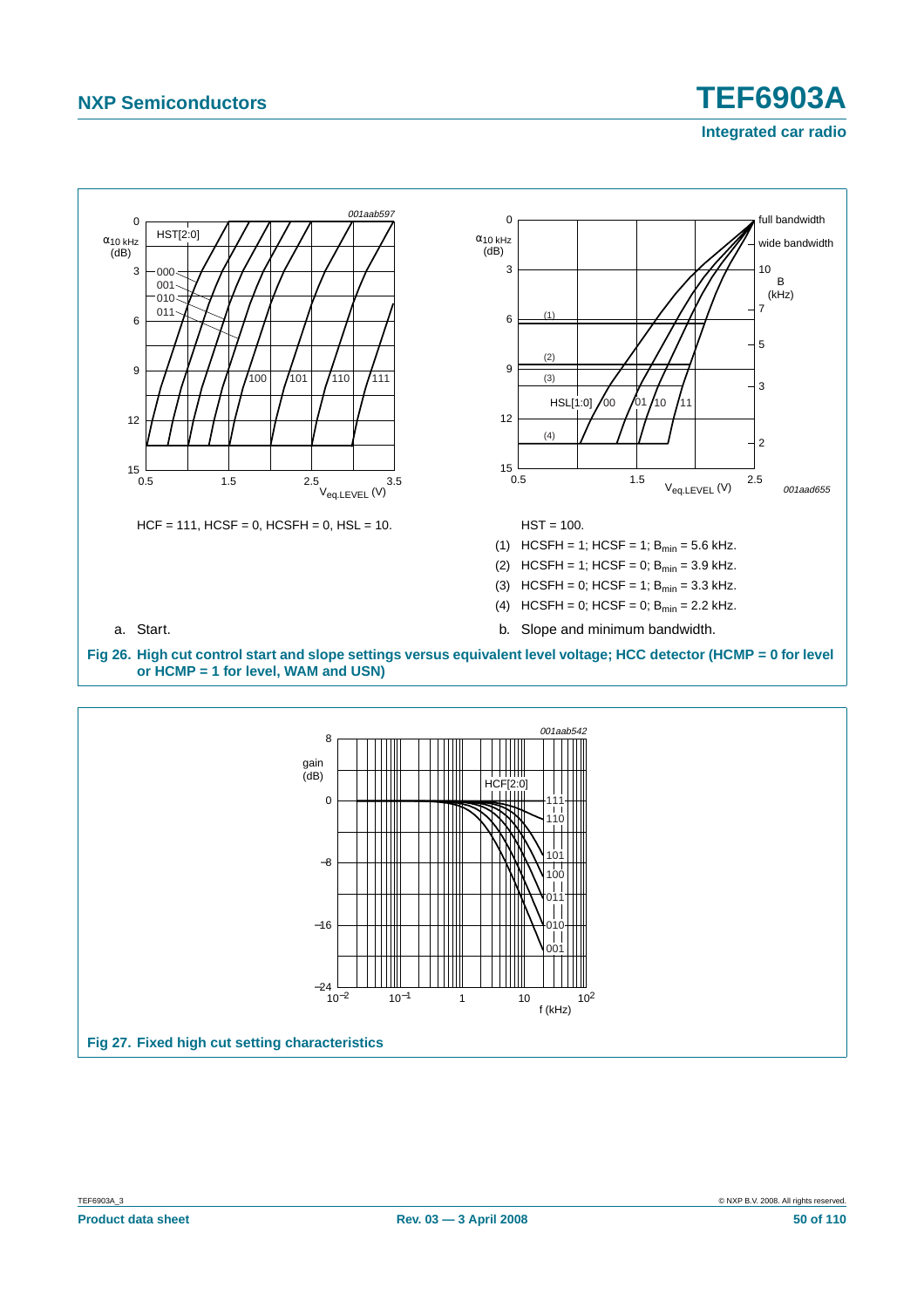#### **8.2.16 Write mode: data byte SOFTMUTE**

#### **Table 65. SOFTMUTE - format of data byte 0Eh with default setting**

| MST <sub>2</sub> | MST <sub>1</sub> | MST <sub>0</sub> | MSL <sub>1</sub> | MSL <sub>0</sub> | UMD1 | UMD0 | <b>MSLE</b> |
|------------------|------------------|------------------|------------------|------------------|------|------|-------------|
|                  |                  |                  |                  |                  |      |      |             |

| Table 66.  |          | <b>SOFTMUTE - data byte 0Eh bit description</b>                                                                                                                                       |  |  |
|------------|----------|---------------------------------------------------------------------------------------------------------------------------------------------------------------------------------------|--|--|
| <b>Bit</b> | Symbol   | <b>Description</b>                                                                                                                                                                    |  |  |
| $7$ to 5   | MST[2:0] | soft mute start; start setting of the soft mute; for FM see Table 67 and<br>Figure 28; for AM see Table 68 and Figure 29                                                              |  |  |
| 4 and 3    | MSL[1:0] | soft mute slope <sup>[1]</sup> ; slope setting of the soft mute $(\alpha_{10 \text{ kHz}} / V_{eq, LEVEL})$ ; for<br>FM see Table 69 and Figure 28; for AM see Table 70 and Figure 29 |  |  |
| 2 and 1    | UMDI1:0  | USN soft mute depth; setting of the maximum attenuation of the USN fast<br>soft mute control; see Figure 30                                                                           |  |  |
|            |          | $00 = 3$ dB                                                                                                                                                                           |  |  |
|            |          | $01 = 6 dB$                                                                                                                                                                           |  |  |
|            |          | $10 = 9$ dB                                                                                                                                                                           |  |  |
|            |          | $11 = 12$ dB                                                                                                                                                                          |  |  |
| $\Omega$   | MSLE     | soft mute slope extension; additional slope setting of the soft mute; for<br>FM see Table 69 and Figure 28; for AM see Table 70 and Figure 29                                         |  |  |

<span id="page-50-1"></span>[1] When for an external audio source dynamic compression is enabled (bit COMP is logic 1) the MSL setting controls the compression ratio. For default 2 : 1 compression MSL = 01 is used; see [Table](#page-59-1) 82.

#### <span id="page-50-0"></span>**Table 67. Start of soft mute control weak signal processing; FM mode[\[1\]](#page-50-2)**

| MST <sub>2</sub> | MST <sub>1</sub> | <b>MSTO</b> | Soft mute control start (V <sub>eq.LEVEL</sub> ) |
|------------------|------------------|-------------|--------------------------------------------------|
| 0                | $\Omega$         | 0           | 0.88V                                            |
| $\mathbf 0$      | $\Omega$         |             | 1.0V                                             |
| $\mathbf 0$      |                  | 0           | 1.12V                                            |
| $\mathbf 0$      |                  |             | 1.25V                                            |
| 1                | $\Omega$         | $\Omega$    | 1.38V                                            |
|                  | $\Omega$         |             | 0.75V                                            |
|                  |                  | $\Omega$    | 0.81V                                            |
|                  |                  |             | 0.94V                                            |

<span id="page-50-2"></span>[1] When for an external audio source dynamic compression is enabled (COMP = 1) the MST setting controls the compression range. For default full compression MST = 7 is used; see [Table](#page-59-2) 81.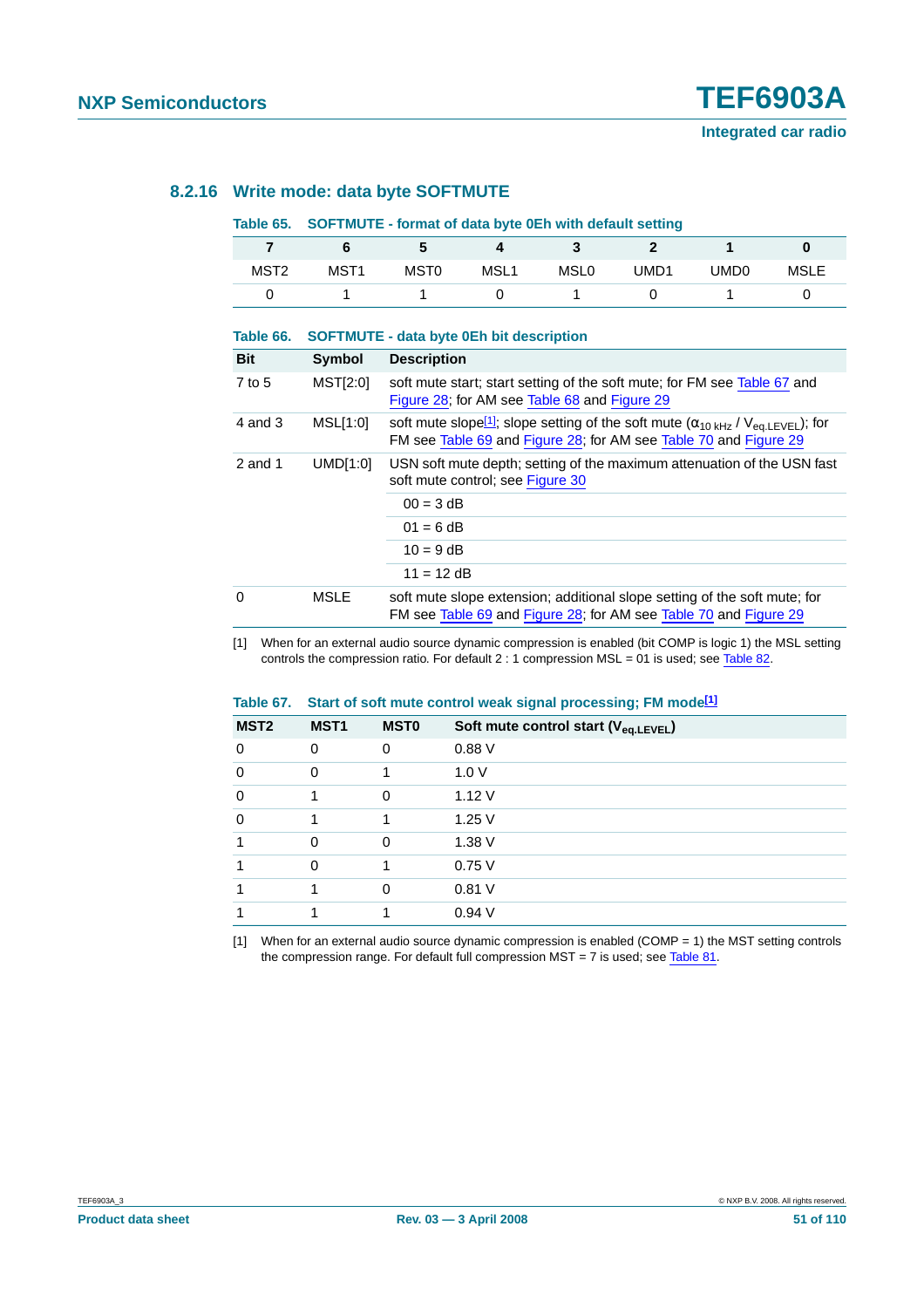<span id="page-51-0"></span>**Table 68. Start of soft mute control weak signal processing; AM mode[\[1\]](#page-51-3)**

| MST <sub>2</sub> | MST <sub>1</sub> | <b>MSTO</b> | Soft mute control start (V <sub>eq.LEVEL</sub> ) |
|------------------|------------------|-------------|--------------------------------------------------|
| $\Omega$         | $\Omega$         | $\Omega$    | 1.5V                                             |
| $\Omega$         | 0                |             | 1.75 V                                           |
| 0                | 1                | 0           | 2.0V                                             |
| $\Omega$         |                  |             | 1.25V                                            |
|                  | 0                | 0           | 1.38 V                                           |
|                  | $\Omega$         |             | 1.62V                                            |
|                  |                  | $\Omega$    | 1.88 V                                           |
|                  |                  |             | 2.12V                                            |

<span id="page-51-3"></span>[1] When for an external audio source dynamic compression is enabled (COMP = 1) the MST setting controls the compression range. For default full compression MST = 7 is used; see [Table](#page-59-2) 81.

<span id="page-51-1"></span>

|  |  |  |  | Table 69. Slope of soft mute control weak signal processing; FM mode <sup>[1]</sup> |
|--|--|--|--|-------------------------------------------------------------------------------------|
|--|--|--|--|-------------------------------------------------------------------------------------|

| <b>MSLE</b> | <b>MSL1</b> | <b>MSLO</b> | Soft mute control slope $(\alpha_{AF} / V_{eq, LEVEL})$ |
|-------------|-------------|-------------|---------------------------------------------------------|
| $\mathbf 0$ | $\Omega$    | 0           | 8 dB/V                                                  |
| $\mathbf 0$ | $\Omega$    | 1           | 16 dB/V                                                 |
| $\mathbf 0$ | 1           | 0           | 24 $dB/V$                                               |
| $\mathbf 0$ | 1           | 1           | $32$ dB/V                                               |
| 1           | $\Omega$    | 0           | $40$ dB/V                                               |
| 1           | $\Omega$    | 1           | 48 dB/V                                                 |
| 1           |             | 0           | reserved                                                |
| 1           |             | 1           | reserved                                                |

<span id="page-51-4"></span>[1] When for an external audio source dynamic compression is enabled (COMP = 1) the MSL setting controls the compression range. For default 2 : 1 compression MSL = 1 is used; see [Table](#page-59-1) 82.

<span id="page-51-2"></span>

|  | Table 70. Slope of soft mute control weak signal processing; AM mode <sup>[1]</sup> |
|--|-------------------------------------------------------------------------------------|
|  |                                                                                     |

| <b>MSL1</b> | <b>MSLO</b> | <b>MSLE</b> | Soft mute control slope $(\alpha_{AF}/V_{eq, LEVEL})$ |
|-------------|-------------|-------------|-------------------------------------------------------|
| 0           | 0           | 0           | 8 dB/V                                                |
| $\mathbf 0$ | $\Omega$    |             | $12$ dB/V                                             |
| $\mathbf 0$ |             | 0           | $16$ dB/V                                             |
| $\mathbf 0$ |             | 1           | $20$ dB/V                                             |
| 1           | $\Omega$    | 0           | $24$ dB/V                                             |
|             | 0           |             | 28 dB/V                                               |
|             |             | 0           | 32 dB/V                                               |
|             |             |             | 36 dB/V                                               |

<span id="page-51-5"></span>[1] When for an external audio source dynamic compression is enabled (COMP = 1) the MSL setting controls the compression range. For default  $2:1$  compression MSL = 1 is used; see [Table](#page-59-1) 82.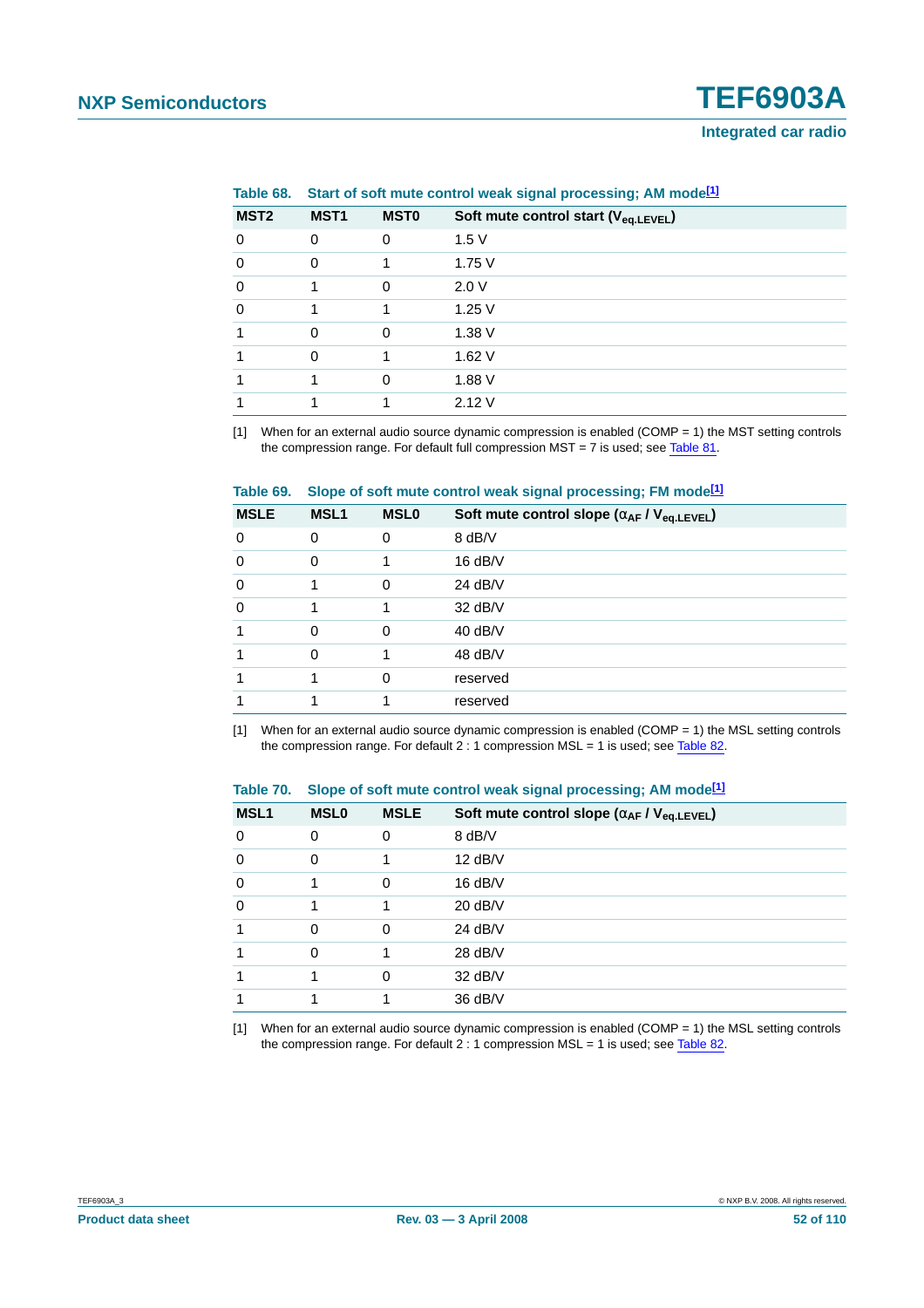## **NXP Semiconductors TEF6903A Integrated car radio**

<span id="page-52-0"></span>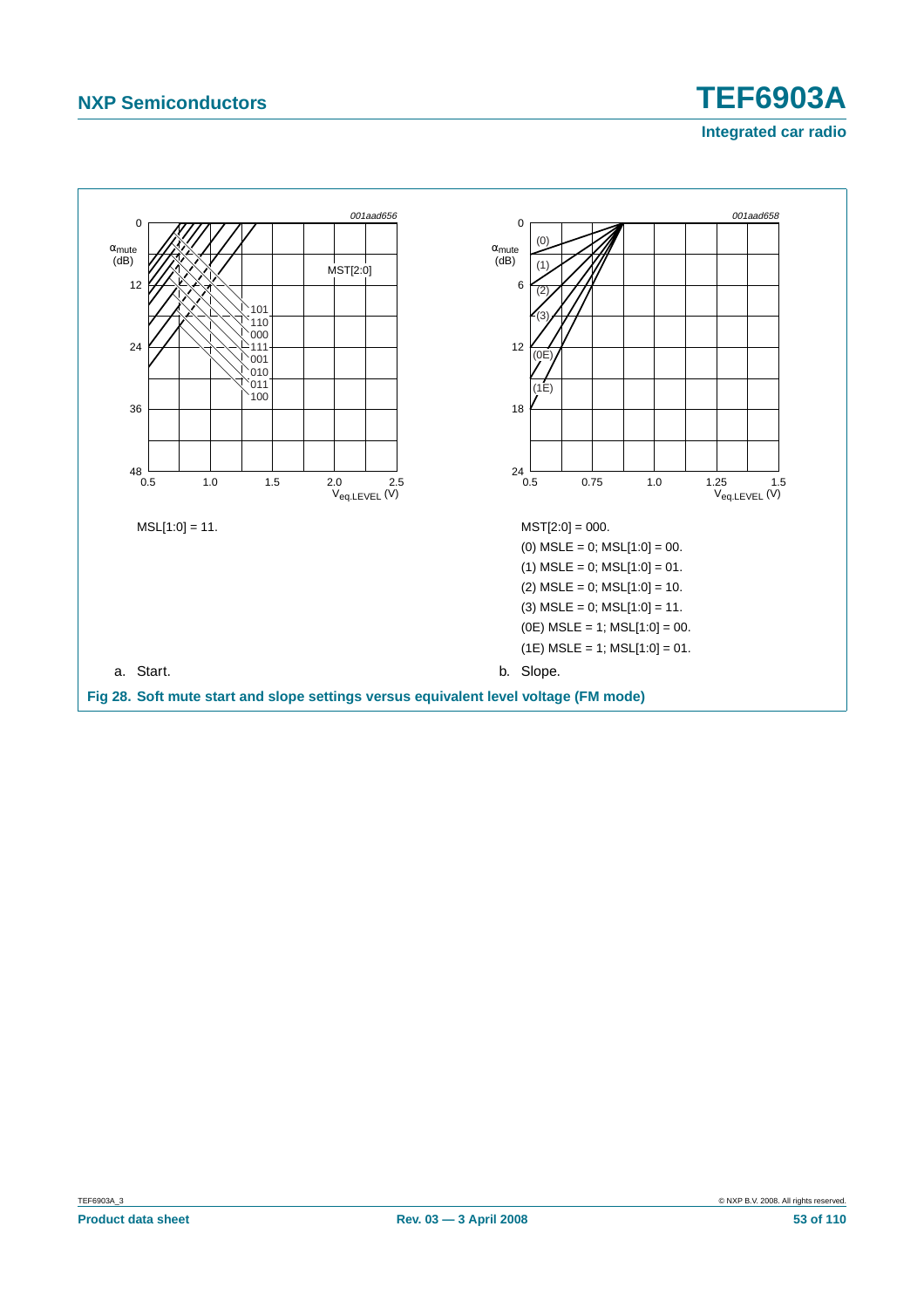## **NXP Semiconductors TEF6903A Integrated car radio**



<span id="page-53-1"></span><span id="page-53-0"></span>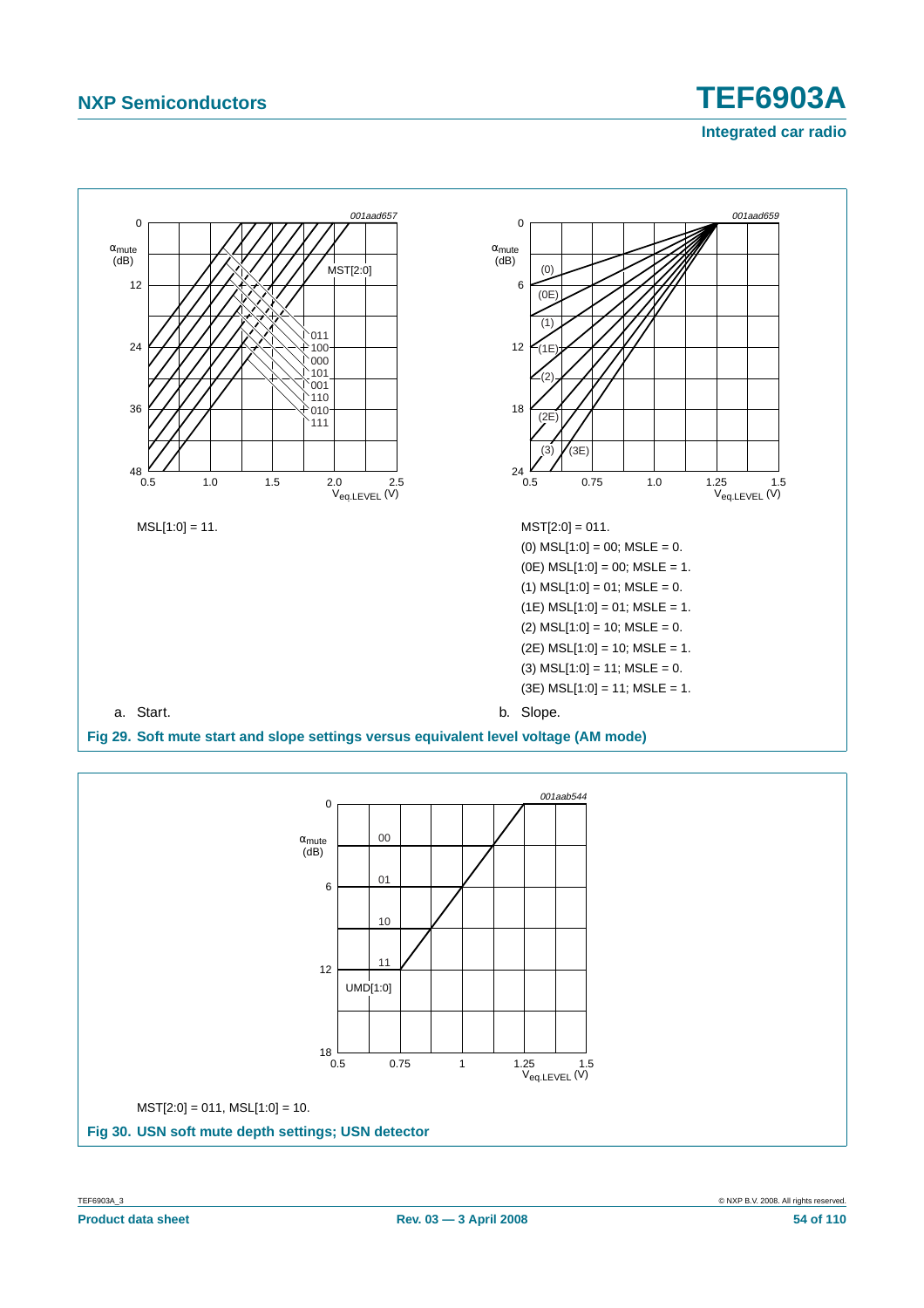#### **8.2.17 Write mode: data byte RADIO**

#### **Table 71. RADIO - format of data byte 0Fh with default setting**

| <b>MONO</b> | <b>DEMP</b> | RDCL | NBS <sub>1</sub> | NB <sub>S0</sub> | NBL <sub>1</sub> | NBL <sub>0</sub> |
|-------------|-------------|------|------------------|------------------|------------------|------------------|
|             |             |      |                  |                  |                  |                  |

| Table 72.               |               | RADIO - data byte 0Fh bit description                                                                                                                  |  |  |  |
|-------------------------|---------------|--------------------------------------------------------------------------------------------------------------------------------------------------------|--|--|--|
| <b>Bit</b>              | <b>Symbol</b> | <b>Description</b>                                                                                                                                     |  |  |  |
| 7                       |               | reserved; $0 = normal operation$                                                                                                                       |  |  |  |
| 6                       | <b>MONO</b>   | FM forced mono; stereo decoder disable option                                                                                                          |  |  |  |
|                         |               | $0 =$ stereo decoder is set to FM stereo                                                                                                               |  |  |  |
|                         |               | $1 =$ stereo decoder is set to FM mono                                                                                                                 |  |  |  |
| 5                       | <b>DEMP</b>   | de-emphasis; selection of the de-emphasis time constant; see Figure 31                                                                                 |  |  |  |
|                         |               | $0 =$ de-emphasis is 75 $\mu$ s                                                                                                                        |  |  |  |
|                         |               | $1 =$ de-emphasis is 50 $\mu$ s                                                                                                                        |  |  |  |
| $\overline{\mathbf{4}}$ | <b>RDCL</b>   | RDS output mode                                                                                                                                        |  |  |  |
|                         |               | $0 =$ direct output mode; clock output and data output; see Figure 32                                                                                  |  |  |  |
|                         |               | 1 = buffered output mode; clock input and data output of 16-bit data<br>buffer and optional 3-bit demodulation quality (RDQ counter); see<br>Figure 33 |  |  |  |
| 3 and 2                 | NBS[1:0]      | noise blanker audio sensitivity                                                                                                                        |  |  |  |
|                         |               | FM audio noise blanker sensitivity setting of FM MPX ignition noise<br>detector (peak value of noise pulse at MPX signal)                              |  |  |  |
|                         |               | $00 = 65$ mV (high sensitivity)                                                                                                                        |  |  |  |
|                         |               | $01 = 100$ mV                                                                                                                                          |  |  |  |
|                         |               | $10 = 125$ mV                                                                                                                                          |  |  |  |
|                         |               | $11 = 160$ mV (low sensitivity)                                                                                                                        |  |  |  |
|                         |               | AM audio noise blanker sensitivity setting of audio ignition noise detector<br>(trigger slew rate of MPX signal)                                       |  |  |  |
|                         |               | $00 = 16.5$ V/ms (high sensitivity)                                                                                                                    |  |  |  |
|                         |               | $01 = 18.6$ V/ms                                                                                                                                       |  |  |  |
|                         |               | $10 = 21$ V/ms                                                                                                                                         |  |  |  |
|                         |               | $11 = 23.5$ V/ms (low sensitivity)                                                                                                                     |  |  |  |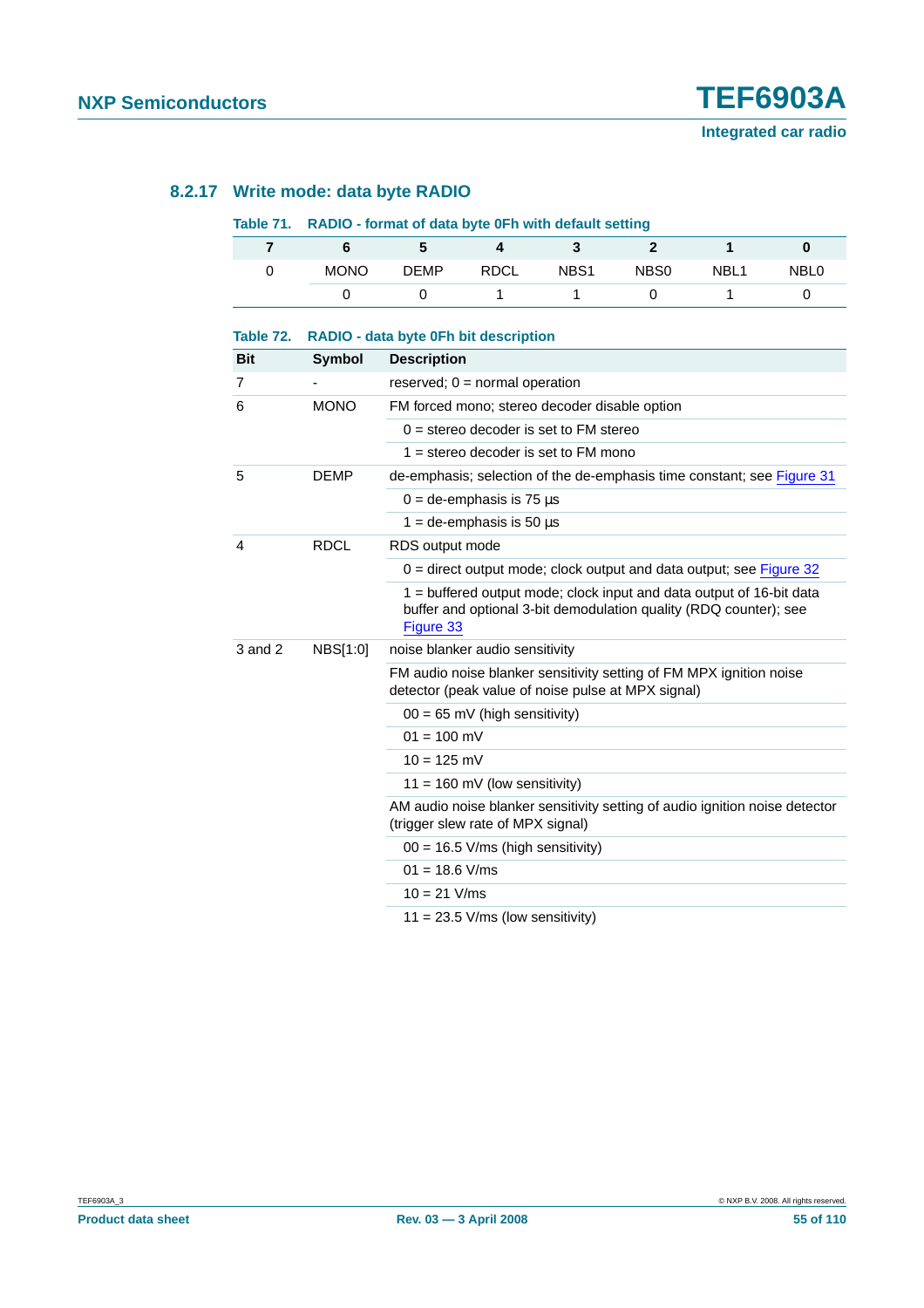| <b>Table 72.</b> RADIO - data byte 0Fh bit description continued |  |  |
|------------------------------------------------------------------|--|--|
|------------------------------------------------------------------|--|--|

| <b>Bit</b> | Symbol       | <b>Description</b>                                                                                                              |
|------------|--------------|---------------------------------------------------------------------------------------------------------------------------------|
| 1 and 0    | NBL[1:0]     | noise blanker IF or level sensitivity                                                                                           |
|            |              | FM audio noise blanker sensitivity setting of FM level ignition noise<br>detector (peak value of noise pulse at level voltage)  |
|            |              | $00 = 10$ mV (high sensitivity)                                                                                                 |
|            | $01 = 25$ mV |                                                                                                                                 |
|            |              | $10 = 36$ mV                                                                                                                    |
|            |              | $11 = 50$ mV (low sensitivity)                                                                                                  |
|            |              | AM IF noise blanker sensitivity setting of IF ignition noise detector (peak<br>voltage of noise pulse at RF dummy aerial input) |
|            |              | $00 = 1.4$ V (low sensitivity)                                                                                                  |
|            |              | $01 = 1.0 V$                                                                                                                    |
|            |              | $10 = 0.7 V$ (high sensitivity)                                                                                                 |

11 = AM IF noise blanker disabled



<span id="page-55-1"></span><span id="page-55-0"></span>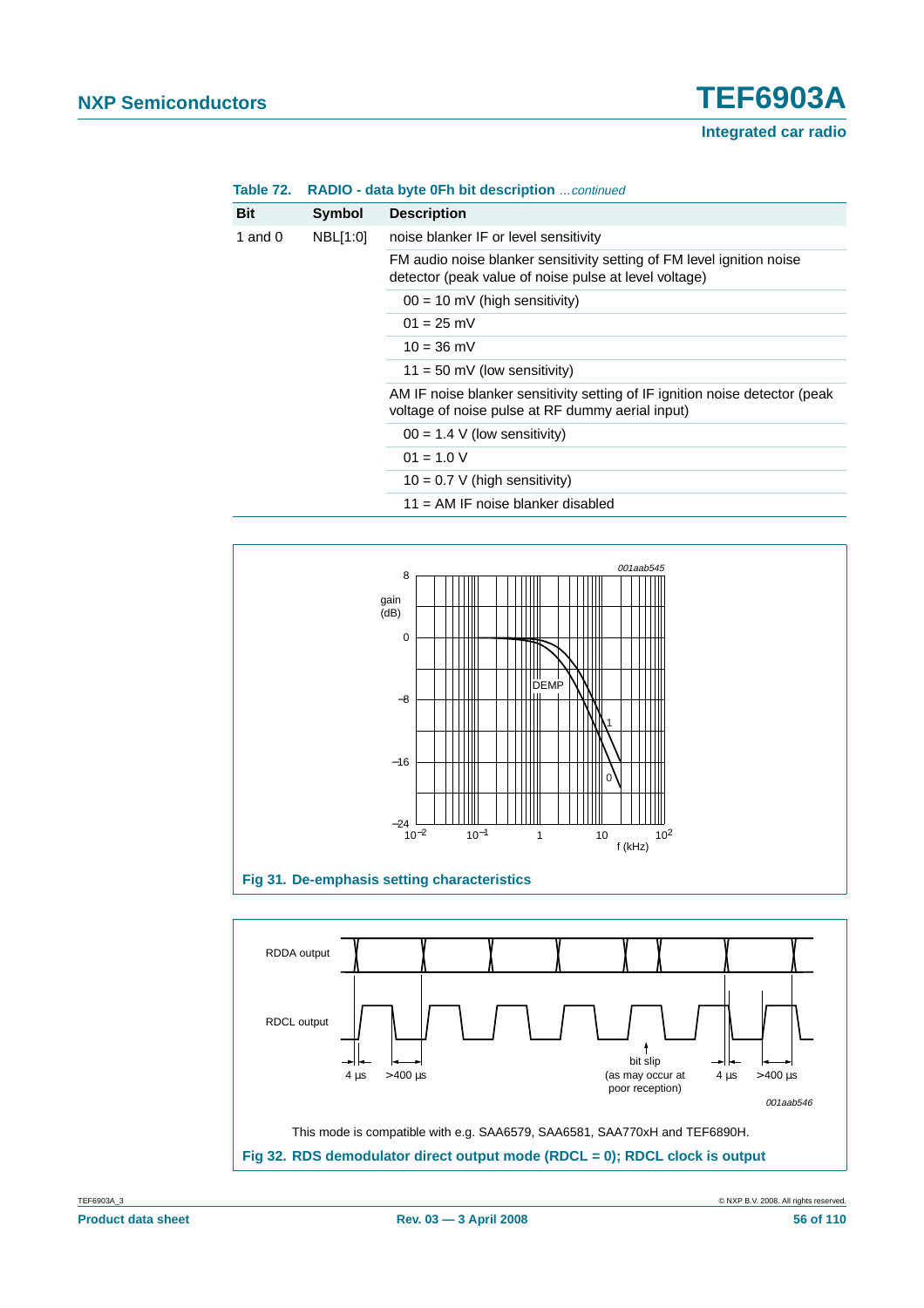

#### <span id="page-56-0"></span>**8.2.18 Write mode: data byte INPUT**

#### **Table 73. INPUT - format of data byte 10h with default setting**

|                  |                  |                  |                  |                  | $\sim$           |                  |                  |
|------------------|------------------|------------------|------------------|------------------|------------------|------------------|------------------|
|                  |                  |                  |                  |                  |                  |                  |                  |
| INP <sub>3</sub> | INP <sub>2</sub> | INP <sub>1</sub> | INP <sub>0</sub> | ING <sub>3</sub> | ING <sub>2</sub> | ING <sub>1</sub> | ING <sub>0</sub> |
|                  |                  |                  |                  |                  |                  |                  |                  |

#### **Table 74. INPUT - data byte 10h bit description**

| <b>Bit</b> | Symbol          | <b>Description</b>                                                                                                                                              |
|------------|-----------------|-----------------------------------------------------------------------------------------------------------------------------------------------------------------|
| 7 to 4     | INP[3:0]        | input selection; selection of the audio source for the tone/volume part;<br>see Table 75                                                                        |
| $3$ to $0$ | <b>ING[3:0]</b> | Input gain; -10 dB to +18 dB input gain. The ING input gain setting is<br>added to the VOL volume setting to define the actual volume control;<br>see Table 76. |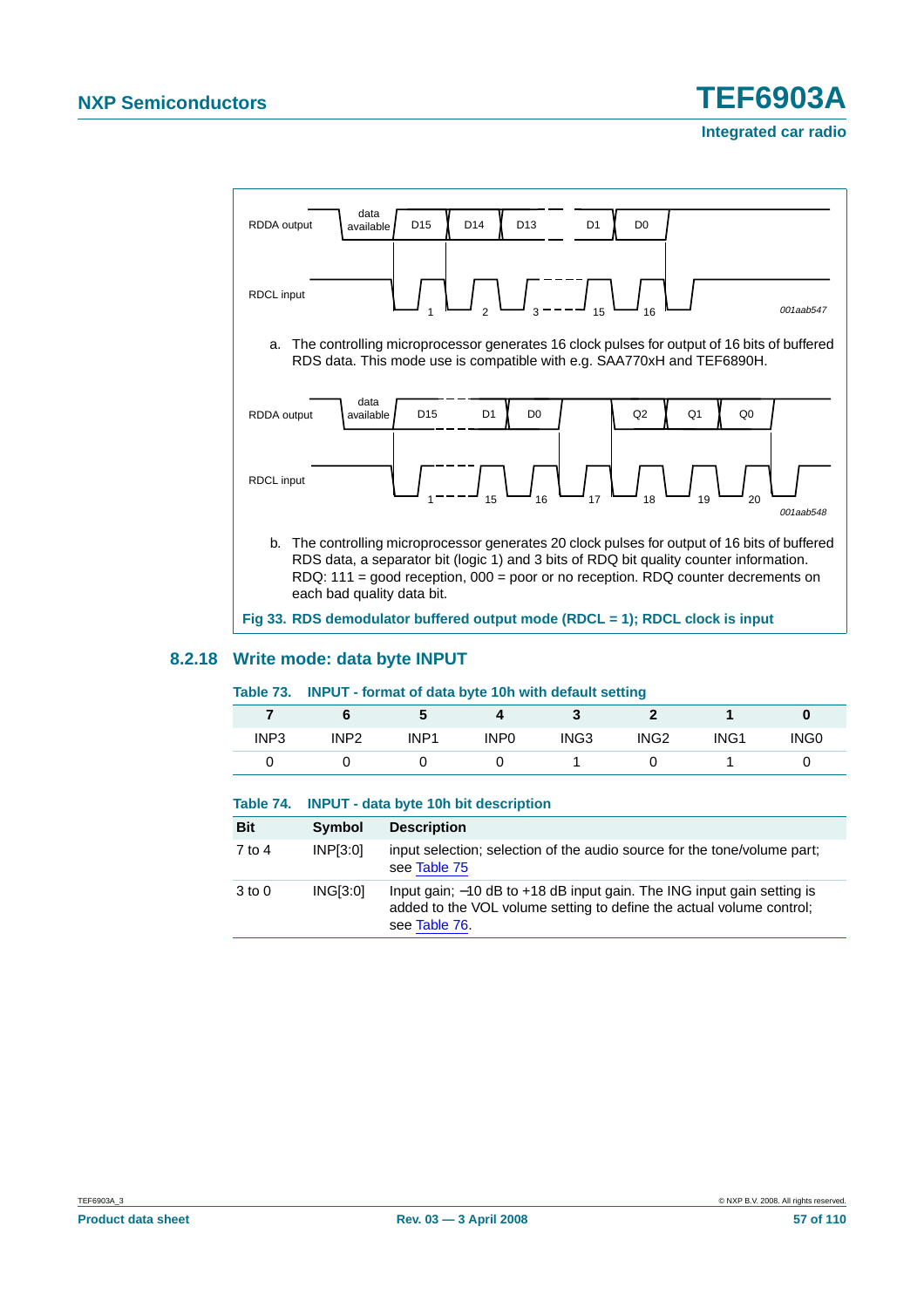#### **Integrated car radio**

<span id="page-57-0"></span>

| Table 75.        | <b>Input select</b> |                  |             |                                                                       |
|------------------|---------------------|------------------|-------------|-----------------------------------------------------------------------|
| INP <sub>3</sub> | INP <sub>2</sub>    | INP <sub>1</sub> | <b>INPO</b> | Audio source for tone/volume processing                               |
| 0                | 0                   | 0                | 0           | radio                                                                 |
| 0                | $\Omega$            | $\Omega$         | 1           | stereo with Common Mode Rejection (CMR) (pins INAL,<br>INAR and INAC) |
| 0                | $\Omega$            | 1                | $\Omega$    | stereo (pins INBL and INBR)                                           |
| 0                | 0                   | 1                | 1           | mono symmetrical or mono with CMR (pins INC and IND)                  |
| 0                | 1                   | 0                | $\Omega$    | stereo (pins INC and IND)                                             |
| 0                |                     | 0                |             | mono (pin INC)                                                        |
| 0                | 1                   | 1                | $\Omega$    | mono (pin IND)                                                        |
| 0                | 1                   | 1                | 1           | stereo with CMR (pins INBL, INBR and INC)                             |
|                  | 0                   | 0                | 0           | stereo symmetrical (pins INBL, INBR, INC and IND)                     |
|                  | 0                   | 0                | 1           | stereo (pins INAL and INAR)                                           |
|                  | 0                   | 1                | 0           | mono (pin INAC)                                                       |
|                  | 0                   | 1                | 1           | stereo symmetrical (pins INAL, INAR, INAC and INAD)                   |
|                  | 1                   | 0                | 0           | stereo (pins INAC and INAD)                                           |
|                  | 1                   | 0                | 1           | stereo with CMR (pins INBL, INBR and INAD)                            |
|                  |                     | 1                | 0           | mono (pin INAD)                                                       |
|                  |                     |                  |             | reserved                                                              |
|                  |                     |                  |             |                                                                       |

#### <span id="page-57-1"></span>**Table 76. Input gain setting**

|      |                  | pa. ga oog  |             |                    |
|------|------------------|-------------|-------------|--------------------|
| ING3 | ING <sub>2</sub> | ING1        | <b>INGO</b> | Input gain control |
| 1    | $\mathbf 0$      | 1           | 1           | $-10$ dB $11$      |
| 1    | 1                | $\mathbf 0$ | $\pmb{0}$   | $-8$ dB            |
| 1    | 1                | 0           | 1           | $-6 dB$            |
| 1    | 1                | 1           | $\mathbf 0$ | $-4 dB$            |
| 1    | 1                | 1           | 1           | $-2$ dB            |
| 0    | $\pmb{0}$        | 0           | $\mathbf 0$ | $0$ dB             |
| 0    | $\pmb{0}$        | 0           | 1           | 2 dB               |
| 0    | $\pmb{0}$        | 1           | $\mathbf 0$ | 4 dB               |
| 0    | $\mathbf 0$      | 1           | 1           | 6 dB               |
| 0    | 1                | $\mathbf 0$ | $\mathbf 0$ | 8 dB               |
| 0    | 1                | 0           | 1           | 10 dB[1]           |
| 0    | 1                | 1           | $\mathbf 0$ | 12 dB[1]           |
| 0    | 1                | 1           | 1           | 14 dB[1]           |
| 1    | $\pmb{0}$        | 0           | $\pmb{0}$   | 16 dB[1]           |
| 1    | $\mathbf 0$      | 0           | 1           | 18 dB[1]           |
| 1    | 0                | 1           | $\pmb{0}$   | mute               |

<span id="page-57-2"></span>[1] The input gain setting ING and the volume setting VOL define the overall volume. The overall range is limited to −83 dB to +26 dB. For overall values > +28 dB the actual gain is +28 dB. For overall values < −83 dB the circuit is muted.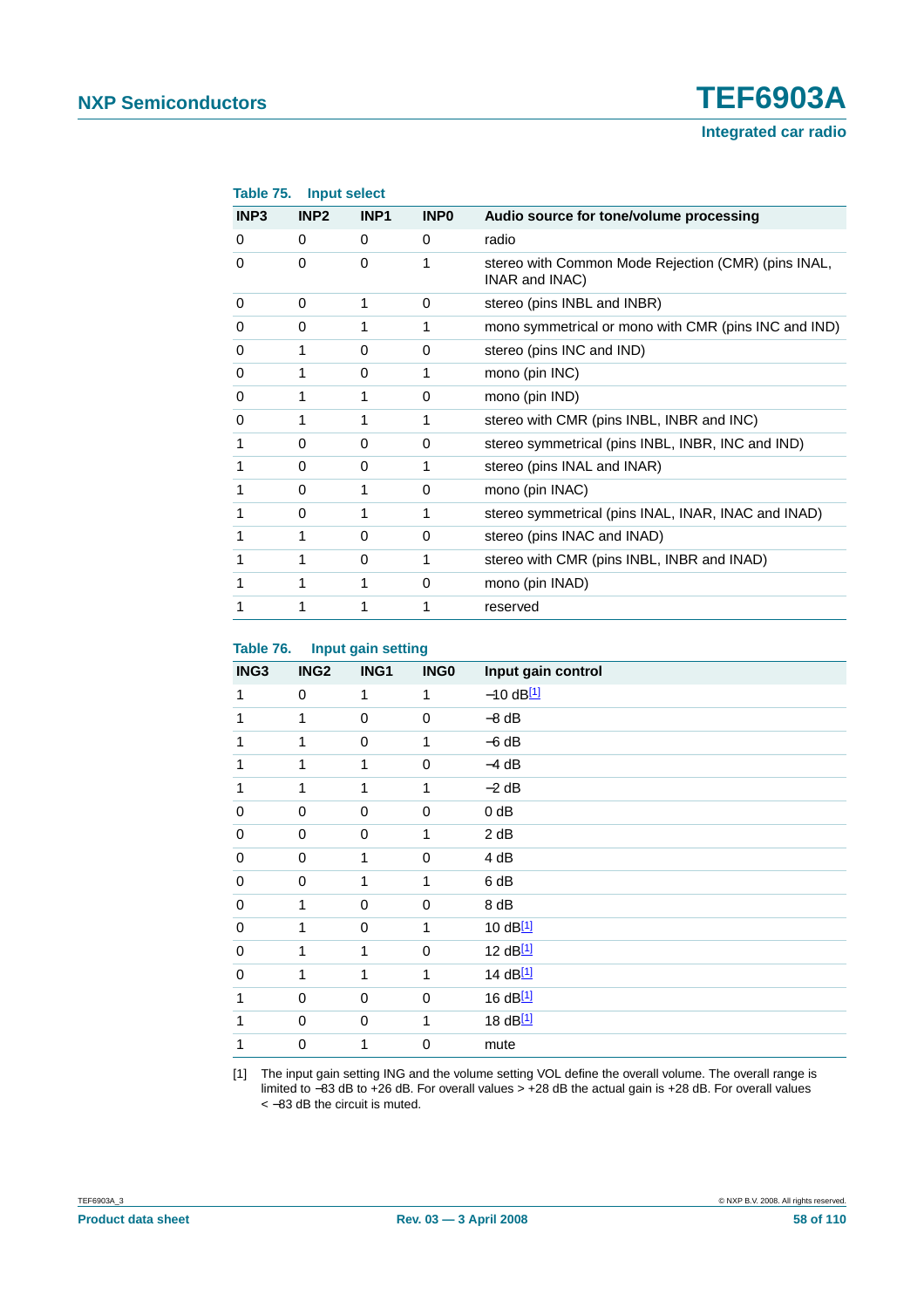| INP[3:0] Input pin use |    |                                   |            |            |    |              |            |            | <b>Audio</b>          |              |                                 |   |         |   | <b>Source combinations</b> |              |              |                     |   |            |              |              |                                                                                                                       |                         |            |
|------------------------|----|-----------------------------------|------------|------------|----|--------------|------------|------------|-----------------------|--------------|---------------------------------|---|---------|---|----------------------------|--------------|--------------|---------------------|---|------------|--------------|--------------|-----------------------------------------------------------------------------------------------------------------------|-------------------------|------------|
|                        |    | INAL INAR INAC INAD INBL INBR INC |            |            |    |              |            | <b>IND</b> | source                |              |                                 |   |         |   |                            |              |              |                     |   |            |              |              |                                                                                                                       |                         |            |
| 0000                   |    |                                   |            |            |    |              |            |            | radio                 |              |                                 |   |         |   |                            |              |              |                     |   |            |              |              | $x$   $x$   $x$   $x$   $x$   $x$   $x$   $x$   $x$   $x$   $x$   $x$   $x$   $x$   $x$   $x$   $x$   $x$   $x$   $x$ |                         |            |
| 0001                   | L. | R.                                | <b>GND</b> |            |    |              |            |            | stereo CMR            |              |                                 |   |         |   |                            |              |              | $X$ $X$ $X$ $X$ $X$ |   |            |              |              |                                                                                                                       |                         |            |
| 0010                   |    |                                   |            |            | L  | $\mathsf{R}$ |            |            | stereo                |              | $x \mid x \mid x$               |   |         |   |                            | $X$ $X$ $X$  |              |                     |   |            | <b>x</b>     | $X$ $X$      |                                                                                                                       | $\mathsf{X} \mathsf{X}$ |            |
| 0011                   |    |                                   |            |            |    |              | M-         | M+         | mono<br>symmetrical   | $\mathsf{x}$ |                                 |   |         |   | X                          |              |              |                     | x |            | $\mathsf{x}$ |              |                                                                                                                       | x                       |            |
| 0100                   |    |                                   |            |            |    |              | $L-$       | $R-$       | stereo                |              | X                               |   |         |   |                            | $\mathsf{x}$ |              |                     |   | X          |              | $\mathsf{x}$ |                                                                                                                       |                         |            |
| 0101                   |    |                                   |            |            |    |              | $M -$      |            | mono                  |              |                                 | X |         |   |                            |              | $\mathsf{x}$ |                     |   |            |              |              | X                                                                                                                     |                         | <b>X</b>   |
| 0110                   |    |                                   |            |            |    |              |            | м          | mono                  |              |                                 |   | $X$ $X$ |   |                            |              | X            | X                   |   |            |              |              | X                                                                                                                     |                         | <b>X</b>   |
| 0111                   |    |                                   |            |            | L  | R            | <b>GND</b> |            | stereo CMR            |              |                                 |   | X       |   |                            |              |              | X                   |   |            |              |              |                                                                                                                       |                         |            |
| 1000                   |    |                                   |            |            | L+ | $R+$         | $L -$      | $R-$       | stereo<br>symmetrical |              |                                 |   |         | X |                            |              |              |                     |   |            |              |              |                                                                                                                       |                         |            |
| 1001                   | L. | R                                 |            |            |    |              |            |            | stereo                |              |                                 |   |         |   |                            |              |              |                     |   |            | $\mathsf{x}$ | $x \mid x$   |                                                                                                                       | $x \mid x$              |            |
| 1010                   |    |                                   | $M -$      |            |    |              |            |            | mono                  |              |                                 |   |         |   |                            |              |              |                     |   |            |              |              |                                                                                                                       |                         | $X \mid X$ |
| 1011                   | L+ | $R+$                              | L-         | $R-$       |    |              |            |            | mono<br>symmetrical   |              | $x \mid x \mid x \mid x \mid x$ |   |         |   |                            |              |              |                     |   |            |              |              |                                                                                                                       |                         |            |
| 1100                   |    |                                   | $L -$      | $R-$       |    |              |            |            | stereo                |              |                                 |   |         |   |                            |              |              |                     |   |            | $\mathbf{x}$ | $x \mid x$   |                                                                                                                       |                         |            |
| 1101                   |    |                                   |            | <b>GND</b> | L  | R            |            |            | stereo CMR            |              |                                 |   |         |   |                            |              |              |                     |   | $x \mid x$ |              |              |                                                                                                                       |                         |            |
| 1110                   |    |                                   |            | M-         |    |              |            |            | mono                  |              |                                 |   |         |   |                            | $X$ $X$ $X$  |              |                     |   |            |              |              |                                                                                                                       | $X$ $X$                 |            |

#### **Table 77. Input select pin use and suggested combinations of input sources[\[1\]](#page-58-0)**

<span id="page-58-0"></span>[1] M−, L− and R− indicate inverted polarity of audio signal.

#### **8.2.19 Write mode: data byte VOLUME**

#### **Table 78. VOLUME - format of data byte 11h with default setting**

| COMP | VOL6 | VOL5 | VOI 4<br>$\sim$ $\sim$ $\sim$ | VOL3 | פ וח <i>ו</i><br>, <u>. .</u> | VOL<br>ັບ∟ | <b>VOL0</b> |
|------|------|------|-------------------------------|------|-------------------------------|------------|-------------|
|      |      |      |                               |      |                               |            |             |

|            |             | Table 79. VOLUME - data byte 11h bit description                                                                                              |
|------------|-------------|-----------------------------------------------------------------------------------------------------------------------------------------------|
| <b>Bit</b> | Symbol      | <b>Description</b>                                                                                                                            |
|            | <b>COMP</b> | dynamic compression <sup>[1]</sup> ; see Figure 36                                                                                            |
|            |             | $0 =$ compression is disabled (standard use)                                                                                                  |
|            |             | $1 =$ dynamic compression is enabled                                                                                                          |
| 6 to 0     | VOL[6:0]    | volume setting (see Table 83); for balance control see data byte 16h (see Table 95), for<br>loudness control see data byte 17h (see Table 98) |

<span id="page-58-1"></span>[1] Dynamic compression can be used with external sources only. When dynamic compression is active, the radio quality detection of USN, MOD and offset is limited to AF update tuning only. For dynamic compression the bits MOD[4:0] indicate the external source input amplitude as in the VU-meter mode; AVUM; data byte 17h (see [Table](#page-71-1) 98). The FM dynamic bandwidth control is disabled and a fixed bandwidth of 113 kHz is defined. However, other fixed bandwidth settings are available by DYN = 0 and the setting of BW; data byte 0h (see [Table](#page-35-0) 28). The compression recovery timing is controlled by data byte 0Bh; TIMING (see [Table](#page-59-0) 80). Compression start and slope are controlled by data byte 0Eh; SOFTMUTE (see [Table](#page-59-2) 81 and [Table](#page-59-1) 82). Standard compression requires a setting of MST = 7 and  $MSI = 1$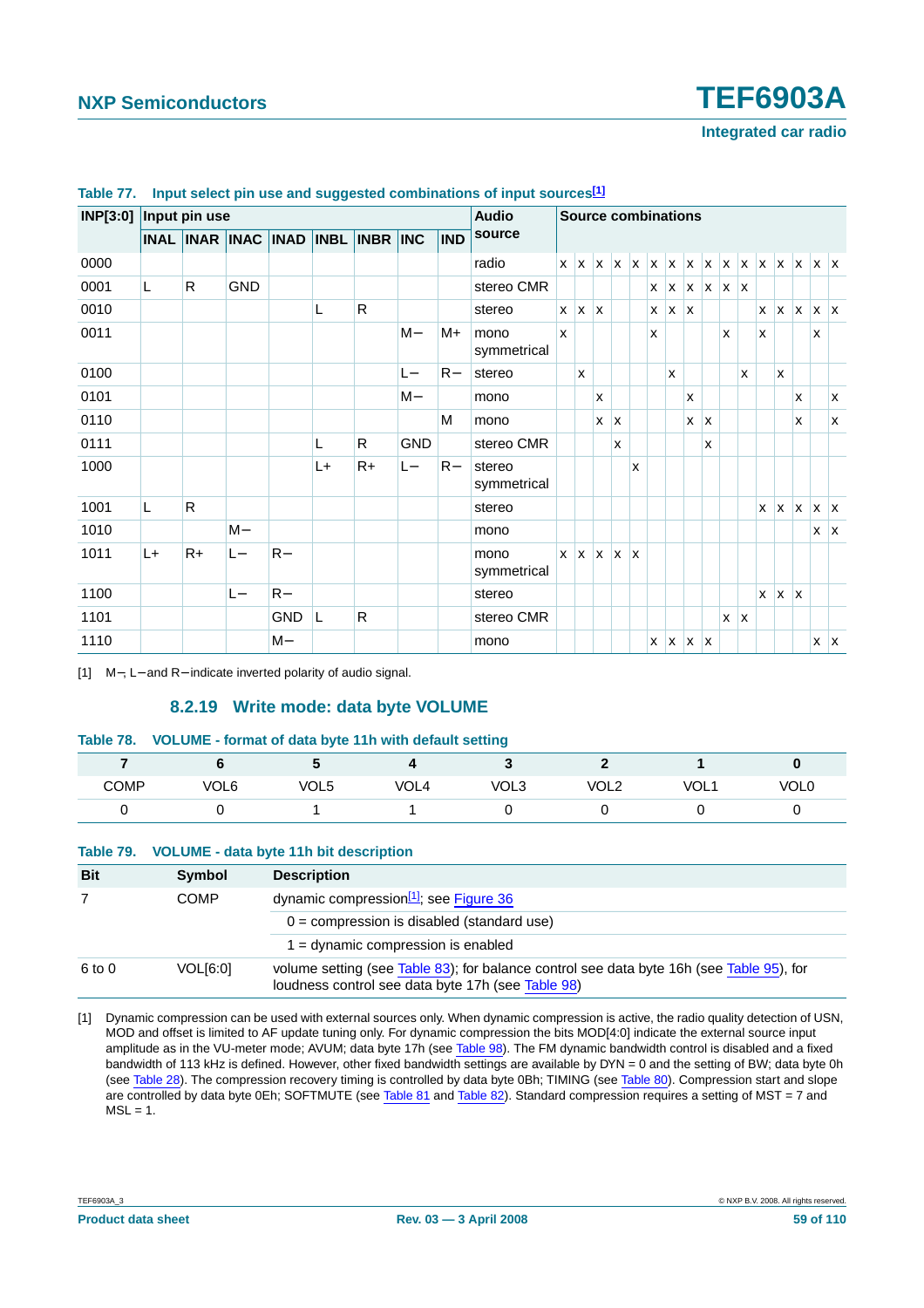#### **Integrated car radio**

|                  | $\frac{1}{2}$ |             |                     |                       |  |
|------------------|---------------|-------------|---------------------|-----------------------|--|
| MTC <sub>2</sub> | MTC1          | <b>MTCO</b> | t <sub>attack</sub> | t <sub>recovery</sub> |  |
| $\Omega$         | 0             | 0           | 0.02 s              | 0.03 s                |  |
| $\Omega$         | 0             |             | $0.02$ s            | 0.06 s                |  |
| $\Omega$         |               | 0           | 0.02 s              | 0.2 s                 |  |
| $\Omega$         |               |             | 0.02 s              | 5 <sub>s</sub>        |  |
|                  | 0             | 0           | 0.02 s              | 0.6s                  |  |
|                  | 0             |             | 0.02 s              | 10 <sub>s</sub>       |  |
|                  |               | 0           | 0.02 s              | 1 <sub>s</sub>        |  |
|                  |               |             | 0.02 s              | 2 <sub>s</sub>        |  |
|                  |               |             |                     |                       |  |

<span id="page-59-0"></span>**Table 80. Dynamic compression timing; MTC[2:0] of data byte 0Bh; TIMIN[G\[1\]](#page-59-3)**

<span id="page-59-3"></span>[1] Setting MTC is also in use for setting the timing of weak signal soft mute control during radio operation.

#### <span id="page-59-2"></span>**Table 81. Dynamic compression start; MST[2:0] of data byte 0Eh; SOFTMUTE[\[1\]](#page-59-4)**

| MST <sub>2</sub> | <b>MST1</b> | <b>MSTO</b> | <b>Compression range</b>                      |
|------------------|-------------|-------------|-----------------------------------------------|
| $\Omega$         | 0           | Ω           | reserved                                      |
| $\Omega$         | O           |             | reserved                                      |
| $\Omega$         |             |             | reserved                                      |
| $\Omega$         |             |             | start = $4$ dBV; $2:1$ range = $2$ dB         |
|                  |             |             | start = $-4$ dBV; 2 : 1 range = 6 dB          |
|                  |             |             | start = $-12$ dBV; 2 : 1 range = 10 dB        |
| 1                |             | Ω           | start = $-20$ dBV; 2 : 1 range = 14 dB        |
|                  |             |             | start = $-34$ dBV; full range (2 : 1 = 18 dB) |

<span id="page-59-4"></span>[1] Setting MST is also in use for setting the start of weak signal soft mute control during radio operation.

#### <span id="page-59-1"></span>**Table 82. Dynamic compression slope; MSL[1:0] of data byte 0Eh; SOFTMUTE[\[1\]](#page-59-5)**

| <b>MSL1</b> | <b>MSLO</b> | <b>Compression ratio</b>                          |
|-------------|-------------|---------------------------------------------------|
| 0           |             | $4:3$ ; full range = 9 dB                         |
| $\Omega$    |             | standard compression $(2:1)$ ; full range = 18 dB |
|             |             | $4:1$ ; full range = 27 dB                        |
|             |             | limiting; full range $=$ 36 dB                    |

<span id="page-59-5"></span>[1] Setting MSL is also in use for setting the slope of weak signal soft mute control during radio operation.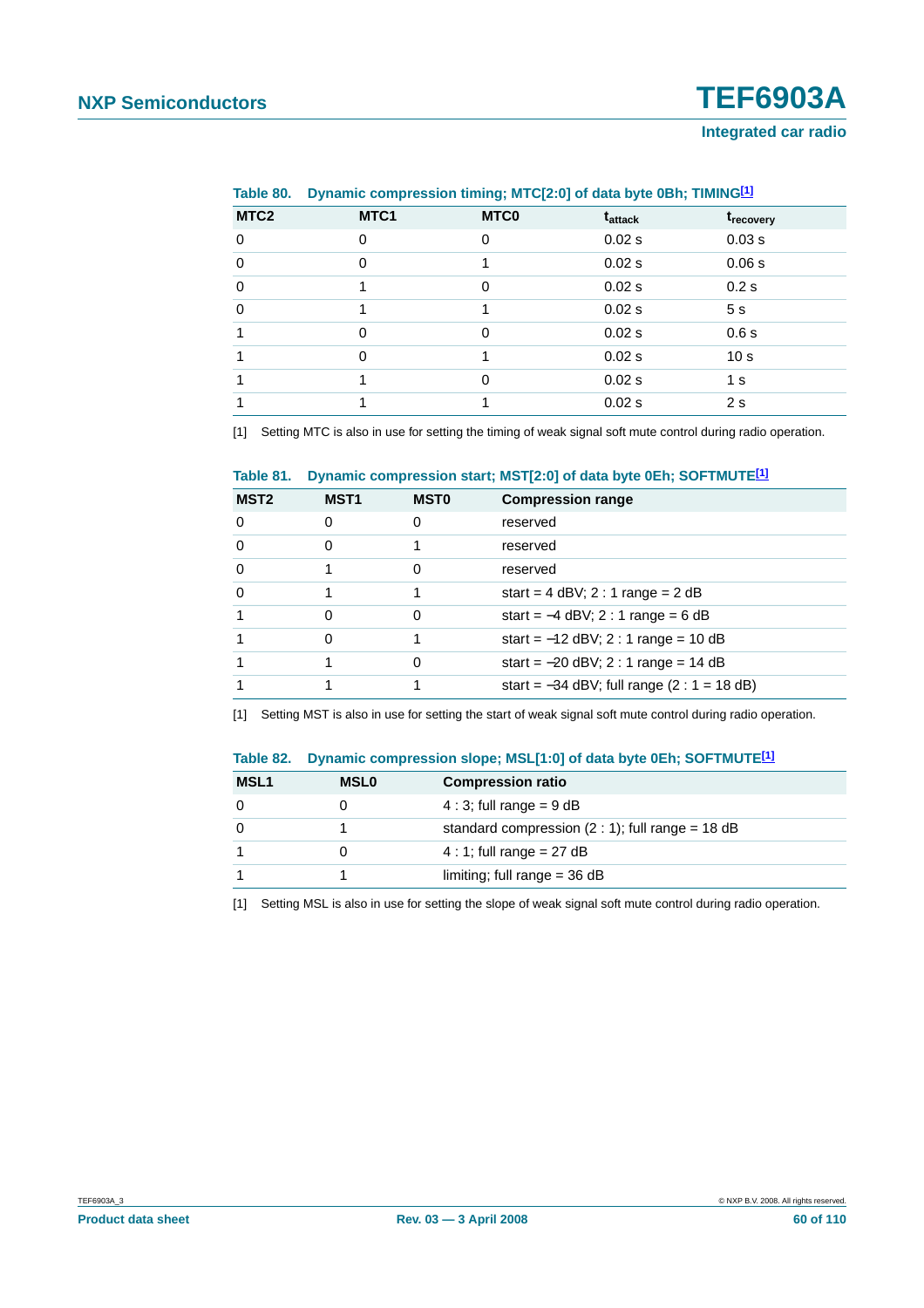#### **Integrated car radio**



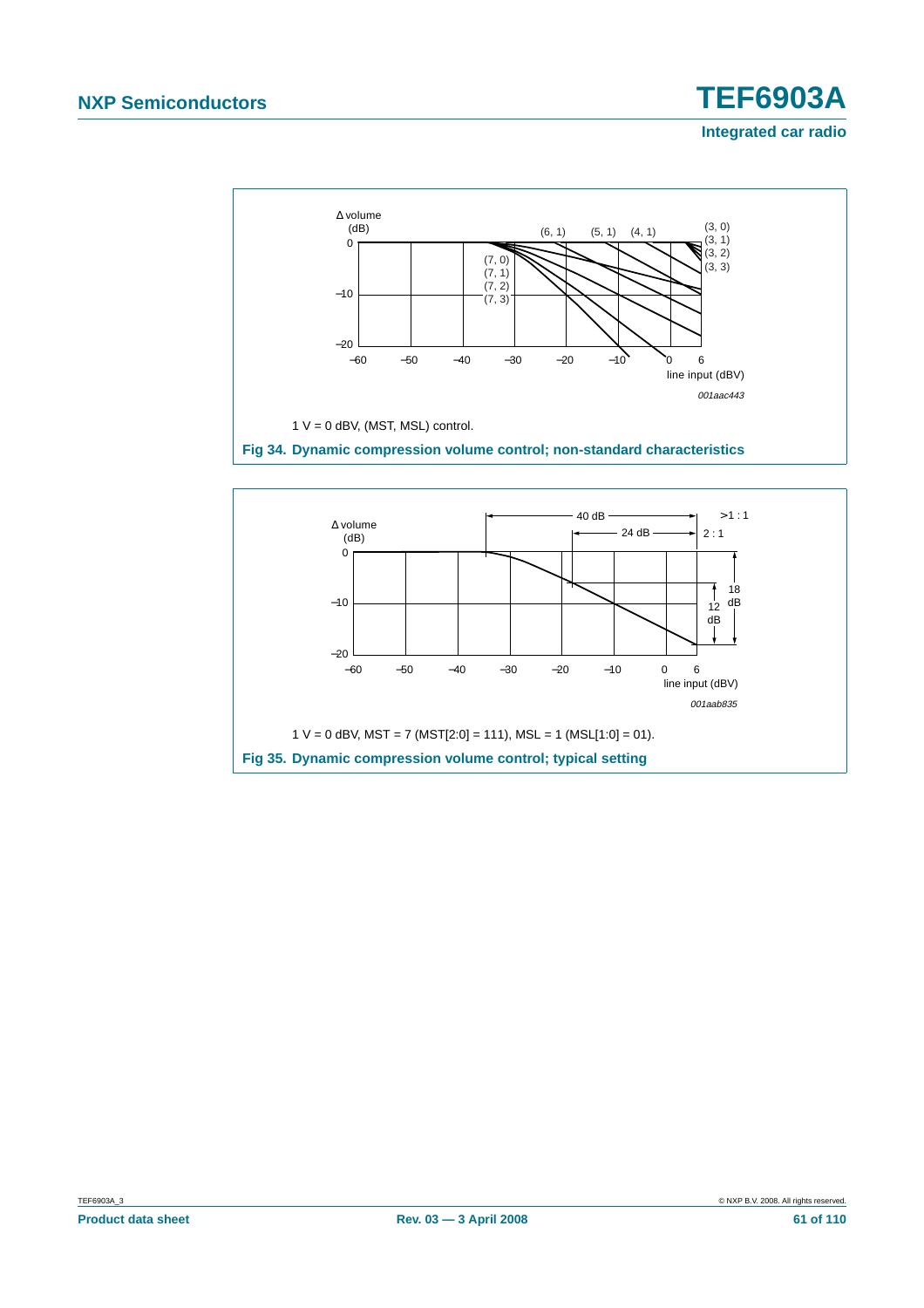## **NXP Semiconductors TEF6903A Integrated car radio**



#### $1 V = 0$  dBV.

Dynamic compression is realized by attenuation of the volume setting. To match the audio amplitudes with and without compression a higher volume (VOL) setting should be selected when compression is activated. The VOL correction value used defines the positioning of the compression characteristic high signal attenuation and low signal amplification.

In this example:  $COMP = 0$ :  $VOL = 'user volume'; COMP = 1: VOL = 'user volume' + 15$ .

#### <span id="page-61-0"></span>**Fig 36. Example of input to output compression**

| Table op.        | <b>volume setting</b> |             |              |                  |             |             |             |
|------------------|-----------------------|-------------|--------------|------------------|-------------|-------------|-------------|
| VOL <sub>6</sub> | VOL5                  | VOL4        | VOL3         | VOL <sub>2</sub> | VOL1        | <b>VOL0</b> | Volume (dB) |
| $\mathbf 0$      | $\mathbf 0$           | $\pmb{0}$   | $\mathbf 0$  | $\pmb{0}$        | $\mathbf 0$ | $\mathbf 0$ | $28^{[1]}$  |
| $\mathbf 0$      | $\pmb{0}$             | $\pmb{0}$   | $\mathbf 0$  | $\mathbf 0$      | $\mathbf 0$ | 1           | $27^{[1]}$  |
| $\mathbf 0$      | $\mathbf 0$           | $\mathbf 0$ | $\mathbf 0$  | $\mathbf 0$      | 1           | $\mathbf 0$ | $26^{[1]}$  |
| $\pmb{0}$        | $\boldsymbol{0}$      | $\mathbf 0$ | $\mathbf 0$  | $\pmb{0}$        | 1           | 1           | $25^{[1]}$  |
| $\mathbf 0$      | $\mathbf 0$           | $\mathbf 0$ | $\mathbf 0$  | $\mathbf 1$      | $\mathbf 0$ | $\mathbf 0$ | $24^{[1]}$  |
| $\mathbf 0$      | $\mathbf 0$           | $\mathbf 0$ | $\mathbf 0$  | 1                | 0           | 1           | $23^{[1]}$  |
| $\mathbf 0$      | $\mathbf 0$           | $\mathbf 0$ | $\mathbf 0$  | $\mathbf 1$      | 1           | $\mathbf 0$ | $22^{[1]}$  |
| $\pmb{0}$        | $\mathbf 0$           | $\mathbf 0$ | $\mathbf 0$  | 1                | 1           | 1           | $21^{[1]}$  |
| $\mathbf 0$      | $\mathbf 0$           | $\pmb{0}$   | 1            | $\mathbf 0$      | $\mathbf 0$ | $\mathbf 0$ | $20^{[1]}$  |
| $\pmb{0}$        | $\mathbf 0$           | $\pmb{0}$   | $\mathbf{1}$ | $\mathbf 0$      | $\mathbf 0$ | 1           | $19^{[1]}$  |
| $\mathbf 0$      | $\mathbf 0$           | $\mathbf 0$ | $\mathbf{1}$ | $\mathbf 0$      | 1           | $\mathbf 0$ | $18^{[1]}$  |
| $\mathbf 0$      | $\mathbf 0$           | $\mathbf 0$ | $\mathbf{1}$ | $\mathbf 0$      | 1           | 1           | $17^{[1]}$  |
| $\mathbf 0$      | $\mathbf 0$           | $\mathbf 0$ | 1            | $\mathbf 1$      | $\mathbf 0$ | $\mathbf 0$ | $16^{[1]}$  |
| $\mathbf 0$      | $\pmb{0}$             | $\mathbf 0$ | $\mathbf{1}$ | 1                | $\mathbf 0$ | 1           | $15^{[1]}$  |
| $\mathbf 0$      | $\mathbf 0$           | $\mathbf 0$ | $\mathbf{1}$ | $\mathbf{1}$     | 1           | $\mathbf 0$ | 14[1]       |
| $\mathbf 0$      | $\pmb{0}$             | $\pmb{0}$   | $\mathbf{1}$ | 1                | 1           | 1           | $13^{[1]}$  |
| $\mathbf 0$      | $\mathbf 0$           | 1           | $\mathbf 0$  | $\pmb{0}$        | $\pmb{0}$   | $\mathbf 0$ | $12^{[1]}$  |
| $\mathbf 0$      | $\mathbf 0$           | 1           | $\mbox{O}$   | $\mathbf 0$      | $\mathbf 0$ | 1           | 1111        |
| $\mathbf 0$      | $\pmb{0}$             | 1           | $\mathbf 0$  | $\mathbf 0$      | 1           | $\mathbf 0$ | 10          |
| $\mathbf 0$      | $\mathbf 0$           | 1           | $\mathsf 0$  | $\mathbf 0$      | 1           | 1           | 9           |

#### <span id="page-61-1"></span>**Table 83. Volume setting**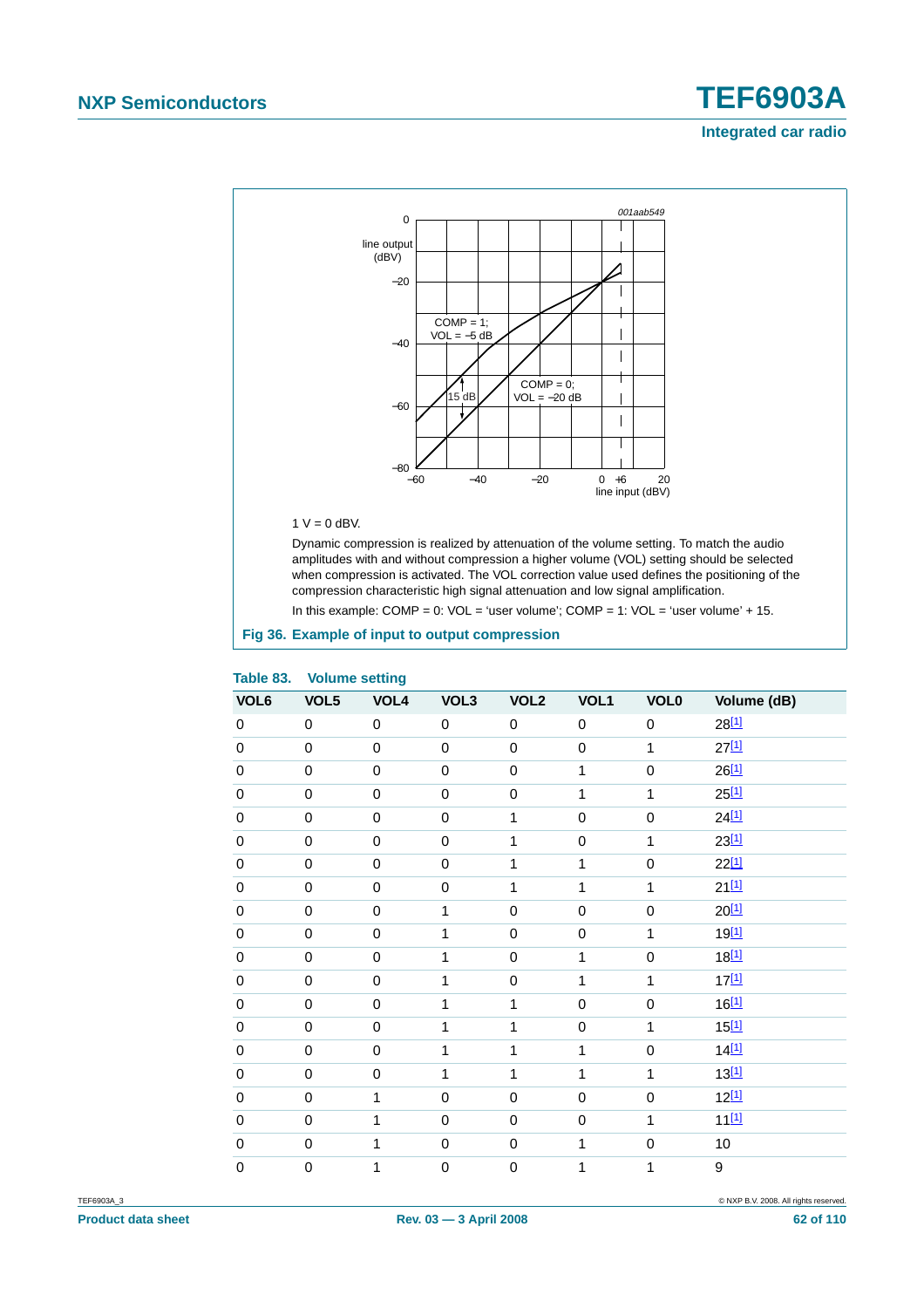

| Table 83.   |              | <b>Volume setting continued</b> |                  |                  |                     |              |                         |
|-------------|--------------|---------------------------------|------------------|------------------|---------------------|--------------|-------------------------|
| VOL6        | VOL5         | VOL4                            | VOL3             | VOL <sub>2</sub> | VOL1                | <b>VOL0</b>  | Volume (dB)             |
| $\pmb{0}$   | $\mathbf 0$  | $\mathbf 1$                     | $\pmb{0}$        | $\mathbf{1}$     | $\pmb{0}$           | $\mathbf 0$  | 8                       |
| $\mathbf 0$ | $\mathbf 0$  | $\mathbf 1$                     | $\pmb{0}$        | $\mathbf{1}$     | $\mathsf 0$         | $\mathbf 1$  | $\boldsymbol{7}$        |
| $\mathbf 0$ | $\mathbf 0$  | $\mathbf 1$                     | $\mathbf 0$      | $\mathbf{1}$     | $\mathbf{1}$        | $\mathbf 0$  | 6                       |
| $\pmb{0}$   | $\mathbf 0$  | $\mathbf{1}$                    | $\mathbf 0$      | $\mathbf{1}$     | $\mathbf{1}$        | $\mathbf{1}$ | 5                       |
| $\pmb{0}$   | $\mathbf 0$  | $\mathbf 1$                     | $\mathbf{1}$     | $\mathsf 0$      | $\mathbf 0$         | $\mathbf 0$  | $\overline{\mathbf{4}}$ |
| $\pmb{0}$   | $\pmb{0}$    | $\mathbf{1}$                    | $\mathbf{1}$     | $\mathbf 0$      | $\mathbf 0$         | $\mathbf{1}$ | $\mathbf{3}$            |
| $\mathbf 0$ | $\mathbf 0$  | $\mathbf{1}$                    | $\mathbf{1}$     | $\mathbf 0$      | $\mathbf{1}$        | $\mathbf 0$  | $\overline{c}$          |
| $\pmb{0}$   | $\mathbf 0$  | $\mathbf{1}$                    | $\mathbf{1}$     | $\mathbf 0$      | $\mathbf{1}$        | $\mathbf{1}$ | $\mathbf{1}$            |
| $\pmb{0}$   | $\mathbf 0$  | $\mathbf 1$                     | $\mathbf{1}$     | $\mathbf{1}$     | $\mathbf 0$         | $\mathbf 0$  | $\mathbf 0$             |
| $\pmb{0}$   | $\pmb{0}$    | $\mathbf{1}$                    | $\mathbf{1}$     | $\mathbf{1}$     | $\mathbf 0$         | $\mathbf{1}$ | $-1$                    |
| $\mathbf 0$ | $\mathbf 0$  | $\mathbf{1}$                    | $\mathbf{1}$     | $\mathbf{1}$     | $\mathbf{1}$        | $\mathbf 0$  | $-2$                    |
| $\pmb{0}$   | $\pmb{0}$    | $\mathbf{1}$                    | $\mathbf{1}$     | $\mathbf{1}$     | $\mathbf{1}$        | $\mathbf{1}$ | $-3$                    |
| $\pmb{0}$   | $\mathbf 1$  | $\mathbf 0$                     | $\mathbf 0$      | $\mathbf 0$      | $\mathbf 0$         | $\mathbf 0$  | $-4$                    |
| $\pmb{0}$   | $\mathbf{1}$ | $\mathbf 0$                     | $\mathbf 0$      | $\pmb{0}$        | $\mathsf 0$         | $\mathbf{1}$ | $-5$                    |
| $\mathbf 0$ | $\mathbf{1}$ | $\mathbf 0$                     | $\mathbf 0$      | $\mathbf 0$      | $\mathbf{1}$        | $\mathbf 0$  | $-6$                    |
| $\pmb{0}$   | $\mathbf 1$  | $\mathbf 0$                     | $\mathbf 0$      | $\mathbf 0$      | $\mathbf{1}$        | $\mathbf{1}$ | $-7$                    |
| $\pmb{0}$   | $\mathbf{1}$ | $\mathbf 0$                     | $\pmb{0}$        | $\mathbf{1}$     | $\mathbf 0$         | 0            | $-8$                    |
| $\pmb{0}$   | $\mathbf{1}$ | $\mathbf 0$                     | $\mathbf 0$      | $\mathbf{1}$     | $\mathsf 0$         | $\mathbf{1}$ | $-9$                    |
| $\mathbf 0$ | $\mathbf{1}$ | $\mathbf 0$                     | $\mathbf 0$      | $\mathbf{1}$     | $\mathbf{1}$        | $\mathbf 0$  | $-10$                   |
| $\pmb{0}$   | $\mathbf 1$  | $\mathbf 0$                     | $\mathbf 0$      | $\mathbf{1}$     | $\mathbf{1}$        | $\mathbf{1}$ | $-11$                   |
| $\pmb{0}$   | $\mathbf{1}$ | $\mathbf 0$                     | $\mathbf{1}$     | $\mathbf 0$      | $\mathbf 0$         | 0            | $-12$                   |
| $\pmb{0}$   | $\mathbf{1}$ | $\mathbf 0$                     | $\mathbf{1}$     | $\mathbf 0$      | $\mathsf{O}\xspace$ | $\mathbf{1}$ | $-13$                   |
| $\mathbf 0$ | $\mathbf 1$  | $\mathbf 0$                     | $\mathbf{1}$     | $\mathbf 0$      | $\mathbf{1}$        | 0            | $-14$                   |
| $\pmb{0}$   | $\mathbf 1$  | $\mathbf 0$                     | $\mathbf{1}$     | $\mathbf 0$      | $\mathbf{1}$        | $\mathbf{1}$ | $-15$                   |
| $\pmb{0}$   | $\mathbf{1}$ | $\mathbf 0$                     | $\mathbf{1}$     | $\mathbf{1}$     | $\mathbf 0$         | 0            | $-16$                   |
| $\pmb{0}$   | $\mathbf 1$  | $\mathbf 0$                     | $\mathbf{1}$     | $\mathbf{1}$     | $\mathbf 0$         | $\mathbf{1}$ | $-17$                   |
| $\pmb{0}$   | $\mathbf{1}$ | $\mathbf 0$                     | 1                | $\mathbf{1}$     | $\mathbf{1}$        | 0            | $-18$                   |
| $\pmb{0}$   | $\mathbf{1}$ | $\mathsf{O}\xspace$             | $\mathbf 1$      | $\mathbf{1}$     | $\mathbf{1}$        | $\mathbf{1}$ | $-19$                   |
| $\pmb{0}$   | 1            | $\mathbf{1}$                    | $\mathbf 0$      | $\mathbf 0$      | $\mathbf 0$         | 0            | $-20$                   |
| $\pmb{0}$   | $\mathbf{1}$ | 1                               | $\mathbf 0$      | $\pmb{0}$        | 0                   | $\mathbf{1}$ | $-21$                   |
| $\pmb{0}$   | 1            | 1                               | $\pmb{0}$        | $\pmb{0}$        | $\mathbf{1}$        | 0            | $-22$                   |
| $\pmb{0}$   | $\mathbf{1}$ | $\mathbf 1$                     | $\pmb{0}$        | $\pmb{0}$        | $\mathbf{1}$        | $\mathbf{1}$ | $-23$                   |
| $\pmb{0}$   | $\mathbf{1}$ | $\mathbf{1}$                    | $\boldsymbol{0}$ | $\mathbf{1}$     | $\pmb{0}$           | 0            | $-24$                   |
| $\pmb{0}$   | $\mathbf{1}$ | $\mathbf{1}$                    | $\boldsymbol{0}$ | $\mathbf{1}$     | $\pmb{0}$           | $\mathbf{1}$ | $-25$                   |
| $\pmb{0}$   | 1            | $\mathbf{1}$                    | $\boldsymbol{0}$ | $\mathbf{1}$     | $\mathbf{1}$        | 0            | $-26$                   |
| $\pmb{0}$   | $\mathbf{1}$ | $\mathbf 1$                     | $\pmb{0}$        | $\mathbf{1}$     | $\mathbf{1}$        | $\mathbf{1}$ | $-27$                   |
| $\pmb{0}$   | $\mathbf{1}$ | $\mathbf{1}$                    | $\mathbf{1}$     | $\mathsf 0$      | 0                   | 0            | $-28$                   |
| $\pmb{0}$   | $\mathbf{1}$ | $\mathbf{1}$                    | $\mathbf{1}$     | $\pmb{0}$        | $\pmb{0}$           | $\mathbf{1}$ | $-29$                   |
| $\pmb{0}$   | 1            | $\mathbf{1}$                    | 1                | $\pmb{0}$        | $\mathbf{1}$        | 0            | $-30$                   |
| $\pmb{0}$   | $\mathbf{1}$ | $\mathbf 1$                     | $\mathbf{1}$     | $\pmb{0}$        | $\mathbf{1}$        | $\mathbf{1}$ | $-31$                   |
| $\pmb{0}$   | $\mathbf{1}$ | $\mathbf 1$                     | $\mathbf{1}$     | $\mathbf{1}$     | 0                   | 0            | $-32$                   |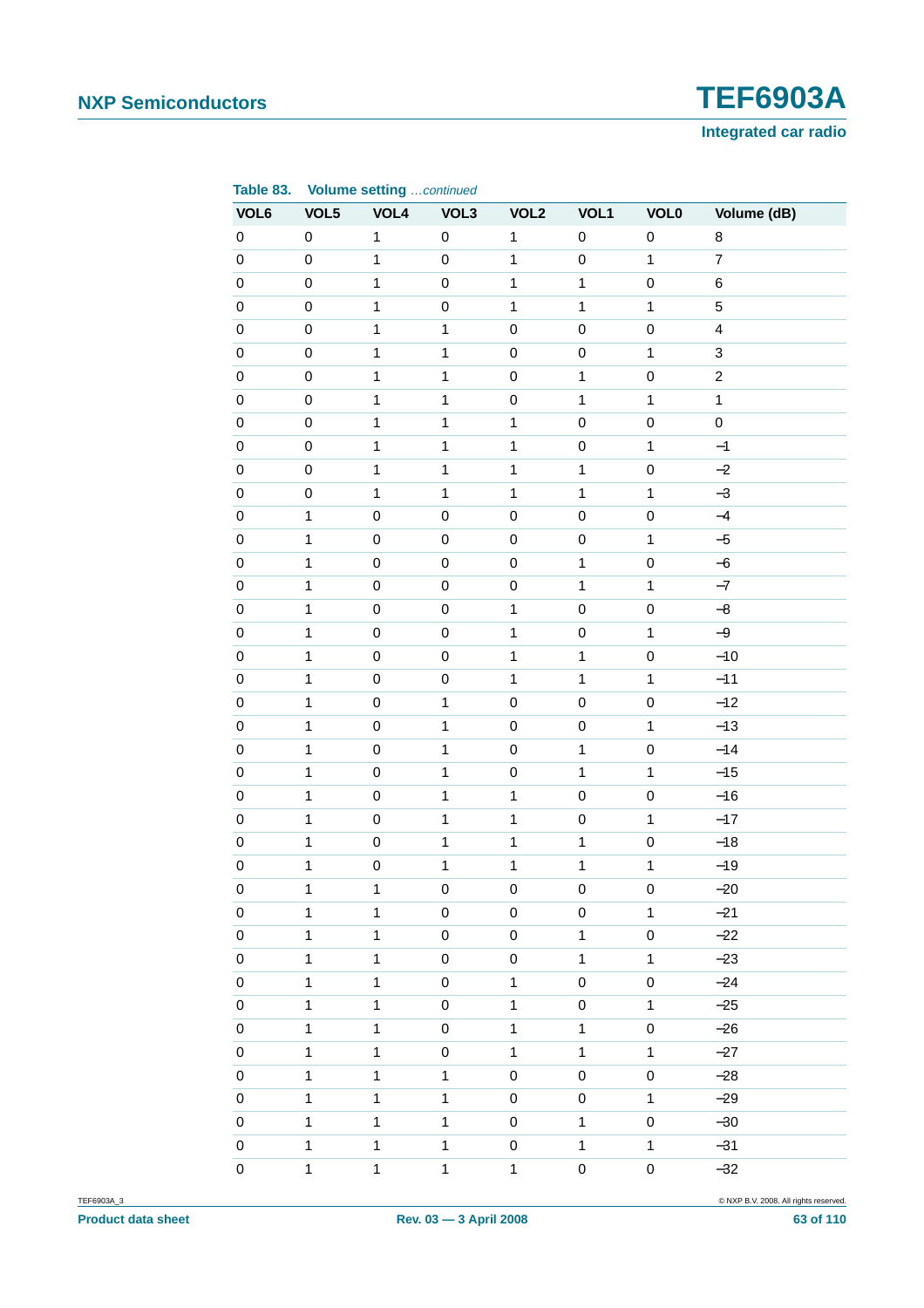

| Table 83.    |                     | <b>Volume setting continued</b> |              |                  |              |              |                      |
|--------------|---------------------|---------------------------------|--------------|------------------|--------------|--------------|----------------------|
| VOL6         | VOL5                | VOL4                            | VOL3         | VOL <sub>2</sub> | VOL1         | <b>VOL0</b>  | Volume (dB)          |
| $\pmb{0}$    | $\mathbf{1}$        | $\mathbf{1}$                    | $\mathbf{1}$ | $\mathbf{1}$     | $\pmb{0}$    | $\mathbf{1}$ | $-33$                |
| $\pmb{0}$    | $\mathbf{1}$        | $\mathbf{1}$                    | $\mathbf{1}$ | $\mathbf{1}$     | $\mathbf{1}$ | $\mathsf 0$  | $-34$                |
| $\pmb{0}$    | $\mathbf{1}$        | $\mathbf{1}$                    | $\mathbf{1}$ | $\mathbf{1}$     | $\mathbf{1}$ | $\mathbf{1}$ | $-35$                |
| $\mathbf{1}$ | $\mathbf 0$         | $\mathsf 0$                     | $\mathbf 0$  | $\mathbf 0$      | $\pmb{0}$    | $\mathsf 0$  | $-36$                |
| $\mathbf{1}$ | $\mathbf 0$         | $\mathsf 0$                     | $\mathbf 0$  | $\mathbf 0$      | $\pmb{0}$    | $\mathbf{1}$ | $-37$                |
| $\mathbf{1}$ | $\mathbf 0$         | $\mathsf 0$                     | $\mathbf 0$  | $\pmb{0}$        | $\mathbf{1}$ | $\pmb{0}$    | $-38$                |
| $\mathbf{1}$ | $\mathbf 0$         | $\mathbf 0$                     | $\mathbf 0$  | $\mathbf 0$      | $\mathbf{1}$ | $\mathbf{1}$ | $-39$                |
| $\mathbf{1}$ | $\mathbf 0$         | $\mathsf 0$                     | $\mathbf 0$  | $\mathbf{1}$     | $\pmb{0}$    | $\mathsf 0$  | $-40$                |
| $\mathbf{1}$ | $\mathbf 0$         | $\pmb{0}$                       | $\mathbf 0$  | $\mathbf 1$      | $\pmb{0}$    | $\mathbf{1}$ | $-41$                |
| $\mathbf{1}$ | $\mathbf 0$         | $\pmb{0}$                       | $\mathbf 0$  | $\mathbf{1}$     | $\mathbf{1}$ | $\pmb{0}$    | $-42$                |
| $\mathbf{1}$ | $\mathbf 0$         | $\pmb{0}$                       | $\mathbf 0$  | $\mathbf{1}$     | $\mathbf{1}$ | $\mathbf{1}$ | $-43$                |
| $\mathbf{1}$ | $\mathbf 0$         | $\pmb{0}$                       | $\mathbf{1}$ | $\mathbf 0$      | $\pmb{0}$    | $\pmb{0}$    | $-44$                |
| $\mathbf{1}$ | $\mathbf 0$         | $\pmb{0}$                       | $\mathbf{1}$ | $\mathbf 0$      | $\pmb{0}$    | $\mathbf{1}$ | $-45$                |
| $\mathbf{1}$ | $\mathbf 0$         | $\pmb{0}$                       | $\mathbf{1}$ | $\pmb{0}$        | $\mathbf{1}$ | $\pmb{0}$    | $-46$                |
| $\mathbf{1}$ | $\mathbf 0$         | $\pmb{0}$                       | $\mathbf{1}$ | $\mathbf 0$      | $\mathbf{1}$ | $\mathbf{1}$ | $-47$                |
| $\mathbf{1}$ | $\mathbf 0$         | $\pmb{0}$                       | $\mathbf{1}$ | $\mathbf{1}$     | $\pmb{0}$    | $\pmb{0}$    | $-48$                |
| $\mathbf{1}$ | $\mathbf 0$         | $\pmb{0}$                       | $\mathbf{1}$ | $\mathbf 1$      | $\pmb{0}$    | $\mathbf{1}$ | $-49$                |
| $\mathbf{1}$ | $\mathbf 0$         | $\pmb{0}$                       | $\mathbf{1}$ | $\mathbf{1}$     | $\mathbf{1}$ | $\pmb{0}$    | $-50$                |
| $\mathbf{1}$ | $\mathbf 0$         | $\mathbf 0$                     | $\mathbf{1}$ | $\mathbf{1}$     | $\mathbf{1}$ | $\mathbf{1}$ | $-51$                |
| $\mathbf{1}$ | $\mathbf 0$         | $\mathbf 1$                     | $\mathbf 0$  | $\mathbf 0$      | $\pmb{0}$    | $\pmb{0}$    | $-52$                |
| $\mathbf{1}$ | $\mathbf 0$         | $\mathbf 1$                     | $\mathbf 0$  | $\mathbf 0$      | $\pmb{0}$    | $\mathbf{1}$ | $-53$                |
| $\mathbf{1}$ | $\mathbf 0$         | $\mathbf{1}$                    | $\mathbf 0$  | $\pmb{0}$        | $\mathbf{1}$ | $\pmb{0}$    | $-54$                |
| $\mathbf{1}$ | $\mathbf 0$         | $\mathbf{1}$                    | $\mathbf 0$  | $\mathbf 0$      | $\mathbf{1}$ | $\mathbf{1}$ | $-55$                |
| $\mathbf{1}$ | $\mathbf 0$         | $\mathbf 1$                     | $\mathbf 0$  | $\mathbf{1}$     | $\pmb{0}$    | $\mathsf 0$  | $-56$                |
| $\mathbf{1}$ | $\mathbf 0$         | $\mathbf 1$                     | $\mathbf 0$  | $\mathbf{1}$     | $\pmb{0}$    | $\mathbf{1}$ | $-57[2]$             |
| $\mathbf{1}$ | $\mathbf 0$         | $\mathbf{1}$                    | $\mathbf 0$  | $\mathbf{1}$     | $\mathbf{1}$ | $\pmb{0}$    | $-58[2]$             |
| $\mathbf{1}$ | $\mathbf 0$         | $\mathbf{1}$                    | $\mathsf 0$  | $\mathbf{1}$     | $\mathbf{1}$ | $\mathbf{1}$ | $-59[2]$             |
| $\mathbf{1}$ | $\pmb{0}$           | $\mathbf 1$                     | $\mathbf{1}$ | $\pmb{0}$        | $\mathbf 0$  | $\mathsf 0$  | $-60^{[2]}$          |
| $\mathbf{1}$ | $\mathsf 0$         | 1                               | $\mathbf{1}$ | $\mathbf 0$      | $\pmb{0}$    | 1            | $-61$ [2]            |
| $\mathbf{1}$ | $\mathsf{O}\xspace$ | $\mathbf{1}$                    | $\mathbf{1}$ | $\mathsf 0$      | $\mathbf{1}$ | $\pmb{0}$    | $-62^{[2]}$          |
| $\mathbf{1}$ | $\mathsf{O}\xspace$ | $\mathbf{1}$                    | $\mathbf{1}$ | $\pmb{0}$        | $\mathbf{1}$ | $\mathbf{1}$ | $-63[2]$             |
| $\mathbf{1}$ | $\pmb{0}$           | $\mathbf 1$                     | $\mathbf{1}$ | $\mathbf{1}$     | $\pmb{0}$    | 0            | $-64$ <sup>[2]</sup> |
| $\mathbf{1}$ | $\mathsf 0$         | $\mathbf{1}$                    | $\mathbf{1}$ | $\mathbf{1}$     | $\mathbf 0$  | $\mathbf{1}$ | $-65[2]$             |
| $\mathbf{1}$ | $\pmb{0}$           | $\mathbf{1}$                    | $\mathbf{1}$ | $\mathbf{1}$     | $\mathbf{1}$ | $\pmb{0}$    | $-66$ <sup>[2]</sup> |
| $\mathbf{1}$ | $\pmb{0}$           | $\mathbf{1}$                    | $\mathbf{1}$ | $\mathbf{1}$     | $\mathbf{1}$ | $\mathbf{1}$ | $-67$ <sup>[2]</sup> |
| $\mathbf{1}$ | $\mathbf{1}$        | $\mathsf 0$                     | $\pmb{0}$    | $\pmb{0}$        | $\pmb{0}$    | 0            | $-68$ <sup>[2]</sup> |
| $\mathbf{1}$ | $\mathbf{1}$        | $\mathsf 0$                     | $\mathsf 0$  | $\mathsf 0$      | $\mathbf 0$  | $\mathbf{1}$ | $-69^{[2]}$          |
| $\mathbf{1}$ | $\mathbf{1}$        | $\mathsf 0$                     | $\pmb{0}$    | $\pmb{0}$        | $\mathbf{1}$ | $\pmb{0}$    | $-70^{[2]}$          |
| $\mathbf{1}$ | $\mathbf{1}$        | $\pmb{0}$                       | $\pmb{0}$    | $\pmb{0}$        | $\mathbf{1}$ | $\mathbf{1}$ | $-71$ [2]            |
| $\mathbf{1}$ | $\mathbf{1}$        | $\mathsf 0$                     | $\pmb{0}$    | $\mathbf{1}$     | $\pmb{0}$    | 0            | $-72^{[2]}$          |
| $\mathbf{1}$ | $\mathbf{1}$        | $\mathsf 0$                     | $\mathbf 0$  | $\mathbf 1$      | $\mathbf 0$  | $\mathbf{1}$ | $-73[2]$             |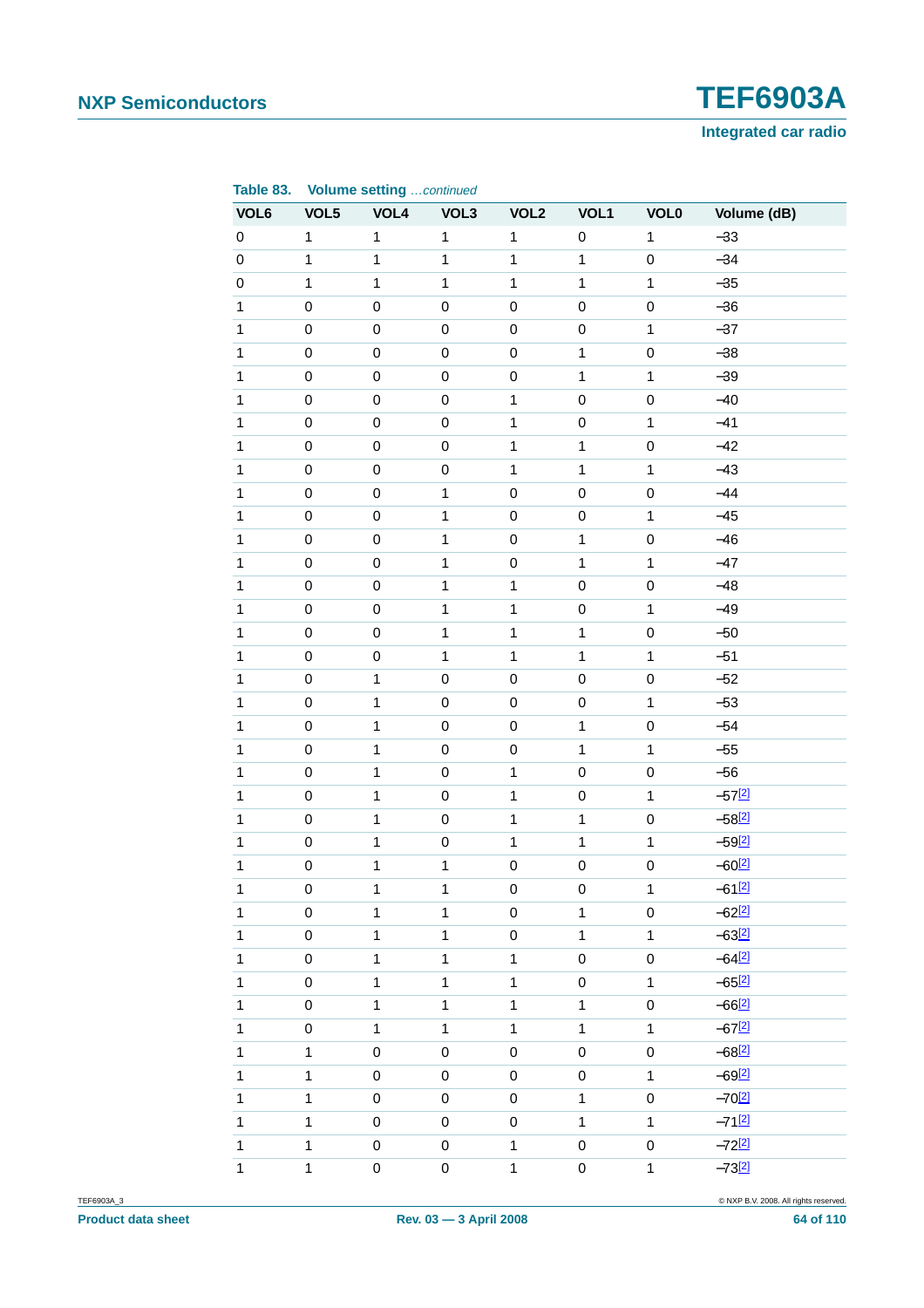

| Table 83.    |              | <b>Volume setting continued</b> |                |                  |              |                     |                         |
|--------------|--------------|---------------------------------|----------------|------------------|--------------|---------------------|-------------------------|
| VOL6         | VOL5         | VOL4                            | VOL3           | VOL <sub>2</sub> | VOL1         | <b>VOL0</b>         | Volume (dB)             |
| $\mathbf{1}$ | $\mathbf{1}$ | $\mathbf 0$                     | $\pmb{0}$      | $\mathbf{1}$     | $\mathbf{1}$ | $\mathbf 0$         | $-74$ [1][2]            |
| $\mathbf{1}$ | $\mathbf{1}$ | $\mathsf 0$                     | $\mathsf 0$    | $\mathbf{1}$     | $\mathbf{1}$ | $\overline{1}$      | $-75^{[1][2]}$          |
| $\mathbf{1}$ | $\mathbf{1}$ | $\mathsf 0$                     | $\mathbf{1}$   | $\mathsf 0$      | $\mathbf 0$  | $\mathbf 0$         | $-76^{[1][2]}$          |
| $\mathbf{1}$ | $\mathbf{1}$ | $\mathbf 0$                     | $\mathbf{1}$   | $\mathbf 0$      | 0            | $\mathbf{1}$        | $-77^{[1][2]}$          |
| $\mathbf{1}$ | $\mathbf{1}$ | $\mathsf 0$                     | $\mathbf{1}$   | $\mathsf 0$      | $\mathbf{1}$ | $\mathsf 0$         | $-78^{[1][2]}$          |
| $\mathbf{1}$ | $\mathbf{1}$ | $\mathbf 0$                     | $\mathbf{1}$   | $\mathsf 0$      | $\mathbf{1}$ | $\mathbf{1}$        | $-79^{[1][2]}$          |
| $\mathbf{1}$ | $\mathbf{1}$ | $\mathbf 0$                     | $\mathbf{1}$   | $\mathbf{1}$     | $\mathsf 0$  | $\mathbf 0$         | $-80^{[1][2]}$          |
| $\mathbf{1}$ | $\mathbf{1}$ | $\mathsf 0$                     | $\overline{1}$ | $\mathbf{1}$     | $\mathsf 0$  | $\mathbf{1}$        | $-81$ <sup>[1][2]</sup> |
| $\mathbf{1}$ | $\mathbf{1}$ | $\mathsf 0$                     | $\mathbf{1}$   | $\mathbf{1}$     | $\mathbf{1}$ | $\mathbf 0$         | $-82^{[1][2]}$          |
| $\mathbf{1}$ | $\mathbf{1}$ | $\mathbf 0$                     | $\mathbf{1}$   | $\mathbf{1}$     | $\mathbf{1}$ | $\overline{1}$      | $-83^{[1][2]}$          |
| $\mathbf{1}$ | $\mathbf{1}$ | $\mathbf 1$                     | $\mathbf 0$    | $\mathbf 0$      | $\mathbf 0$  | $\mathbf 0$         | $-84$ <sup>[1][2]</sup> |
| $\mathbf{1}$ | $\mathbf{1}$ | $\mathbf 1$                     | $\mathbf 0$    | $\mathbf 0$      | $\mathsf 0$  | $\mathbf{1}$        | $-85^{[1][2]}$          |
| $\mathbf{1}$ | $\mathbf{1}$ | $\overline{1}$                  | $\mathbf 0$    | $\mathsf 0$      | $\mathbf{1}$ | $\mathsf 0$         | $-86[1][2]$             |
| $\mathbf{1}$ | $\mathbf{1}$ | $\mathbf 1$                     | $\mathbf 0$    | $\mathbf 0$      | $\mathbf{1}$ | $\mathbf{1}$        | $-87^{[1][2]}$          |
| $\mathbf{1}$ | $\mathbf{1}$ | $\mathbf{1}$                    | $\mathsf 0$    | $\mathbf{1}$     | $\mathsf 0$  | $\mathsf{O}\xspace$ | $-88^{[1][2]}$          |
| $\mathbf{1}$ | $\mathbf{1}$ | $\mathbf{1}$                    | $\mathsf 0$    | $\mathbf{1}$     | $\mathsf 0$  | $\mathbf{1}$        | $-89^{[1][2]}$          |
| $\mathbf{1}$ | $\mathbf{1}$ | $\mathbf{1}$                    | $\mathbf 0$    | $\mathbf{1}$     | $\mathbf{1}$ | $\mathbf 0$         | $-90^{[1][2]}$          |
| $\mathbf{1}$ | $\mathbf{1}$ | $\mathbf{1}$                    | $\mathsf 0$    | $\mathbf{1}$     | $\mathbf{1}$ | $\overline{1}$      | $-91$ <sup>[1][2]</sup> |
| $\mathbf{1}$ | $\mathbf{1}$ | $\mathbf{1}$                    | $\mathbf{1}$   | $\mathbf 0$      | $\mathsf 0$  | $\mathbf 0$         | $-92^{[1][2]}$          |
| $\mathbf{1}$ | $\mathbf{1}$ | $\mathbf{1}$                    | $\mathbf{1}$   | $\pmb{0}$        | $\mathbf 0$  | $\mathbf{1}$        | $-93^{[1][2]}$          |
| $\mathbf{1}$ | $\mathbf{1}$ | $\mathbf 1$                     | $\mathbf{1}$   | $\mathbf 0$      | $\mathbf{1}$ | $\pmb{0}$           | $-94$ <sup>[1][2]</sup> |
| $\mathbf{1}$ | $\mathbf{1}$ | $\mathbf 1$                     | $\mathbf{1}$   | $\mathbf 0$      | $\mathbf{1}$ | $\mathbf{1}$        | $-95^{[1][2]}$          |
| $\mathbf{1}$ | $\mathbf{1}$ | $\mathbf 1$                     | $\mathbf{1}$   | $\mathbf 1$      | $\mathbf 0$  | $\mathbf 0$         | $-96[1][2]$             |
| $\mathbf{1}$ | $\mathbf{1}$ | $\overline{1}$                  | $\overline{1}$ | $\mathbf{1}$     | $\mathsf 0$  | $\mathbf{1}$        | $-97^{[1][2]}$          |
| $\mathbf{1}$ | $\mathbf{1}$ | $\mathbf 1$                     | $\mathbf{1}$   | $\mathbf 1$      | $\mathbf{1}$ | $\mathsf 0$         | $-98[1][2]$             |
| $\mathbf{1}$ | $\mathbf{1}$ | 1                               | $\mathbf 1$    | 1                | $\mathbf{1}$ | 1                   | mute                    |

<span id="page-64-0"></span>[1] The overall gain is the sum of the input gain setting ING[3:0] and the volume setting VOL[6:0]. The overall gain has a range of +28 dB to −83 dB. For ING + VOL > 28 dB the overall gain is 28 dB. For  $ING + VOL < -83$  dB the mute is active.

<span id="page-64-1"></span>[2] For overall gain values below −75 dB (ING + VOL < −75 dB) the gain steps have a monotonous sequence. The values of gain set error, gain step error and gain tracking error are not specified. The minimum gain value is determined by the mute value.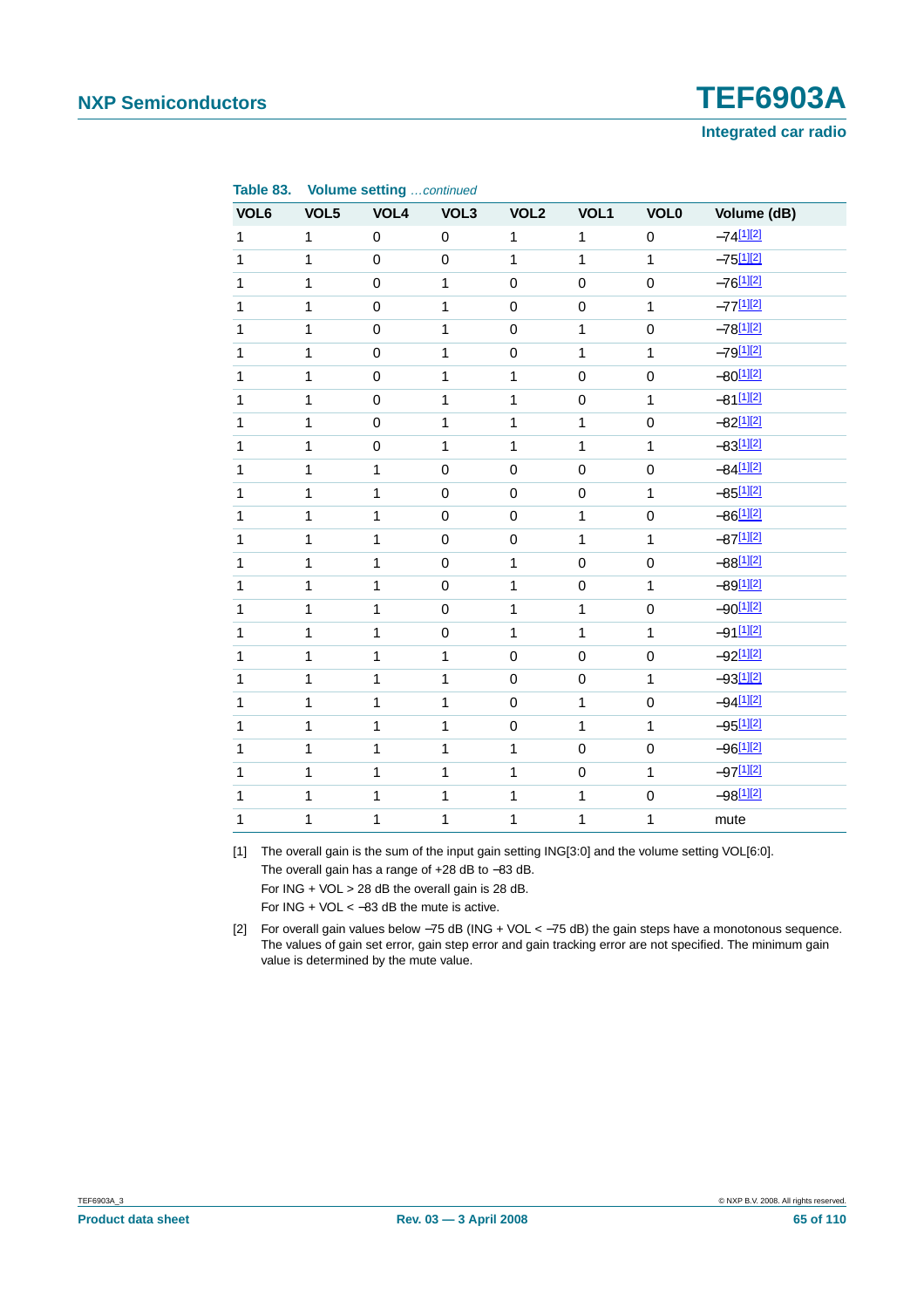#### **8.2.20 Write mode: data byte TREBLE**

#### **Table 84. TREBLE - format of data byte 12h with default setting**

| TRE <sub>2</sub> | TRF1 | TRE <sub>0</sub> | TREM | TRF1 | TRF <sub>0</sub> |  |
|------------------|------|------------------|------|------|------------------|--|
|                  |      |                  |      |      |                  |  |

| Table 85.  |          | TREBLE - data byte 12h bit description                                              |
|------------|----------|-------------------------------------------------------------------------------------|
| <b>Bit</b> | Symbol   | <b>Description</b>                                                                  |
| 7          |          | reserved; $0 = normal operation$                                                    |
| 6 to 4     | TRE[2:0] | treble setting; treble amplification or gain setting; see Table 86 and<br>Figure 37 |
| 3          | TREM     | treble control mode; treble control of attenuation or gain; see Table 86            |
|            |          | $0 =$ treble mode is set to attenuation                                             |
|            |          | $1 =$ treble mode is set to gain                                                    |
| 2 and 1    | TRF[1:0] | treble frequency                                                                    |
|            |          | $00 = 8$ kHz                                                                        |
|            |          | $01 = 10$ kHz                                                                       |
|            |          | $10 = 12$ kHz                                                                       |
|            |          | $11 = 15$ kHz                                                                       |
| $\Omega$   |          | reserved; $0 = normal operation$                                                    |

#### <span id="page-65-0"></span>**Table 86. Treble control setting**

| TRE2       | $\tilde{\phantom{a}}$<br>TRE1 | <b>TRE0</b>  | <b>Treble control</b> |
|------------|-------------------------------|--------------|-----------------------|
| $TREM = 0$ |                               |              |                       |
| 0          | $\,0\,$                       | $\pmb{0}$    | $0$ dB                |
| $\pmb{0}$  | 0                             | 1            | $-2$ dB               |
| $\pmb{0}$  | $\mathbf{1}$                  | $\mathbf 0$  | $-4 dB$               |
| $\pmb{0}$  | 1                             | 1            | $-6 dB$               |
| 1          | $\mathbf 0$                   | $\mathbf 0$  | $-8$ dB               |
| 1          | $\mathbf 0$                   | 1            | $-10$ dB              |
| 1          | 1                             | $\mathbf 0$  | $-12$ dB              |
| 1          | 1                             | $\mathbf{1}$ | $-14$ dB              |
| $TREM = 1$ |                               |              |                       |
| 0          | 0                             | $\pmb{0}$    | $0$ dB                |
| 0          | 0                             | 1            | 2 dB                  |
| $\pmb{0}$  | 1                             | $\mathbf 0$  | 4 dB                  |
| 0          | 1                             | 1            | 6 dB                  |
| 1          | 0                             | $\mathbf 0$  | 8 dB                  |
| 1          | 0                             | 1            | 10dB                  |
| 1          | 1                             | $\mathbf 0$  | 12 dB                 |
| 1          | 1                             | 1            | 14 dB                 |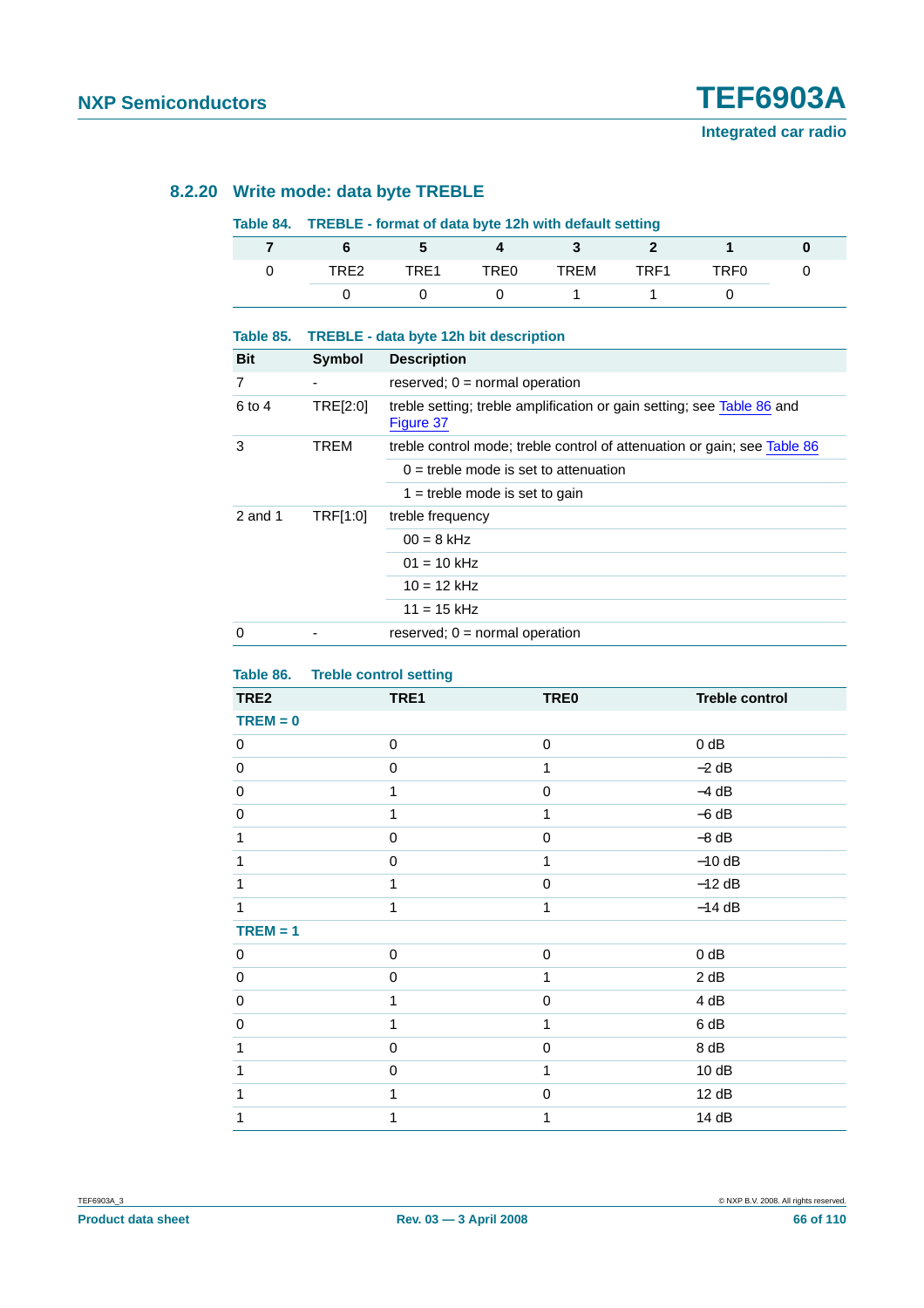# **Integrated car radio**



#### **8.2.21 Write mode: data byte BASS**

#### <span id="page-66-0"></span>**Table 87. BASS - format of data byte 13h with default setting**

|      |      |                  |      |             |      |                  | υ |
|------|------|------------------|------|-------------|------|------------------|---|
| BAS3 | BAS2 | BAS <sub>1</sub> | BAS0 | <b>BASM</b> | BAF1 | BAF <sub>0</sub> | ັ |
|      |      |                  |      |             |      |                  |   |

#### **Table 88. BASS - data byte 13h bit description**

| <b>Bit</b> | Symbol      | <b>Description</b>                                                           |
|------------|-------------|------------------------------------------------------------------------------|
| 7 to 4     | BAS[3:0]    | bass setting; bass amplification or gain setting; see Table 89 and Figure 38 |
| 3          | <b>BASM</b> | bass control mode; bass control of attenuation or gain; see Table 89         |
|            |             | $0 =$ bass mode is set to attenuation                                        |
|            |             | $1 =$ bass mode is set to gain                                               |
| $2$ and 1  | BAF[1:0]    | bass frequency                                                               |
|            |             | $00 = 60$ Hz                                                                 |
|            |             | $01 = 80$ Hz                                                                 |
|            |             | $10 = 100$ Hz                                                                |
|            |             | $11 = 120$ Hz                                                                |
| 0          |             | reserved; $0 = normal operation$                                             |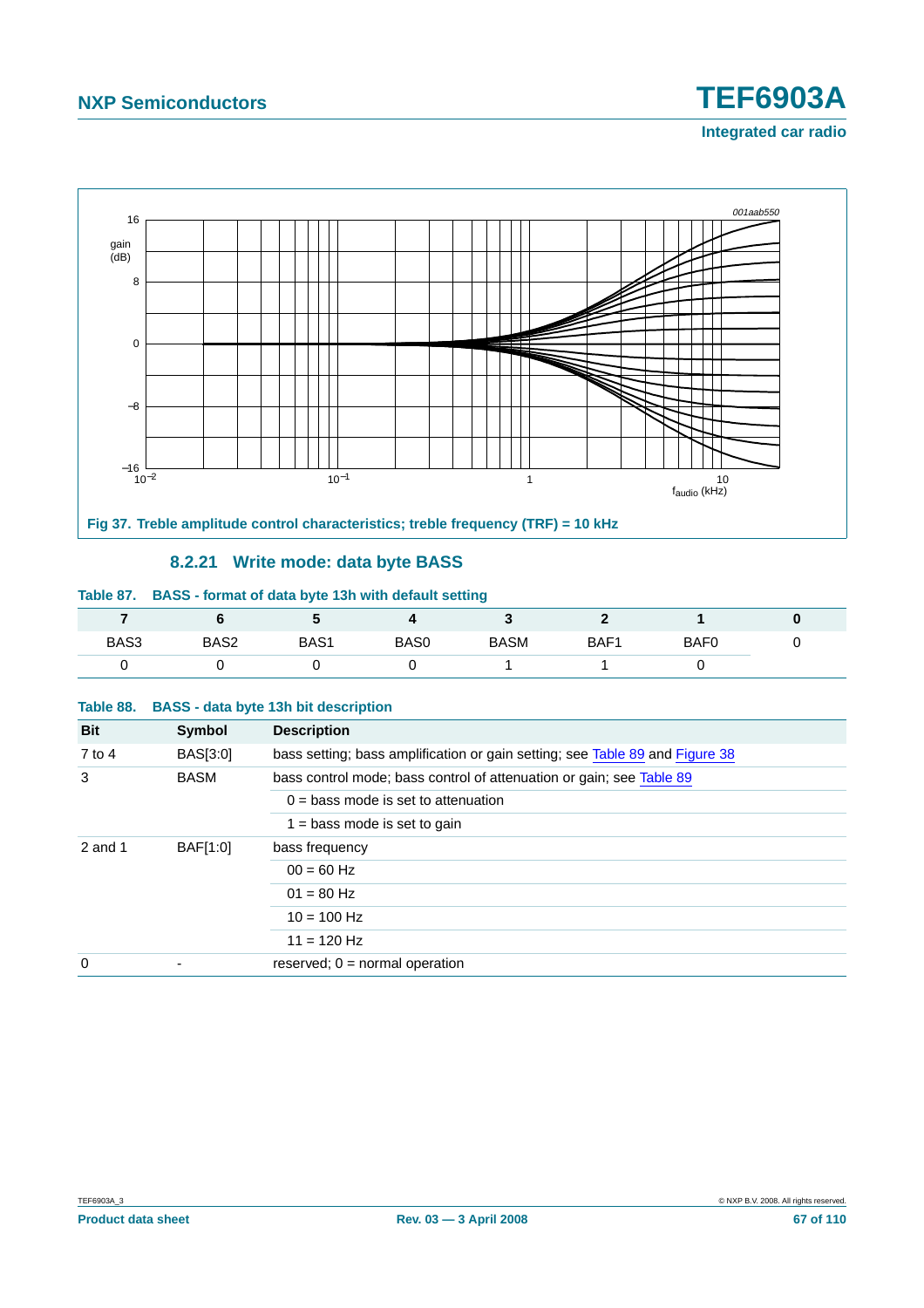**Integrated car radio**

<span id="page-67-0"></span>

|              | Table 89. Bass control setting |              |              |                     |
|--------------|--------------------------------|--------------|--------------|---------------------|
| BAS3         | BAS2                           | BAS1         | <b>BAS0</b>  | <b>Bass control</b> |
| $BASM = 0$   |                                |              |              |                     |
| $\pmb{0}$    | $\mathbf 0$                    | $\mathbf 0$  | $\mathbf 0$  | $0$ dB              |
| $\pmb{0}$    | $\mathbf 0$                    | $\mathbf 0$  | $\mathbf{1}$ | $-2$ dB             |
| $\pmb{0}$    | $\mathbf 0$                    | $\mathbf{1}$ | $\pmb{0}$    | $-4$ dB             |
| $\pmb{0}$    | $\mathbf 0$                    | $\mathbf{1}$ | 1            | $-6 dB$             |
| $\pmb{0}$    | 1                              | $\pmb{0}$    | $\mathbf 0$  | $-8$ dB             |
| $\pmb{0}$    | $\mathbf{1}$                   | $\mathbf 0$  | $\mathbf{1}$ | $-10$ dB            |
| $\pmb{0}$    | 1                              | 1            | $\mathbf 0$  | $-12$ dB            |
| $\pmb{0}$    | $\mathbf{1}$                   | $\mathbf{1}$ | $\mathbf{1}$ | $-14$ dB            |
| $\mathbf{1}$ | $\mathsf 0$                    | $\mathbf 0$  | $\mathbf 0$  | $-16 dB$            |
| $\mathbf{1}$ | $\mathbf 0$                    | $\mathbf 0$  | $\mathbf{1}$ | $-18$ dB            |
| $\mathbf{1}$ | 0                              | 1            | $\mathbf 0$  | $-20$ dB            |
| $BASM = 1$   |                                |              |              |                     |
| $\pmb{0}$    | $\pmb{0}$                      | $\pmb{0}$    | $\pmb{0}$    | $0$ dB              |
| $\pmb{0}$    | $\pmb{0}$                      | $\pmb{0}$    | 1            | 2 dB                |
| $\mathbf 0$  | $\pmb{0}$                      | 1            | $\mathbf 0$  | 4 dB                |
| $\pmb{0}$    | $\mathbf 0$                    | 1            | $\mathbf{1}$ | 6 dB                |
| $\pmb{0}$    | $\mathbf{1}$                   | $\mathbf 0$  | $\mathsf 0$  | 8 dB                |
| $\pmb{0}$    | 1                              | $\pmb{0}$    | 1            | 10dB                |
| $\pmb{0}$    | 1                              | $\mathbf{1}$ | $\mathbf 0$  | 12 dB               |
| $\pmb{0}$    | 1                              | 1            | $\mathbf{1}$ | 14 dB               |
| 1            | $\mathsf 0$                    | $\mathbf 0$  | $\mathbf 0$  | 16dB                |
| 1            | $\mathbf 0$                    | $\mathbf 0$  | 1            | 18dB                |
| 1            | 0                              | 1            | $\mathbf 0$  | 20dB                |



<span id="page-67-1"></span>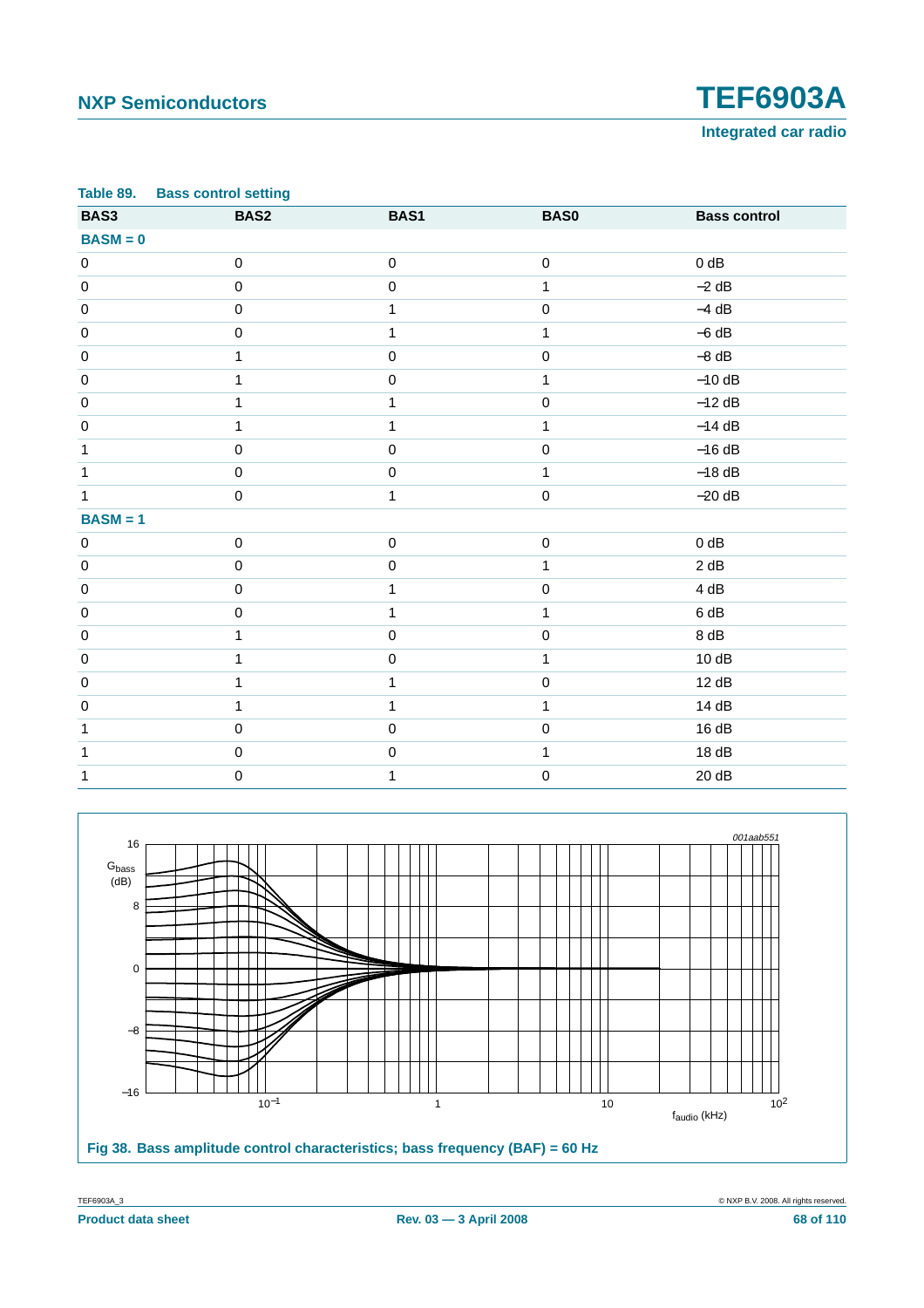### **8.2.22 Write mode: data byte FADER**

#### **Table 90. FADER - format of data byte 14h with default setting**

| 7          | 6                | 5                | 4                                                  | 3                                                                                                                                         | $\mathbf{2}$     | 1                | 0                |  |  |  |
|------------|------------------|------------------|----------------------------------------------------|-------------------------------------------------------------------------------------------------------------------------------------------|------------------|------------------|------------------|--|--|--|
| FADM1      | FADM0            | FAD <sub>5</sub> | FAD4                                               | FAD3                                                                                                                                      | FAD <sub>2</sub> | FAD <sub>1</sub> | FAD <sub>0</sub> |  |  |  |
| 0          | 0                | 0                | 0                                                  | 0                                                                                                                                         | 0                | 0                | 0                |  |  |  |
| Table 91.  |                  |                  | <b>FADER</b> - data byte 14h bit description       |                                                                                                                                           |                  |                  |                  |  |  |  |
| <b>Bit</b> | <b>Symbol</b>    |                  | <b>Description</b>                                 |                                                                                                                                           |                  |                  |                  |  |  |  |
| 7 and 6    | <b>FADM[1:0]</b> |                  | fader mode; enable fader control for front or rear |                                                                                                                                           |                  |                  |                  |  |  |  |
|            |                  |                  |                                                    | $00 =$ no fader; front output = 0 dB; rear output = 0 dB                                                                                  |                  |                  |                  |  |  |  |
|            |                  |                  |                                                    | $01$ = rear fader; front output = 0 dB; rear output = FAD[5:0]                                                                            |                  |                  |                  |  |  |  |
|            |                  |                  |                                                    | $10 =$ front fader; front output = FAD[5:0]; rear output = 0 dB                                                                           |                  |                  |                  |  |  |  |
|            |                  |                  |                                                    | $11 =$ output volume; front output = FAD[5:0]; rear output = FAD[5:0]                                                                     |                  |                  |                  |  |  |  |
| $5$ to $0$ | FAD[5:0]         |                  |                                                    | Fader attenuation setting; 00 0000 to 11 1111 = $-1$ dB to $-64$ dB. For<br>output mute control see data byte 15h; OUTPUT (see Table 92). |                  |                  |                  |  |  |  |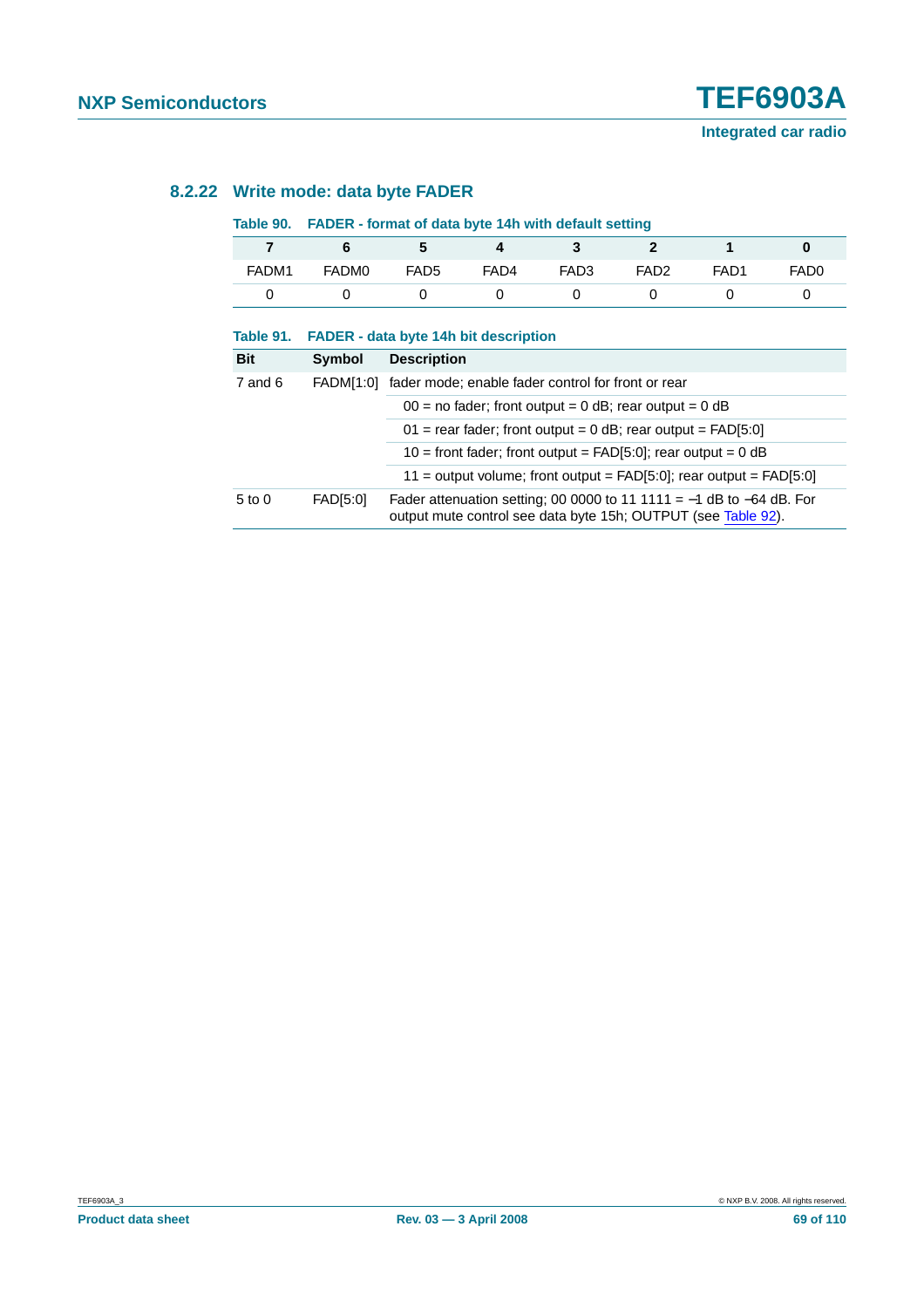#### **8.2.23 Write mode: data byte OUTPUT**

#### <span id="page-69-0"></span>**Table 92. OUTPUT - format of data byte 15h with default setting**

| EXP1 | EXP <sub>0</sub> | <b>EXPS</b> | <b>OUTA</b> | MULF | <b>MURF</b> | <b>MULR</b> | <b>MURR</b> |
|------|------------------|-------------|-------------|------|-------------|-------------|-------------|
|      |                  |             |             |      |             |             |             |

| Table 93.  | OUTPUT - data byte 15h bit description <sup>[1]</sup> |                                                                                                |  |  |  |  |
|------------|-------------------------------------------------------|------------------------------------------------------------------------------------------------|--|--|--|--|
| <b>Bit</b> | <b>Symbol</b>                                         | <b>Description</b>                                                                             |  |  |  |  |
| 7 and 6    | EXP[1:0]                                              | external processor selection; enable I/O between tone and fader; see<br>Table 94 and Figure 39 |  |  |  |  |
| 5          | <b>EXPS</b>                                           | output selector for external processor; see Figure 39                                          |  |  |  |  |
|            |                                                       | $0 =$ output signal from TREBLE output                                                         |  |  |  |  |
|            |                                                       | $1 =$ output signal from source selector output                                                |  |  |  |  |
| 4          | <b>OUTA</b>                                           | output gain                                                                                    |  |  |  |  |
|            |                                                       | $0 =$ standard output gain                                                                     |  |  |  |  |
|            |                                                       | $1 =$ output gain is 3 dB                                                                      |  |  |  |  |
| 3          | <b>MULF</b>                                           | left front output mute                                                                         |  |  |  |  |
|            |                                                       | $0 =$ output LFOUT is enabled                                                                  |  |  |  |  |
|            |                                                       | $1 =$ output LFOUT is muted                                                                    |  |  |  |  |
| 2          | <b>MURF</b>                                           | right front output mute                                                                        |  |  |  |  |
|            |                                                       | $0 =$ output RFOUT is enabled                                                                  |  |  |  |  |
|            |                                                       | $1 =$ output RFOUT is muted                                                                    |  |  |  |  |
| 1          | <b>MULR</b>                                           | left rear output mute                                                                          |  |  |  |  |
|            |                                                       | $0 =$ output LROUT is enabled                                                                  |  |  |  |  |
|            |                                                       | $1 =$ output LROUT is muted                                                                    |  |  |  |  |
| $\Omega$   | <b>MURR</b>                                           | right rear output mute                                                                         |  |  |  |  |
|            |                                                       | $0 =$ output RROUT is enabled                                                                  |  |  |  |  |
|            |                                                       | $1 =$ output RROUT is muted                                                                    |  |  |  |  |

<span id="page-69-1"></span>[1] Output gain (OUTA) and output mute (MUxx) control is active for all signal selections. Fader control (FADM, FAD) is active for every signal selection except for the internal audio of 'external I/O rear only' mode at the front output.

The internal audio signal is available on output pins PLOUT and PROUT independent of the EXP bit setting.

The output level on pins PLOUT and PROUT as well as the input level for pins INPL and INPR is 1 V for the maximum line output level of 1.4 V (OUTA = 0) or 2 V (OUTA = 1).

#### <span id="page-69-2"></span>**Table 94. External processor selection**

| EXP <sub>1</sub> | EXP <sub>0</sub> | <b>External I/O mode</b>                     | <b>Front output</b>                     | <b>Rear output</b>                      |
|------------------|------------------|----------------------------------------------|-----------------------------------------|-----------------------------------------|
| 0                | $\Omega$         | internal                                     | internal audio                          | internal audio                          |
| 0                |                  | external input into tone/volume<br>part      | external signal via<br>tone/volume part | external signal via<br>tone/volume part |
|                  | 0                | external input into fader part               | external signal                         | external signal                         |
|                  |                  | external input into fader part,<br>rear only | internal signal at<br>PLOUT/PROUT       | external signal                         |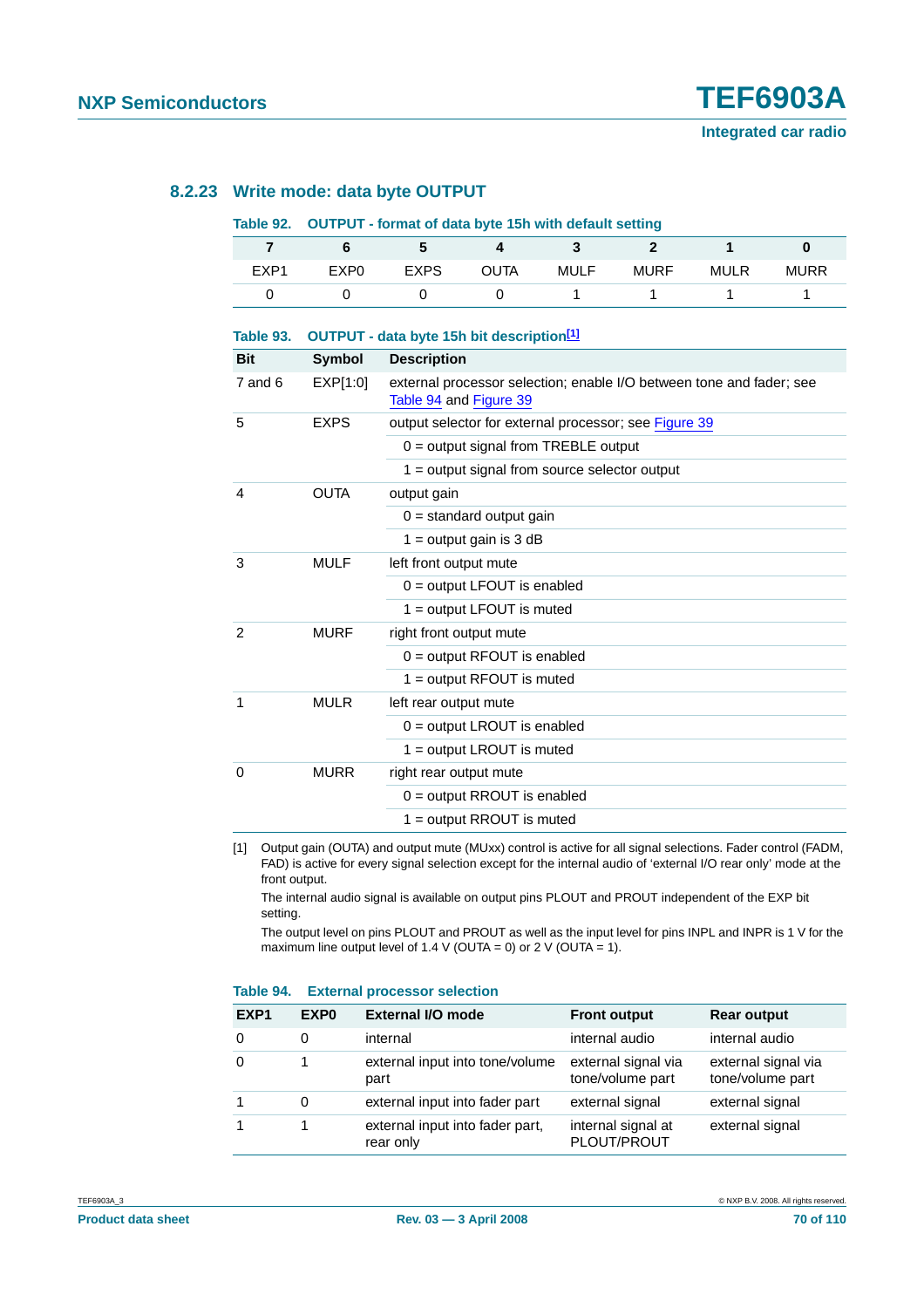## **Integrated car radio**



#### **8.2.24 Write mode: data byte BALANCE**

<span id="page-70-1"></span><span id="page-70-0"></span>

|             | Table 95. BALANCE - format of data byte 16h with default setting |                  |      |      |                  |                  |      |  |
|-------------|------------------------------------------------------------------|------------------|------|------|------------------|------------------|------|--|
|             |                                                                  |                  |      |      |                  |                  |      |  |
| <b>BALM</b> | BAL6                                                             | BAL <sub>5</sub> | BAL4 | BAL3 | BAL <sub>2</sub> | BAL <sub>1</sub> | BAL0 |  |
|             |                                                                  |                  |      |      |                  |                  |      |  |
|             |                                                                  |                  |      |      |                  |                  |      |  |

#### **Table 96. BALANCE - data byte 16h bit description**

| <b>Bit</b> | Symbol      | <b>Description</b>                                                       |
|------------|-------------|--------------------------------------------------------------------------|
|            | <b>BALM</b> | balance control mode; sets the balance mode to left or right attenuation |
|            |             | $0 =$ left channel is attenuated                                         |
|            |             | $1 =$ right channel is attenuated                                        |
| 6 to 0     | BAL[6:0]    | balance setting; see Table 97                                            |

#### <span id="page-70-2"></span>**Table 97. Balance attenuation setting[\[1\]](#page-70-3)**

| BAL6     | BAL5 | BAL4 | BAL3 | BAL <sub>2</sub> | <b>BAL1</b> | <b>BAL0</b> | <b>Balance (dB)</b>      |
|----------|------|------|------|------------------|-------------|-------------|--------------------------|
| $\Omega$ |      |      |      |                  |             | O           |                          |
| 0        |      |      |      |                  |             |             | $\overline{\phantom{0}}$ |
|          |      |      |      |                  |             |             |                          |
|          |      |      |      |                  |             |             | $-110$                   |
|          |      |      |      |                  |             |             | $-111$                   |
|          |      |      |      |                  |             |             | mute                     |

<span id="page-70-3"></span>[1] The maximum obtainable attenuation of volume and balance is limited to −83 dB. For VOL + BAL attenuation settings below −83 dB; mute is activated.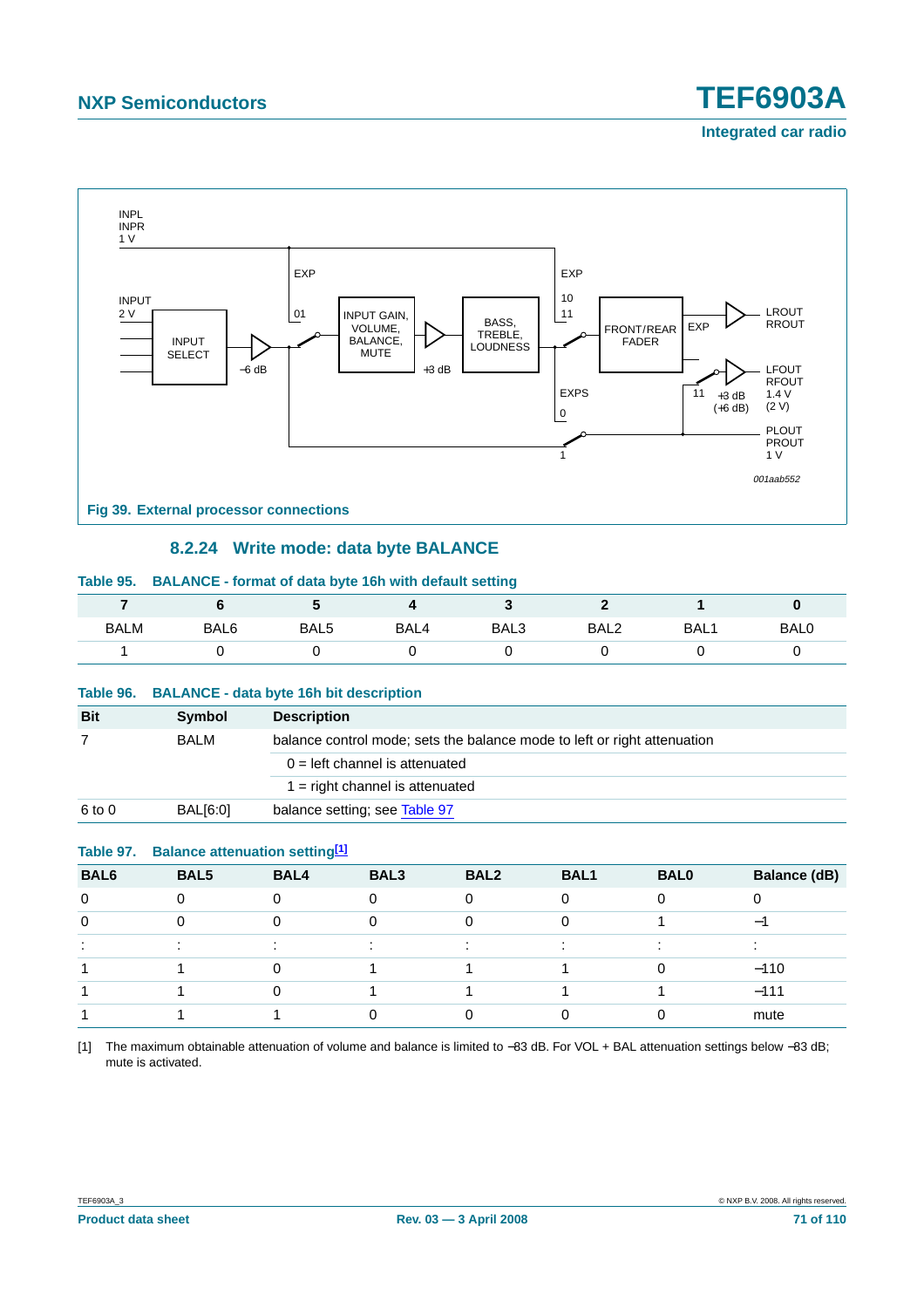#### **8.2.25 Write mode: data byte LOUDNESS**

#### <span id="page-71-1"></span>**Table 98. LOUDNESS - format of data byte 17h with default setting**

**Table 99. LOUDNESS - data byte 17h bit description**

| <b>AVUM</b> | <b>ASFD</b> | <b>LDON</b> | <b>LDHB</b> | LDS <sub>2</sub> | LDS <sub>1</sub> | LDS0 |
|-------------|-------------|-------------|-------------|------------------|------------------|------|
|             |             |             |             |                  |                  |      |

| <b>Bit</b> | Symbol      | <b>Description</b>                                                                                                                          |
|------------|-------------|---------------------------------------------------------------------------------------------------------------------------------------------|
| 7          | <b>AVUM</b> | audio VU-meter mode <sup>[1]</sup>                                                                                                          |
|            |             | $0 = \text{MOD}$ read information indicates the modulation of the radio<br>channel                                                          |
|            |             | 1 and an external input source is selected = MOD read information will<br>indicate the input amplitude of the selected source               |
| 6          | <b>ASFD</b> | ASI filter disable                                                                                                                          |
|            |             | $0 =$ normal operation                                                                                                                      |
|            |             | $1 = no$ low-pass filter inserted during ASI                                                                                                |
| 5          |             | reserved; $0 = normal operation$                                                                                                            |
| 4          | <b>LDON</b> | loudness on                                                                                                                                 |
|            |             | $0 =$ loudness control is disabled                                                                                                          |
|            |             | $1 =$ loudness control is active; loudness is controlled by the volume<br>setting                                                           |
| 3          | LDHB        | loudness high boost; see Figure 40                                                                                                          |
|            |             | $0 =$ loudness control is limited to bass gain                                                                                              |
|            |             | $1 =$ loudness controls bass gain and treble gain                                                                                           |
| $2$ to $0$ | LDS[2:0]    | loudness start setting; loudness start defines the volume setting below<br>which loudness control is activated; see Table 101 and Figure 40 |
|            |             |                                                                                                                                             |

<span id="page-71-2"></span>[1] The VU-meter mode can be used with external sources only. When the VU-meter mode is active, the radio quality detection of USN, MOD and offset is limited to AF update tuning only. During VU-meter mode the bits MOD[4:0] indicate the external source input amplitude. The FM dynamic bandwidth control is disabled and a fixed bandwidth of 113 kHz is defined. However, other fixed bandwidth settings are available by DYN = 0 and the setting of BW; data byte 0h (see [Table](#page-71-0) 28). See Table 100 for compression recovery timing control. VU-meter mode is automatically activated when audio compression is on  $(COMP = 1)$ .

#### <span id="page-71-0"></span>**Table 100. VU-meter timing; HTC[2:0] of data byte 0Bh; TIMING[\[1\]](#page-71-3)**

| HTC <sub>2</sub> | HTC1     | HTC <sub>0</sub> | t <sub>attack</sub> | t <sub>recovery</sub> |
|------------------|----------|------------------|---------------------|-----------------------|
| $\mathbf 0$      | 0        | $\Omega$         | 0.02 s              | 0.03 s                |
| $\mathbf 0$      | $\Omega$ |                  | 0.02 s              | 0.06 s                |
| $\mathbf 0$      |          | $\Omega$         | 0.02 s              | 0.2s                  |
| $\mathbf 0$      |          |                  | 0.02 s              | 5 <sub>s</sub>        |
| 1                | $\Omega$ | $\Omega$         | 0.02 s              | 0.6s                  |
| 1                | 0        |                  | 0.02 s              | 10 <sub>s</sub>       |
| 1                |          | $\Omega$         | 0.02 s              | 1 <sub>s</sub>        |
| 1                |          |                  | 0.02 s              | 2 <sub>s</sub>        |

<span id="page-71-3"></span>[1] Setting HTC[2:0] is also in use for setting the timing of weak signal high cut control during radio operation.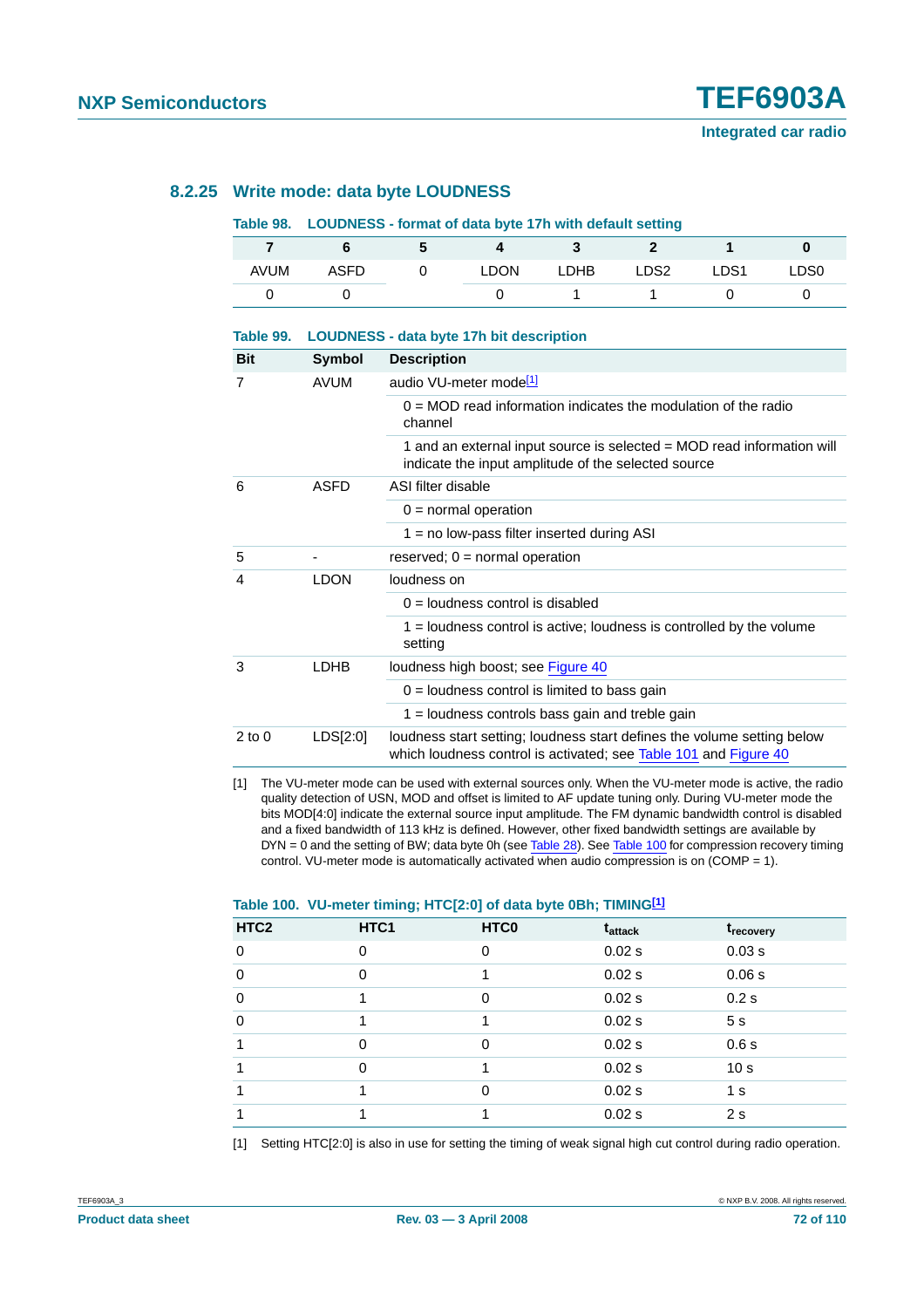# **NXP Semiconductors TEF6903A**

**Integrated car radio**

#### <span id="page-72-0"></span>**Table 101. Loudness start**

| LDS <sub>2</sub> | LDS1     | LDS <sub>0</sub> | Start of loudness at volume setting |
|------------------|----------|------------------|-------------------------------------|
| $\mathbf 0$      | $\Omega$ | $\Omega$         | $-12$ dB                            |
| $\mathbf 0$      | U        |                  | $-16$ dB                            |
| 0                |          | 0                | $-20$ dB                            |
| 0                |          |                  | $-24$ dB                            |
|                  | O        | 0                | $-28$ dB                            |
|                  | O        |                  | $-32$ dB                            |
|                  |          | $\Omega$         | $-36$ dB                            |
|                  |          |                  | $-40$ dB                            |

<span id="page-72-1"></span>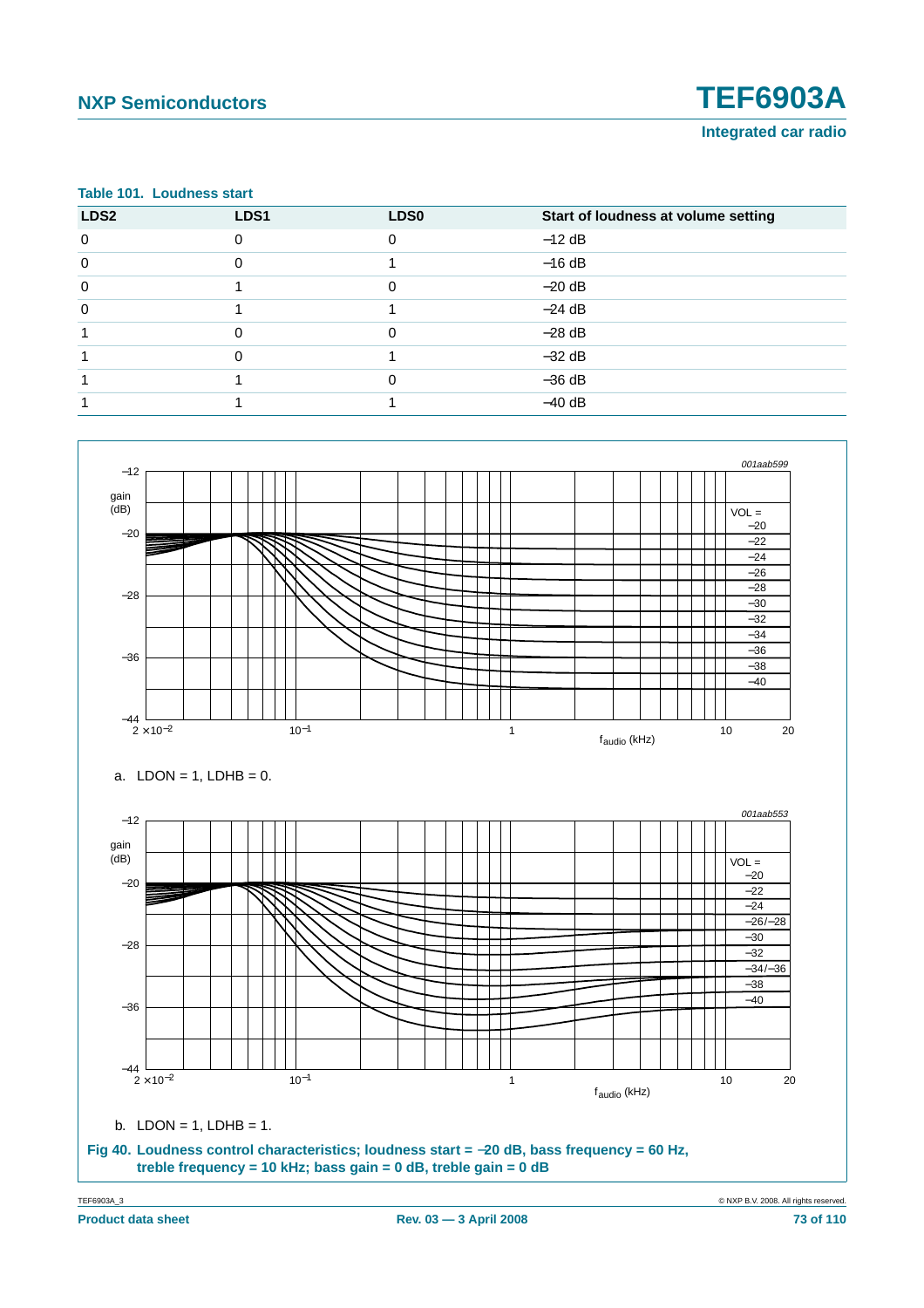#### **8.2.26 Write mode: data byte POWER**

#### **Table 102. POWER - format of data byte 18h with default setting**

|      | $\mathbf{D}$ |                |     |      |                  |
|------|--------------|----------------|-----|------|------------------|
| STBT |              | STBR ASC1 ASC0 | ASI | AST1 | AST <sub>0</sub> |
|      |              |                |     |      |                  |

| Table 103. POWER - data byte 18h bit description <sup>[1]</sup> |               |                                                                                                         |  |  |
|-----------------------------------------------------------------|---------------|---------------------------------------------------------------------------------------------------------|--|--|
| <b>Bit</b>                                                      | <b>Symbol</b> | <b>Description</b>                                                                                      |  |  |
| 7                                                               |               | reserved; $0 = normal operation$                                                                        |  |  |
| 6                                                               | <b>STBT</b>   | standby tuner                                                                                           |  |  |
|                                                                 |               | $0 =$ normal operation                                                                                  |  |  |
|                                                                 |               | 1 = power consumption is reduced by disabling part of the tuner circuit;<br>radio operation is disabled |  |  |
| 5                                                               | <b>STBR</b>   | standby RDS demodulator                                                                                 |  |  |
|                                                                 |               | $0 =$ normal operation                                                                                  |  |  |
|                                                                 |               | 1 = RDS demodulator in Standby mode                                                                     |  |  |
| $4$ and $3$                                                     | ASC[1:0]      | ASI clock frequency                                                                                     |  |  |
|                                                                 |               | $00 = 10$ MHz                                                                                           |  |  |
|                                                                 |               | $01 = 5$ MHz                                                                                            |  |  |
|                                                                 |               | $10 = 2.5$ MHz                                                                                          |  |  |
|                                                                 |               | $11 = 1.3$ MHz                                                                                          |  |  |
| $\overline{2}$                                                  | ASI           | audio step interpolation                                                                                |  |  |
|                                                                 |               | $0 =$ audio step interpolation is disabled                                                              |  |  |
|                                                                 |               | $1 =$ audio step interpolation is enabled                                                               |  |  |
| 1 and $0$                                                       | AST[1:0]      | ASI step time; selection of the audio step interpolation time                                           |  |  |
|                                                                 |               | $00 = 1$ ms                                                                                             |  |  |
|                                                                 |               | $01 = 3$ ms                                                                                             |  |  |
|                                                                 |               | $10 = 10$ ms                                                                                            |  |  |
|                                                                 |               | $11 = 30$ ms                                                                                            |  |  |

<span id="page-73-0"></span>[1] The power saving offered by the Standby modes is limited and is not intended to realize an effective power-down.

#### **8.2.27 Write mode: data bytes RESERVED**

#### **Table 104. RESERVED - format of data byte 19h to 1Eh**

|  |  | 7 6 5 4 3 2 1 0 |  |
|--|--|-----------------|--|
|  |  |                 |  |

#### **Table 105. RESERVED - data byte 19h to 1Eh bit descriptio[n\[1\]](#page-73-1)**

| <b>Bit</b> | Symbol                   | <b>Description</b>               |
|------------|--------------------------|----------------------------------|
| 7 to 0     | $\overline{\phantom{a}}$ | reserved; $0 =$ normal operation |

<span id="page-73-1"></span>[1] Reserved bits may control test options for factory testing.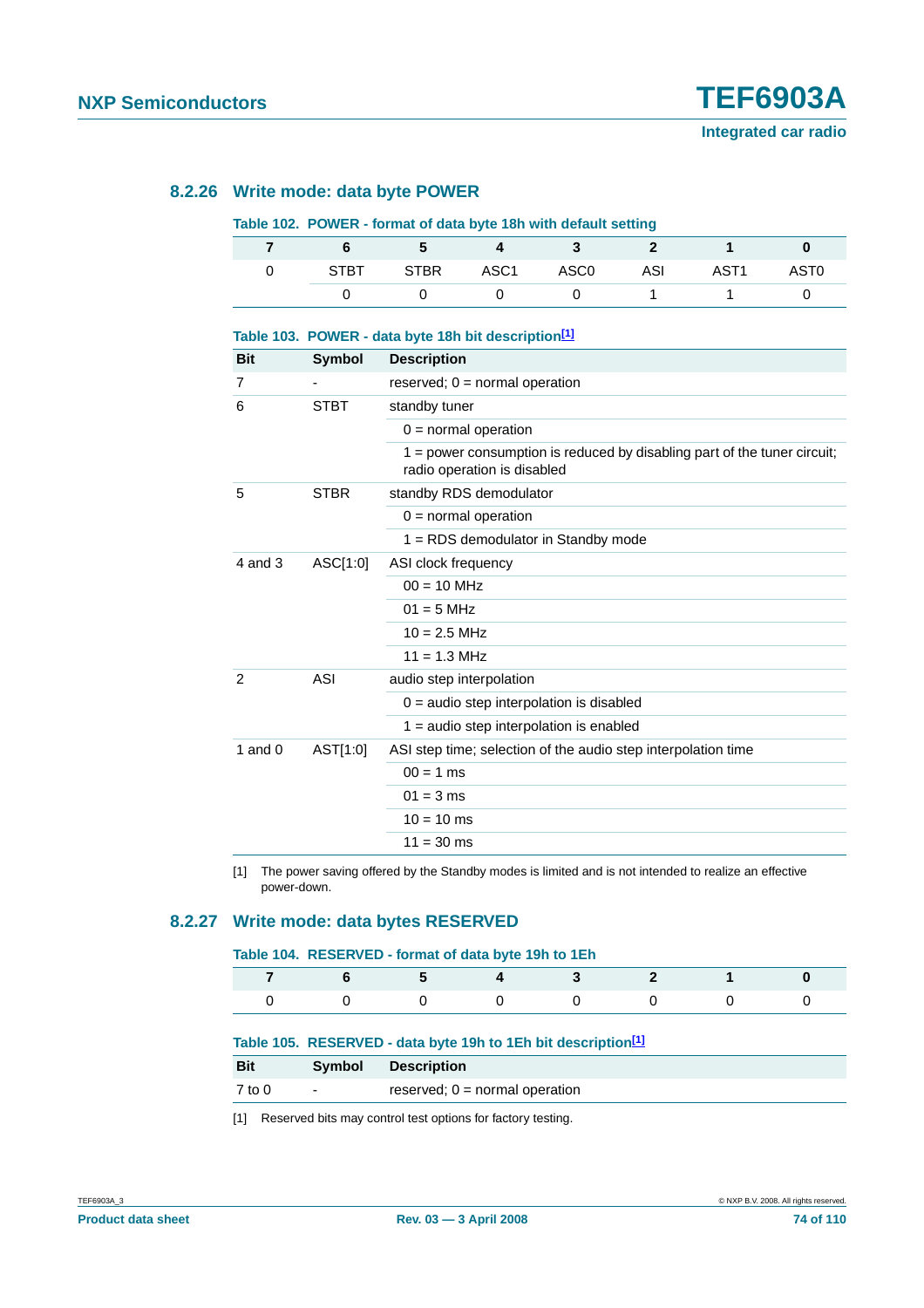### **8.2.28 Write mode: data byte TEST**

| Table 106. TEST - format of data byte 1Fh |       |       |       |       |       |        |
|-------------------------------------------|-------|-------|-------|-------|-------|--------|
|                                           |       |       |       |       |       |        |
| <b>RBWR</b>                               | TEST5 | TEST4 | TEST3 | TEST2 | TEST1 | TEST0. |
|                                           |       |       |       |       |       |        |

#### <span id="page-74-5"></span>**Table 107. TEST - data byte 1Fh bit description**

| <b>Bit</b> | Symbol      | <b>Description</b>                                                                                     |
|------------|-------------|--------------------------------------------------------------------------------------------------------|
| 7          | <b>RBWR</b> | next I <sup>2</sup> C-bus read contains write register data (RBWR will be reset to logic 0 after read) |
| 6          |             | reserved; $0 = normal operation$                                                                       |
| $5$ to $0$ | TEST[5:0]   | test mode                                                                                              |
|            |             | $00000$ = normal operation                                                                             |
|            |             | 00 1011 = AM IF noise blanker disabled                                                                 |
|            |             | $00,1110$ = AM IF noise blanker disabled                                                               |
|            |             | $011001$ = AM audio noise blanker and FM noise blanker disabled                                        |
|            |             | all other settings are reserved                                                                        |

# **9. Limiting values**

#### **Table 108. Limiting values**

In accordance with the Absolute Maximum Rating System (IEC 60134).

| Symbol                      | <b>Parameter</b>                                                                                                 | <b>Conditions</b> | <b>Min</b>              | <b>Max</b>         | Unit        |
|-----------------------------|------------------------------------------------------------------------------------------------------------------|-------------------|-------------------------|--------------------|-------------|
| $V_{\rm CC}$                | analog supply voltage on pins VCC,<br>VCCPLL, VCCVCO, VCCRF,<br>AMMIX2OUT1, AMMIX2OUT2, MIX1OUT1<br>and MIX1OUT2 |                   | $-0.3$                  | $+10$              | $\vee$      |
| $\Delta V_{CC}$             | voltage difference between any VCC pins                                                                          |                   | $-0.3$                  | $+0.3$             | $\vee$      |
| V <sub>V60</sub>            | supply voltage for FM filter and demodulator                                                                     |                   | $11 - 0.3$              | $V_{\rm CC}$ + 0.3 | $\vee$      |
| $V_{I}$                     | digital input voltage on pins SCL, SDA and<br>ADDR.                                                              |                   | $-0.3$                  | $+5.5$             | $\vee$      |
| $V_n$                       | voltage on all other pins                                                                                        |                   | $11 - 0.3$              | $V_{\rm CC}$ + 0.3 | $\vee$      |
| $T_{\text{stg}}$            | storage temperature                                                                                              |                   | $-40$                   | $+150$             | $^{\circ}C$ |
| $T_{\rm i}$                 | junction temperature                                                                                             |                   |                         | $+150$             | $^{\circ}C$ |
| $\mathsf{T}_{\mathsf{amb}}$ | ambient temperature                                                                                              |                   | $-40$                   | $+85$              | $^{\circ}C$ |
| V <sub>esd</sub>            | electrostatic discharge voltage on                                                                               |                   |                         |                    |             |
|                             | all pins except VCCVCO                                                                                           | human body model  | $\frac{2}{2}$ -2000     | $+2000$            | $\vee$      |
|                             |                                                                                                                  | machine model     | $\frac{3}{2}$ -200      | $+200$             | $\vee$      |
|                             | pin VCCVCO                                                                                                       | human body model  | $\frac{[4]}{[2]}$ -1750 | $+1750$            | $\vee$      |
|                             |                                                                                                                  | machine model     | $\frac{[5]}{2}$ -175    | +175               | V           |

<span id="page-74-0"></span>[1] The maximum voltage should be less than 10 V.

<span id="page-74-1"></span>[2] Class 2 according to JESD22-A114D.

<span id="page-74-2"></span>[3] Class B according to EIA/JESD22-A115-A.

- <span id="page-74-3"></span>[4] Class 1C according to JESD22-A114D.
- <span id="page-74-4"></span>[5] Class A according to EIA/JESD22-A115-A.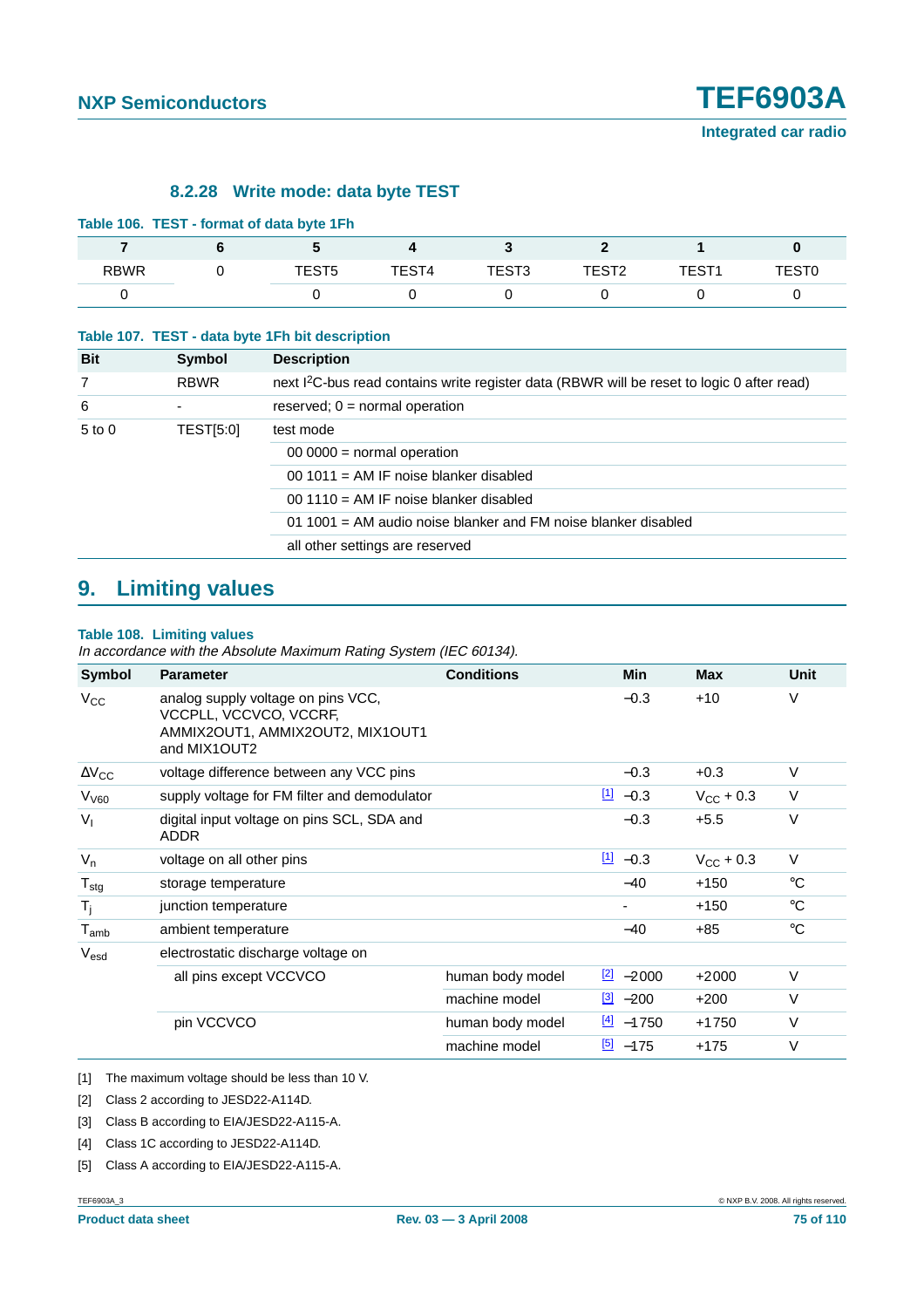# **10. Thermal characteristics**

|               | Table 109. Thermal characteristics                      |                   |     |      |
|---------------|---------------------------------------------------------|-------------------|-----|------|
| <b>Symbol</b> | <b>Parameter</b>                                        | <b>Conditions</b> | Tvp | Unit |
| $R_{th(i-a)}$ | thermal resistance from junction to ambient in free air |                   | 53  | K/W  |
| $R_{th(j-c)}$ | thermal resistance from junction to case                |                   | 14  | K/W  |
|               |                                                         |                   |     |      |

# **11. Static characteristics**

#### **Table 110. Static characteristics**

 $V_{CC}$  = 8.5 V;  $T_{amb}$  = 25 °C; unless otherwise specified.

| Symbol                              | <b>Parameter</b>                                                                                                 | <b>Conditions</b>  | Min                      | <b>Typ</b> | <b>Max</b>               | Unit   |
|-------------------------------------|------------------------------------------------------------------------------------------------------------------|--------------------|--------------------------|------------|--------------------------|--------|
| <b>Supply voltage</b>               |                                                                                                                  |                    |                          |            |                          |        |
| $V_{CC}$                            | analog supply voltage on pins VCC,<br>VCCPLL, VCCVCO, VCCRF,<br>AMMIX2OUT1, AMMIX2OUT2,<br>MIX1OUT1 and MIX1OUT2 |                    | 8                        | 8.5        | 9                        | $\vee$ |
| V <sub>V60</sub>                    | supply voltage for FM filter and<br>demodulator                                                                  |                    | 5.5                      | 7.2        |                          | $\vee$ |
| <b>Current in FM mode</b>           |                                                                                                                  |                    |                          |            |                          |        |
| $I_{\rm CC}$                        | supply current                                                                                                   | $T_{amb} = -40 °C$ | $\blacksquare$           | 49         | $\overline{\phantom{a}}$ | mA     |
|                                     |                                                                                                                  | $T_{amb} = 25 °C$  | 40                       | 49         | 60                       | mA     |
|                                     |                                                                                                                  | $T_{amb} = 85 °C$  | ÷,                       | 49         | $\overline{\phantom{a}}$ | mA     |
| I <sub>CCPLL</sub>                  | supply current for tuning PLL                                                                                    | $T_{amb} = -40 °C$ | ÷.                       | 4.0        | $\blacksquare$           | mA     |
|                                     |                                                                                                                  | $T_{amb}$ = 25 °C  | 2.9                      | 3.6        | 5                        | mA     |
|                                     |                                                                                                                  | $T_{amb} = 85 °C$  | ÷.                       | 3.3        | $\frac{1}{2}$            | mA     |
| Iccvco                              | supply current for VCO                                                                                           | $T_{amb} = -40 °C$ | $\blacksquare$           | 2.2        | $\overline{\phantom{a}}$ | mA     |
|                                     |                                                                                                                  | $T_{amb} = 25 °C$  | $\frac{1}{2}$            | 2.1        | $\blacksquare$           | mA     |
|                                     |                                                                                                                  | $T_{amb} = 85 °C$  | $\overline{\phantom{a}}$ | 2.0        | $\blacksquare$           | mA     |
| ICCRF                               | supply current for RF                                                                                            | $T_{amb} = -40 °C$ | ۰                        | 12         | 16                       | mA     |
|                                     |                                                                                                                  | $T_{amb}$ = 25 °C  | 10.5                     | 13.5       | 16.5                     | mA     |
|                                     |                                                                                                                  | $T_{amb} = 85 °C$  | $\blacksquare$           | 14         | 18.5                     | mA     |
| I <sub>V60</sub>                    | supply current for FM filter and                                                                                 | $T_{amb} = -40 °C$ | $\blacksquare$           | 28         |                          | mA     |
|                                     | demodulator                                                                                                      | $T_{amb}$ = 25 °C  | 22                       | 28         | 34                       | mA     |
|                                     |                                                                                                                  | $T_{amb} = 85 °C$  | $\blacksquare$           | 28         | $\blacksquare$           | mA     |
| MIX <sub>1</sub> OUT <sub>1</sub> ; | bias current of FM and AM mixer 1 at                                                                             | $T_{amb} = -40 °C$ | $\blacksquare$           | 5.3        | $\blacksquare$           | mA     |
| MIX <sub>1</sub> OUT <sub>2</sub>   | output 1 or output 2                                                                                             | $T_{amb}$ = 25 °C  | 4.3                      | 5.7        | 7.5                      | mA     |
|                                     |                                                                                                                  | $T_{amb} = 85 °C$  | $\blacksquare$           | 6.0        | 8.0                      | mA     |
| <b>Current in AM mode</b>           |                                                                                                                  |                    |                          |            |                          |        |
| $I_{\rm CC}$                        | supply current                                                                                                   | $T_{amb} = -40 °C$ | $\overline{\phantom{a}}$ | 58         | $\blacksquare$           | mA     |
|                                     |                                                                                                                  | $T_{amb} = 25 °C$  | 44                       | 58         | 75                       | mA     |
|                                     |                                                                                                                  | $T_{amb} = 85 °C$  | $\overline{\phantom{0}}$ | 58         | $\overline{\phantom{a}}$ | mA     |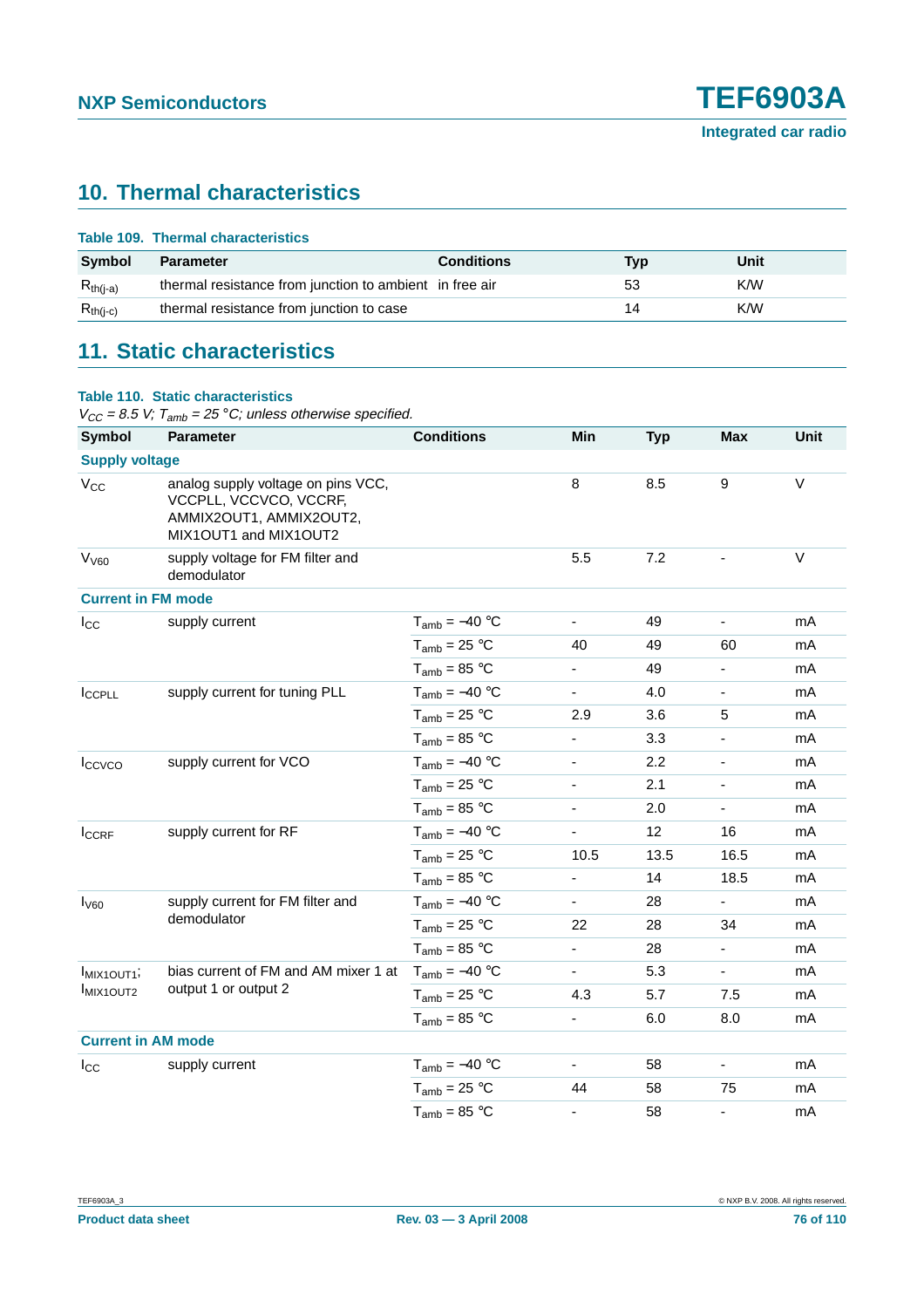|  | <b>Table 110. Static characteristics</b> continued |  |
|--|----------------------------------------------------|--|
|  |                                                    |  |

 $V_{CC}$  = 8.5 V;  $T_{amb}$  = 25 °C; unless otherwise specified.

| <b>Symbol</b>           | <b>Parameter</b>                                                              | <b>Conditions</b>                        | Min                      | <b>Typ</b> | <b>Max</b>     | Unit   |
|-------------------------|-------------------------------------------------------------------------------|------------------------------------------|--------------------------|------------|----------------|--------|
| I <sub>CCPLL</sub>      | supply current for tuning PLL                                                 | $T_{amb} = -40 °C$                       |                          | 3.9        |                | mA     |
|                         |                                                                               | $T_{amb} = 25 °C$                        | 2.9                      | 3.6        | 5              | mA     |
|                         |                                                                               | $T_{amb} = 85 °C$                        | $\blacksquare$           | 3.2        | ä,             | mA     |
| Iccvco                  | supply current for VCO                                                        | $T_{amb} = -40 °C$                       | $\blacksquare$           | 2.2        | $\blacksquare$ | mA     |
|                         |                                                                               | $T_{amb} = 25 °C$                        | -                        | 2.1        |                | mA     |
|                         |                                                                               | $T_{amb} = 85 °C$                        | $\blacksquare$           | 2.0        | L,             | mA     |
| I <sub>CCRF</sub>       | supply current for RF                                                         | $T_{amb} = -40 °C$                       | $\blacksquare$           | 8.8        | ä,             | mA     |
|                         |                                                                               | $T_{amb}$ = 25 °C                        | 6.7                      | 8.8        | 13             | mA     |
|                         |                                                                               | $T_{amb} = 85 °C$                        | $\overline{\phantom{0}}$ | 8.8        | -              | mA     |
| $I_{\rm V60}$           | supply current for FM filter and                                              | $T_{amb} = -40 °C$                       | $\blacksquare$           | 8.0        | Ξ.             | mA     |
|                         | demodulator                                                                   | $T_{amb}$ = 25 °C                        | 6                        | 7.8        | 10.2           | mA     |
|                         |                                                                               | $T_{amb} = 85 °C$                        | ÷,                       | 7.5        |                | mA     |
| MIX1OUT1;               | bias current of FM and AM mixer 1 at<br>output 1 or output 2                  | $T_{amb} = -40 °C$                       | $\blacksquare$           | 3.6        | ÷,             | mA     |
| <b>IMIX1OUT2</b>        |                                                                               | $T_{amb} = 25 °C$                        | 2.6                      | 3.45       | 4.5            | mA     |
|                         |                                                                               | $T_{amb}$ = 85 °C                        | $\blacksquare$           | 3.3        | ÷,             | mA     |
| AMMIX2OUT1 <sup>;</sup> | bias current of AM mixer 2 at output 1<br>or output 2                         | $T_{amb} = -40 °C$                       | $\blacksquare$           | 5.5        | Ξ.             | mA     |
| AMMIX2OUT2              |                                                                               | $T_{amb} = 25 °C$                        | 3.7                      | 4.6        | 5.5            | mA     |
|                         |                                                                               | $T_{amb} = 85 °C$                        | $\blacksquare$           | 3.7        | ۳              | mA     |
| <b>Logic pins</b>       |                                                                               |                                          |                          |            |                |        |
| V <sub>IH</sub>         | HIGH-level input voltage (pins RDCL<br>and ADDR)                              |                                          | 1.75                     |            | 5.5            | $\vee$ |
| $V_{IL}$                | LOW-level input voltage (pins RDCL<br>and ADDR)                               |                                          | $-0.2$                   |            | $+1.0$         | $\vee$ |
| $I_{\text{leak}(od)}$   | open-drain leakage current (pins<br>RDCL and RDDA)                            |                                          | $-10$                    |            | +10            | μA     |
| $V_{OL}$                | LOW-level output voltage (pins RDCL<br>and RDDA)                              | open collector;<br>$I_{OL} = 3$ mA       |                          |            | 0.4            | $\vee$ |
|                         | Power-on reset; all registers in default setting, outputs muted, Standby mode |                                          |                          |            |                |        |
| $V_{th(POR)}$           | threshold value of V <sub>CC</sub> for power-on<br>reset                      | V <sub>CC</sub> drop during<br>operation |                          |            |                |        |
|                         |                                                                               | $T_{amb} = -40 °C$                       | $\blacksquare$           | 6.8        | $\blacksquare$ | V      |
|                         |                                                                               | $T_{amb} = 25 °C$                        | 6.15                     | 6.3        | 6.45           | V      |
|                         |                                                                               | $T_{amb} = 85 °C$                        | $\blacksquare$           | 5.8        | L,             | $\vee$ |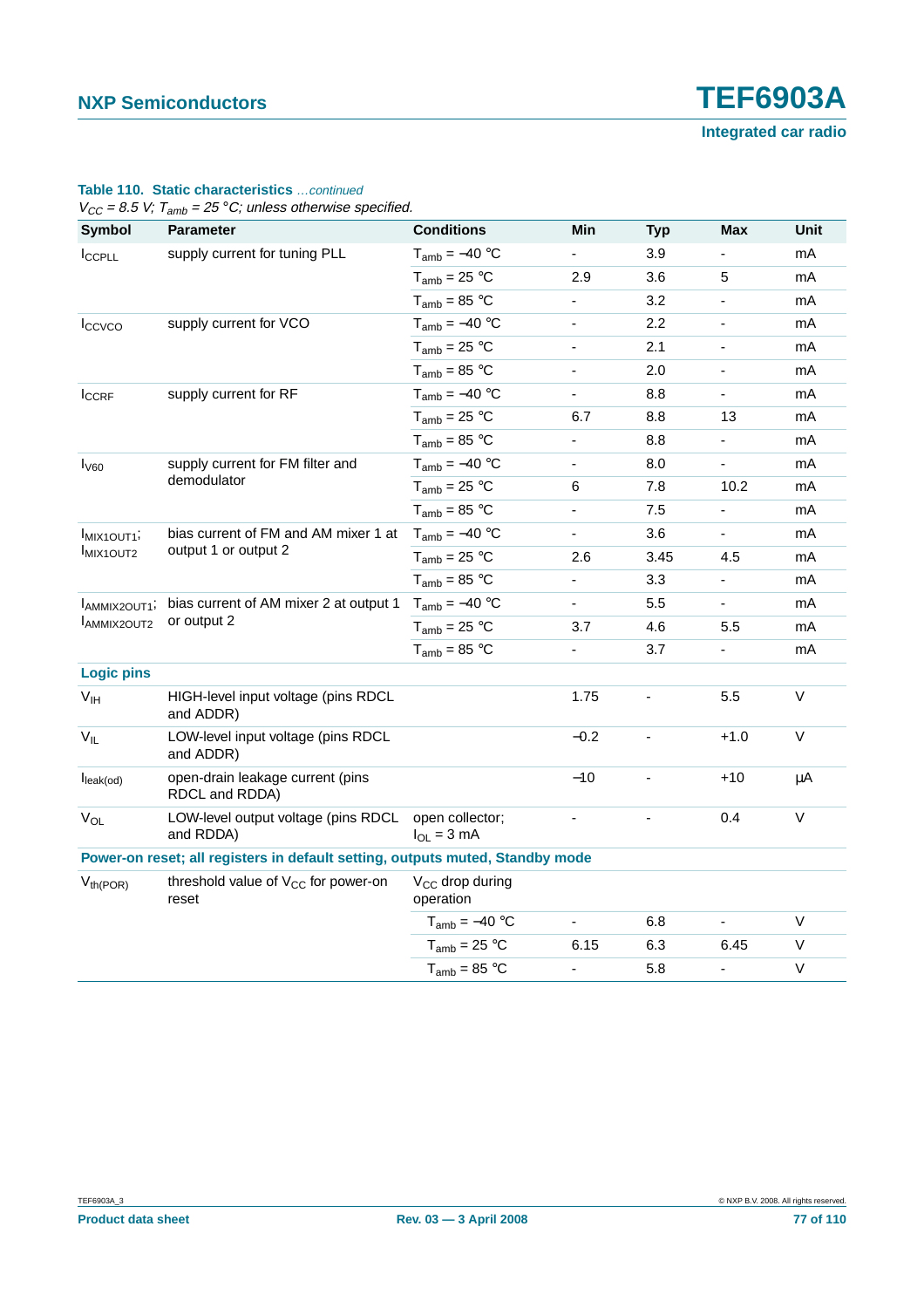# **12. Dynamic characteristics**

# **12.1 Dynamic characteristics of the tuner**

#### **Table 111. Dynamic characteristics of the tuner**

 $V_{CC}$  = 8.5 V; T<sub>amb</sub> = 25 °C; see [Figure](#page-101-0) 44; all AC values are given in RMS; unless otherwise specified.

| <b>Symbol</b>                   | <b>Parameter</b>                                             | <b>Conditions</b>                                                                                    |             | Min                          | <b>Typ</b> | <b>Max</b>                            | Unit                          |
|---------------------------------|--------------------------------------------------------------|------------------------------------------------------------------------------------------------------|-------------|------------------------------|------------|---------------------------------------|-------------------------------|
| <b>Crystal oscillator</b>       |                                                              |                                                                                                      |             |                              |            |                                       |                               |
| $f_{xtal}$                      | crystal frequency                                            |                                                                                                      |             | $\qquad \qquad \blacksquare$ | 20.5       |                                       | <b>MHz</b>                    |
| C/N                             | carrier-to-noise ratio                                       | $f_{\text{xtal}}$ = 20.5 MHz; $\Delta f$ = 10 kHz                                                    |             | 112                          |            |                                       | dBc<br>$\overline{\sqrt{Hz}}$ |
|                                 | Circuit inputs: pins XTAL1 and XTAL2                         |                                                                                                      |             |                              |            |                                       |                               |
| $V_{o(osc)(rms)}$               | oscillator output voltage<br>(RMS value)                     |                                                                                                      |             | 1180                         | 100        | 160                                   | mV                            |
| $R_i$                           | real part of input<br>impedance                              | $V_{XTAL1-XTAL2} = 1$ mV                                                                             | $\boxed{1}$ |                              | $-500$     | $-250$                                | $\Omega$                      |
| $C_i$                           | input capacitance                                            |                                                                                                      | 凹.          |                              | 8          |                                       | pF                            |
|                                 | Tuning system; see Table 38, Table 39 and Table 41           |                                                                                                      |             |                              |            |                                       |                               |
|                                 | Voltage controlled oscillator                                |                                                                                                      |             |                              |            |                                       |                               |
| $f_{\rm osc(min)}$              | minimum oscillator<br>frequency                              |                                                                                                      |             | $\overline{\phantom{0}}$     |            | 153.6                                 | <b>MHz</b>                    |
| $f_{\rm osc(max)}$              | maximum oscillator<br>frequency                              |                                                                                                      |             | 256                          |            |                                       | <b>MHz</b>                    |
| C/N                             | carrier-to-noise ratio                                       | $f_{\rm osc}$ = 200 MHz; $\Delta f$ = 10 kHz;<br>$Q \geq 30$                                         |             | $\qquad \qquad \blacksquare$ | 98         |                                       | dBc<br>$\sqrt{Hz}$            |
| <b>RR</b>                       | ripple rejection;<br>$RR = \frac{V_{CC(ripple)}}{V_{MPXAM}}$ | $f_{\text{ripole}}$ = 100 Hz;<br>$V_{CC(ripple)} = 50$ mV (RMS);<br>$f_{\rm osc}$ = 200 MHz; FM mode |             | 44                           | 50         |                                       | dB                            |
|                                 | Charge pump: pin CPOUT; see Table 40                         |                                                                                                      |             |                              |            |                                       |                               |
| $I_{\text{sink}(CP1)}$          | charge pump CP1 sink<br>current                              | $V_{CPOUT} = 0.5 V to$<br>$V_{CCPLL}$ – 1.3 V; $f_{ref}$ = 100 kHz                                   |             | 130                          | 180        | 240                                   | $\mu$ A                       |
| $I_{\text{source}(\text{CP1})}$ | charge pump CP1<br>source current                            | $V_{CPOUT} = 0.5 V to$<br>$V_{CCPLL}$ – 1.3 V; $f_{ref}$ = 100 kHz                                   |             | $-240$                       | $-180$     | $-130$                                | $\mu$ A                       |
| $I_{\text{sink}(CP2)}$          | charge pump CP2 sink<br>current                              | $V_{CPOUT} = 0.7 V to$<br>$V_{CCPLL} - 1.5 V$ ; f <sub>ref</sub> = 50 kHz                            |             | 270                          | 360        | 480                                   | $\mu$ A                       |
| $I_{\text{source}(\text{CP2})}$ | charge pump CP2<br>source current                            | $V_{CPOUT} = 0.7 V to$<br>$V_{CCPLL}$ – 1.5 V; $f_{ref}$ = 50 kHz                                    |             | $-480$                       | $-360$     | $-270$                                | $\mu$ A                       |
| $I_{\text{sink}(CP3)}$          | charge pump CP3 sink<br>current                              | $V_{CPOUT} = 0.7 V to$<br>$V_{CCPLL} - 0.7 V;$<br>$f_{ref}$ = 20 kHz or 25 kHz                       |             | 580                          | 780        | 1050                                  | $\mu$ A                       |
| $I_{\text{source(CP3)}}$        | charge pump CP3<br>source current                            | $V_{CPOUT} = 0.7 V to$<br>$V_{CCPLL}$ - 0.7 V;<br>$f_{ref}$ = 20 kHz or 25 kHz                       |             | $-1050$                      | $-780$     | $-580$                                | μA                            |
| $I_{\text{sink}(CP4)}$          | charge pump CP4 sink<br>current                              | $V_{CPOUT} = 0.7 V to$<br>$V_{CCPLL}$ - 0.7 V; $f_{ref}$ = 20 kHz                                    |             | 1040                         | 1400       | 1900                                  | μA                            |
| $I_{\text{source}(\text{CP4})}$ | charge pump CP4<br>source current                            | $V_{CPOUT} = 0.7 V to$<br>$V_{CCPLL} - 0.7 V$ ; f <sub>ref</sub> = 20 kHz                            |             | $-1900$                      | $-1400$    | $-1040$                               | μA                            |
| TEF6903A_3                      |                                                              |                                                                                                      |             |                              |            | C NXP B.V. 2008. All rights reserved. |                               |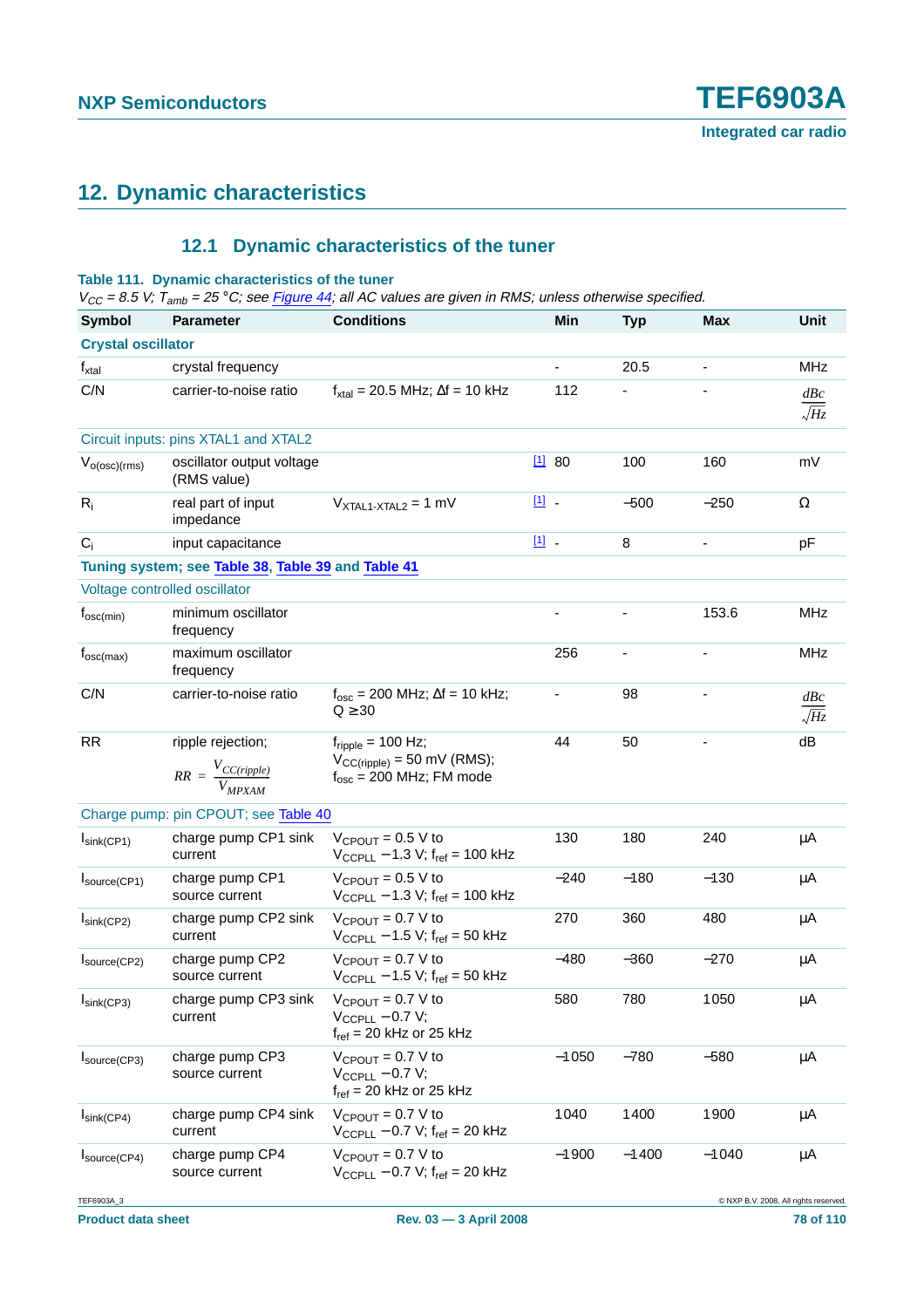| <b>Symbol</b>                  | <b>Parameter</b>                                                                             | <b>Conditions</b>                                                                                                   | Min                          | <b>Typ</b> | Max        | <b>Unit</b> |
|--------------------------------|----------------------------------------------------------------------------------------------|---------------------------------------------------------------------------------------------------------------------|------------------------------|------------|------------|-------------|
| $I_{\text{sink}(CP5)}$         | charge pump CP5 sink<br>current                                                              | $V_{CPOUT} = 0.7 V to$<br>$V_{CCPLL}$ – 0.7 V; $f_{ref}$ = 10 kHz                                                   | 1630                         | 2200       | 2970       | μA          |
| Isource(CP5)                   | charge pump CP5<br>source current                                                            | $V_{CPOUT} = 0.7 V to$<br>$V_{CCPLL}$ – 0.7 V; $f_{ref}$ = 10 kHz                                                   | $-2970$                      | $-2200$    | $-1630$    | μA          |
|                                | Charge pump: pin VTUNE                                                                       |                                                                                                                     |                              |            |            |             |
| $I_{\textsf{sink}}$            | charge pump sink<br>current                                                                  | $V_{\text{VTUNE}} = 0.8 \text{ V}$ to<br>$V_{CCPLL}$ – 0.7 V                                                        | 2070                         | 2800       | 3780       | μA          |
| $I_{\text{source}}$            | charge pump source<br>current                                                                | $V_{VTUNE} = 0.8 V to$<br>$V_{CCPLL}$ - 0.7 V                                                                       | $-3780$                      | $-2800$    | $-2070$    | μA          |
| t <sub>tune</sub>              | tuning time                                                                                  | Europe FM and US FM band;<br>$f_{ref}$ = 100 kHz; $f_{RF}$ = 87.5 MHz<br>to 108 MHz                                 | ٠                            | 0.75       | 1          | ms          |
|                                |                                                                                              | AM MW band; $f_{ref} = 20$ kHz;<br>$f_{RF}$ = 0.53 MHz to 1.7 MHz                                                   | $\qquad \qquad \blacksquare$ | 5          | 20         | ms          |
| $T_{cy}$                       | inaudible AF update<br>cycle time including<br>1 ms mute start and<br>1 ms mute release time |                                                                                                                     |                              | 6          | 6.5        | ms          |
|                                | <b>Antenna Digital Auto Alignment (DAA)</b>                                                  |                                                                                                                     |                              |            |            |             |
| DAA: pin DAAOUT <sup>[2]</sup> |                                                                                              |                                                                                                                     |                              |            |            |             |
| I <sub>leak(DAA)</sub>         | antenna DAA input<br>leakage current on pin<br>VTUNE (test mode)                             | $V_{\text{VTUNE}} = 0.4 \text{ V}$ to 8 V                                                                           | $-10$                        |            | $+10$      | nA          |
| $\Delta V_{O(T)}$              | output voltage variation<br>with temperature                                                 | $T_{amb} = -40$ °C to +85 °C;<br>$DAA[6:0] = 100 0000$                                                              | $-30$                        |            | $+30$      | mV          |
| $\Delta V_{O(Sink)}$           | output voltage variation<br>caused by sink current                                           | $V_{VTUNE} = 4 V$ ; $I_L = 50 \mu A$                                                                                | $-V_{LSB}$                   |            | $+V_{LSB}$ |             |
| $\Delta V_{O(Source)}$         | output voltage variation<br>caused by source<br>current                                      | $V_{VTUNE} = 4 V$ ; $I_L = -50 \mu A$                                                                               | $-V_{LSB}$                   |            | $+V_{LSB}$ |             |
| $t_{st}$                       | settling time                                                                                | $V_{DAAOUT} = 0.2 V$ to 8.25 V;<br>$C_{L}$ = 270 pF                                                                 |                              | 30         | 60         | $\mu$ s     |
| AM mode                        |                                                                                              |                                                                                                                     |                              |            |            |             |
| $V_{o}$                        | output voltage                                                                               | $DAA[6:0] = 000 0000$                                                                                               | $\overline{\phantom{0}}$     | ä,         | 0.5        | $\sf V$     |
|                                |                                                                                              | $DAA[6:0] = 1111111$                                                                                                | 8.0                          | ÷,         | 8.5        | $\sf V$     |
| FM mode                        |                                                                                              |                                                                                                                     |                              |            |            |             |
| $V_{o(n)}$                     | output noise voltage                                                                         | $V_{VTUNE} = 4 V;$<br>$DAA[6:0] = 100 0000;$<br>$B = 300$ Hz to 22 kHz                                              |                              | 30         | 100        | $\mu$ V     |
| <b>RR</b>                      | ripple rejection                                                                             | $V_{VTUNE} = 4 V;$<br>$DAA[6:0] = 101 0101;$<br>$f_{\text{ripole}} = 100 \text{ Hz}$ ;<br>$V_{CC(ripple)} = 100$ mV |                              | 40         |            | dB          |
| $\Delta V_{o (step)}$          | step accuracy                                                                                | $V_{VTUNE} = 2 V$                                                                                                   | $-0.5V_{LSB}$ 0              |            | $+0.5VLSB$ |             |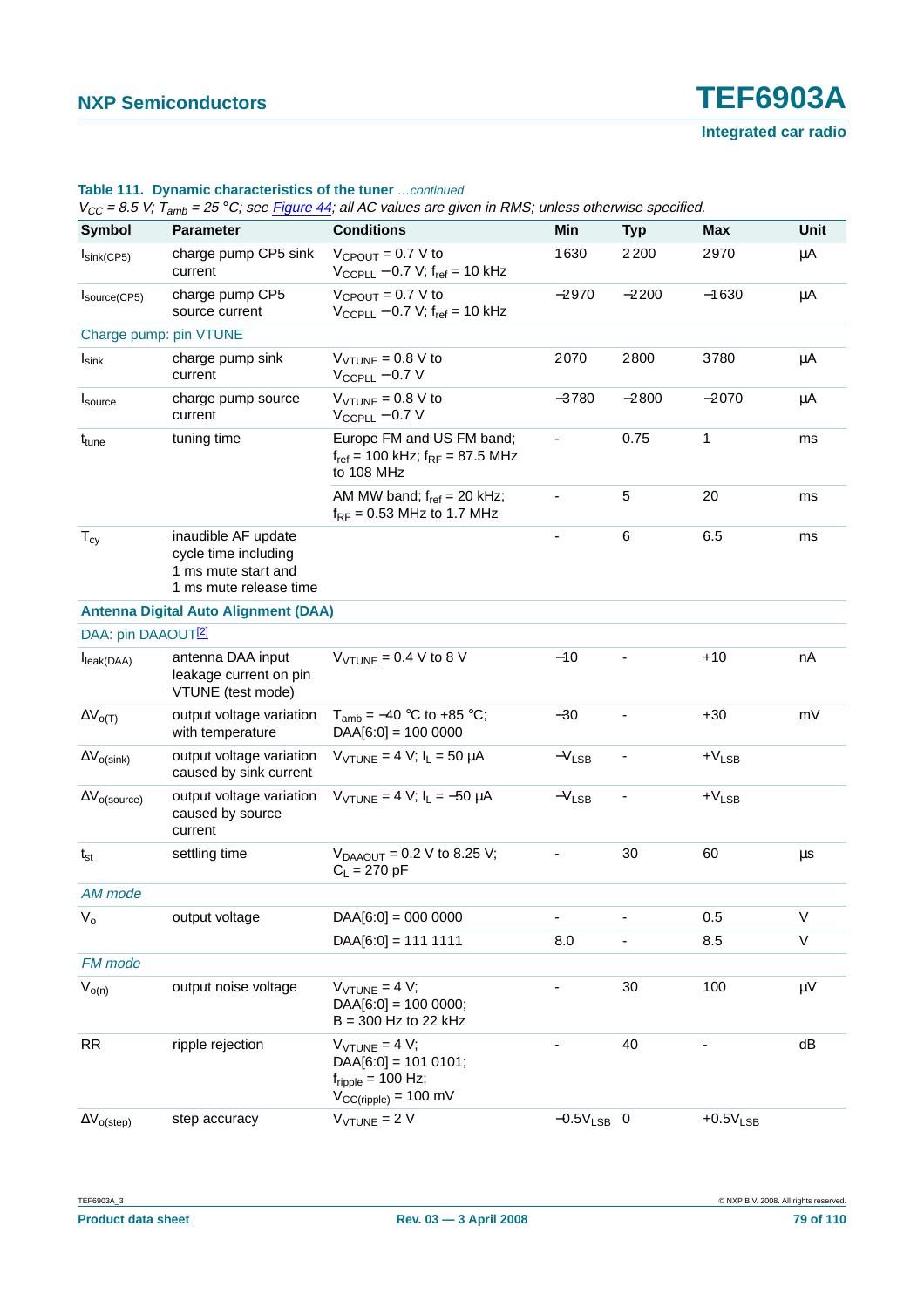#### **Table 111. Dynamic characteristics of the tuner** …continued

 $V_{CC} = 8.5$  V;  $\tilde{T}_{\text{sub}} = 25$  °C; see Figure 44; all AC values are given in RMS; unless otherwise specified.

| Symbol                       | <b>Parameter</b>                                                   | <b>Conditions</b>                                     | Min                          | <b>Typ</b>               | <b>Max</b>     | Unit       |
|------------------------------|--------------------------------------------------------------------|-------------------------------------------------------|------------------------------|--------------------------|----------------|------------|
| $V_{o}$                      | output voltage                                                     | $V_{\text{VTUNE}} = 0.5 V$ ;<br>$DAA[6:0] = 000 0000$ |                              |                          | 0.5            | V          |
|                              |                                                                    | $V_{VTUNE} = 4.25 V;$<br>$DAA[6:0] = 1111111$         | 8                            |                          |                | $\vee$     |
|                              |                                                                    | $V_{VTUNE} = 4 V$                                     |                              |                          |                |            |
|                              |                                                                    | $DAA[6:0] = 000 0000$                                 |                              |                          | 0.5            | $\vee$     |
|                              |                                                                    | $DAA[6:0] = 100 0000$                                 | 3.8                          | 4.23                     | 4.65           | V          |
|                              |                                                                    | $V_{VTUNE} = 2 V$                                     |                              |                          |                |            |
|                              |                                                                    | $DAA[6:0] = 101 0101$                                 | 2.45                         | 2.74                     | 3.05           | V          |
|                              |                                                                    | $DAA[6:0] = 010 1010$                                 | 1.3                          | 1.46                     | 1.6            | V          |
| <b>AM channel</b>            |                                                                    |                                                       |                              |                          |                |            |
|                              | AM RF AGC detector A: pin AMMIX1IN; see Figure 41                  |                                                       |                              |                          |                |            |
|                              | VAMMIX1IN(p-p) AM AGC start level<br>(peak-to-peak value)          | $AGC[1:0] = 00; m = 1$                                | 700                          | 1000                     | 1400           | mV         |
|                              | AM RF AGC detector B: pin AMIF2IN; see Figure 41                   |                                                       |                              |                          |                |            |
| VAMIF2IN(p-p)                | IF voltage on pin<br>AMIF2IN for AGC start<br>(peak-to-peak value) | $m = 1$ ; f <sub>mod</sub> = 400 Hz                   |                              | 0.23                     |                | V          |
| RF cascode AGC               |                                                                    |                                                       |                              |                          |                |            |
| $\triangle$ AGC              | AGC control range                                                  |                                                       |                              | 10                       |                | dB         |
| <b>V<sub>VAMCAS</sub></b>    | cascode base voltage                                               | $AGC[1:0] = 00$ ; maximum gain<br>at cascode AGC      | $\qquad \qquad \blacksquare$ | 5                        |                | V          |
| R <sub>VAMCAS</sub>          | cascode base source<br>resistance                                  |                                                       |                              | 1.6                      |                | k $\Omega$ |
| <b>I</b> VAMCAS              | cascode base current                                               | source current                                        | 100                          | $\blacksquare$           |                | μA         |
|                              | drive capability                                                   | sink current                                          |                              | $\mathbf 0$              |                | μA         |
| <b>V<sub>VAMCASFB</sub></b>  | cascode emitter<br>DC voltage                                      | minimum gain at cascode<br><b>AGC</b>                 |                              | 320                      |                | mV         |
|                              |                                                                    | maximum gain at cascode<br><b>AGC</b>                 |                              |                          |                |            |
|                              |                                                                    | $KAGC = 1$                                            |                              | 800                      |                | mV         |
|                              |                                                                    | $KAGC = 0$                                            |                              | 4.15                     |                | V          |
| <b>IVAMCASFB</b>             | cascode feedback<br>current                                        |                                                       |                              |                          | $\overline{c}$ | $\mu$ A    |
|                              | RF PIN diode AGC current generator output: pin IAMAGC              |                                                       |                              |                          |                |            |
| $\triangle AGC$              | AGC control range                                                  | $f_{RF}$ = 999 kHz; dummy aerial<br>15 pF/60 pF       |                              | 50                       |                | dB         |
| $I_{\text{sink(max)}}$       | maximum AGC sink<br>current                                        | $V_{IAMAGC}$ > 1 V                                    | 10                           |                          |                | mA         |
| Isource                      | AGC source current                                                 | AGC not active                                        |                              | $-2.5$                   |                | μA         |
| $I_{\text{sink}(\text{FM})}$ | AGC sink current in                                                | $AGCSW = 1$                                           | 0.5                          | $\mathbf{1}$             |                | mA         |
|                              | FM mode                                                            | $AGCSW = 0$                                           | $\frac{1}{2}$                | $\overline{\phantom{a}}$ | 100            | nA         |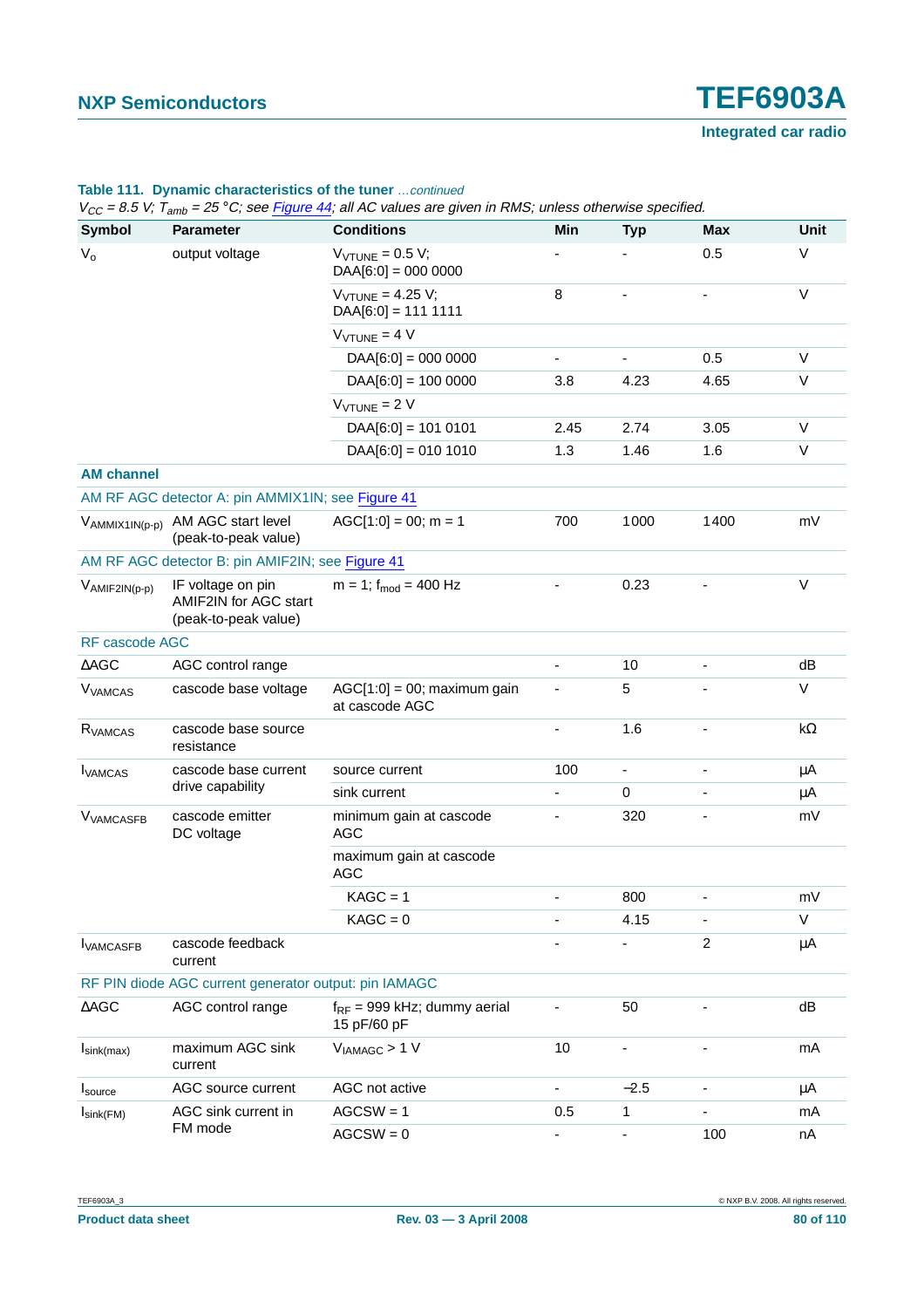|                          | $V_{CC}$ = 8.5 V; T <sub>amb</sub> = 25 °C; see Figure 44; all AC values are given in RMS; unless otherwise specified. |                                                                                                                                                    |               |                          |                          |                          |                      |  |  |
|--------------------------|------------------------------------------------------------------------------------------------------------------------|----------------------------------------------------------------------------------------------------------------------------------------------------|---------------|--------------------------|--------------------------|--------------------------|----------------------|--|--|
| <b>Symbol</b>            | <b>Parameter</b>                                                                                                       | <b>Conditions</b>                                                                                                                                  |               | <b>Min</b>               | <b>Typ</b>               | Max                      | Unit                 |  |  |
| CIAMAGC                  | source current<br>generator output<br>capacitance                                                                      |                                                                                                                                                    |               |                          | 3                        |                          | pF                   |  |  |
| V <sub>VDCPIN</sub>      | bias voltage for AM PIN<br>diode                                                                                       |                                                                                                                                                    |               | 4.5                      | 5                        | 5.5                      | $\vee$               |  |  |
| R <sub>VDCPIN</sub>      | bias source resistance                                                                                                 |                                                                                                                                                    |               | $\overline{\phantom{0}}$ | 150                      | $\overline{\phantom{a}}$ | Ω                    |  |  |
| I <sub>bias(max)</sub>   | maximum bias current                                                                                                   | source current                                                                                                                                     |               | 20                       |                          |                          | mA                   |  |  |
|                          |                                                                                                                        | sink current                                                                                                                                       |               | 30                       | $\overline{\phantom{0}}$ |                          | μA                   |  |  |
|                          | AM mixer 1 (IF1 = 10.7 MHz)                                                                                            |                                                                                                                                                    |               |                          |                          |                          |                      |  |  |
|                          | Mixer input: pins AMMIX1IN and AMMIX1DEC                                                                               |                                                                                                                                                    |               |                          |                          |                          |                      |  |  |
| $R_i$                    | input resistance                                                                                                       |                                                                                                                                                    |               | $[3]$ 10                 | 13.2                     | 16                       | k $\Omega$           |  |  |
| $C_i$                    | input capacitance                                                                                                      |                                                                                                                                                    | $\boxed{3}$ - |                          | 3                        |                          | pF                   |  |  |
| $V_{i(max)}$             | maximum input voltage                                                                                                  | 1 dB compression point of<br>$V_{MIX1OUT1-MIX1OUT2}$ ; $m = 0$                                                                                     |               | 500                      |                          |                          | mV                   |  |  |
|                          | Mixer output: pins MIX1OUT1 and MIX1OUT2                                                                               |                                                                                                                                                    |               |                          |                          |                          |                      |  |  |
| $V_{o(max)(p-p)}$        | maximum output voltage<br>(peak-to-peak value)                                                                         |                                                                                                                                                    |               |                          | 12                       |                          | $\vee$               |  |  |
| g <sub>m</sub> (conv)    | conversion<br>transconductance $I_0 / V_i$                                                                             |                                                                                                                                                    |               | 1.75                     | 2.5                      | 3.25                     | mA<br>$\overline{V}$ |  |  |
| g <sub>m</sub> (conv)(T) | conversion                                                                                                             | $T_{amb} = -40 °C$                                                                                                                                 |               |                          | $\mathbf{1}$             |                          | dB                   |  |  |
|                          | transconductance<br>variation with<br>temperature related to<br>$T_{amb} = 25 °C$                                      | $T_{amb} = 85 °C$                                                                                                                                  |               |                          | $-0.2$                   |                          | dB                   |  |  |
| $R_{o}$                  | output resistance                                                                                                      |                                                                                                                                                    |               | $[4]$ 100                | $\overline{\phantom{a}}$ | $\blacksquare$           | k $\Omega$           |  |  |
| $C_{o}$                  | output capacitance                                                                                                     |                                                                                                                                                    | $[4]$ -       |                          | $\overline{4}$           | $\overline{7}$           | pF                   |  |  |
| IP <sub>3</sub>          |                                                                                                                        | 3rd-order intercept point $R_L = 2.6 k\Omega$ (AC load between<br>output pins); $\Delta f = 300$ kHz                                               |               | 135                      | 138                      |                          | $dB\mu V$            |  |  |
| IP <sub>2</sub>          | 2nd-order intercept<br>point                                                                                           | $R_L$ = 2.6 kΩ (AC load between<br>output pins)                                                                                                    |               |                          | 170                      |                          | dBµV                 |  |  |
| $V_{i(n)(eq)}$           | equivalent input noise<br>voltage                                                                                      | band limited noise;<br>$R_{\text{gen}} = 750 \Omega$ ; noise of $R_{\text{gen}}$<br>included; $R_L = 2.6 k\Omega$<br>(AC load between output pins) |               | ÷,                       | 5.8                      | 8                        | nV<br>$\sqrt{Hz}$    |  |  |
| F                        | noise figure of<br>AM mixer 1                                                                                          |                                                                                                                                                    |               | ۰                        | 4.5                      | 7.1                      | dB                   |  |  |
|                          | AM mixer $2$ (IF2 = 450 kHz)                                                                                           |                                                                                                                                                    |               |                          |                          |                          |                      |  |  |
|                          | Mixer input: pins IF1IN and IF1DEC                                                                                     |                                                                                                                                                    |               |                          |                          |                          |                      |  |  |
| $R_i$                    | input resistance                                                                                                       |                                                                                                                                                    | $\boxed{5}$ . |                          | 330                      | ä,                       | Ω                    |  |  |
| $C_i$                    | input capacitance                                                                                                      |                                                                                                                                                    | $\boxed{5}$   |                          | 3                        |                          | pF                   |  |  |
| $V_{i(max)(p)}$          | maximum input voltage<br>(peak value)                                                                                  | 1 dB compression point of<br>VAMMIX2OUT1-AMMIX2OUT2                                                                                                |               | 1.1                      | 1.4                      |                          | $\vee$               |  |  |
|                          | Mixer output: pins AMMIX2OUT1 and AMMIX2OUT2                                                                           |                                                                                                                                                    |               |                          |                          |                          |                      |  |  |
| $R_{o}$                  | output resistance                                                                                                      |                                                                                                                                                    |               | $[6]$ 50                 |                          |                          | k $\Omega$           |  |  |

#### **Table 111. Dynamic characteristics of the tuner** …continued

Product data sheet **Rev. 03** — 3 April 2008 **81 of 110** 

TEF6903A\_3 © NXP B.V. 2008. All rights reserved.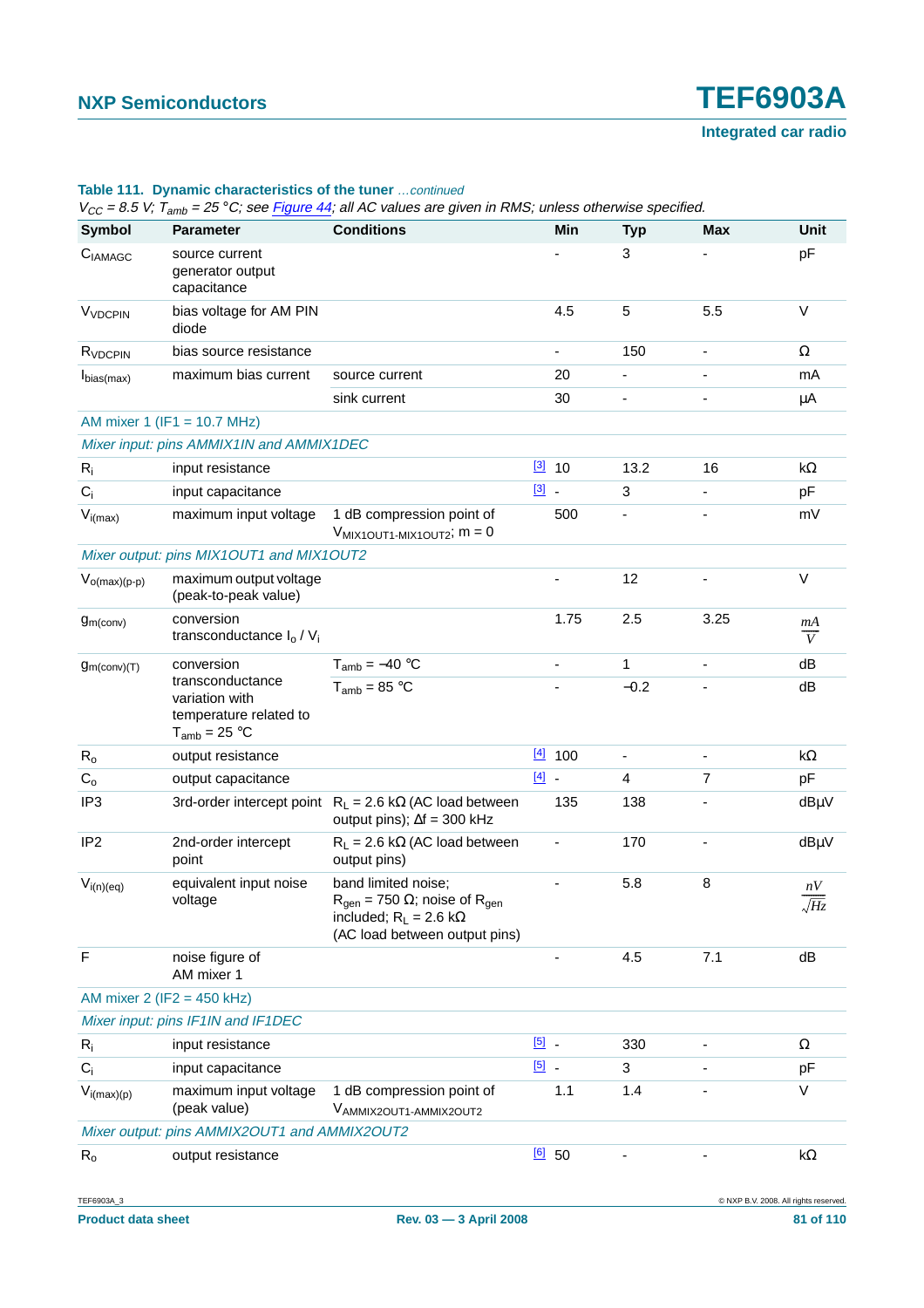| <b>Symbol</b>           | <b>Parameter</b>                                                                                | $V_{CC}$ = 8.5 V; T <sub>amb</sub> = 25 °C; see Figure 44; all AC values are given in RMS; unless otherwise specified.<br><b>Conditions</b> | <b>Min</b>                   | <b>Typ</b>               | <b>Max</b>               | Unit                 |
|-------------------------|-------------------------------------------------------------------------------------------------|---------------------------------------------------------------------------------------------------------------------------------------------|------------------------------|--------------------------|--------------------------|----------------------|
| $C_{o}$                 | output capacitance                                                                              |                                                                                                                                             | $[6]$ $-$                    | 3                        |                          | pF                   |
| $V_{o(max)(p-p)}$       | maximum output voltage $V_{\text{CCAMMIX2}} = 8.5 V$<br>(peak-to-peak value)                    |                                                                                                                                             |                              | 12                       |                          | V                    |
| g <sub>m</sub> (conv)   | conversion<br>transconductance $I_0 / V_i$                                                      |                                                                                                                                             | 1.2                          | 1.6                      | 2.1                      | mA<br>$\overline{V}$ |
| $g_{m\text{(conv)}(T)}$ | conversion<br>transconductance<br>variation with<br>temperature related to<br>$T_{amb}$ = 25 °C | $T_{amb} = -40$ °C to +85 °C                                                                                                                | $-1$                         | $\mathbf 0$              | $+1$                     | dB                   |
| IP <sub>3</sub>         |                                                                                                 | 3rd-order intercept point $R_L = 1.5 k\Omega$ (AC load between<br>output pins); $\Delta f = 300$ kHz                                        | 134                          | 137                      |                          | dBµV                 |
| IP <sub>2</sub>         | 2nd-order intercept<br>point                                                                    | $R_L$ = 1.5 k $\Omega$ (AC load between<br>output pins)                                                                                     | $\overline{\phantom{a}}$     | 170                      |                          | dBµV                 |
| $V_{i(n)(eq)}$          | equivalent input noise<br>voltage                                                               | $R_{\text{gen}} = 330 \Omega$ ; noise of $R_{\text{gen}}$<br>included; $R_L = 1.5 k\Omega$<br>(AC load between output pins)                 | $\frac{1}{2}$                | 15                       | 22                       | nV<br>$\sqrt{Hz}$    |
| F                       | noise figure of<br>AM mixer 2                                                                   |                                                                                                                                             |                              | 16                       | 19.5                     | dB                   |
| $I_{\text{leak}}$       | mixer leakage current                                                                           | FM mode;<br>$T_{amb} = -40$ °C to +85 °C                                                                                                    | ä,                           |                          | 10                       | μA                   |
|                         | AM IF2 AGC stage: pins AMIF2IN and AMIF2DEC <sup>[5]</sup>                                      |                                                                                                                                             |                              |                          |                          |                      |
| $R_i$                   | input resistance                                                                                |                                                                                                                                             | 1.6                          | 2                        | 2.4                      | kΩ                   |
| $C_i$                   | input capacitance                                                                               |                                                                                                                                             | $\overline{\phantom{a}}$     | 5                        | $\overline{\phantom{0}}$ | pF                   |
| $V_i$                   | input voltage                                                                                   | for $\alpha = -10$ dB audio<br>attenuation at MPXAMOUT                                                                                      |                              | 10                       | 20                       | $\mu$ V              |
| $V_{AGC(\text{stop})}$  | AGC stop voltage (input<br>carrier voltage)                                                     |                                                                                                                                             | 100                          | $\overline{\phantom{a}}$ |                          | mV                   |
|                         | AM demodulator output: pin MPXAMOUT                                                             |                                                                                                                                             |                              |                          |                          |                      |
| $V_{\text{sens}}$       | sensitivity voltage                                                                             | $m = 0.3$ ; $f_{mod} = 400$ Hz;<br>$B_{AF}$ = 2.15 kHz; R <sub>gen</sub> = 2 kΩ                                                             |                              |                          |                          |                      |
|                         |                                                                                                 | $(S+N)/N = 26 dB$                                                                                                                           | $\overline{\phantom{0}}$     | 60                       | 90                       | $\mu$ V              |
|                         |                                                                                                 | $(S+N)/N = 46 dB$                                                                                                                           | $\overline{\phantom{0}}$     | 600                      | 900                      | μV                   |
| $(S+N)/N$               | maximum signal plus<br>noise-to-noise ratio                                                     | $m = 0.3$ ; f <sub>mod</sub> = 400 Hz;<br>$B_{AF}$ = 2.15 kHz; R <sub>gen</sub> = 2 kΩ                                                      | 54                           | 60                       |                          | dB                   |
| $V_{o}$                 | MPXAMOUT output<br>voltage                                                                      | $m = 0.3$ ; f <sub>mod</sub> = 400 Hz;<br>$V_i = 100 \mu V$ to 100 mV                                                                       | 200                          | 255                      | 320                      | mV                   |
| THD                     | total harmonic distortion                                                                       | $B_{AF} = 2.15$ kHz;<br>$V_{AMIF2IN}$ = 100 µV to 100 mV;<br>$m = 0.8$ ; f <sub>mod</sub> = 400 Hz                                          |                              | 0.5                      | 1                        | $\%$                 |
| $t_{st}$                | AM AGC settling time                                                                            | $V_{AMIF2IN}$ = 100 µV to 100 mV                                                                                                            | $\overline{\phantom{a}}$     | 165                      | -                        | ms                   |
|                         |                                                                                                 | $V_{AMIF2IN}$ = 100 mV to 100 µV                                                                                                            | $\qquad \qquad \blacksquare$ | 440                      |                          | ms                   |
| $R_{o}$                 | output resistance                                                                               |                                                                                                                                             | $\overline{\phantom{a}}$     | ۰                        | 500                      | Ω                    |
| $C_{o}$                 | output capacitance                                                                              |                                                                                                                                             |                              | 3                        |                          | pF                   |
| $Z_L$                   | load impedance                                                                                  |                                                                                                                                             | 10                           | $\overline{\phantom{a}}$ |                          | k $\Omega$           |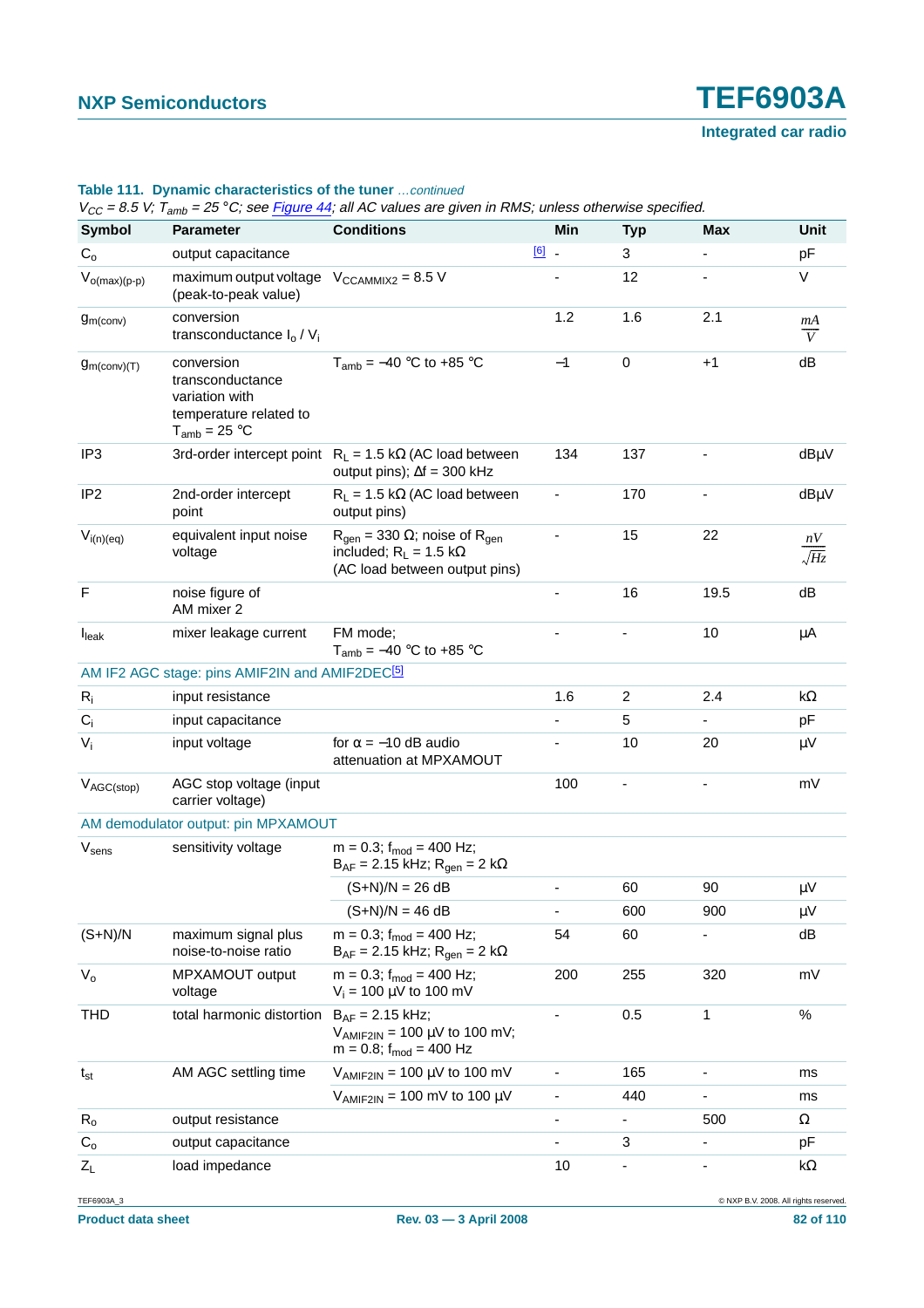|                                     | $V_{CC}$ = 8.5 V; T <sub>amb</sub> = 25 °C; see Figure 44; all AC values are given in RMS; unless otherwise specified. |                                                                                                                                                                              |                          |            |                |                        |  |  |  |  |
|-------------------------------------|------------------------------------------------------------------------------------------------------------------------|------------------------------------------------------------------------------------------------------------------------------------------------------------------------------|--------------------------|------------|----------------|------------------------|--|--|--|--|
| Symbol                              | <b>Parameter</b>                                                                                                       | <b>Conditions</b>                                                                                                                                                            | Min                      | <b>Typ</b> | <b>Max</b>     | Unit                   |  |  |  |  |
| <b>RR</b>                           | ripple rejection<br>$RR = \frac{V_{CC(ripple)}}{V_{MPXAMOUT}}$                                                         | $f_{\text{ripole}}$ = 100 Hz;<br>$V_{CC(ripple)} = 50$ mV (RMS);<br>$V_{AMIF2IN} = 10$ mV                                                                                    | 20                       | 26         |                | dB                     |  |  |  |  |
| AM level detector output: pin LEVEL |                                                                                                                        |                                                                                                                                                                              |                          |            |                |                        |  |  |  |  |
|                                     | Input: pins AMIF2IN and AMIF2DEC                                                                                       |                                                                                                                                                                              |                          |            |                |                        |  |  |  |  |
| <b>LST</b>                          | level start alignment<br>position                                                                                      | $V_{i(AMIF2IN)} = 95 \mu V$ ; level slope<br>aligned to $(800 \pm 50)$ mV/dec;<br>level start aligned to<br>$V_{LEVEL} = (1.24 \pm 0.04) V$                                  | 6                        |            | 25             |                        |  |  |  |  |
| $\Delta V$ LEVEL                    | step size for adjustment<br>of level starting point                                                                    | $V_{AMIF2IN} = 0 V$ ; default setting<br>of level slope                                                                                                                      | 20                       | 40         | 72             | mV                     |  |  |  |  |
| <b>LSL</b>                          | level slope alignment<br>position                                                                                      | level slope measured from<br>$V_{i(AMIF2IN)} = 95 \mu V$ to<br>$V_{i(AMIF2IN)} = 950 \mu V$ ; level<br>slope aligned to<br>$(800 \pm 50)$ mV/dec                             | $\mathbf 0$              |            | $\overline{7}$ |                        |  |  |  |  |
| $\Delta V_{step}$                   | step size for adjustment $V_{AMIF2IN} = 1.4$ mV<br>of level slope                                                      |                                                                                                                                                                              | 40                       | 60         | 80             | mV<br>$\overline{dec}$ |  |  |  |  |
| $\Delta V_{\text{LEVEL(T)}}$        | level voltage drift over<br>temperature                                                                                | $T_{amb} = -40$ °C to +85 °C                                                                                                                                                 | $\overline{\phantom{0}}$ | 0.03       |                | $\frac{dB}{K}$         |  |  |  |  |
| $R_{o}$                             | output resistance                                                                                                      |                                                                                                                                                                              |                          |            | 500            | $\Omega$               |  |  |  |  |
| $R_L$                               | output load resistance                                                                                                 |                                                                                                                                                                              | 25                       |            |                | k $\Omega$             |  |  |  |  |
| $C_{L(max)}$                        | maximum load<br>capacitance                                                                                            |                                                                                                                                                                              |                          |            | 25             | pF                     |  |  |  |  |
| <b>RR</b>                           | ripple rejection<br>$RR = \frac{V_{CC(ripple)}}{V_{LEVEL(AC)}}$                                                        | $V_{CC(ripple)} = 50$ mV (RMS);<br>$f_{\text{ripple}} = 100 \text{ Hz}$ ;<br>$V_{AMIF2IN} = 10$ mV                                                                           | ٠                        | 24         |                | dB                     |  |  |  |  |
| AM noise blanker IF part            |                                                                                                                        |                                                                                                                                                                              |                          |            |                |                        |  |  |  |  |
| $t_{\sf sup}$                       | suppression time at IF2                                                                                                | $IF2 = 450 kHz$                                                                                                                                                              | $\overline{7}$           | 15         | 25             | $\mu$ s                |  |  |  |  |
| $V_{th}$                            | noise blanker trigger<br>threshold                                                                                     | noise pulse at RF input<br>$(CISPR 16-1);$<br>repetition rate = $100$ Hz; pulse<br>duration 5 ns; $t_r$ and $t_f$ < 1 ns;<br>measured at dummy aerial<br>input (15 pF/60 pF) |                          |            |                |                        |  |  |  |  |
|                                     |                                                                                                                        | $NBL[1:0] = 00$                                                                                                                                                              | ä,                       | 1.4        |                | $\vee$                 |  |  |  |  |
|                                     |                                                                                                                        | $NBL[1:0] = 01$                                                                                                                                                              | ä,                       | 1.0        |                | $\vee$                 |  |  |  |  |
|                                     |                                                                                                                        | $NBL[1:0] = 10$                                                                                                                                                              | $\overline{\phantom{a}}$ | 0.7        |                | $\vee$                 |  |  |  |  |
| $m_{th}$                            | modulation threshold for<br>blanking of audio signal                                                                   | maximum modulation, which<br>triggers the blanking circuit in<br>the audio part; $LODX = 0$                                                                                  |                          | 5          |                | $\%$                   |  |  |  |  |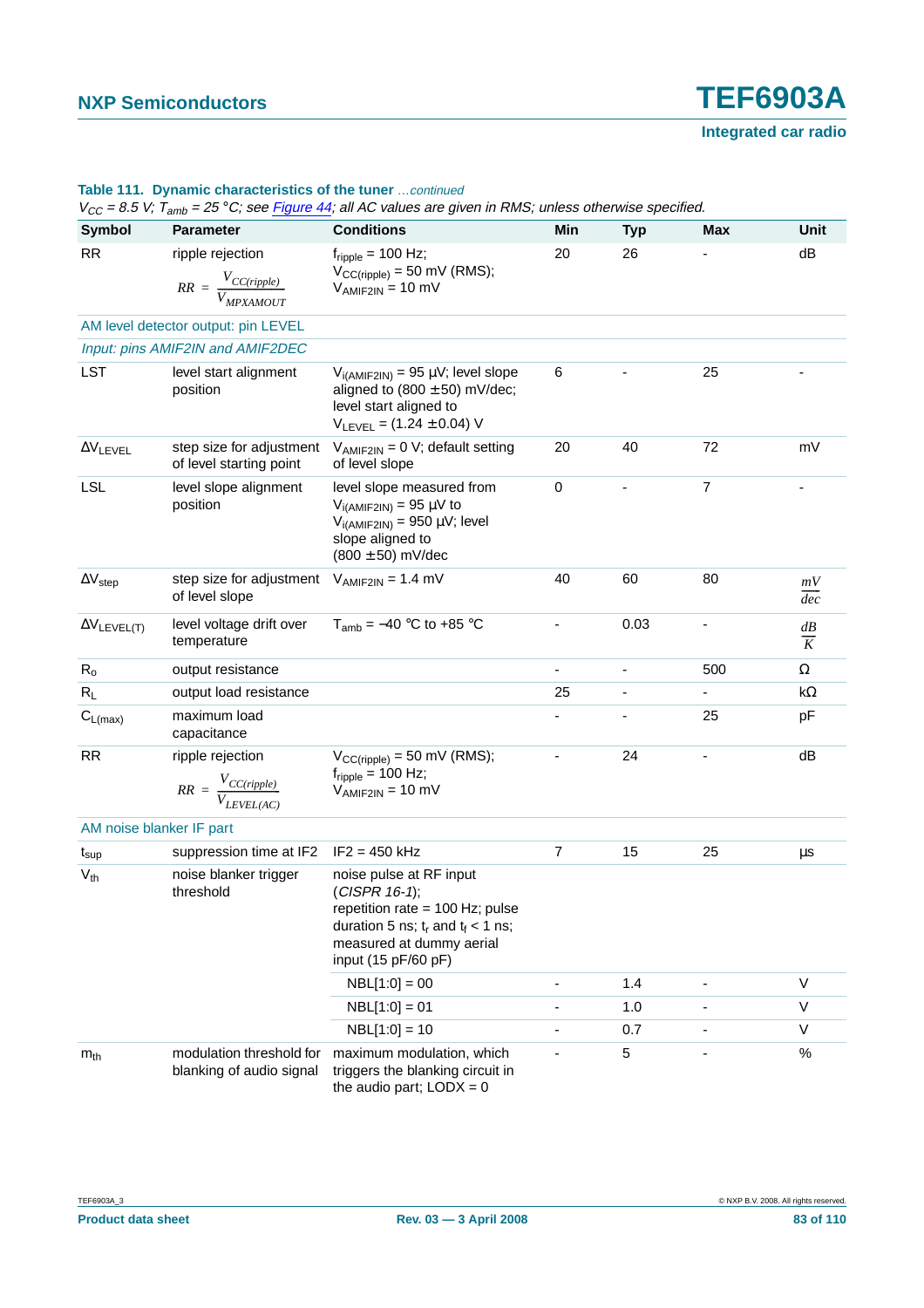|                          | $V_{CC}$ = 8.5 V; T <sub>amb</sub> = 25 °C; see Figure 44; all AC values are given in RMS; unless otherwise specified. |                                                                                                                      |                          |                         |                                      |                      |  |  |  |  |
|--------------------------|------------------------------------------------------------------------------------------------------------------------|----------------------------------------------------------------------------------------------------------------------|--------------------------|-------------------------|--------------------------------------|----------------------|--|--|--|--|
| <b>Symbol</b>            | <b>Parameter</b>                                                                                                       | <b>Conditions</b>                                                                                                    | Min                      | <b>Typ</b>              | <b>Max</b>                           | <b>Unit</b>          |  |  |  |  |
| <b>FM channel</b>        |                                                                                                                        |                                                                                                                      |                          |                         |                                      |                      |  |  |  |  |
|                          | FM RF AGC (FM distance mode; $LODX = 0$ )                                                                              |                                                                                                                      |                          |                         |                                      |                      |  |  |  |  |
|                          | Inputs: pins FMMIX1IN1 and FMMIX1IN2 <sup>[7]</sup>                                                                    |                                                                                                                      |                          |                         |                                      |                      |  |  |  |  |
| $V_{i(RF)}$              | RF input voltage for<br>start of wideband AGC                                                                          | $AGC[1:0] = 11$                                                                                                      |                          | 9                       |                                      | mV                   |  |  |  |  |
|                          | PIN diode drive output: pin IFMAGC                                                                                     |                                                                                                                      |                          |                         |                                      |                      |  |  |  |  |
| $I_{\text{source(max)}}$ | maximum AGC source<br>current                                                                                          | $AGC[1:0] = 00$ ; KAGC = 0;<br>$V_{i(RF)}$ > $V_{AGC(stat)}$ ;<br>see Table 34                                       | $-15$                    | $-10$                   | $-7$                                 | mA                   |  |  |  |  |
| $I_{\text{sink(max)}}$   | maximum AGC sink<br>current at AGC recovery                                                                            | $AGC[1:0] = 00$ ; KAGC = 0                                                                                           | $\overline{7}$           | 10                      | 15                                   | mA                   |  |  |  |  |
| Isource                  | AGC source current                                                                                                     | AM mode; $AGCSW = 1$                                                                                                 | $-6$                     | $-4$                    | $-2.5$                               | mA                   |  |  |  |  |
|                          |                                                                                                                        | AM mode; $AGCSW = 0$                                                                                                 |                          | $\mathbf 0$             |                                      | mA                   |  |  |  |  |
|                          |                                                                                                                        | $LODX = 1$ (FM local)                                                                                                | $-0.75$                  | $-0.5$                  | $-0.35$                              | mA                   |  |  |  |  |
|                          | Voltage for narrow-band AGC: pin LEVEL                                                                                 |                                                                                                                      |                          |                         |                                      |                      |  |  |  |  |
| $V_{th}$                 | threshold voltage for<br>narrow-band AGC                                                                               | $KAGC = 1$ (keyed AGC)                                                                                               | 500                      | 950                     | 1400                                 | mV                   |  |  |  |  |
|                          | FM mixer 1 (IF1 = 10.7 MHz)                                                                                            |                                                                                                                      |                          |                         |                                      |                      |  |  |  |  |
|                          |                                                                                                                        | Mixer input: pins FMMIX1IN1 and FMMIX1IN2 <sup>[7]</sup> and mixer output: pins MIX1OUT1 and MIX1OUT2 <sup>[4]</sup> |                          |                         |                                      |                      |  |  |  |  |
| $R_i$                    | input resistance                                                                                                       | $RFGAIN = 0$                                                                                                         | 3                        | 3.8                     | 4.7                                  | k $\Omega$           |  |  |  |  |
|                          |                                                                                                                        | $RFGAIN = 1$                                                                                                         | 1.6                      | 2.0                     | 2.5                                  | k $\Omega$           |  |  |  |  |
| $C_i$                    | input capacitance                                                                                                      |                                                                                                                      |                          | 2                       | $\overline{4}$                       | pF                   |  |  |  |  |
| $R_{o}$                  | output resistance                                                                                                      |                                                                                                                      | 100                      | $\blacksquare$          |                                      | $k\Omega$            |  |  |  |  |
| $C_{o}$                  | output capacitance                                                                                                     |                                                                                                                      | $\overline{\phantom{0}}$ | 4                       | 6                                    | pF                   |  |  |  |  |
| $V_{i(RF)(max)}$         | maximum RF input<br>voltage                                                                                            | 1 dB compression point of<br>FM mixer output voltage                                                                 | 75                       | 100                     |                                      | mV                   |  |  |  |  |
| $V_{i(n)(eq)}$           | equivalent input noise<br>voltage                                                                                      | $R_{\text{gen}} = 200 \Omega$ ; noise of $R_{\text{gen}}$<br>included; $R_L = 2.6 k\Omega$                           |                          | 2.7                     | 3.2                                  | nV<br>$\sqrt{Hz}$    |  |  |  |  |
| g <sub>m</sub> (conv)    | conversion<br>transconductance $I_0/V_i$                                                                               | $RFGAIN = 0$                                                                                                         | 12                       | 18                      | 25                                   | mA<br>$\overline{V}$ |  |  |  |  |
|                          |                                                                                                                        | $RFGAIN = 1$                                                                                                         | 24                       | 36                      | 50                                   | mA<br>$\overline{V}$ |  |  |  |  |
| $g_{m (conv)(T)}$        | conversion<br>transconductance<br>variation with<br>temperature                                                        |                                                                                                                      |                          | $-0.2 \times 10^{-2}$ - |                                      | $K^{-1}$             |  |  |  |  |
| $\mathsf F$              | noise figure                                                                                                           | $R_{gen} = 300 \Omega$                                                                                               |                          |                         |                                      |                      |  |  |  |  |
|                          |                                                                                                                        | $T_{amb} = -40 °C$                                                                                                   |                          | 2.8                     |                                      | dB                   |  |  |  |  |
|                          |                                                                                                                        | $T_{amb} = 25 °C$                                                                                                    |                          | 3.1                     | 4.6                                  | dB                   |  |  |  |  |
|                          |                                                                                                                        | $T_{amb} = 85 °C$                                                                                                    |                          | 3.5                     |                                      | dB                   |  |  |  |  |
| $R_{gen}$                | recommended<br>generator resistance                                                                                    |                                                                                                                      |                          | 200                     |                                      | $\Omega$             |  |  |  |  |
| IP <sub>3</sub>          | 3rd-order intercept point $RFGAIN = 0$                                                                                 |                                                                                                                      |                          | 120                     |                                      | dBµV                 |  |  |  |  |
| TEF6903A_3               |                                                                                                                        |                                                                                                                      |                          |                         | C NXP B.V. 2008. All rights reserved |                      |  |  |  |  |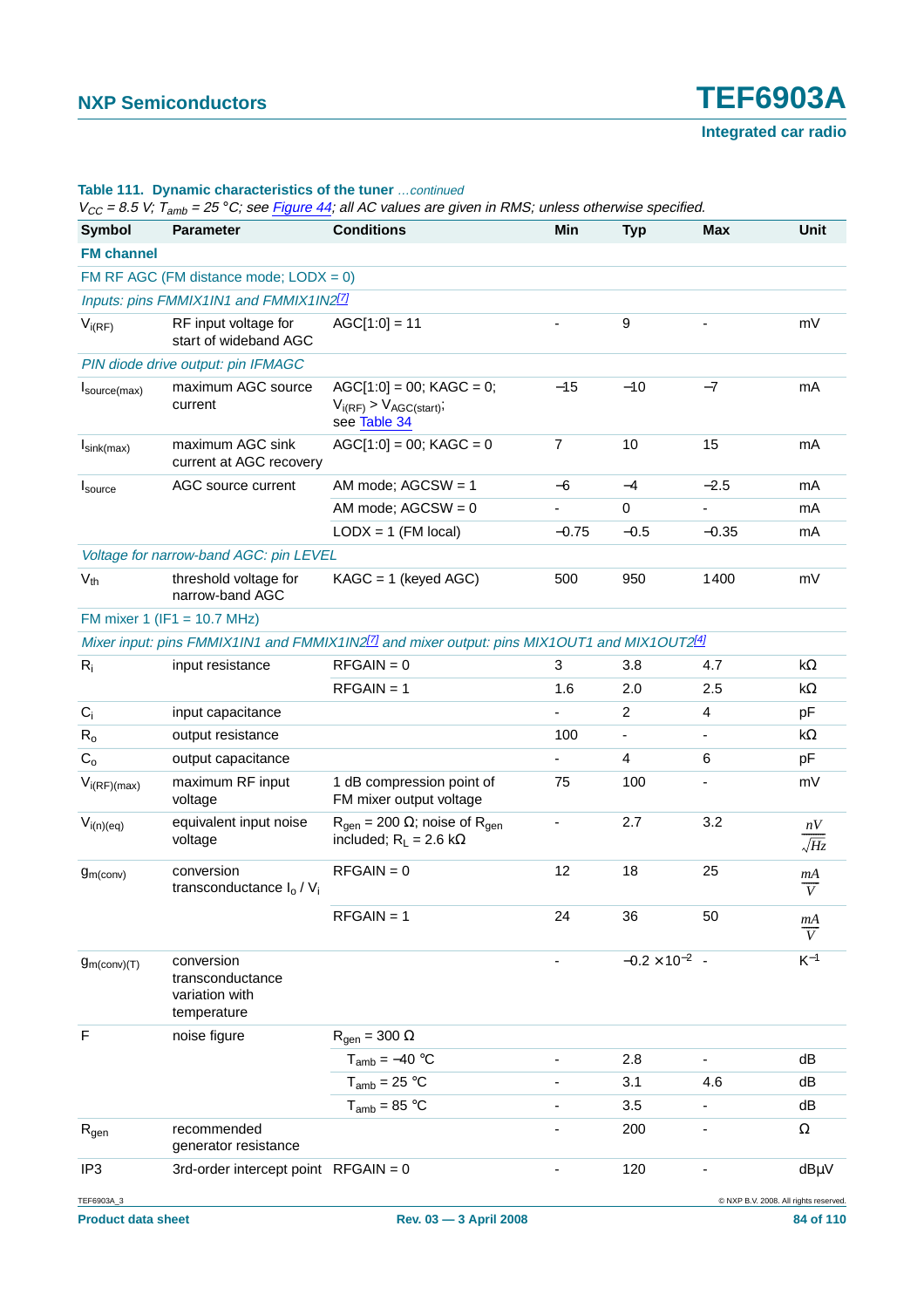|                         |                                                                   | $V_{CC}$ = 8.5 V; T <sub>amb</sub> = 25 °C; see Figure 44; all AC values are given in RMS; unless otherwise specified.                 |       |                          |                          |                |
|-------------------------|-------------------------------------------------------------------|----------------------------------------------------------------------------------------------------------------------------------------|-------|--------------------------|--------------------------|----------------|
| <b>Symbol</b>           | <b>Parameter</b>                                                  | <b>Conditions</b>                                                                                                                      | Min   | <b>Typ</b>               | <b>Max</b>               | Unit           |
| <b>IRR</b>              | image rejection ratio<br>$V_{owanted}$<br>$\overline{V}_{oimage}$ | $f_{RFwanted} = 87.5 \text{ MHz};$<br>$f_{RFimage} = 108.9 \text{ MHz}$                                                                | 25    | 35                       |                          | dB             |
| $V_{o(max)(p-p)}$       | maximum output voltage<br>(peak-to-peak value)                    |                                                                                                                                        | 4.5   | 5.6                      | $\overline{\phantom{0}}$ | $\vee$         |
|                         | <b>FM filter and demodulator</b>                                  |                                                                                                                                        |       |                          |                          |                |
| <b>Tunable filter</b>   |                                                                   |                                                                                                                                        |       |                          |                          |                |
| $B_{\text{max}}$        | maximum bandwidth                                                 | $DYN = 1$                                                                                                                              |       | 165                      |                          | kHz            |
|                         |                                                                   | $DYN = 0$                                                                                                                              | ÷,    | 165                      |                          | kHz            |
| $B_{min}$               | minimum bandwidth                                                 | $DYN = 1$                                                                                                                              |       | 57                       |                          | kHz            |
|                         |                                                                   | $DYN = 0$                                                                                                                              | -     | 57                       | -                        | kHz            |
| $\Delta f_{IF2}$        | FM IF2 center frequency<br>alignment step size                    |                                                                                                                                        |       | $\overline{c}$           |                          | kHz            |
| $f_{IF2(T)}$            | temperature<br>dependence of IF2<br>center frequency              |                                                                                                                                        | $-60$ |                          | $+60$                    | $\frac{Hz}{K}$ |
| FM demodulator          |                                                                   |                                                                                                                                        |       |                          |                          |                |
|                         |                                                                   | FM mixer 2 input: pins IF1IN and IF1DEC <sup>[5]</sup> and output: pin MPXAMOUT                                                        |       |                          |                          |                |
| $R_i$                   | input resistance                                                  |                                                                                                                                        | 275   | 330                      | 400                      | Ω              |
| $R_{o}$                 | output resistance                                                 |                                                                                                                                        |       |                          | 500                      | $\Omega$       |
| $R_L$                   | load resistance                                                   |                                                                                                                                        | 20    | $\overline{\phantom{0}}$ |                          | kΩ             |
| $C_L$                   | load capacitance                                                  |                                                                                                                                        | ÷,    |                          | 20                       | pF             |
| $V_{i(max)}$            | maximum input voltage                                             |                                                                                                                                        | ÷,    | 280                      | ۰                        | mV             |
| $V_{i(start)(lim)}$     | input voltage for start of<br>limiting of V <sub>MPXAMOUT</sub>   | $\alpha_{AF} = -3 dB$                                                                                                                  |       | 2.3                      |                          | $\mu V$        |
| $V_{i(sens)}$           | sensitivity input voltage                                         | $\Delta f = 22.5$ kHz; $f_{mod} = 1$ kHz;<br>$de$ -emphasis = 50 $\mu$ s                                                               |       |                          |                          |                |
|                         |                                                                   | $(S+N)/N = 26 dB;$<br>$R_{gen} = 330 \Omega$                                                                                           |       | 5                        |                          | $\mu$ V        |
|                         |                                                                   | $(S+N)/N = 46 dB$                                                                                                                      |       | 41                       |                          | $\mu V$        |
| $(S+N)/N$               | ultimate signal plus<br>noise-to-noise ratio on<br>pin MPXAMOUT   | $\Delta f = 22.5$ kHz; $f_{mod} = 1$ kHz;<br>$V_i = 3$ mV;<br>$de$ -emphasis = 50 $\mu$ s;<br>$B = 300$ Hz to 22 kHz                   | 75    | 78                       |                          | dB             |
| THD                     | total harmonic distortion<br>Of V <sub>MPXAMOUT</sub>             | $\Delta f = 75$ kHz; $f_{mod} = 1$ kHz;<br>$V_i = 10$ mV                                                                               |       | 0.5                      | 1                        | $\%$           |
| $\Delta f_{\text{max}}$ | maximum FM deviation                                              | THD = $3\%$ ; $f_{mod} = 1$ kHz;<br>$V_i = 10$ mV                                                                                      | 120   | 180                      |                          | kHz            |
| $\alpha_{AM}$           | AM suppression<br>V <sub>MPXAMOUT(FM)</sub><br>MPXAMOUT(AM)       | FM reference: $\Delta f = 22.5$ kHz;<br>$f_{\text{mod}} = 1$ kHz;<br>AM: $m = 0.3$ ; $f_{mod} = 1$ kHz;<br>$de$ -emphasis = 50 $\mu$ s |       |                          |                          |                |
|                         |                                                                   | 10 $\mu$ V < V <sub>i</sub> < 1 V                                                                                                      |       | 40                       |                          | dB             |
|                         |                                                                   | 100 $\mu$ V < V <sub>i</sub> < 1 V                                                                                                     |       | 50                       |                          | dB             |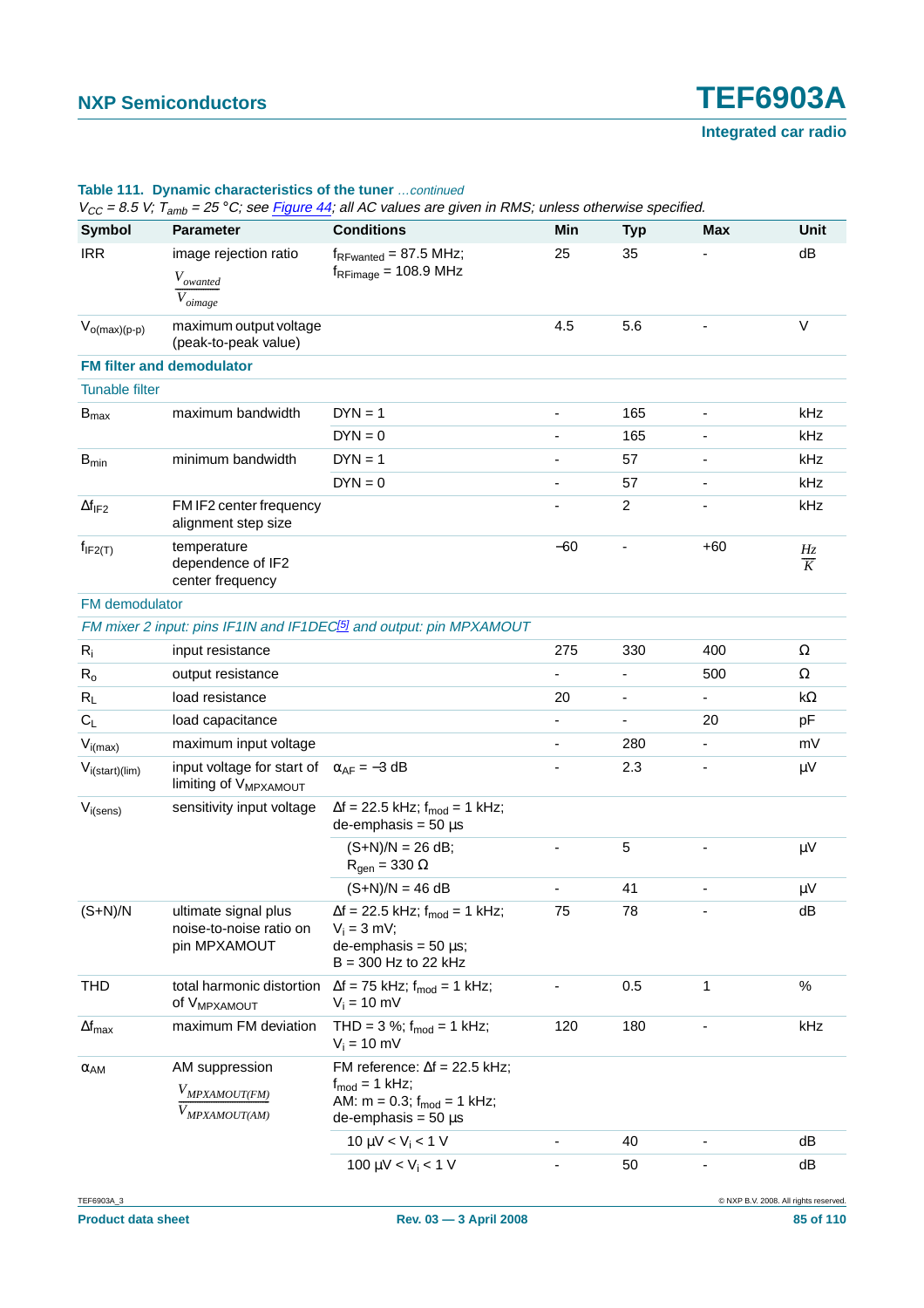|                          |                                                                 |                                                                                                                                            | $V_{CC}$ = 8.5 V; T <sub>amb</sub> = 25 °C; see Figure 44; all AC values are given in RMS; unless otherwise specified. |                |                          |                        |  |  |  |  |  |
|--------------------------|-----------------------------------------------------------------|--------------------------------------------------------------------------------------------------------------------------------------------|------------------------------------------------------------------------------------------------------------------------|----------------|--------------------------|------------------------|--|--|--|--|--|
| <b>Symbol</b>            | <b>Parameter</b>                                                | <b>Conditions</b>                                                                                                                          | Min                                                                                                                    | <b>Typ</b>     | Max                      | <b>Unit</b>            |  |  |  |  |  |
| $V_{o}$                  | output voltage                                                  | $V_i = 20 \mu V$ to 1 V                                                                                                                    | $[4]$                                                                                                                  |                |                          |                        |  |  |  |  |  |
|                          |                                                                 | $\Delta f = 1.2$ kHz; $f_{mod} = 57$ kHz                                                                                                   | $\blacksquare$                                                                                                         | $\overline{7}$ | ÷,                       | mV                     |  |  |  |  |  |
|                          |                                                                 | $\Delta f = 22.5$ kHz; $f_{mod} = 1$ kHz                                                                                                   | 180                                                                                                                    | 230            | 290                      | mV                     |  |  |  |  |  |
| $f_{\text{cut}}$         | cut-off frequency                                               | $C_L = 0 F$ ; R <sub>L</sub> > 20 kΩ                                                                                                       |                                                                                                                        | 65             |                          | kHz                    |  |  |  |  |  |
| <b>RR</b>                | ripple rejection<br>$RR = \frac{V_{CC(ripple)}}{V_{MPXAMOUT}}$  | $f_{\text{ripole}}$ = 100 Hz to 20 kHz;<br>$V_{CC(ripple)} = 50$ mV;<br>$V_{IF1IN} = 3 mV$                                                 |                                                                                                                        | 36             |                          | dB                     |  |  |  |  |  |
|                          | FM level detector output: pin LEVEL <sup>[5]</sup>              |                                                                                                                                            |                                                                                                                        |                |                          |                        |  |  |  |  |  |
| $R_{o}$                  | output resistance                                               |                                                                                                                                            |                                                                                                                        |                | 500                      | $\Omega$               |  |  |  |  |  |
| $R_L$                    | load resistance                                                 |                                                                                                                                            | 25                                                                                                                     | $\blacksquare$ | $\overline{\phantom{a}}$ | kΩ                     |  |  |  |  |  |
| $C_L$                    | load capacitance                                                |                                                                                                                                            | ä,                                                                                                                     |                | 25                       | pF                     |  |  |  |  |  |
| LST                      | level start alignment<br>position                               | $V_{i(IF1IN)} = 135 \mu V$ ; level slope<br>aligned to $(800 \pm 50)$ mV/dec;<br>level start aligned to<br>$V_{LEVEL} = (1.47 \pm 0.04) V$ | 6                                                                                                                      |                | 25                       |                        |  |  |  |  |  |
| $\Delta V$ LEVEL         | step size of level start<br>adjustment                          | $LSL[2:0] = 100$                                                                                                                           | 20                                                                                                                     | 40             | 72                       | mV                     |  |  |  |  |  |
| <b>LSL</b>               | level slope alignment<br>position                               | level slope measured from<br>$V_{i(IF1IN)} = 135 \mu V$ to<br>$V_{i(IF1IN)} = 1.35$ mV; level slope<br>aligned to $(800 \pm 50)$ mV/dec    | $\mathbf 0$                                                                                                            | ÷,             | $\overline{7}$           |                        |  |  |  |  |  |
| $\Delta V_{\text{step}}$ | step size of level slope<br>adjustment                          | $V_i = 1$ mV                                                                                                                               | 40                                                                                                                     | 60             | 80                       | mV<br>$\overline{dec}$ |  |  |  |  |  |
| <b>RR</b>                | ripple rejection<br>$RR = \frac{V_{CC(ripple)}}{V_{level(4C)}}$ | $V_{CC(ripple)} = 50$ mV;<br>$f_{\text{ripple}} = 100 \text{ Hz}$                                                                          |                                                                                                                        | 25             |                          | dB                     |  |  |  |  |  |
|                          | IF counter (FM IF2 or AM IF2 counter); see Table 8              |                                                                                                                                            |                                                                                                                        |                |                          |                        |  |  |  |  |  |
|                          | Pins IF1IN and IF1DEC <sup>[5]</sup>                            |                                                                                                                                            |                                                                                                                        |                |                          |                        |  |  |  |  |  |
| $V_{i(sens)}$            | sensitivity voltage                                             | FM mode                                                                                                                                    | ÷,                                                                                                                     | 5              | 10                       | $\mu V$                |  |  |  |  |  |
|                          | Pins AMIF2IN and AMIF2DEC <sup>[8]</sup>                        |                                                                                                                                            |                                                                                                                        |                |                          |                        |  |  |  |  |  |
| $V_{i(sens)}$            | sensitivity voltage                                             | AM mode; $m = 0$                                                                                                                           | $\qquad \qquad \blacksquare$                                                                                           | 70             | 260                      | $\mu V$                |  |  |  |  |  |

#### **Table 111. Dynamic characteristics of the tuner** …continued

<span id="page-85-1"></span><span id="page-85-0"></span>[1] Measured between pins XTAL1 and XTAL2.

[2] Conversion gain formula of DAA: 
$$
V_{DAAOUT} = (1.915 \times \frac{n}{128} + 0.1) \times V_{VTUNE}
$$
 where n = 0 to 127.

<span id="page-85-2"></span>[3] Input parameters of AM mixer 1 measured between pins AMMIX1IN and AMMIX1DEC.

<span id="page-85-3"></span>[4] Output parameters of FM and AM mixer 1 measured between pins MIX1OUT1 and MIX1OUT2.

- <span id="page-85-4"></span>[5] Input parameters of FM mixer 2 measured between pins IF1IN and IF1DEC.
- <span id="page-85-5"></span>[6] Output parameters of AM mixer 2 measured between pins AMMIX2OUT1 and AMMIX2OUT2.
- <span id="page-85-6"></span>[7] Input parameters of FM mixer 1 measured between pins FMMIX1IN1 and FMMIX1IN2.
- <span id="page-85-7"></span>[8] Input parameters of AM mixer 2 measured between pins AMIF2IN and AMIF2DEC.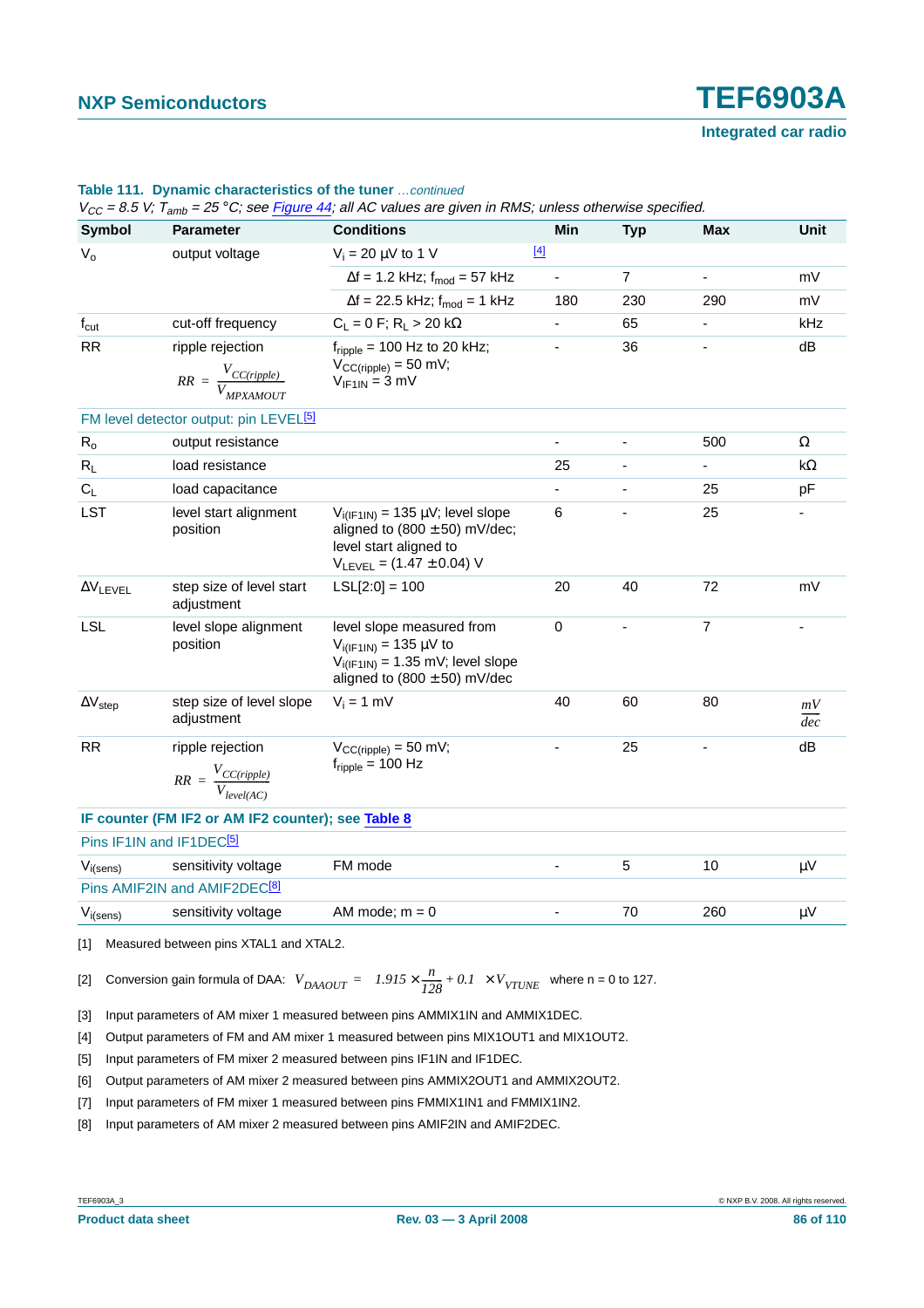

# **12.2 Dynamic characteristics of the sound processor**

#### <span id="page-86-0"></span>**Table 112. Dynamic characteristics of the sound processor**

 $V_{CC}$  = 8.5 V;  $T_{amb}$  = 25 °C; see [Figure](#page-101-0) 44; all AC values are given in RMS; treble: 10 kHz filter frequency; treble = 0 dB; bass: 60 Hz filter frequency; bass = 0 dB;  $f_{\text{audio}} = 1$  kHz;  $G_{\text{vol}} = 0$  dB;  $G_{\text{fader}} = 0$  dB; loudness off; standard output gain (byte OUTPUT; bit OUTA = 0);  $R_L = 10$  kQ;  $C_L = 1$  nF; internal channel; unless otherwise specified.

| Symbol                            | <b>Parameter</b>                                            | <b>Conditions</b>                                                                               | <b>Min</b> | <b>Typ</b> | <b>Max</b> | Unit |
|-----------------------------------|-------------------------------------------------------------|-------------------------------------------------------------------------------------------------|------------|------------|------------|------|
| <b>Stereo decoder and AM path</b> |                                                             |                                                                                                 |            |            |            |      |
| $V_{O(FM)}$                       | FM mono output voltage<br>on pins LFOUT and<br><b>RFOUT</b> | $f_{MPXAMOUT} = 1$ kHz;<br>30 % FM modulation without<br>pilot                                  |            | 330        |            | mV   |
| $V_{O(AM)}$                       | AM output voltage on<br>pins LFOUT and RFOUT                | $f_{AM}$ = 1 kHz;<br>30 % AM modulation                                                         |            | 365        |            | mV   |
| $\alpha_{\rm cs}$                 | channel separation                                          | $f_{FMMPX} = 1$ kHz                                                                             | 40         |            |            | dB   |
| $g_{f(L-R)}$                      | stereo adjust for fine<br>adjustment of separation          | measure 1 kHz level for $L - R$<br>modulation; compare to 1 kHz<br>level for $L + R$ modulation |            |            |            |      |
|                                   |                                                             | $CSA[3:0] = 0000$                                                                               |            | 0          |            | dB   |
|                                   |                                                             | $CSA[3:0] = 0001$                                                                               |            | 0.2        |            | dB   |
|                                   |                                                             |                                                                                                 |            | ÷          |            | dB   |
|                                   |                                                             | $CSA[3:0] = 1110$                                                                               | -          | 2.8        | -          | dB   |
|                                   |                                                             | $CSA[3:0] = 1111$                                                                               |            | 3.0        |            | dB   |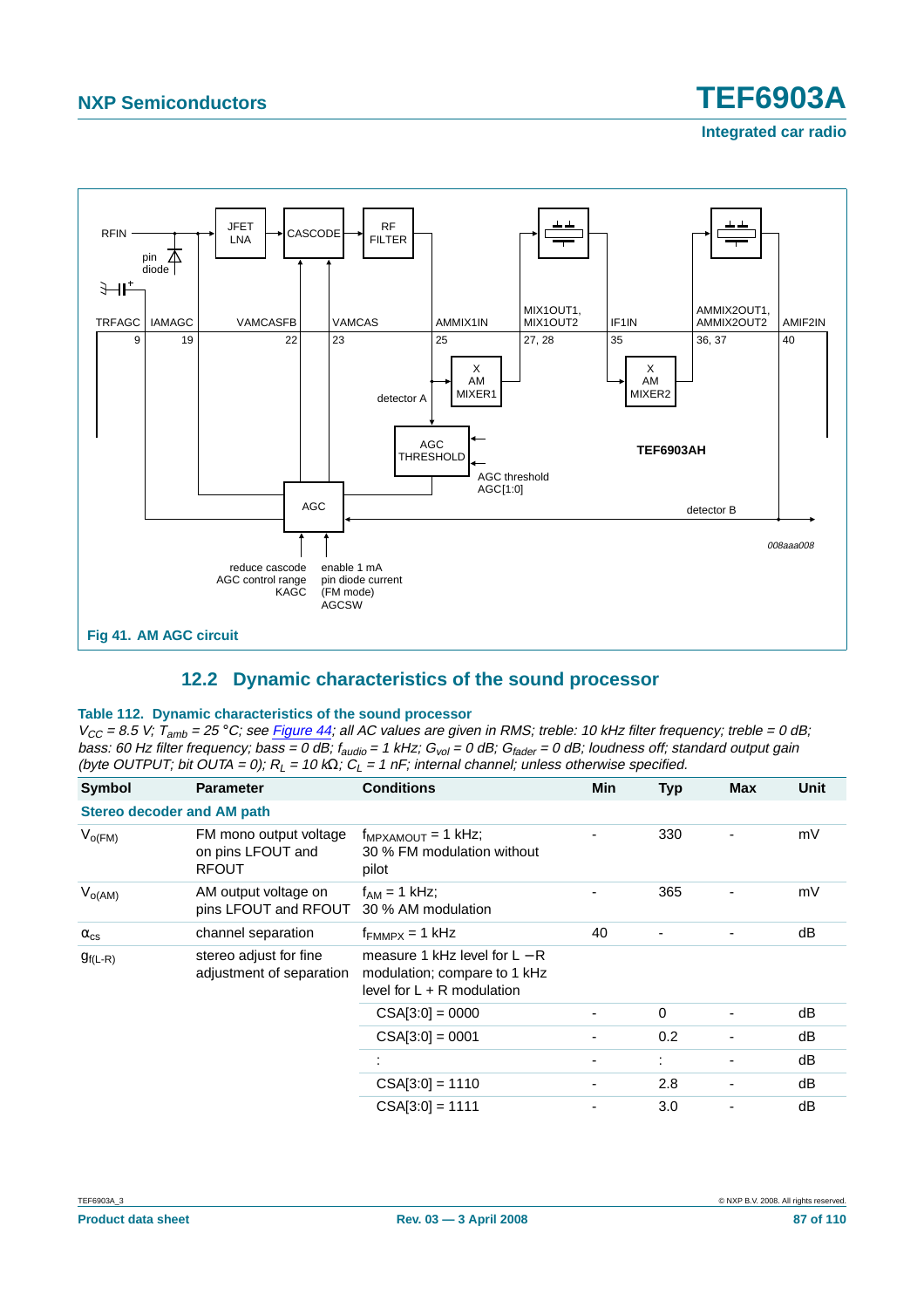| <b>Symbol</b>           | <b>Parameter</b>                                        | <b>Conditions</b>                                                                                           | Min                          | <b>Typ</b>                   | <b>Max</b>               | Unit    |
|-------------------------|---------------------------------------------------------|-------------------------------------------------------------------------------------------------------------|------------------------------|------------------------------|--------------------------|---------|
| S/N                     | signal-to-noise ratio                                   | $f_{MPXAMIN}$ = 20 Hz to 15 kHz;<br>referenced to 1 kHz at<br>91 % FM modulation;<br>$DEMP = 1$             | 70                           |                              |                          | dB      |
| <b>THD</b>              | total harmonic distortion                               | FM mode; $DEMP = 1$ ;<br>measured with 15 kHz<br>brick-wall low-pass filter                                 |                              |                              |                          |         |
|                         |                                                         | $f_{MPXAMIN}$ = 200 Hz to<br>15 kHz                                                                         |                              |                              | 0.3                      | $\%$    |
|                         |                                                         | $V_{MPXAMIN}$ = 50 %; L; pilot on                                                                           | $\overline{\phantom{a}}$     | $\overline{\phantom{0}}$     | 0.3                      | %       |
|                         |                                                         | $V_{MPXAMIN}$ = 50 %; R;<br>pilot on                                                                        |                              |                              | 0.3                      | %       |
| $V_{o(bal)}$            | mono channel balance<br>$V_{oL}$<br>$\overline{V_{oR}}$ | FM mode                                                                                                     | $-1$                         |                              | $+1$                     | dB      |
| $\alpha_{19}$           | pilot signal suppression                                | 9 % pilot; $f_{\text{pilot}} = 19$ kHz;<br>referenced to 1 kHz at<br>91 % FM modulation:<br>$DEMP = 1$      | 40                           | 50                           |                          | dB      |
| $\alpha$                | subcarrier suppression                                  | modulation off; referenced to<br>1 kHz at 91 % FM modulation                                                |                              |                              |                          |         |
|                         |                                                         | $f_{\rm sc}$ = 38 kHz                                                                                       | 35                           | 50                           | ÷,                       | dB      |
|                         |                                                         | $f_{\rm sc}$ = 57 kHz                                                                                       | 40                           | ÷,                           |                          | dB      |
|                         |                                                         | $f_{\rm sc}$ = 76 kHz                                                                                       | 50                           | 60                           | $\overline{\phantom{0}}$ | dB      |
| <b>PSRR</b>             | power supply ripple<br>rejection                        | FM mode; $f_{\text{ripple}} = 100$ Hz;<br>$V_{\text{CC(AC)}} = V_{\text{ripple}} = 100 \text{ mV}$<br>(RMS) | 24                           |                              |                          | dB      |
| $\Delta V_{\text{out}}$ | frequency response                                      | FM mode                                                                                                     |                              |                              |                          |         |
|                         |                                                         | $f_{MPXAMIN} = 20 Hz$                                                                                       | $-0.5$                       | $\qquad \qquad \blacksquare$ | $+0.5$                   | dB      |
|                         |                                                         | $f_{MPXAMIN} = 20$ kHz                                                                                      | $-0.5$                       | $\overline{\phantom{0}}$     | $+0.5$                   | dB      |
| $f_{\text{cut(de-em)}}$ | cut-off frequency of                                    | -3 dB point; see Figure 31                                                                                  |                              |                              |                          |         |
|                         | de-emphasis filter                                      | DEMP = 1 ( $\tau$ = 50 $\mu$ s)                                                                             |                              | 3.18                         |                          | kHz     |
|                         |                                                         | DEMP = $0$ ( $\tau$ = 75 µs)                                                                                | ٠                            | 2.12                         | -                        | kHz     |
| $m_{i(pilot)}$          | pilot threshold                                         | stereo                                                                                                      |                              |                              |                          |         |
|                         | modulation for automatic<br>switching by pilot input    | on                                                                                                          | $\blacksquare$               | 4.0                          | 5.5                      | $\%$    |
|                         | voltage                                                 | off                                                                                                         | 1.3                          | 2.7                          | ٠                        | $\%$    |
| hys <sub>pilot</sub>    | hysteresis of pilot<br>threshold voltage                |                                                                                                             |                              | $\overline{c}$               | ٠                        | dB      |
| <b>Noise blanker</b>    |                                                         |                                                                                                             |                              |                              |                          |         |
| <b>FM</b> part          |                                                         |                                                                                                             |                              |                              |                          |         |
| $t_{\text{sup}(min)}$   | minimum suppression<br>time                             |                                                                                                             | $\qquad \qquad \blacksquare$ | 15                           |                          | $\mu s$ |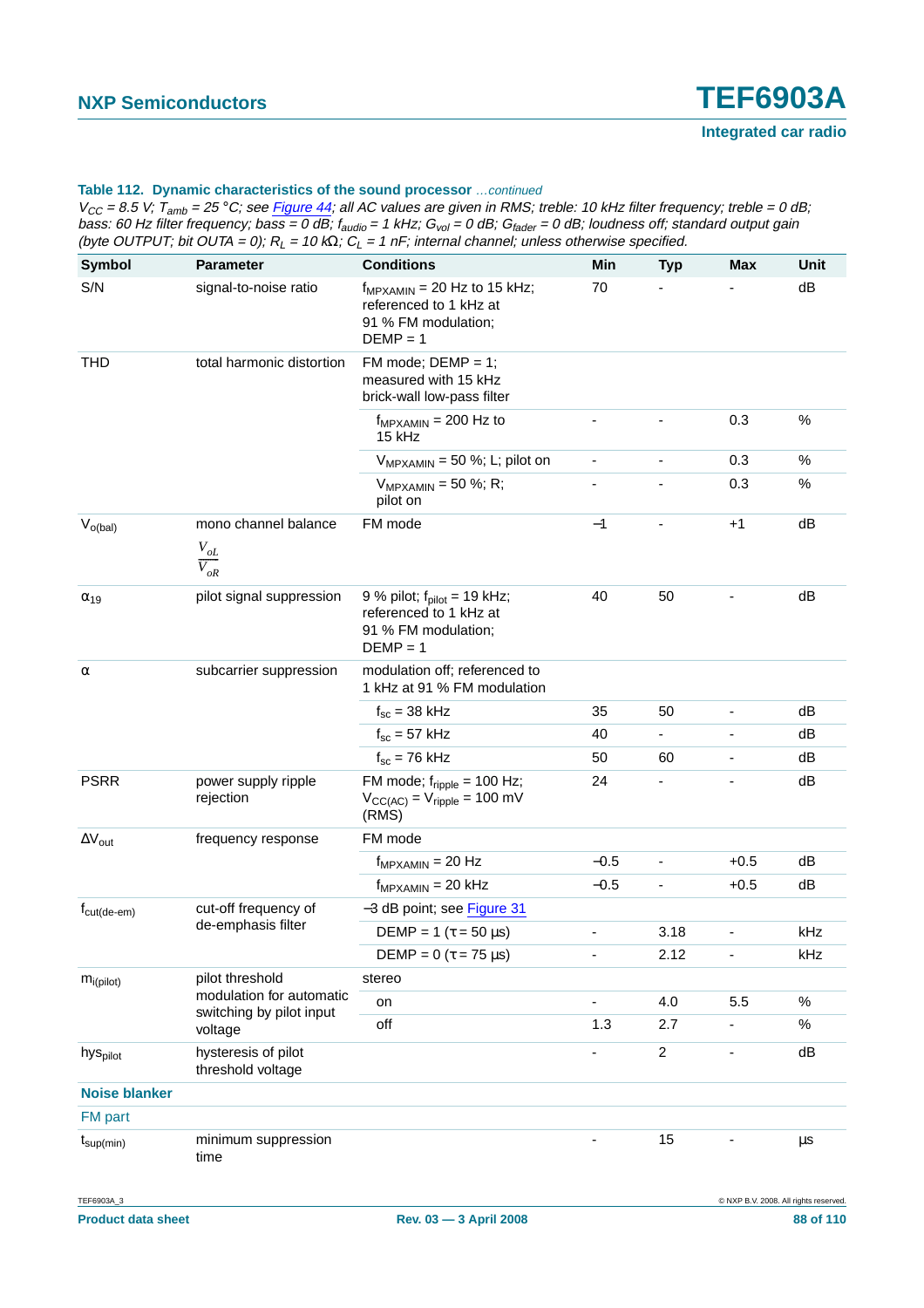$V_{CC}$  = 8.5 V;  $T_{amb}$  = 25 °C; see Figure 44; all AC values are given in RMS; treble: 10 kHz filter frequency; treble = 0 dB; bass: 60 Hz filter frequency; bass = 0 dB; f<sub>audio</sub> = 1 kHz; G<sub>vol</sub> = 0 dB; G<sub>fader</sub> = 0 dB; loudness off; standard output gain (byte OUTPUT; bit OUTA = 0);  $R_L$  = 10 k $\Omega$ ;  $C_L$  = 1 nF; internal channel; unless otherwise specified.

| Symbol                                 | <b>Parameter</b>                                                            | <b>Conditions</b>                                                                                   | Min                          | <b>Typ</b> | <b>Max</b>                   | Unit  |
|----------------------------------------|-----------------------------------------------------------------------------|-----------------------------------------------------------------------------------------------------|------------------------------|------------|------------------------------|-------|
| V <sub>MPXAMIN(M)</sub>                | noise blanker sensitivity                                                   | $t_{pulse}$ = 10 µs; $t_{pulse}$ = 100 Hz                                                           |                              |            |                              |       |
|                                        | at MPXAMIN input<br>(peak value of noise                                    | $NBS[1:0] = 00$                                                                                     | $\frac{1}{2}$                | 65         | $\overline{\phantom{a}}$     | mV    |
|                                        | pulses)                                                                     | $NBS[1:0] = 01$                                                                                     | ٠                            | 100        |                              | mV    |
|                                        |                                                                             | $NBS[1:0] = 10$                                                                                     | $\qquad \qquad \blacksquare$ | 125        | $\overline{\phantom{a}}$     | mV    |
|                                        |                                                                             | $NBS[1:0] = 11$                                                                                     | ä,                           | 160        |                              | mV    |
| $V_{LEVEL(M)}$                         | noise blanker sensitivity                                                   | $t_{pulse}$ = 10 µs; $t_{pulse}$ = 100 Hz                                                           |                              |            |                              |       |
|                                        | at LEVEL output<br>(peak value of noise                                     | $NBL[1:0] = 00$                                                                                     | $\qquad \qquad \blacksquare$ | 10         | $\blacksquare$               | mV    |
|                                        | pulses) (test mode)                                                         | $NBL[1:0] = 01$                                                                                     | -                            | 25         |                              | mV    |
|                                        |                                                                             | $NBL[1:0] = 10$                                                                                     | ä,                           | 36         |                              | mV    |
|                                        |                                                                             | $NBL[1:0] = 11$                                                                                     | ÷,                           | 50         | $\overline{\phantom{a}}$     | mV    |
| AM audio part                          |                                                                             |                                                                                                     |                              |            |                              |       |
| $t_{\text{sup}(min)}$                  | minimum suppression<br>time                                                 |                                                                                                     |                              | 400        |                              | μs    |
| M <sub>AM</sub>                        | noise blanker sensitivity;<br>triggered from pulses at<br>MPXAMIN slew rate | $NBS[1:0] = 00$                                                                                     | -                            | 16.5       | $\overline{\phantom{a}}$     | V/ms  |
|                                        |                                                                             | $NBS[1:0] = 01$                                                                                     | -                            | 18.6       |                              | V/ms  |
|                                        |                                                                             | $NBS[1:0] = 10$                                                                                     | $\qquad \qquad \blacksquare$ | 21         | $\overline{\phantom{a}}$     | V/ms  |
|                                        |                                                                             | $NBS[1:0] = 11$                                                                                     | ٠                            | 23.5       |                              | V/ms  |
| <b>Weak signal processing</b>          |                                                                             |                                                                                                     |                              |            |                              |       |
| <b>Detectors</b>                       |                                                                             |                                                                                                     |                              |            |                              |       |
| $V_{\text{eqUSN}}/\Delta f$            | USN equivalent voltage<br>to frequency deviation<br>ratio                   | see Figure 24;<br>$f_{MPXAMOUT}$ = 150 kHz;<br>$V_{MPXAMOUT}$ = 250 mV;<br>$HCMP = 1$               | $[1]$                        |            |                              |       |
|                                        |                                                                             | $USS[1:0] = 00$                                                                                     | $\qquad \qquad \blacksquare$ | $-0.06$    | $\overline{\phantom{a}}$     | V/kHz |
|                                        |                                                                             | $USS[1:0] = 01$                                                                                     | $\qquad \qquad \blacksquare$ | $-0.08$    | $\overline{\phantom{a}}$     | V/kHz |
|                                        |                                                                             | $USS[1:0] = 10$                                                                                     | $\qquad \qquad \blacksquare$ | $-0.12$    | $\overline{\phantom{a}}$     | V/kHz |
|                                        |                                                                             | $USS[1:0] = 11$                                                                                     |                              | $-0.16$    | $\qquad \qquad \blacksquare$ | V/kHz |
| $V_{\text{eqWAM}}/V_{\text{LEV}(p-p)}$ | WAM equivalent voltage<br>to peak-to-peak voltage<br>on pin LEVEL ratio     | see Figure 24;<br>$V_{LEVEL}$ = 200 mV (p-p) at<br>$f = 21$ kHz on the level<br>voltage; $HCMP = 1$ | $[1]$                        |            |                              |       |
|                                        |                                                                             | $WAS[1:0] = 00$                                                                                     |                              | $-7.5$     | $\qquad \qquad \blacksquare$ |       |
|                                        |                                                                             | $WAS[1:0] = 01$                                                                                     |                              | $-10$      |                              |       |
|                                        |                                                                             | $WAS[1:0] = 10$                                                                                     |                              | $-15$      | -                            |       |
|                                        |                                                                             | $WAS[1:0] = 11$                                                                                     |                              | $-20$      |                              | ٠     |
|                                        | Setting of time constants for SNC, MUTE and HCC                             |                                                                                                     |                              |            |                              |       |
| t <sub>USN(attack)</sub>               | USN detector attack time soft mute and SNC                                  |                                                                                                     |                              | 1          |                              | ms    |
| t <sub>USN(recovery)</sub>             | USN detector recovery<br>time                                               | soft mute and SNC                                                                                   |                              | 1          |                              | ms    |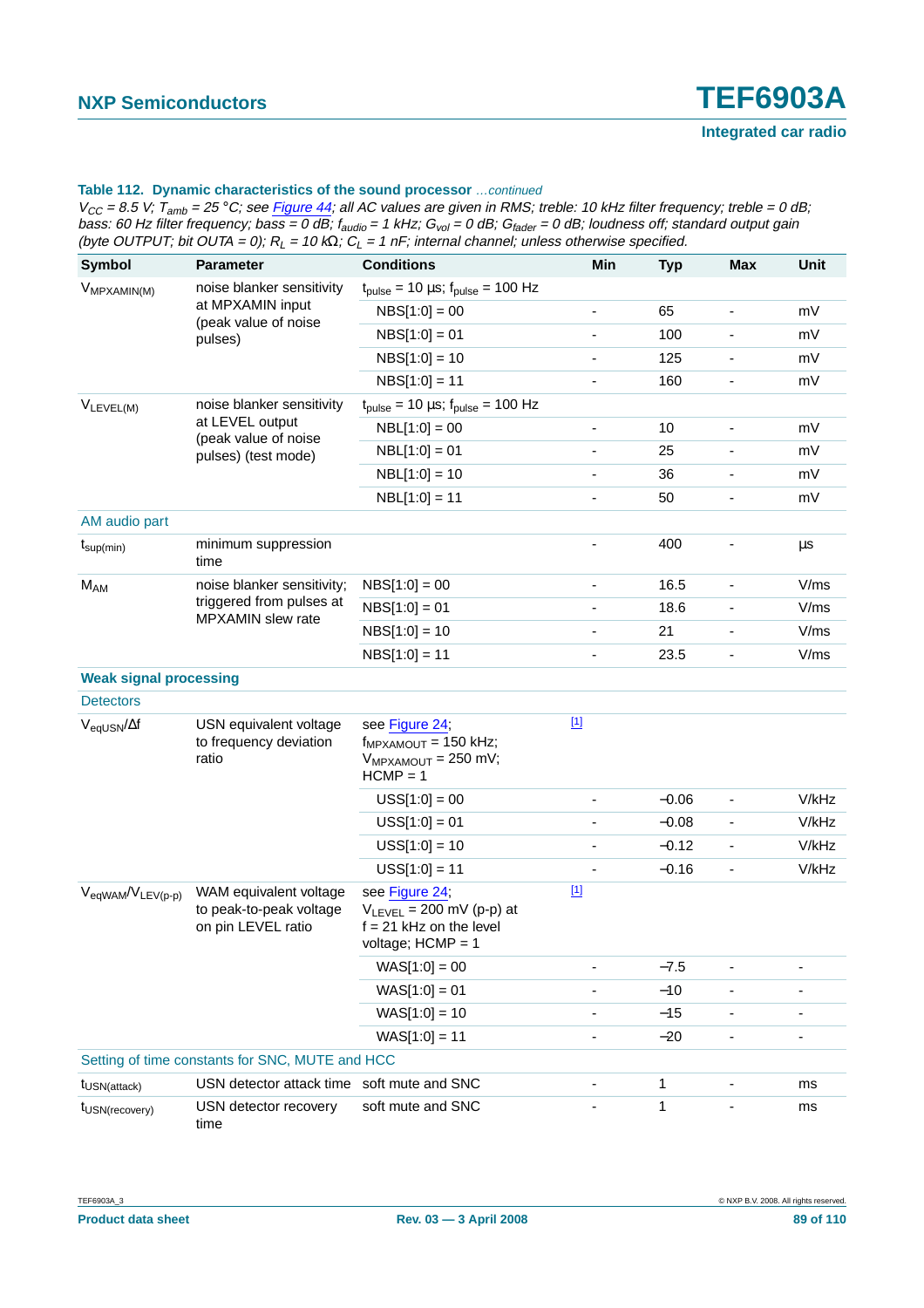| Symbol                                         | <b>Parameter</b>                                                   | <b>Conditions</b>                                                                                                                            | Min | <b>Typ</b> | <b>Max</b>     | Unit |
|------------------------------------------------|--------------------------------------------------------------------|----------------------------------------------------------------------------------------------------------------------------------------------|-----|------------|----------------|------|
| $\triangle$ USS                                | USN detector<br>desensitization                                    | USN sensitivity setting (USS)<br>versus level voltage (USN<br>sensitivity setting is<br>automatically reduced as level<br>voltage decreases) |     |            |                |      |
|                                                |                                                                    | $V_{LEVEL}$ > 1.25 V                                                                                                                         |     |            | 3              |      |
|                                                |                                                                    | 1.25 $V > V_{LEVEL} > 1.125$ V                                                                                                               |     |            | $\overline{2}$ |      |
|                                                |                                                                    | 1.125 $V > V_{LEVEL} > 1.0 V$                                                                                                                |     |            | 1              | ٠    |
|                                                |                                                                    | $1.0 V > V_{LEVEL}$                                                                                                                          |     |            | 0              |      |
| t <sub>WAM</sub> (attack)                      | WAM detector attack<br>time (SNC)                                  |                                                                                                                                              |     | 1          |                | ms   |
| t <sub>WAM</sub> (recovery)                    | WAM detector recovery<br>time (SNC)                                |                                                                                                                                              |     | 1          |                | ms   |
| $t_{\text{peak}(USN)(attack)}$                 | peak detector attack time<br>for USN read-out via<br>$12C$ -bus    |                                                                                                                                              |     | 1          |                | ms   |
| $t_{peak(USN)(recovery)}$                      | peak detector recovery<br>time for USN read-out via<br>$I2C-bus$   |                                                                                                                                              |     | 10         |                | ms   |
| t <sub>peak</sub> (WAM)(attack)                | peak detector attack time<br>for WAM read-out via<br>$12C$ -bus    |                                                                                                                                              |     | 1          |                | ms   |
| $t_{\text{peak}(\text{WAM})(\text{recovery})}$ | peak detector recovery<br>time for WAM read-out<br>via $I^2C$ -bus |                                                                                                                                              |     | 10         |                | ms   |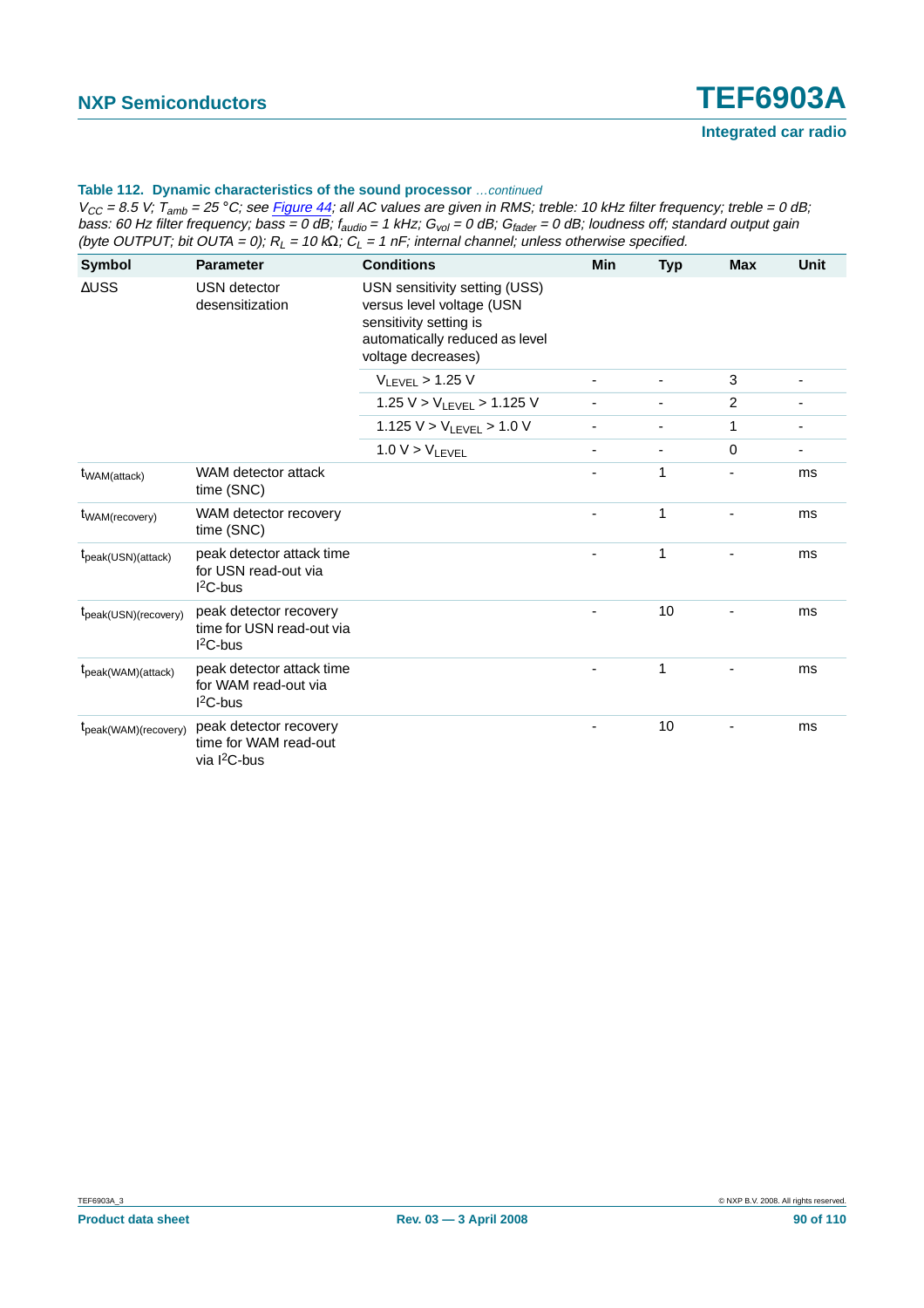| <b>Symbol</b>            | <b>Parameter</b>        | <b>Conditions</b>                                                                                                    | Min                      | <b>Typ</b>    | <b>Max</b>                   | <b>Unit</b>                                                                                                                                        |
|--------------------------|-------------------------|----------------------------------------------------------------------------------------------------------------------|--------------------------|---------------|------------------------------|----------------------------------------------------------------------------------------------------------------------------------------------------|
| <b>Control functions</b> |                         |                                                                                                                      |                          |               |                              |                                                                                                                                                    |
| $V_{start(mute)}$        | soft mute start voltage | FM mode; see Figure 28;<br>equivalent level voltage that<br>causes $\alpha_{\text{mute}} = 3$ dB;<br>$MSL[1:0] = 11$ |                          |               |                              |                                                                                                                                                    |
|                          |                         | $MST[2:0] = 000$                                                                                                     |                          | 0.75          | ٠                            | $\vee$<br>$\vee$<br>$\vee$<br>$\vee$<br>$\vee$<br>$\vee$<br>$\vee$<br>$\vee$<br>$\vee$<br>$\vee$<br>$\vee$<br>$\vee$<br>$\vee$<br>$\vee$<br>$\vee$ |
|                          |                         | $MST[2:0] = 001$                                                                                                     | $\overline{\phantom{a}}$ | 0.88          | $\qquad \qquad \blacksquare$ |                                                                                                                                                    |
|                          |                         | $MST[2:0] = 010$                                                                                                     | $\overline{\phantom{a}}$ | $\mathbf{1}$  | $\frac{1}{2}$                |                                                                                                                                                    |
|                          |                         | $MST[2:0] = 011$                                                                                                     | $\overline{\phantom{a}}$ | 1.12          | $\frac{1}{2}$                |                                                                                                                                                    |
|                          |                         | $MST[2:0] = 100$                                                                                                     | $\overline{\phantom{0}}$ | 1.25          | $\frac{1}{2}$                |                                                                                                                                                    |
|                          | $MST[2:0] = 101$        | ٠                                                                                                                    | 0.68                     | $\frac{1}{2}$ |                              |                                                                                                                                                    |
|                          |                         | $MST[2:0] = 110$                                                                                                     |                          | 0.73          | ä,                           |                                                                                                                                                    |
|                          |                         | $MST[2:0] = 111$                                                                                                     | ٠                        | 0.85          | ä,                           |                                                                                                                                                    |
|                          |                         | AM mode; see Figure 29;<br>equivalent level voltage that<br>causes $\alpha_{\text{mute}} = 3$ dB;<br>$MSL[1:0] = 11$ |                          |               |                              |                                                                                                                                                    |
|                          |                         | $MST[2:0] = 000$                                                                                                     |                          | 1.35          | $\frac{1}{2}$                |                                                                                                                                                    |
|                          |                         | $MST[2:0] = 001$                                                                                                     | $\overline{\phantom{a}}$ | 1.58          | $\overline{\phantom{0}}$     |                                                                                                                                                    |
|                          |                         | $MST[2:0] = 010$                                                                                                     | ÷,                       | 1.80          | $\overline{\phantom{a}}$     |                                                                                                                                                    |
|                          |                         | $MST[2:0] = 011$                                                                                                     | $\overline{\phantom{a}}$ | 1.12          | $\overline{\phantom{a}}$     |                                                                                                                                                    |
|                          |                         | $MST[2:0] = 100$                                                                                                     | -                        | 1.25          | $\overline{\phantom{0}}$     |                                                                                                                                                    |
|                          |                         | $MST[2:0] = 101$                                                                                                     |                          | 1.50          | $\overline{\phantom{0}}$     |                                                                                                                                                    |
|                          |                         | $MST[2:0] = 110$                                                                                                     | ٠                        | 1.70          | $\overline{\phantom{a}}$     |                                                                                                                                                    |
|                          |                         | $MST[2:0] = 111$                                                                                                     |                          | 1.91          | ä,                           | $\vee$                                                                                                                                             |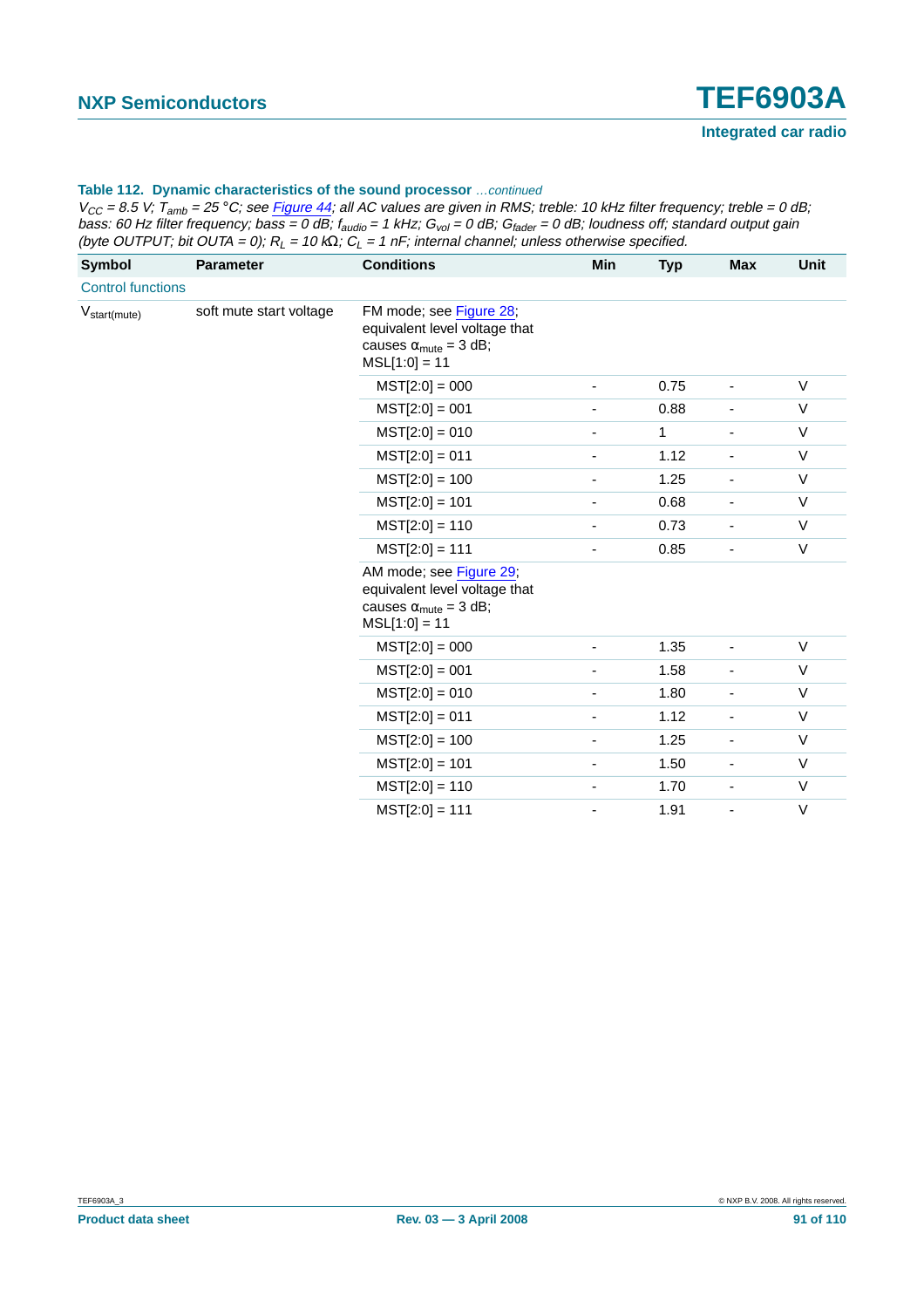$V_{CC}$  = 8.5 V;  $T_{amb}$  = 25 °C; see Figure 44; all AC values are given in RMS; treble: 10 kHz filter frequency; treble = 0 dB; bass: 60 Hz filter frequency; bass = 0 dB; f<sub>audio</sub> = 1 kHz; G<sub>vol</sub> = 0 dB; G<sub>fader</sub> = 0 dB; loudness off; standard output gain (byte OUTPUT; bit OUTA = 0);  $R_L$  = 10 k $\Omega$ ;  $C_L$  = 1 nF; internal channel; unless otherwise specified.

| <b>Symbol</b>               | <b>Parameter</b>                                                                                 | <b>Conditions</b>                                                                                                          | Min                          | <b>Typ</b> | <b>Max</b>               | Unit         |
|-----------------------------|--------------------------------------------------------------------------------------------------|----------------------------------------------------------------------------------------------------------------------------|------------------------------|------------|--------------------------|--------------|
| C <sub>mute</sub>           |                                                                                                  | FM mode; see Figure 28;                                                                                                    |                              |            |                          |              |
|                             | soft mute slope<br>$\Delta\alpha_{\textit{mute}}$<br>$C_{mute} = \frac{1}{\Delta V_{eq. LEVEL}}$ | slope of soft mute attenuation<br>with respect to equivalent level<br>voltage; $MST[2:0] = 000$                            |                              |            |                          |              |
|                             |                                                                                                  | $MSLE = 0$ ; $MSL[1:0] = 00$                                                                                               | $\qquad \qquad \blacksquare$ | 8          | $\overline{\phantom{a}}$ | dB/V         |
|                             |                                                                                                  | $MSLE = 0$ ; $MSL[1:0] = 01$                                                                                               |                              | 16         |                          | dB/V         |
|                             |                                                                                                  | $MSLE = 0$ ; $MSL[1:0] = 10$                                                                                               |                              | 24         |                          | dB/V         |
|                             |                                                                                                  | $MSLE = 0$ ; $MSL[1:0] = 11$                                                                                               |                              | 32         |                          | dB/V         |
|                             |                                                                                                  | $MSLE = 1$ ; $MSL[1:0] = 00$                                                                                               | $\qquad \qquad \blacksquare$ | 40         |                          | dB/V         |
|                             |                                                                                                  | $MSLE = 1$ ; $MSL[1:0] = 01$                                                                                               |                              | 48         |                          | dB/V         |
|                             |                                                                                                  | AM mode; see Figure 29;<br>slope of soft mute attenuation<br>with respect to equivalent level<br>voltage; $MST[2:0] = 011$ |                              |            |                          |              |
|                             |                                                                                                  | $MSE = 0$ ; $MSL[1:0] = 00$                                                                                                | -                            | 8          |                          | dB/V         |
|                             |                                                                                                  | $MSLE = 0$ ; $MSL[1:0] = 01$                                                                                               |                              | 12         |                          | dB/V         |
|                             |                                                                                                  | $MSLE = 0$ ; $MSL[1:0] = 10$                                                                                               | $\qquad \qquad \blacksquare$ | 16         |                          | dB/V         |
|                             |                                                                                                  | $MSLE = 0$ ; $MSL[1:0] = 11$                                                                                               | ٠                            | 20         |                          | dB/V         |
|                             |                                                                                                  | $MSLE = 1$ ; $MSL[1:0] = 00$                                                                                               | -                            | 24         |                          | dB/V         |
|                             |                                                                                                  | $MSLE = 1$ ; $MSL[1:0] = 01$                                                                                               |                              | 28         |                          | dB/V         |
|                             |                                                                                                  | $MSLE = 1$ ; $MSL[1:0] = 10$                                                                                               | -                            | 32         |                          | dB/V         |
|                             |                                                                                                  | $MSLE = 1$ ; $MSL[1:0] = 11$                                                                                               |                              | 36         |                          | dB/V         |
| $\alpha_{\text{mute(max)}}$ | maximum soft mute<br>attenuation by USN                                                          | see Figure 30;<br>$f_{MPXAMOUT}$ = 150 kHz;<br>$V_{MPXAMOUT} = 0.6 V (RMS);$<br>$USS[1:0] = 11$                            |                              |            |                          |              |
|                             |                                                                                                  | $UMD[1:0] = 00$                                                                                                            | -                            | 3          |                          | dB           |
|                             |                                                                                                  | $UMD[1:0] = 01$                                                                                                            | ٠                            | 6          |                          | dB           |
|                             |                                                                                                  | $UMD[1:0] = 10$                                                                                                            | ٠                            | 9          |                          | dB           |
|                             |                                                                                                  | $UMD[1:0] = 11$                                                                                                            |                              | 12         |                          | dB           |
| $V_{\text{start(SNC)}}$     | SNC stereo blend start<br>voltage                                                                | see Figure 25; equivalent level<br>voltage that causes channel<br>separation is 10 dB;<br>$SSL[1:0] = 10$                  |                              |            |                          |              |
|                             |                                                                                                  | $SST[3:0] = 0000$                                                                                                          | ٠                            | 1.5        |                          | V            |
|                             |                                                                                                  |                                                                                                                            | ٠                            | t.         |                          | $\mathsf{V}$ |
|                             |                                                                                                  | $SST[3:0] = 1000$                                                                                                          |                              | 2.0        |                          | V            |
|                             |                                                                                                  |                                                                                                                            |                              |            |                          | $\mathsf V$  |
|                             |                                                                                                  | $SST[3:0] = 1111$                                                                                                          |                              | 2.45       |                          | $\mathsf V$  |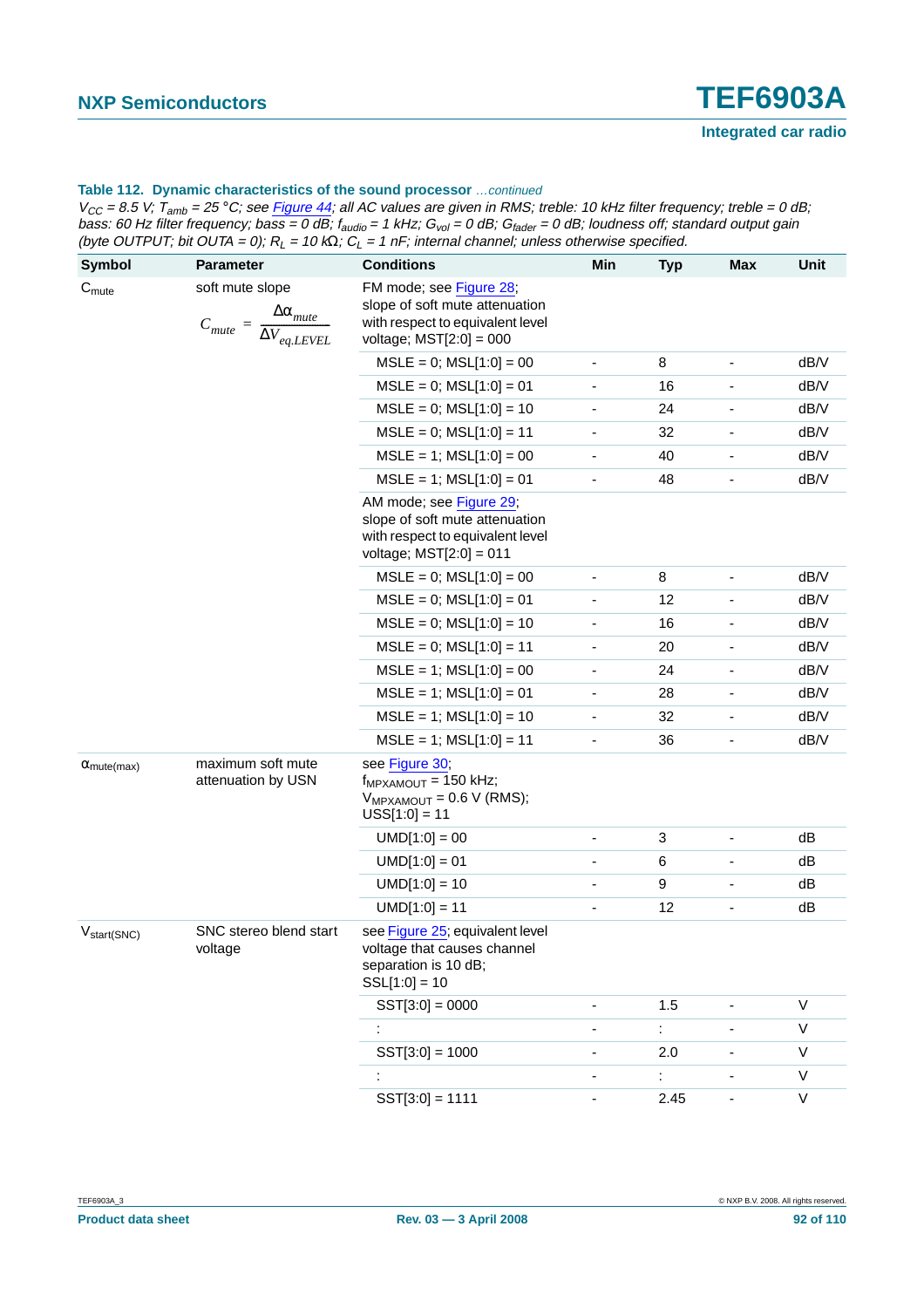| <b>Symbol</b>                 | <b>Parameter</b>                                                                  | <b>Conditions</b>                                                                                                                | Min                          | <b>Typ</b>     | <b>Max</b>               | Unit           |
|-------------------------------|-----------------------------------------------------------------------------------|----------------------------------------------------------------------------------------------------------------------------------|------------------------------|----------------|--------------------------|----------------|
| $C_{\text{SNC}}$              | SNC slope<br>$\Delta\alpha_{_{CS}}$<br>$C_{SNC} = \frac{1}{\Delta V_{eq. LEVEL}}$ | see Figure 25; slope of<br>channel separation between<br>30 dB and 10 dB with respect<br>to level voltage;<br>$SST[3:0] = 1010$  |                              |                |                          |                |
|                               |                                                                                   | $SSL[1:0] = 00$                                                                                                                  | -                            | 38             |                          | dB/V           |
|                               |                                                                                   | $SSL[1:0] = 01$                                                                                                                  | -                            | 51             |                          | dB/V           |
|                               |                                                                                   | $SSL[1:0] = 10$                                                                                                                  | ٠                            | 63             |                          | dB/V           |
|                               |                                                                                   | $SSL[1:0] = 11$                                                                                                                  | ٠                            | 72             |                          | dB/V           |
| $V_{start(HCC)}$              | <b>HCC</b> start voltage                                                          | see Figure 26, $f_{\text{audio}} = 10$ kHz;<br>equivalent level voltage that<br>causes $\alpha_{HCC} = 3$ dB;<br>$HSL[1:0] = 10$ |                              |                |                          |                |
|                               |                                                                                   | $HST[2:0] = 000$                                                                                                                 | -                            | 1.17           |                          | $\mathsf{V}$   |
|                               |                                                                                   | $HST[2:0] = 001$                                                                                                                 | -                            | 1.42           |                          | V              |
|                               |                                                                                   | $HST[2:0] = 010$                                                                                                                 | -                            | 1.67           |                          | $\mathsf{V}$   |
|                               |                                                                                   | $HST[2:0] = 011$                                                                                                                 | $\overline{a}$               | 1.92           |                          | V              |
|                               |                                                                                   | $HST[2:0] = 100$                                                                                                                 | -                            | 2.17           |                          | $\mathsf{V}$   |
|                               |                                                                                   | $HST[2:0] = 101$                                                                                                                 | -                            | 2.67           | $\overline{\phantom{a}}$ | V              |
|                               |                                                                                   | $HST[2:0] = 110$                                                                                                                 | -                            | 3.17           |                          | $\mathsf{V}$   |
|                               |                                                                                   | $HST[2:0] = 111$                                                                                                                 | ٠                            | 3.67           | ۰                        | $\mathsf{V}$   |
| <b>HCC</b> slope<br>$C_{HCC}$ |                                                                                   | see Figure 26; f <sub>audio</sub> = 10 kHz;<br>$HST[2:0] = 010$                                                                  |                              |                |                          |                |
|                               | $C_{HCC} = \frac{\Delta\alpha_{10\,kHz}}{\Delta V_{eq.LEVEL}}$                    | $HSL[1:0] = 00$                                                                                                                  | -                            | 9              | $\overline{\phantom{a}}$ | dB/V           |
|                               |                                                                                   | $HSL[1:0] = 01$                                                                                                                  |                              | 11             |                          | dB/V           |
|                               |                                                                                   | $HSL[1:0] = 10$                                                                                                                  | $\qquad \qquad \blacksquare$ | 14             |                          | dB/V           |
|                               |                                                                                   | $HSL[1:0] = 11$                                                                                                                  | ٠                            | 18             |                          | dB/V           |
| $\alpha$ HCC(max)             | maximum HCC                                                                       | see Figure $26$ ; $f_{\text{audio}} = 10$ kHz                                                                                    |                              |                |                          |                |
|                               | attenuation                                                                       | $HCSF = 1$                                                                                                                       | -                            | 10             |                          | dB             |
|                               |                                                                                   | $HCSF = 0$                                                                                                                       | ÷,                           | 14             |                          | dB             |
| $f_{\text{cut}}$              | cut-off frequency of fixed<br><b>HCC</b>                                          | see Figure 27; -3 dB point<br>(first order filter)                                                                               |                              |                |                          |                |
|                               |                                                                                   | $HCF[2:0] = 000$                                                                                                                 |                              | reserved       |                          | kHz            |
|                               |                                                                                   | $HCF[2:0] = 001$                                                                                                                 |                              | $\overline{c}$ |                          | kHz            |
|                               |                                                                                   | $HCF[2:0] = 010$                                                                                                                 | $\qquad \qquad \blacksquare$ | 3              | $\overline{\phantom{a}}$ | kHz            |
|                               |                                                                                   | $HCF[2:0] = 011$                                                                                                                 | $\qquad \qquad \blacksquare$ | 5              | $\blacksquare$           | kHz            |
|                               |                                                                                   | $HCF[2:0] = 100$                                                                                                                 | -                            | $\overline{7}$ |                          | kHz            |
|                               |                                                                                   | $HCF[2:0] = 101$                                                                                                                 | $\frac{1}{2}$                | 10             |                          | kHz            |
|                               |                                                                                   | $HCF[2:0] = 110$                                                                                                                 | $\qquad \qquad \blacksquare$ | wide           | $\overline{\phantom{a}}$ | $\blacksquare$ |
|                               |                                                                                   | $HCF[2:0] = 111$                                                                                                                 | $\qquad \qquad \blacksquare$ | unlimited      | $\overline{\phantom{a}}$ | $\blacksquare$ |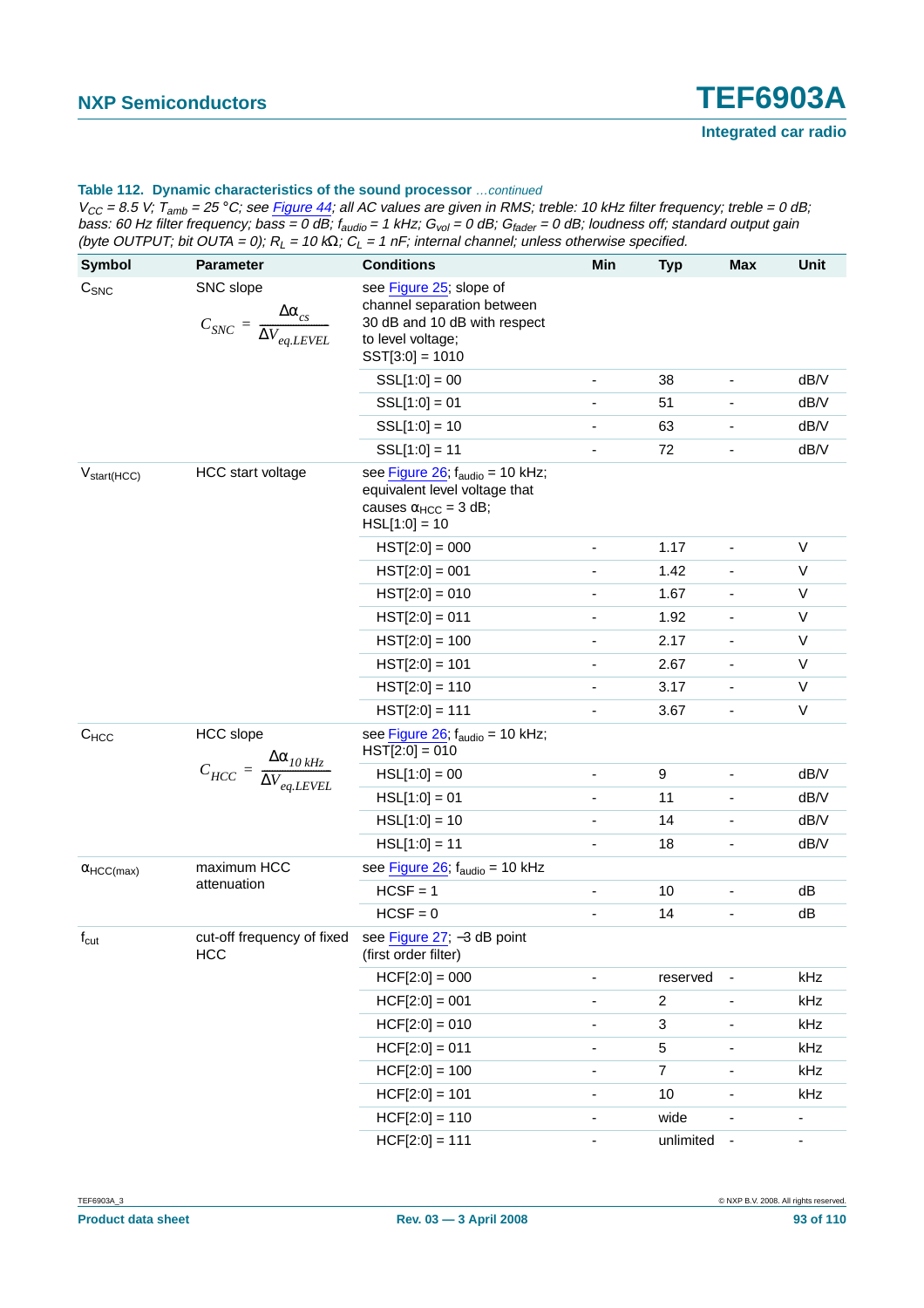| <b>Symbol</b>              | <b>Parameter</b>                                                                                                          | <b>Conditions</b>                                                                                                | Min                          | <b>Typ</b>               | <b>Max</b>     | <b>Unit</b> |
|----------------------------|---------------------------------------------------------------------------------------------------------------------------|------------------------------------------------------------------------------------------------------------------|------------------------------|--------------------------|----------------|-------------|
|                            | Analog-to-digital converters for I <sup>2</sup> C-bus                                                                     |                                                                                                                  |                              |                          |                |             |
|                            | Level analog-to-digital converter (8-bit); see Table 10                                                                   |                                                                                                                  |                              |                          |                |             |
| VLEVEL(min)                | lower voltage limit of<br>conversion range                                                                                |                                                                                                                  |                              | 0.25                     |                | $\vee$      |
| $V_{LEVEL(max)}$           | upper voltage limit of<br>conversion range                                                                                |                                                                                                                  |                              | 4.25                     |                | V           |
| $\Delta V$ LEVEL           | bit resolution voltage                                                                                                    |                                                                                                                  | $\blacksquare$               | 15.7                     | L,             | mV          |
|                            | Ultrasonic noise analog-to-digital converter (4-bit); see Figure 24                                                       |                                                                                                                  |                              |                          |                |             |
| $\Delta f_{USN(min)}$      | conversion range lower<br>deviation limit                                                                                 | $f_{MPXAMOUT}$ = 150 kHz                                                                                         | ٠                            | 0                        | ä,             | kHz         |
| $\Delta f_{USN(max)}$      | conversion range upper<br>deviation limit                                                                                 | $f_{MPXAMOUT}$ = 150 kHz                                                                                         |                              | 100                      |                | kHz         |
| $\Delta f_{\text{USN}}$    | bit resolution                                                                                                            |                                                                                                                  | $\blacksquare$               | 6.25                     | L,             | kHz         |
|                            | Wideband AM analog-to-digital converter (4-bit); see Figure 24                                                            |                                                                                                                  |                              |                          |                |             |
| $V_{WAM(min)(p-p)}$        | lower voltage limit of<br>conversion range<br>(peak-to-peak value)                                                        | $f_{LEVEL} = 21$ kHz                                                                                             |                              | 0                        |                | mV          |
| $V_{WAM(max)(p-p)}$        | upper voltage limit of<br>conversion range<br>(peak-to-peak value)                                                        | $f_{LEVEL} = 21$ kHz                                                                                             |                              | 800                      |                | mV          |
| $\Delta V_{WAM(p-p)}$      | bit resolution voltage<br>(peak-to-peak value)                                                                            |                                                                                                                  |                              | 53.3                     |                | mV          |
| <b>Tone/volume control</b> |                                                                                                                           |                                                                                                                  |                              |                          |                |             |
| $Z_i$                      | input impedance                                                                                                           | measured unbalanced;<br>pins INAL, INAR, INAC, INAD,<br>INBL, INBR, INC and IND                                  | 110                          | 160                      |                | $k\Omega$   |
|                            |                                                                                                                           | pins INPL and INPR                                                                                               | 110                          | 160                      | L,             | k $\Omega$  |
| $Z_0$                      | output impedance                                                                                                          | pins LFOUT, RFOUT, LROUT<br>and RROUT                                                                            |                              |                          | 100            | Ω           |
|                            |                                                                                                                           | pins PLOUT and PROUT                                                                                             | $\qquad \qquad \blacksquare$ | $\overline{\phantom{a}}$ | 100            | $\Omega$    |
| G <sub>s(main)</sub>       | signal gain from pins<br>INAL, INAR, INAC, INAD,<br>INBL, INBR, INC and<br>IND to LFOUT, RFOUT,<br><b>LROUT and RROUT</b> |                                                                                                                  | $-1$                         |                          | $+1$           | dB          |
| G <sub>s(exti)</sub>       | signal gain external input                                                                                                | $EXP1 = 1$ ; from pins INPL and<br><b>INPR to LFOUT, RFOUT,</b><br><b>LROUT and RROUT</b>                        | $\overline{c}$               | 3                        | 4              | dB          |
|                            |                                                                                                                           | $EXP1 = 0$ ; $EXP0 = 1$ ;<br>from pins INPL and INPR via<br>tone/volume part to LFOUT,<br>RFOUT, LROUT and RROUT | 5                            | 6                        | $\overline{7}$ | dB          |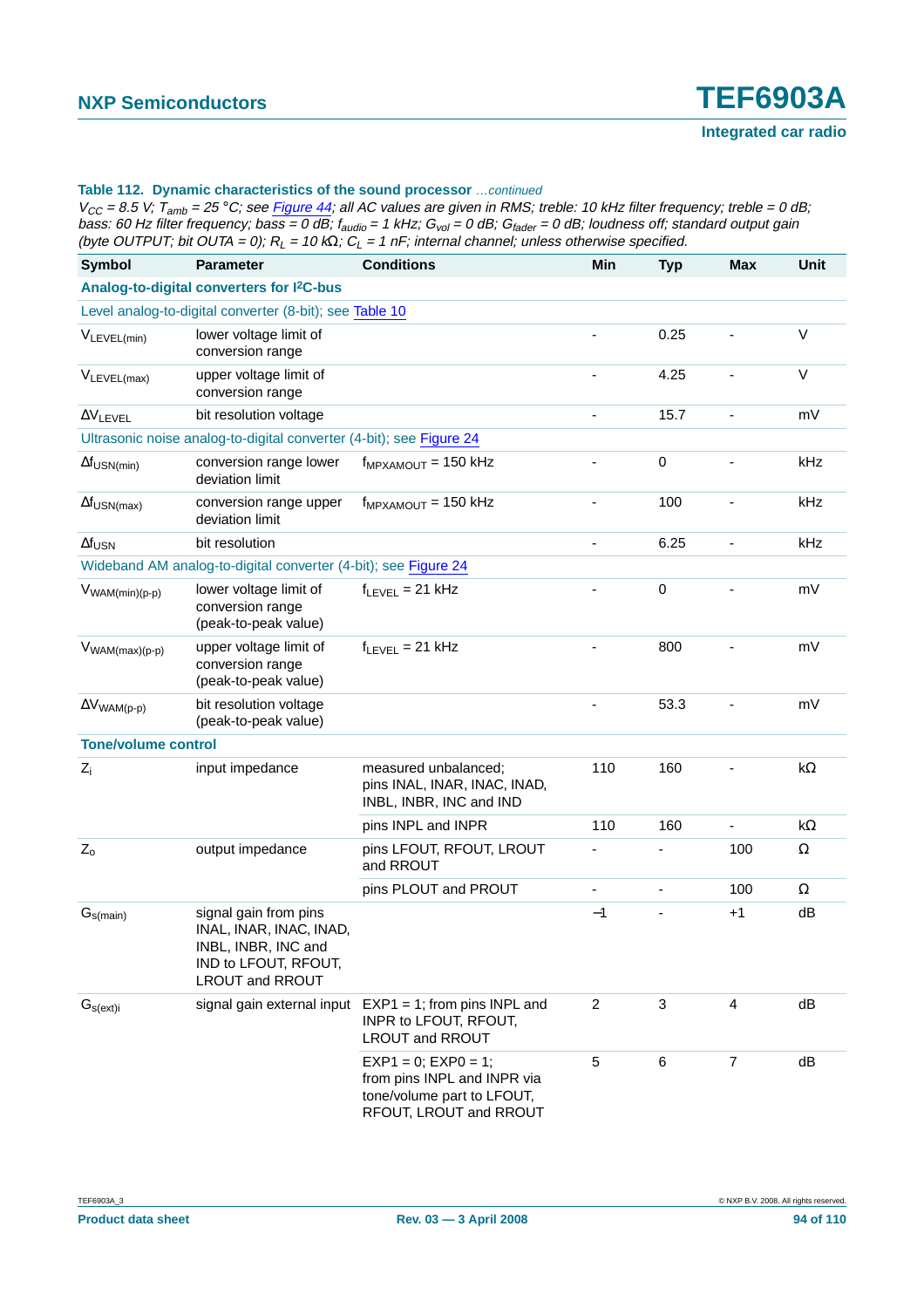| Symbol            | <b>Parameter</b>                                                                   | <b>Conditions</b>                                                                                    | Min                      | <b>Typ</b>                   | Max                      | <b>Unit</b> |
|-------------------|------------------------------------------------------------------------------------|------------------------------------------------------------------------------------------------------|--------------------------|------------------------------|--------------------------|-------------|
| $G_{s(ext)o}$     | signal gain to external<br>output                                                  | see Figure 39; from<br>pins INAL, INAR, INAC, INAD,<br>INBL, INBR, INC and IND to<br>PLOUT and PROUT |                          |                              |                          |             |
|                   |                                                                                    | via tone/volume part;<br>$EXPS = 0$                                                                  | $-4$                     | $-3$                         | $-2$                     | dB          |
|                   |                                                                                    | $EXPS = 1$                                                                                           | $-7$                     | -6                           | $-5$                     | dB          |
| $V_{i(max)}$      | maximum input voltage                                                              | THD = 0.2 %; $Gvol = -6 dB$ ;<br>pins INAL, INAR, INAC, INAD,<br>INBL, INBR, INC and IND             | $\overline{2}$           |                              |                          | V           |
| $V_{i(ext)(max)}$ | maximum input voltage<br>at external processor                                     | THD = $0.2$ %; pins INPL and<br><b>INPR</b>                                                          |                          |                              |                          |             |
|                   | inputs                                                                             | $EXP1 = 1$                                                                                           | 1                        | ÷,                           |                          | V           |
|                   |                                                                                    | $EXP1 = 0$ ; $EXP0 = 1$ ;<br>$Gvol \le -3 dB$                                                        | 1                        |                              |                          | $\vee$      |
| $V_{o(max)}$      | maximum output voltage                                                             | $Gvol = +6 dB$                                                                                       |                          |                              |                          |             |
|                   |                                                                                    | THD = $0.2 \%$                                                                                       | 1.4                      | 1.8                          |                          | V           |
|                   |                                                                                    | THD = 1 %; $R_L$ = 5 k $\Omega$ ;<br>$C_L = 10 nF$                                                   | 1.4                      | 1.8                          |                          | V           |
|                   |                                                                                    | $Gvol = +3 dB;$<br>$OUTA = 1 (+3 dB)$                                                                |                          |                              |                          |             |
|                   |                                                                                    | $THD = 0.2 %$                                                                                        | $\overline{c}$           | 2.2                          | ÷,                       | V           |
|                   |                                                                                    | THD = $0.2$ %; $V_{CC}$ = 8.0 V                                                                      | 1.6                      | 1.8                          |                          | V           |
|                   |                                                                                    | $R_L = 5 k\Omega$ ; C <sub>L</sub> = 10 nF;<br>$THD = 1%$                                            | $\overline{c}$           | 2.25                         |                          | V           |
|                   |                                                                                    | $R_L = 5 k\Omega$ ; $C_L = 10 nF$ ;<br>THD = 1 %; $V_{CC}$ = 8.0 V                                   | 1.7                      | 1.9                          |                          | $\vee$      |
| $f_{\text{max}}$  | frequency response<br>(pins INAL, INAR, INAC,<br>INAD, INBL, INBR, INC<br>and IND) | upper -1 dB point; referenced<br>to 1 kHz                                                            | 20                       | $\qquad \qquad \blacksquare$ | $\overline{a}$           | kHz         |
| $\alpha_{ASI}$    | attenuation during ASI                                                             | $f = 20$ kHz referenced to 1 kHz                                                                     | $\blacksquare$           | 0.15                         | 1                        | dB          |
| <b>CMRR</b>       | common mode rejection<br>ratio                                                     | $Gvol = 0$ dB; line input<br>capacitance $C_i = 1 \mu F$                                             |                          |                              |                          |             |
|                   |                                                                                    | $f_{\text{audio}} = 1$ kHz on common<br>mode inputs                                                  | $\overline{\phantom{a}}$ | 60                           | $\overline{\phantom{a}}$ | dB          |
|                   |                                                                                    | $f_{\text{audio}}$ = 20 Hz to 20 kHz on<br>common mode inputs                                        | 40                       |                              |                          | dB          |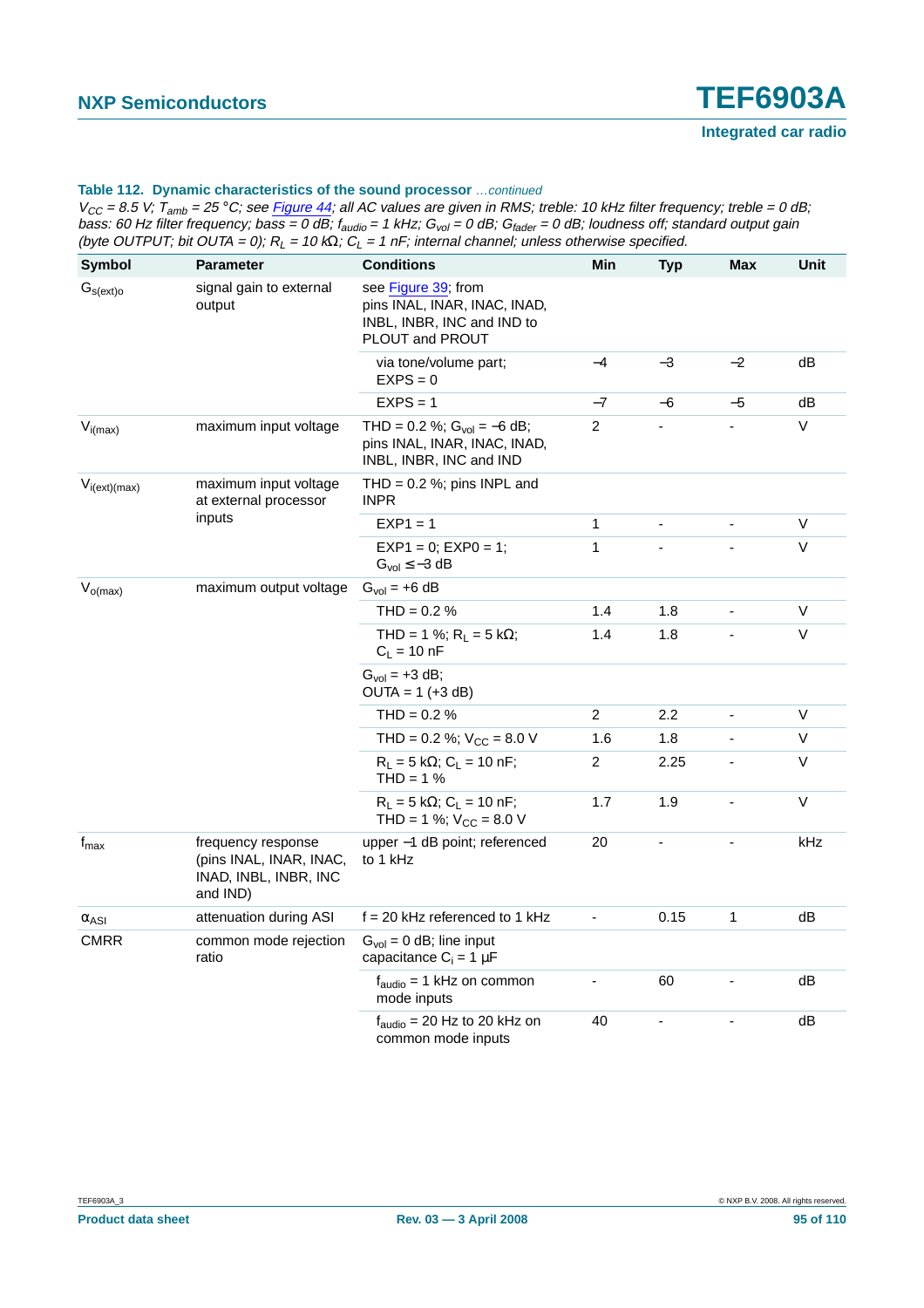| Symbol               | <b>Parameter</b>                                 | <b>Conditions</b>                                                                                                        | Min                          | <b>Typ</b>               | Max  | Unit    |
|----------------------|--------------------------------------------------|--------------------------------------------------------------------------------------------------------------------------|------------------------------|--------------------------|------|---------|
| <b>THD</b>           | total harmonic distortion                        | configured as non-inverting,<br>single-ended inputs                                                                      |                              |                          |      |         |
|                      |                                                  | $f_{\text{audio}}$ = 20 Hz to 10 kHz;<br>$V_i = 1 V (RMS)$                                                               |                              | 0.02                     | 0.1  | $\%$    |
|                      |                                                  | $f_{\text{audio}}$ = 20 Hz to 10 kHz;<br>$V_i = 2 V (RMS);$<br>$G_{\text{vol}} = -10 \text{ dB}$                         | ÷,                           | 0.03                     | 0.2  | $\%$    |
|                      |                                                  | $f_{\text{audio}} = 25$ Hz;<br>$V_i = 500$ mV (RMS);<br>$Gbass = +8 dB$ ; $Gvol = 0 dB$                                  |                              | 0.025                    | 0.2  | $\%$    |
|                      |                                                  | $f_{\text{audio}} = 4$ kHz;<br>$V_i = 500$ mV (RMS);<br>$G_{\text{treble}} = +8$ dB; $G_{\text{vol}} = 0$ dB             |                              | 0.02                     | 0.2  | $\%$    |
| $\alpha_{\text{cs}}$ | channel separation                               | $f_{\text{audio}} = 20$ Hz to 20 kHz                                                                                     | 60                           | 75                       |      | dB      |
| $\alpha_{\text{S}}$  | input isolation of one<br>selected source to any | source impedance of unused<br>input: 600 $\Omega$                                                                        |                              |                          |      |         |
|                      | other input                                      | $f_{\text{audio}} = 20$ Hz to 10 kHz                                                                                     | 75                           | 90                       |      | dB      |
|                      |                                                  | $f_{\text{audio}} = 20$ kHz                                                                                              | 70                           | $\overline{\phantom{0}}$ |      | dB      |
| $V_{noise(rms)}$     | noise voltage<br>(RMS value)                     | ITU-R ARM-weighted and<br>20 kHz 'brick wall' without<br>input signal (source<br>impedance 600 $\Omega$ );<br>unbalanced |                              |                          |      |         |
|                      |                                                  | $Gvol = 0 dB$                                                                                                            |                              | 12                       | 20   | $\mu$ V |
|                      |                                                  | $Gbass = +6 dB;$<br>$G_{\text{treble}} = +6$ dB; $G_{\text{vol}} = 0$ dB                                                 |                              | 24                       | 35   | $\mu V$ |
|                      |                                                  | $G_{\text{vol}} = +20 \text{ dB}$                                                                                        | $\blacksquare$               | 71                       | 100  | $\mu V$ |
|                      |                                                  | $Gvol = +20$ dB; balanced                                                                                                | $\qquad \qquad \blacksquare$ | 100                      | 140  | $\mu$ V |
|                      |                                                  | $G_{\text{vol}} = -10 \text{ dB}$                                                                                        | $\qquad \qquad \blacksquare$ | 10                       | 18   | $\mu V$ |
|                      |                                                  | $G_{\text{vol}} = -40 \text{ dB}$                                                                                        | $\qquad \qquad \blacksquare$ | 9.5                      | 13.5 | $\mu V$ |
|                      |                                                  | outputs muted                                                                                                            | -                            | 5                        | 12   | $\mu V$ |
|                      |                                                  | using 'A-weighting' filter and<br>20 kHz 'brick wall';<br>$Gvol = -20 dB$ ; start of<br>loudness $= -12$ dB              |                              | 6.8                      | 10   | $\mu$ V |
| Voffset(max)         | maximum DC offset                                | between any two settings<br>(non-consecutive) on any one<br>audio control                                                |                              | 7                        |      | mV      |
|                      |                                                  | between any two settings<br>(non-consecutive) on volume<br>control; $G_{vol} \leq +6$ dB                                 |                              | 7                        |      | mV      |
|                      |                                                  | between any two settings<br>(non-consecutive) on input<br>gain control; $G_{ing} \leq +6$ dB                             |                              | 7                        |      | mV      |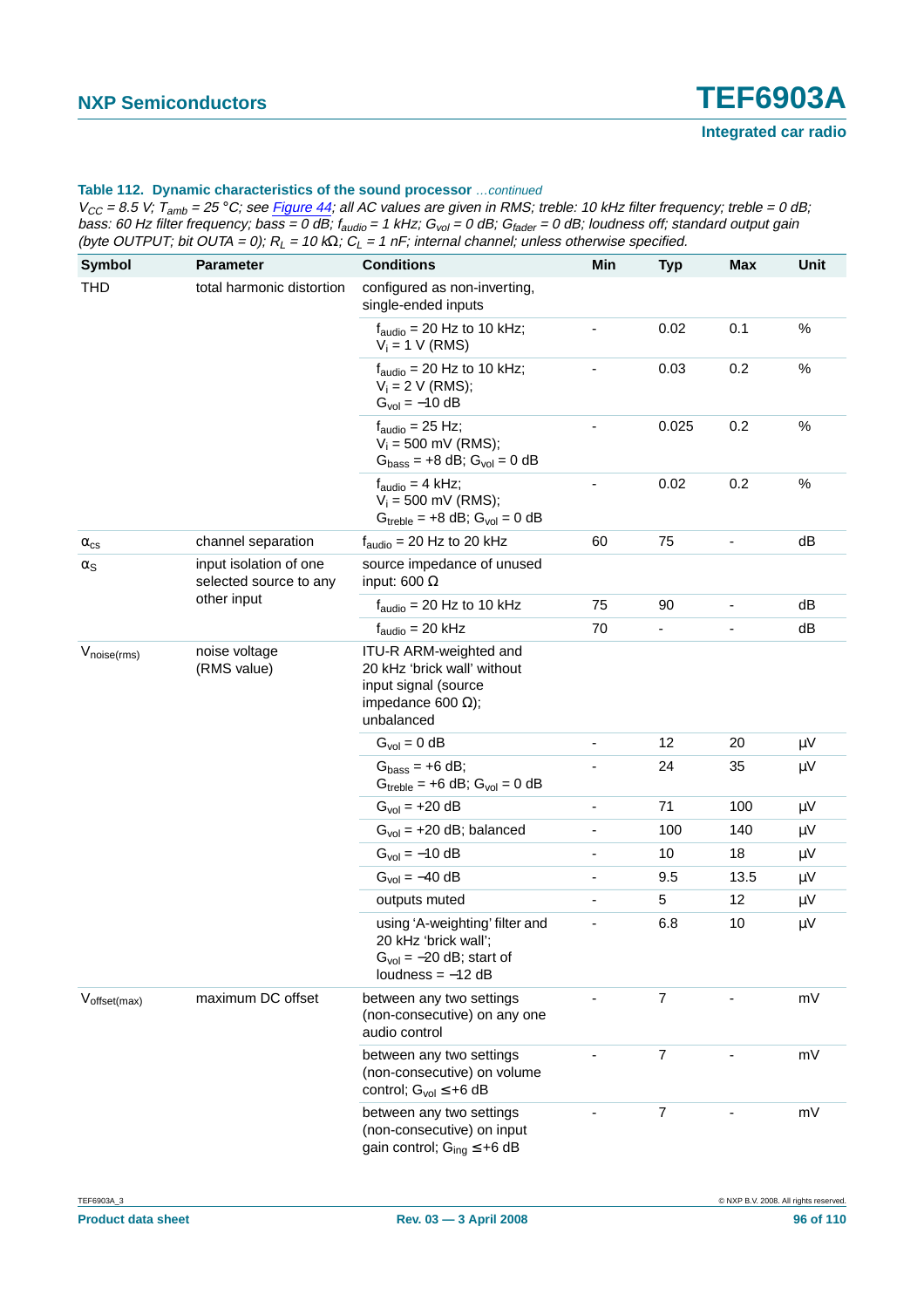| <b>Symbol</b>             | <b>Parameter</b>                                                             | <b>Conditions</b>                                                                | Min            | <b>Typ</b>               | <b>Max</b>               | Unit |
|---------------------------|------------------------------------------------------------------------------|----------------------------------------------------------------------------------|----------------|--------------------------|--------------------------|------|
| <b>PSRR</b>               | power supply ripple<br>rejection                                             | $V_{\text{CC(AC)}} = V_{\text{ripple}} = 200 \text{ mV}$<br>(RMS); $Gvol = 0$ dB |                |                          |                          |      |
|                           |                                                                              | $f_{\text{ripple}}$ = 20 Hz to 100 Hz                                            | 35             | 65                       | ÷,                       | dB   |
|                           |                                                                              | $f_{\text{ripole}}$ = 100 Hz to 1 kHz                                            | 50             | 70                       |                          | dB   |
|                           |                                                                              | $f_{\text{ripple}} = 1$ kHz to 20 kHz                                            | 30             | 50                       | $\frac{1}{2}$            | dB   |
|                           |                                                                              | $f_{\text{ripple}} = 500 \text{ Hz}$                                             | $\frac{1}{2}$  | 70                       |                          | dB   |
| $\alpha_{ct}$             | crosstalk between bus<br>inputs and signal outputs                           | $f_{\text{clk}} = 100 \text{ kHz}$                                               | $\boxed{2}$ .  | 110                      | $\overline{\phantom{a}}$ | dB   |
| $\mathfrak{t}_{\sf d}$    | delay time from V <sub>CC</sub><br>applied to final<br>DC voltage at outputs |                                                                                  | $\blacksquare$ | 12                       | $\frac{1}{2}$            | ms   |
| Input gain                |                                                                              |                                                                                  |                |                          |                          |      |
| $G_{ing}$                 | input gain control                                                           | see Table 76                                                                     |                |                          |                          |      |
|                           |                                                                              | maximum setting                                                                  | $\boxed{3}$ .  | 18                       | $\overline{a}$           | dB   |
|                           |                                                                              | minimum setting                                                                  | $\boxed{3}$ .  | $-10$                    |                          | dB   |
| $G_{step(vol)}$           | step resolution                                                              |                                                                                  | $\blacksquare$ | $\overline{2}$           | $\overline{a}$           | dB   |
| <b>Volume</b>             |                                                                              |                                                                                  |                |                          |                          |      |
| $G_{\text{vol}}$          | volume/balance gain                                                          | see Table 83                                                                     |                |                          |                          |      |
|                           | control                                                                      | maximum setting                                                                  | $\boxed{3}$ .  | 20                       | L,                       | dB   |
|                           |                                                                              | minimum setting                                                                  | $\boxed{3}$ .  | $-75$                    | $\overline{a}$           | dB   |
|                           |                                                                              | mute attenuation;<br>20 Hz to 20 kHz                                             | ÷,             | $-90$                    | $-80$                    | dB   |
| G <sub>step(vol)</sub>    | step resolution                                                              |                                                                                  | $\blacksquare$ | $\mathbf{1}$             | $\overline{\phantom{a}}$ | dB   |
| $ \Delta G_{\text{set}} $ | gain set error                                                               | $G_{vol}$ = +20 dB to -35 dB                                                     | $\blacksquare$ | 0.25                     | 1                        | dB   |
|                           |                                                                              | $G_{vol} = -36$ dB to $-75$ dB                                                   |                | 0.55                     | 3                        | dB   |
| $\Delta G_{step(vol)}$    | gain step error                                                              |                                                                                  |                | $\overline{\phantom{a}}$ | 1                        | dB   |
| $ \Delta G_{track} $      | gain tracking error                                                          | $G_{vol}$ = +20 dB to -35 dB                                                     |                | 0.1                      | 1                        | dB   |
|                           | between left and right                                                       | $G_{\text{vol}} = -36$ dB to $-75$ dB                                            | $\blacksquare$ | 0.3                      | 3                        | dB   |
|                           | Loudness; see Table 101 and Figure 40                                        |                                                                                  |                |                          |                          |      |
| $G_{\text{bass}}$         | loudness bass control<br>range                                               |                                                                                  | $[4]$ .        | 20                       | L,                       | dB   |
| G <sub>treble</sub>       | loudness treble control<br>range                                             |                                                                                  |                | 4                        |                          | dB   |
| G <sub>step</sub>         | loudness step resolution                                                     |                                                                                  | $\overline{a}$ | $\overline{c}$           |                          | dB   |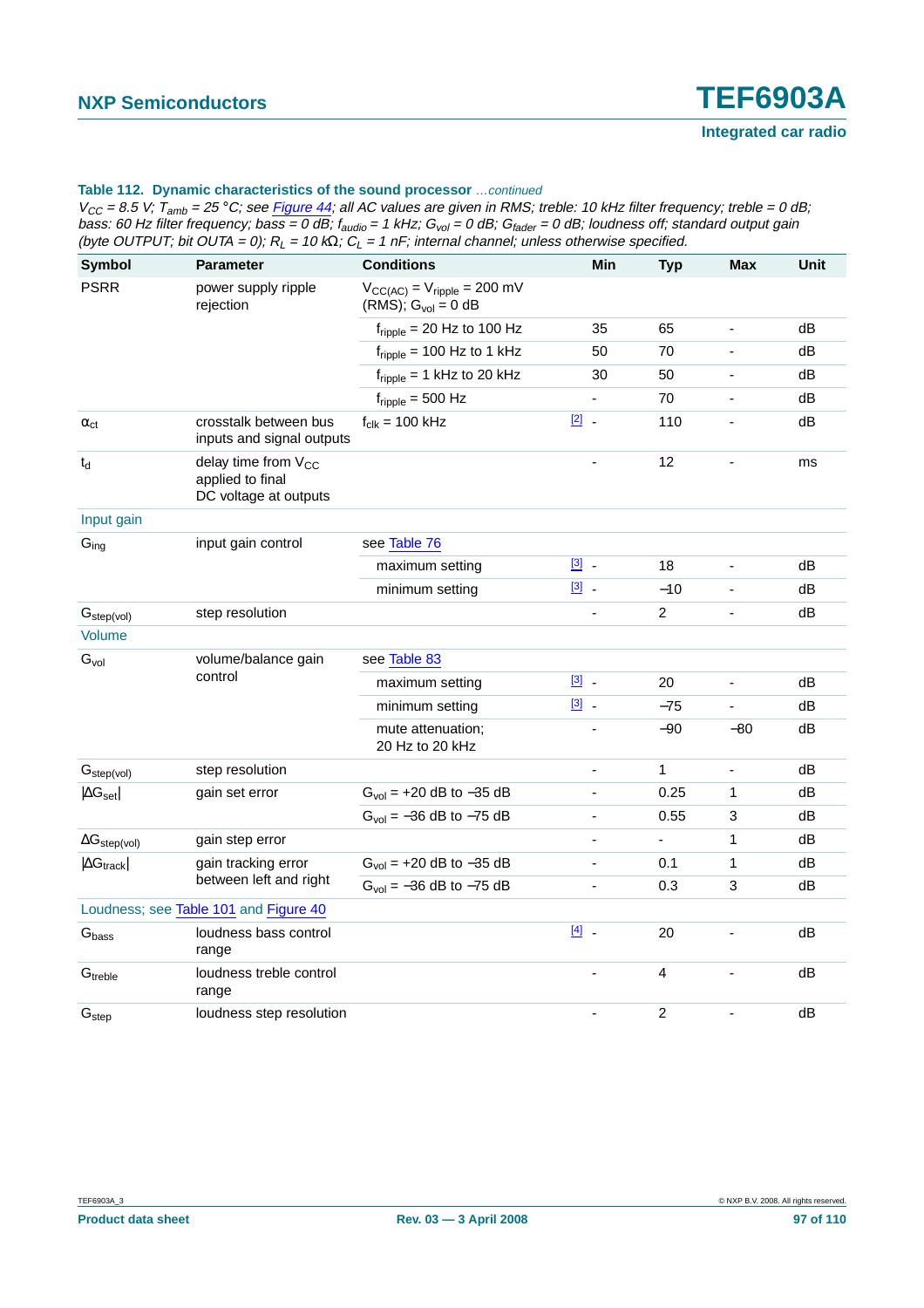$V_{CC}$  = 8.5 V;  $T_{amb}$  = 25 °C; see Figure 44; all AC values are given in RMS; treble: 10 kHz filter frequency; treble = 0 dB; bass: 60 Hz filter frequency; bass = 0 dB; f<sub>audio</sub> = 1 kHz; G<sub>vol</sub> = 0 dB; G<sub>fader</sub> = 0 dB; loudness off; standard output gain (byte OUTPUT; bit OUTA = 0);  $R_L$  = 10 k $\Omega$ ;  $C_L$  = 1 nF; internal channel; unless otherwise specified.

| Symbol                     | <b>Parameter</b>                   | <b>Conditions</b>                                                                                                                                                    | Min                          | <b>Typ</b>       | <b>Max</b>                   | <b>Unit</b> |
|----------------------------|------------------------------------|----------------------------------------------------------------------------------------------------------------------------------------------------------------------|------------------------------|------------------|------------------------------|-------------|
| <b>Treble</b>              |                                    |                                                                                                                                                                      |                              |                  |                              |             |
| f <sub>treble</sub>        | treble control filter<br>frequency | see Figure 37; -3 dB<br>frequency of maximum treble<br>setting referenced to 100 kHz                                                                                 |                              |                  |                              |             |
|                            |                                    | $TRF[1:0] = 00$                                                                                                                                                      | $\overline{\phantom{a}}$     | 8                | -                            | kHz         |
|                            |                                    | $TRF[1:0] = 01$                                                                                                                                                      |                              | 10               |                              | kHz         |
|                            |                                    | $TRF[1:0] = 10$                                                                                                                                                      | $\qquad \qquad \blacksquare$ | 12               | ٠                            | kHz         |
|                            |                                    | $TRF[1:0] = 11$                                                                                                                                                      | ٠                            | 15               |                              | kHz         |
| G <sub>treble</sub>        | treble gain control                | $TRE[2:0] = 111; TREM = 1$                                                                                                                                           | $\qquad \qquad \blacksquare$ | 14               | ٠                            | dB          |
|                            |                                    | $TRE[2:0] = 111; TREM = 0$                                                                                                                                           | $\overline{\phantom{a}}$     | $-14$            |                              | dB          |
| G <sub>step</sub> (treble) | step resolution gain               |                                                                                                                                                                      | $\overline{\phantom{a}}$     | $\boldsymbol{2}$ | $\overline{\phantom{a}}$     | dB          |
| $\Delta G_{step (treble)}$ | treble step error                  |                                                                                                                                                                      |                              |                  | 0.5                          | dB          |
| <b>Bass</b>                |                                    |                                                                                                                                                                      |                              |                  |                              |             |
| $f_{\text{bass}}$          | bass control filter                | see Figure 38                                                                                                                                                        |                              |                  |                              |             |
|                            | frequency at maximum<br>gain       | $BAF[1:0] = 00$                                                                                                                                                      | $\qquad \qquad \blacksquare$ | 60               | ÷,                           | Hz          |
|                            |                                    | $BAF[1:0] = 01$                                                                                                                                                      | -                            | 80               |                              | Hz          |
|                            |                                    | $BAF[1:0] = 10$                                                                                                                                                      | $\overline{\phantom{a}}$     | 100              | $\qquad \qquad \blacksquare$ | Hz          |
|                            |                                    | $BAF[1:0] = 11$                                                                                                                                                      |                              | 120              |                              | Hz          |
| $\mathsf{G}_{\text{bass}}$ | bass gain control                  | $BAS[3:0] = 0111$ ; $BASM = 1$                                                                                                                                       | $\overline{\phantom{a}}$     | 14               | $\qquad \qquad \blacksquare$ | dB          |
|                            |                                    | $BAS[3:0] = 0111$ ; $BASM = 0$                                                                                                                                       | $\qquad \qquad \blacksquare$ | $-14$            |                              | dB          |
| G <sub>step(bass)</sub>    | step resolution gain               |                                                                                                                                                                      | $\overline{\phantom{a}}$     | $\overline{c}$   | $\qquad \qquad \blacksquare$ | dB          |
| $\Delta G_{step(bass)}$    | bass step error                    |                                                                                                                                                                      |                              |                  | 0.5                          | dB          |
| EQ <sub>bow</sub>          | equalizer bowing                   | $f_{\text{audio}} = 1$ kHz;<br>$V_i = 500$ mV (RMS);<br>$G_{bass}$ = +12 dB; $f_{bass}$ = 60 Hz;<br>$Gtreble = +12 dB;$<br>$f_{\text{cut}(treble)} = 15 \text{ kHz}$ | $\overline{\phantom{a}}$     | 1.8              |                              | dB          |
| Fader                      |                                    |                                                                                                                                                                      |                              |                  |                              |             |
| G <sub>fader</sub>         | fader gain control                 | see Table 91                                                                                                                                                         |                              |                  |                              |             |
|                            |                                    | maximum setting                                                                                                                                                      |                              | $\pmb{0}$        |                              | dB          |
|                            |                                    | minimum setting                                                                                                                                                      |                              | $-64$            |                              | ${\sf dB}$  |
|                            |                                    | output mute                                                                                                                                                          | $\blacksquare$               | $\blacksquare$   | $-80$                        | dB          |
| G <sub>step(fader)</sub>   | step resolution gain               |                                                                                                                                                                      | ٠                            | 1                |                              | dB          |
| $\Delta G_{step(fader)}$   | fader step error                   |                                                                                                                                                                      |                              |                  | 1                            | dB          |
| $\alpha_{\text{mute}}$     | audio mute                         | volume control: mute and<br>output muted (bits MULF,<br>MURF, MULR and MURR)                                                                                         | 80                           | 90               |                              | dB          |

<span id="page-97-0"></span>[1] The equivalent level voltage is that value of the level voltage (on pin LEVEL) which results in the same weak signal control effect (for instance HCC roll-off) as the output value of the specified detector (USN, WAM and multipath).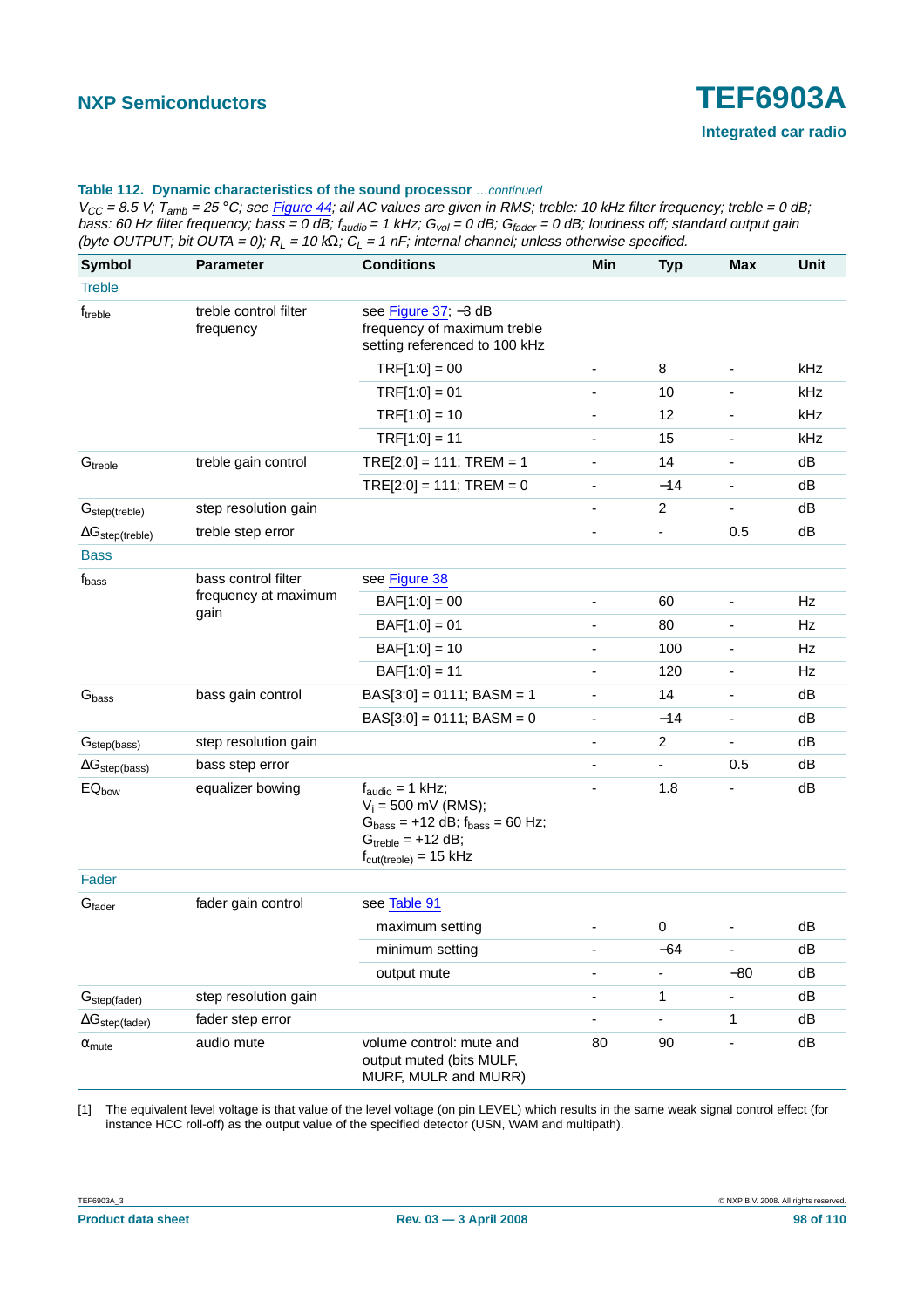- <span id="page-98-0"></span>[2] Crosstalk between bus inputs and signal outputs:  $\alpha_{ct}^{} = 20log$ *Vbus(p-p)*  $= 20 log \frac{bus(p-p)}{V_{o(rms)}}$
- <span id="page-98-1"></span>[3] The input gain setting ING and the volume setting VOL define the overall volume. The overall range is limited to −83 dB to +28 dB. For values > +28 dB the actual value is +28 dB. For overall values < −83 dB the actual value is mute.
- <span id="page-98-2"></span>[4] The maximum bass gain including BASS setting is +20 dB.

# **13. I2C-bus characteristics**

The maximum I2C-bus communication speed is 400 kbit/s. SDA and SCL HIGH and LOW internal thresholds are specified according to an I2C-bus voltage range from 2.5 V to 3.3 V including I<sup>2</sup>C-bus voltage tolerances of 10 %. The bus interface tolerates also SDA and SCL signals from a 5 V bus. Restrictions for  $V_{I}$  in a 5 V application can be derived from [Table](#page-98-5) 113.

#### <span id="page-98-5"></span>**Table 113. I2C-bus parameters**

| Symbol                                                                                          | <b>Parameter</b>                                                      | <b>Conditions</b>                                                                       | Min                                                         | <b>Typ</b>     | <b>Max</b>               | Unit   |
|-------------------------------------------------------------------------------------------------|-----------------------------------------------------------------------|-----------------------------------------------------------------------------------------|-------------------------------------------------------------|----------------|--------------------------|--------|
| $V_{IL}$                                                                                        | LOW-level input voltage                                               |                                                                                         |                                                             |                | 1.09                     | V      |
| V <sub>IH</sub>                                                                                 | HIGH-level input voltage                                              |                                                                                         | 1.56                                                        | $\blacksquare$ | $\overline{\phantom{a}}$ | $\vee$ |
| C <sub>SDA</sub>                                                                                | capacitance of SDA pin                                                |                                                                                         |                                                             | $\overline{4}$ | 6                        | pF     |
| $C_{SCL}$                                                                                       | capacitance of SCL pin                                                |                                                                                         |                                                             | 3              | 5                        | pF     |
| data output reaction time<br>$t_{\text{DOR(HL)}}$<br>(acknowledge and read<br>data) HIGH-to-LOW | $V_{DD} = 5 V$ ; I = 3 mA;<br>$C_h = 400 \text{ pF}$<br>see Figure 42 |                                                                                         | 700                                                         | 863            | ns                       |        |
|                                                                                                 |                                                                       | $V_{DD} = 3.3 V;$<br>$R_p = 1.8 k\Omega$ ;<br>$C_h = 400 \text{ pF}$ ;<br>see Figure 42 |                                                             | 570            | 668                      | ns     |
|                                                                                                 |                                                                       | $V_{DD} = 2.5 V$ ; R <sub>p</sub> = 35 kΩ;<br>$C_b = 10 pF$ ;<br>see Figure 42          |                                                             | 520            | 593                      | ns     |
| $t_{\text{DOR(LH)}}$                                                                            | data output reaction time<br>(read data) LOW-to-HIGH                  | see Figure 42                                                                           |                                                             | 450            | 488                      | ns     |
| $t_{of}$                                                                                        | output fall time                                                      | $C_b$ = 10 pF to 120 pF;<br>see Figure 43                                               | $\frac{11}{20}$ 20 + 0.1C <sub>h</sub> 10 × V <sub>DD</sub> |                | ٠                        | ns     |
|                                                                                                 |                                                                       | $C_b \ge 120 \text{ pF}$ ;<br>see Figure 43                                             | $\frac{[1][2]}{20}$ + 0.1C <sub>b</sub> -                   |                | 250                      | ns     |

<span id="page-98-3"></span>[1] Minimum value of  $t_{of}$ ; C<sub>b</sub> = total capacitance of one I<sup>2</sup>C-bus line [pF].

<span id="page-98-4"></span>[2] Typical value of t<sub>of</sub>; the output fall time t<sub>of</sub> [ns] depends on the total load capacitance C<sub>b</sub> [pF] and the I<sup>2</sup>C-bus voltage V<sub>DD</sub> [V]:  $t_{of} = \frac{1}{2} \times V_{DD} \times C_b.$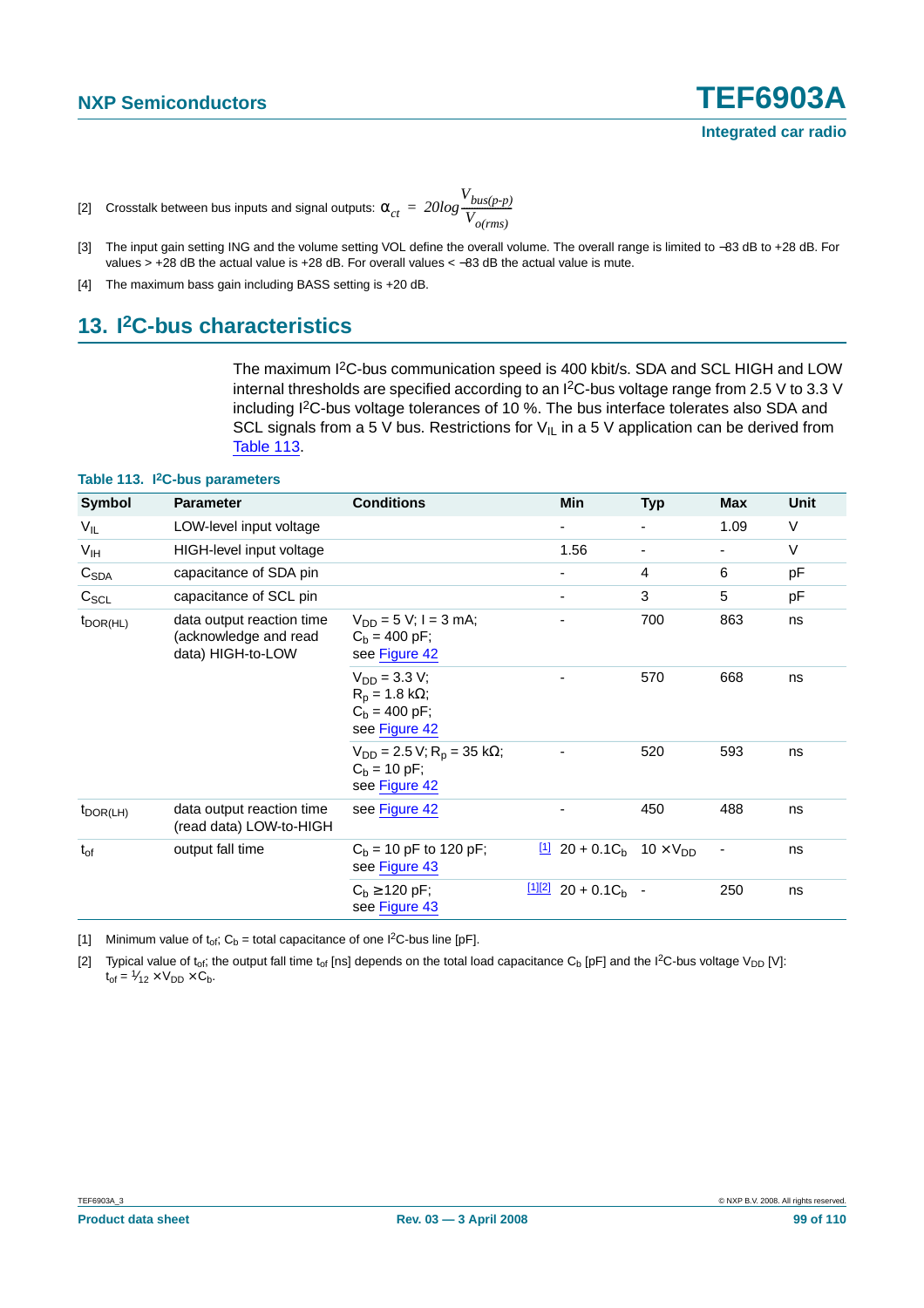# **NXP Semiconductors TEF6903A**

**Integrated car radio**

<span id="page-99-0"></span>

#### <span id="page-99-1"></span>**Fig 43. Definition of the fall time of the output signal**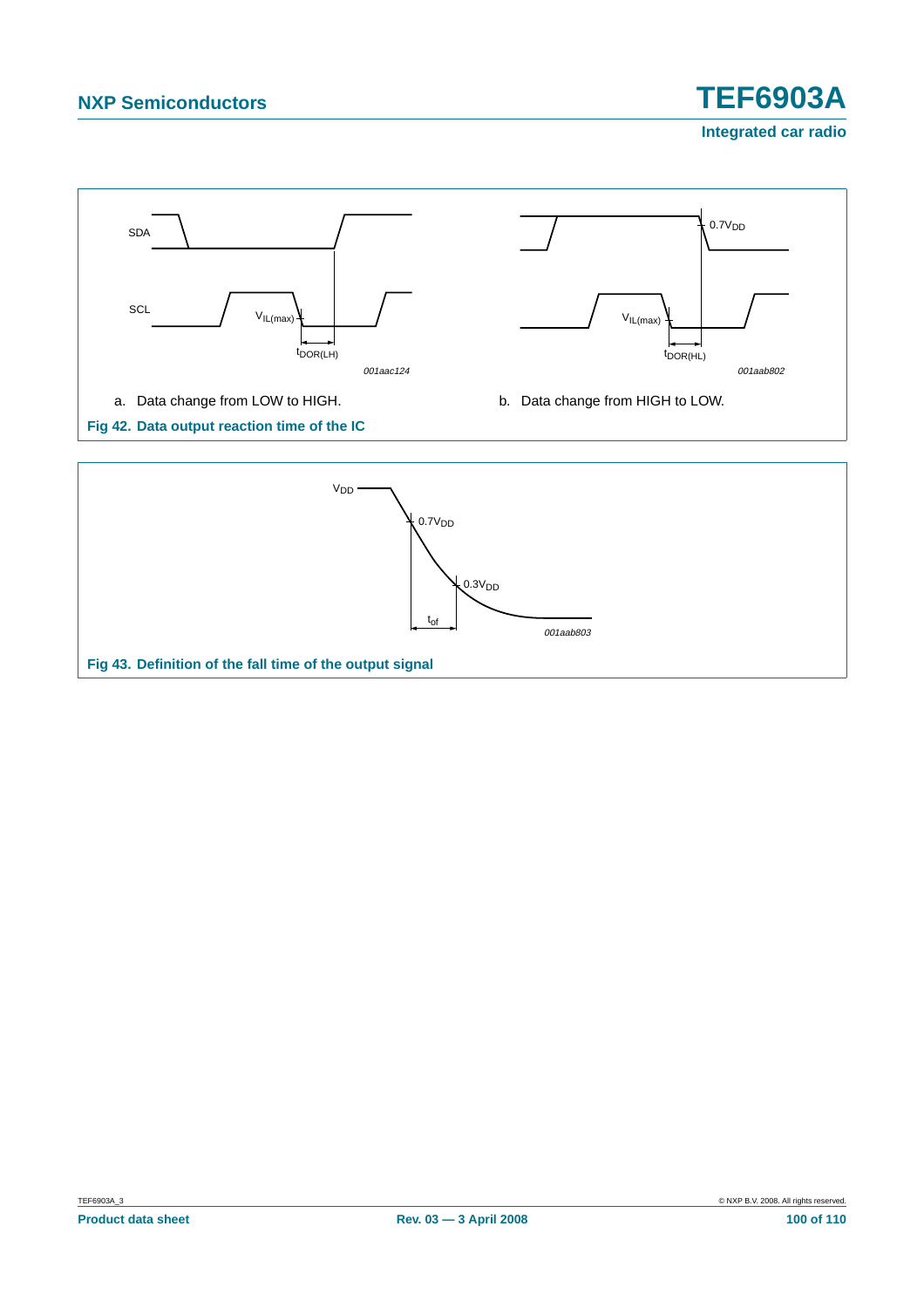# **14. Overall system parameters**

|                   | Table 114. Overall system parameters                                   |                                                                                                                                                                                |                          |                              |                          |            |
|-------------------|------------------------------------------------------------------------|--------------------------------------------------------------------------------------------------------------------------------------------------------------------------------|--------------------------|------------------------------|--------------------------|------------|
| <b>Symbol</b>     | <b>Parameter</b>                                                       | <b>Conditions</b>                                                                                                                                                              | Min                      | <b>Typ</b>                   | <b>Max</b>               | Unit       |
|                   | <b>Supply current in FM mode</b>                                       |                                                                                                                                                                                |                          |                              |                          |            |
| $I_{\rm CC}$      | total supply current<br>inclusive $I_{\text{V60}}$                     |                                                                                                                                                                                |                          | 102                          | $\overline{\phantom{0}}$ | mA         |
|                   | <b>Supply current in AM mode</b>                                       |                                                                                                                                                                                |                          |                              |                          |            |
| $I_{\rm CC}$      | total supply current<br>inclusive I <sub>V60</sub>                     |                                                                                                                                                                                |                          | 89                           |                          | mA         |
|                   | <b>AM overall system parameters</b>                                    |                                                                                                                                                                                |                          |                              |                          |            |
| f <sub>tune</sub> | AM tuning frequency                                                    | LW                                                                                                                                                                             | 144                      | $\qquad \qquad \blacksquare$ | 288                      | kHz        |
|                   |                                                                        | <b>MW</b>                                                                                                                                                                      | 522                      | ä,                           | 1710                     | kHz        |
|                   |                                                                        | SW                                                                                                                                                                             | 2.3                      | $\overline{\phantom{0}}$     | 26.1                     | <b>MHz</b> |
| $V_{\text{sens}}$ | sensitivity voltage                                                    | $f_{RF}$ = 990 kHz; m = 0.3;<br>$f_{\text{mod}} = 1$ kHz;<br>$B_{AF} = 2.15$ kHz;<br>$(S+N)/N = 26 dB;$<br>dummy aerial<br>15 pF/60 pF                                         | ÷,                       | 50                           | -                        | $\mu$ V    |
| S/N               | ultimate signal-to-noise<br>ratio                                      |                                                                                                                                                                                | 54                       | 58                           |                          | dB         |
| <b>THD</b>        | total harmonic<br>distortion                                           | 200 $\mu$ V < V <sub>RF</sub> < 1 V;<br>$m = 0.8$ ; $f_{AF} = 400$ Hz                                                                                                          | $\overline{\phantom{0}}$ | 0.4                          | $\mathbf{1}$             | %          |
| IP <sub>3</sub>   | 3rd-order intercept<br>point                                           | $\Delta f = 40$ kHz                                                                                                                                                            |                          | 130                          |                          | dBµV       |
|                   | <b>FM overall system parameters</b>                                    |                                                                                                                                                                                |                          |                              |                          |            |
| f <sub>tune</sub> | FM tuning frequency                                                    |                                                                                                                                                                                | 65                       | $\qquad \qquad \blacksquare$ | 108                      | <b>MHz</b> |
| $V_{\text{sens}}$ | sensitivity voltage (RF<br>input voltage at<br>$(S+N)/N = 26 dB$       | $\Delta f = 22.5$ kHz;<br>$f_{\text{mod}} = 1$ kHz;<br>$DEMP = 1$ ; $B = 300 Hz$<br>to 22 kHz; measured<br>with 75 $\Omega$ dummy<br>antenna and test circuit                  |                          | $\overline{2}$               |                          | $\mu V$    |
| $(S+N)/N$         | maximum signal plus<br>noise-to-noise ratio of<br>MPXAM output voltage | $V_i = 3$ mV;<br>$\Delta f = 22.5$ kHz;<br>$f_{\text{mod}} = 1$ kHz;<br>$DEMP = 1$ ; $B = 300 Hz$<br>to 22 kHz; measured<br>with 75 $\Omega$ dummy<br>antenna and test circuit |                          | 60                           |                          | dB         |
| <b>THD</b>        | total harmonic<br>distortion                                           | $\Delta f = 75$ kHz                                                                                                                                                            |                          | 0.5                          | 1                        | $\%$       |
| IP <sub>3</sub>   | 3rd-order intercept<br>point                                           | $\Delta f = 400$ kHz                                                                                                                                                           |                          | 120                          |                          | dBµV       |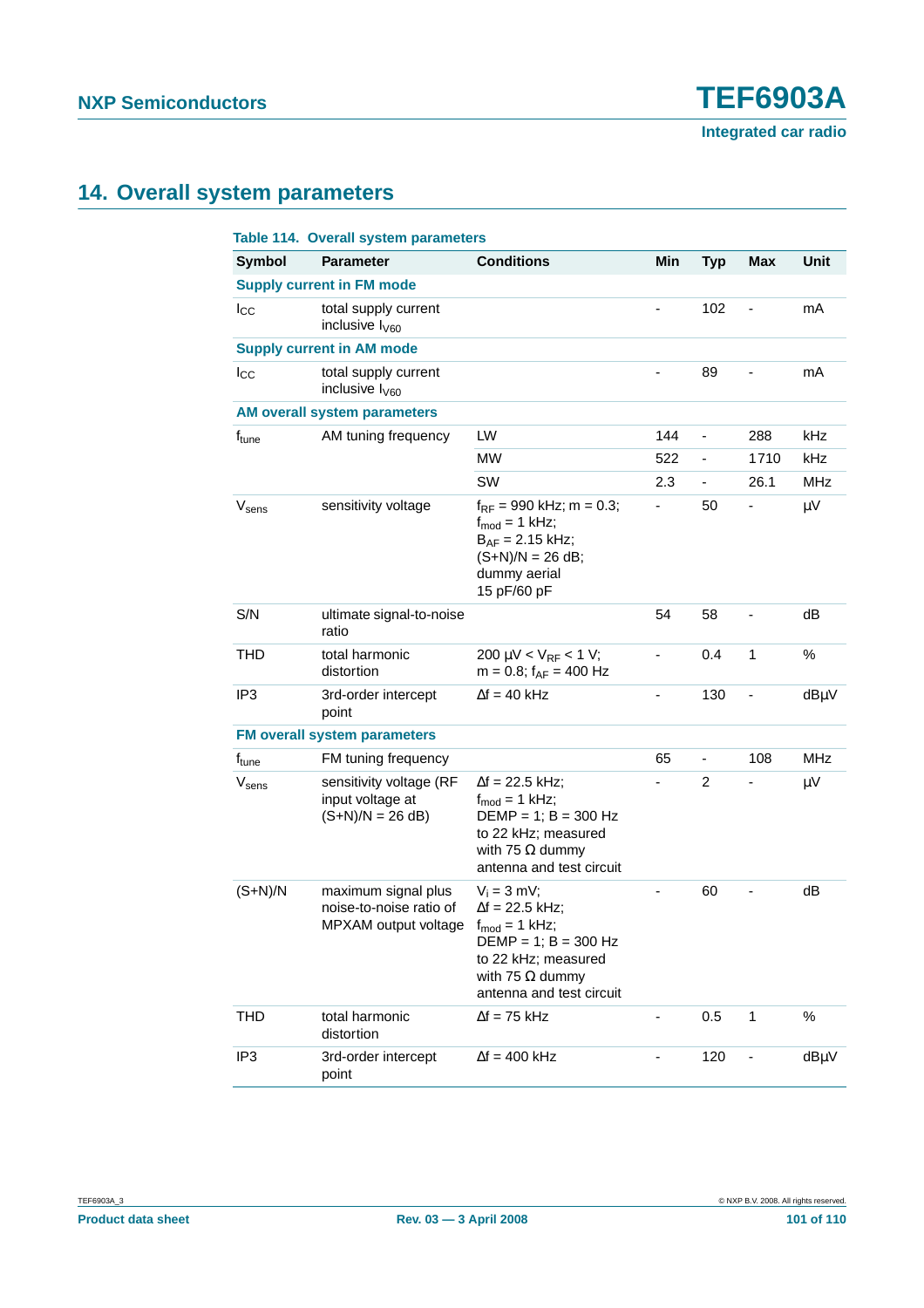**Product data i** sheet

**Product data sheet April 2008 — 3 April 2008 202 of 110**  $\mu$  **and 20 of 110**  $\mu$  102 of 110 Rev. င္လ  $\overline{1}$  $\boldsymbol{\omega}$ **April 2008** 

102 of 110



**15. Application information**

**Application information** 

 $\overline{5}$ 

**NXP Semiconductors**

**Semiconductors** 

**NXP** 

<span id="page-101-0"></span>**TEF6903A** Integrated car radio **Integrated car radio**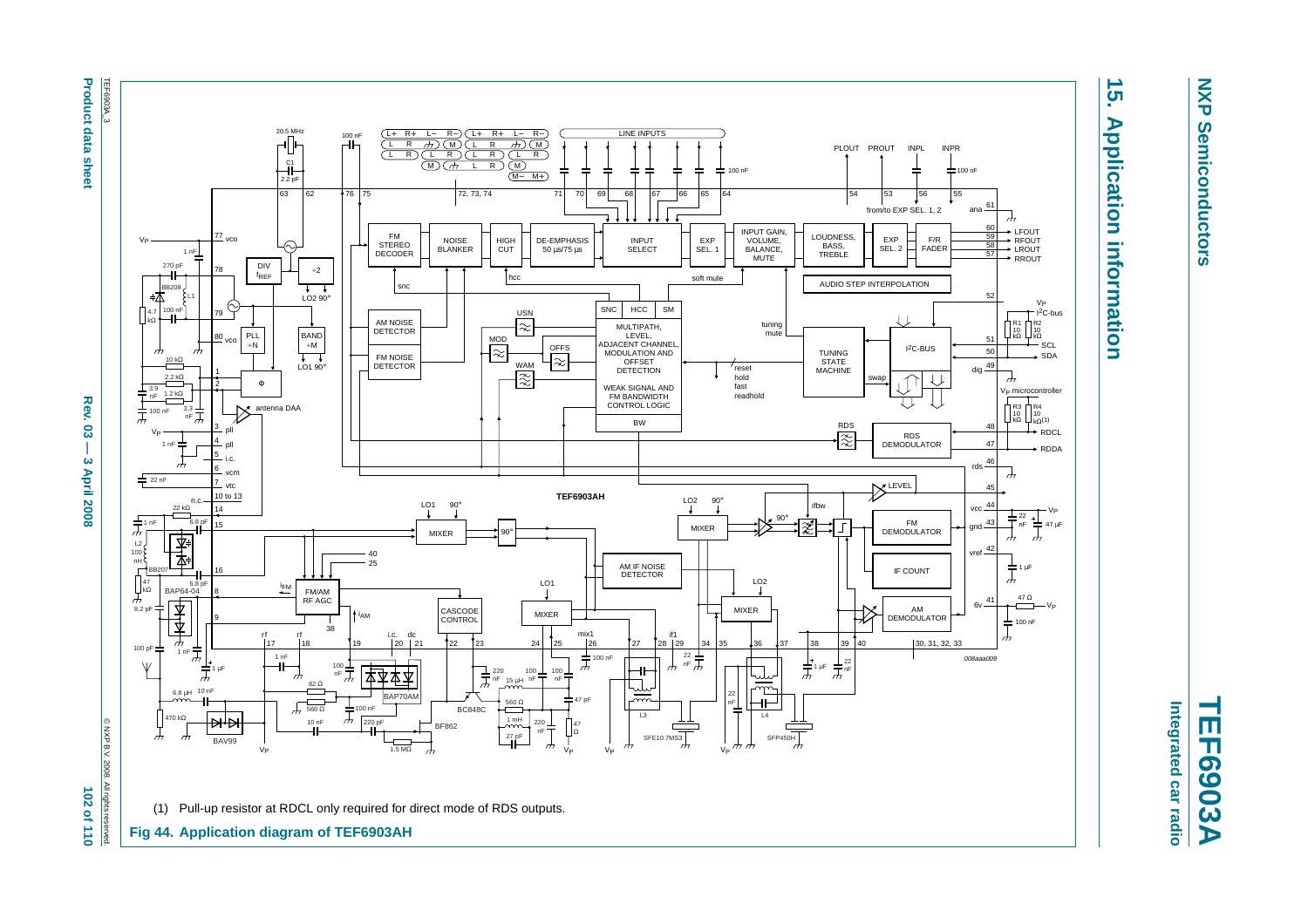|  |  | Table 115. List of components <sup>[1]</sup> |
|--|--|----------------------------------------------|
|--|--|----------------------------------------------|

| Symbol         | <b>Component</b>                               | <b>Type</b>         | <b>Manufacturer</b>       |
|----------------|------------------------------------------------|---------------------|---------------------------|
| C <sub>1</sub> | capacitor for frequency pulling                | 2.2 $pF[2]$         |                           |
| C <sub>2</sub> | capacitor for VCO tuning                       | 270 pF              | ۰                         |
| C <sub>3</sub> | decoupling capacitor for VCO tuning            | $100$ nF            | ۰                         |
| R <sub>1</sub> | resistor for supply V60                        | 47 $\Omega$ ; 0.2 W | ۰                         |
| L1             | oscillator coil                                | E543SNAS-02010      | <b>TOKO</b>               |
| L2             | FM RF selectivity coil                         | C6342A-R11          | <b>SAGAMI</b>             |
| L <sub>3</sub> | 10.7 MHz IF transformer                        | PF670CCS-A065DX     | <b>TOKO</b>               |
| L <sub>4</sub> | 450 kHz IF transformer                         | P7PSGAE-A021YBY=S   | <b>TOKO</b>               |
| X <sub>1</sub> | crystal 20.5 MHz                               | LN-G102-587         | <b>NDK</b>                |
| D <sub>1</sub> | VCO varactor diode                             | <b>BB208</b>        | <b>NXP Semiconductors</b> |
| D <sub>2</sub> | RF selectivity varactor diode                  | <b>BB207</b>        | NXP Semiconductors        |
| D <sub>3</sub> | FM PIN diode                                   | BAP64-04            | NXP Semiconductors        |
| D <sub>4</sub> | AM PIN diode                                   | BAP70AM             | NXP Semiconductors        |
| D <sub>5</sub> | Electrostatic Discharge (ESD) protection diode | BAV99               | <b>NXP Semiconductors</b> |
| T <sub>1</sub> | AM Low Noise Amplifier (LNA) JFET transistor   | BF862               | <b>NXP Semiconductors</b> |
| T <sub>2</sub> | AM LNA cascode transistor                      | <b>BC847C</b>       | <b>NXP Semiconductors</b> |
| F <sub>1</sub> | 10.7 MHz ceramic filter                        | SFELA10M7HAA0-B0    | muRata                    |
| F <sub>2</sub> | 450 kHz ceramic filter                         | CFWLA450KGFA-B0     | muRata                    |

<span id="page-102-0"></span>[1] All low value capacitors (≤ 1 nF) must be of NP0 type for guaranteed high frequency performance.

<span id="page-102-1"></span>[2] The capacitor is used to achieve a crystal frequency of 20.5 MHz together with the crystal type LN-G102-587.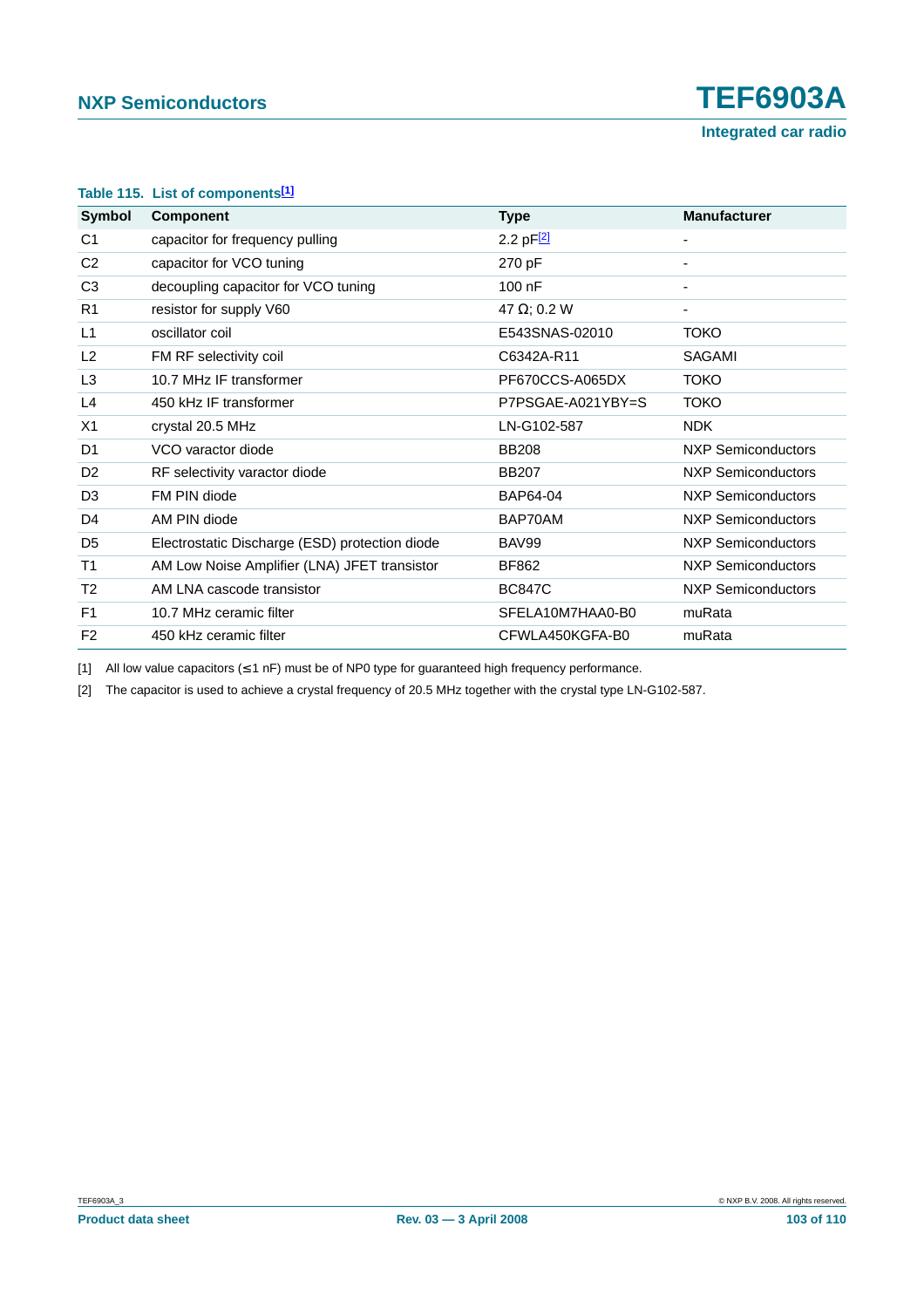# **16. Package outline**



### **Fig 45. Package outline SOT496-1 (QFP80)**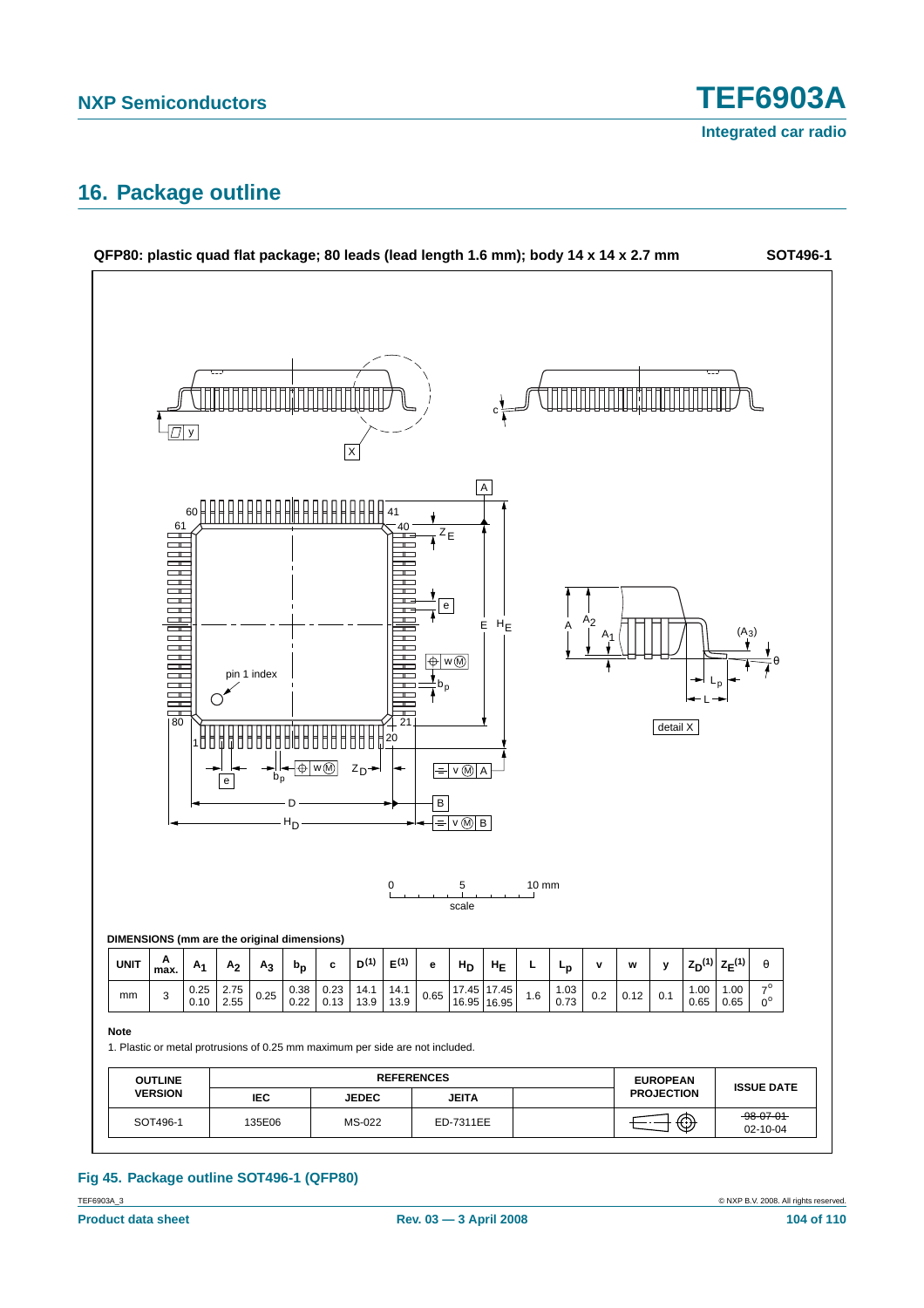# **17. Soldering**

This text provides a very brief insight into a complex technology. A more in-depth account of soldering ICs can be found in Application Note AN10365 "Surface mount reflow soldering description".

# **17.1 Introduction to soldering**

Soldering is one of the most common methods through which packages are attached to Printed Circuit Boards (PCBs), to form electrical circuits. The soldered joint provides both the mechanical and the electrical connection. There is no single soldering method that is ideal for all IC packages. Wave soldering is often preferred when through-hole and Surface Mount Devices (SMDs) are mixed on one printed wiring board; however, it is not suitable for fine pitch SMDs. Reflow soldering is ideal for the small pitches and high densities that come with increased miniaturization.

# **17.2 Wave and reflow soldering**

Wave soldering is a joining technology in which the joints are made by solder coming from a standing wave of liquid solder. The wave soldering process is suitable for the following:

- **•** Through-hole components
- **•** Leaded or leadless SMDs, which are glued to the surface of the printed circuit board

Not all SMDs can be wave soldered. Packages with solder balls, and some leadless packages which have solder lands underneath the body, cannot be wave soldered. Also, leaded SMDs with leads having a pitch smaller than ~0.6 mm cannot be wave soldered, due to an increased probability of bridging.

The reflow soldering process involves applying solder paste to a board, followed by component placement and exposure to a temperature profile. Leaded packages, packages with solder balls, and leadless packages are all reflow solderable.

Key characteristics in both wave and reflow soldering are:

- **•** Board specifications, including the board finish, solder masks and vias
- **•** Package footprints, including solder thieves and orientation
- **•** The moisture sensitivity level of the packages
- **•** Package placement
- **•** Inspection and repair
- **•** Lead-free soldering versus PbSn soldering

### **17.3 Wave soldering**

Key characteristics in wave soldering are:

- **•** Process issues, such as application of adhesive and flux, clinching of leads, board transport, the solder wave parameters, and the time during which components are exposed to the wave
- **•** Solder bath specifications, including temperature and impurities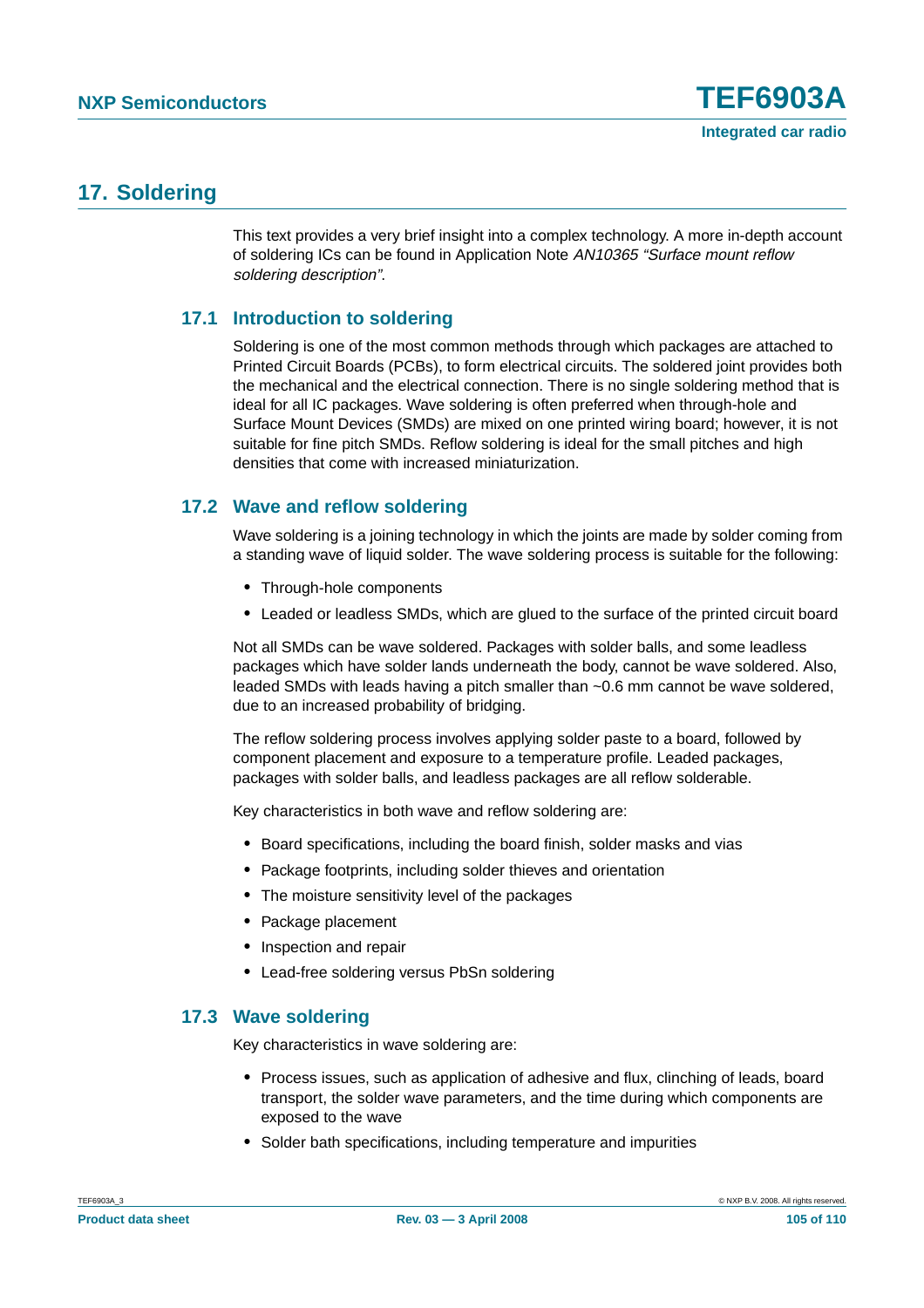### **17.4 Reflow soldering**

Key characteristics in reflow soldering are:

- **•** Lead-free versus SnPb soldering; note that a lead-free reflow process usually leads to higher minimum peak temperatures (see Figure 46) than a PbSn process, thus reducing the process window
- **•** Solder paste printing issues including smearing, release, and adjusting the process window for a mix of large and small components on one board
- **•** Reflow temperature profile; this profile includes preheat, reflow (in which the board is heated to the peak temperature) and cooling down. It is imperative that the peak temperature is high enough for the solder to make reliable solder joints (a solder paste characteristic). In addition, the peak temperature must be low enough that the packages and/or boards are not damaged. The peak temperature of the package depends on package thickness and volume and is classified in accordance with Table 116 and 117

#### **Table 116. SnPb eutectic process (from J-STD-020C)**

| Package thickness (mm) | Package reflow temperature $(^\circ \text{C})$ |            |  |
|------------------------|------------------------------------------------|------------|--|
|                        | Volume (mm <sup>3</sup> )                      |            |  |
|                        | < 350                                          | $\geq 350$ |  |
| < 2.5                  | 235                                            | 220        |  |
| > 2.5                  | 220                                            | 220        |  |

#### **Table 117. Lead-free process (from J-STD-020C)**

| Package thickness (mm) | Package reflow temperature $(^\circ \mathsf{C})$ |             |        |  |
|------------------------|--------------------------------------------------|-------------|--------|--|
|                        | Volume $(mm3)$                                   |             |        |  |
|                        | < 350                                            | 350 to 2000 | > 2000 |  |
| < 1.6                  | 260                                              | 260         | 260    |  |
| 1.6 to 2.5             | 260                                              | 250         | 245    |  |
| > 2.5                  | 250                                              | 245         | 245    |  |

Moisture sensitivity precautions, as indicated on the packing, must be respected at all times.

Studies have shown that small packages reach higher temperatures during reflow soldering, see Figure 46.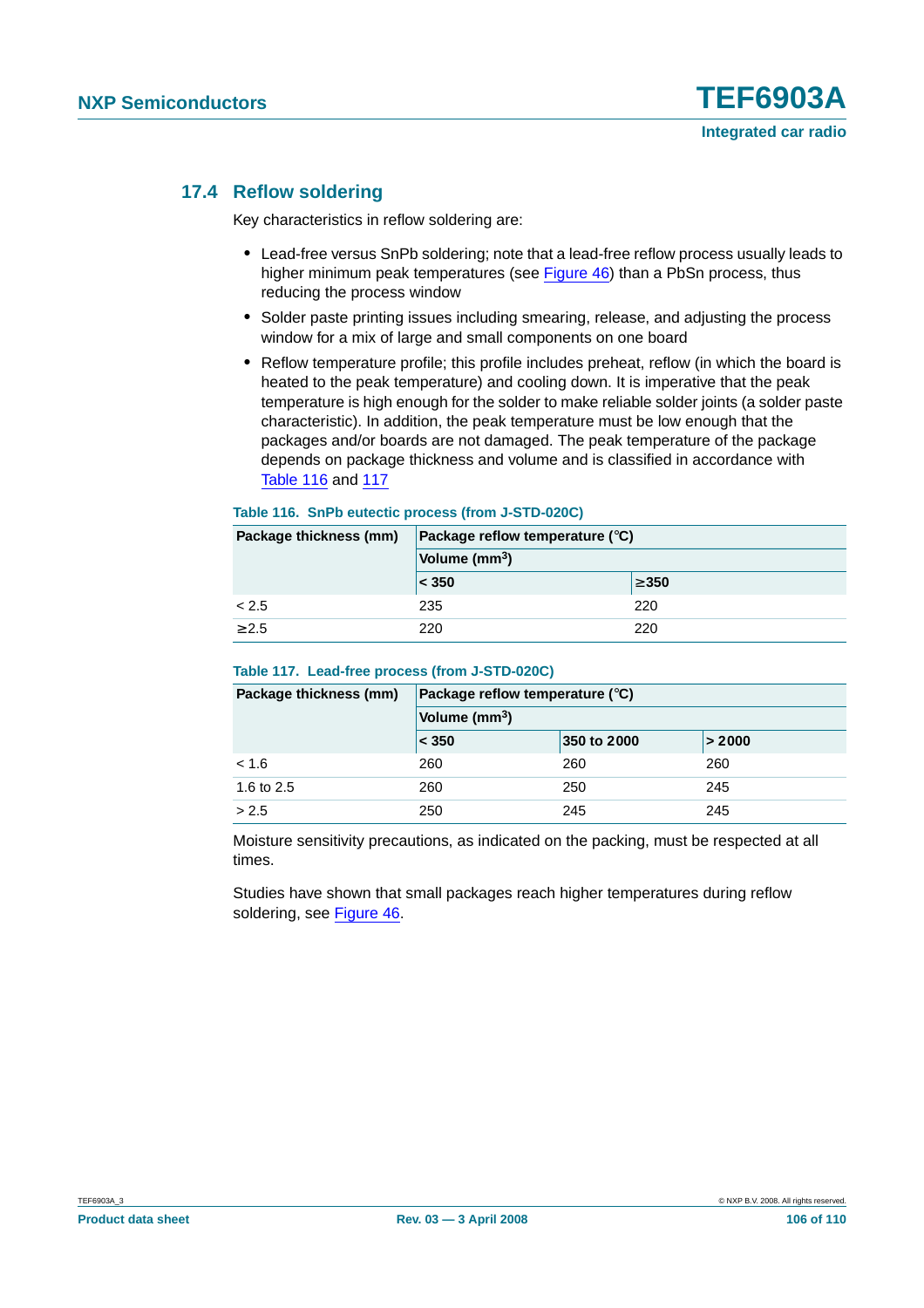

For further information on temperature profiles, refer to Application Note AN10365 "Surface mount reflow soldering description".

# **18. Revision history**

### **Table 118. Revision history**

| Document ID    | Release date                                                                           | Data sheet status                                                                                 | <b>Change notice</b> | <b>Supersedes</b> |  |
|----------------|----------------------------------------------------------------------------------------|---------------------------------------------------------------------------------------------------|----------------------|-------------------|--|
| TEF6903A 3     | 20080403                                                                               | Product data sheet                                                                                | PCN20071211003       | TEF6903A 2        |  |
| Modifications: | NXP Semiconductors.                                                                    | • The format of this data sheet has been redesigned to comply with the new identity guidelines of |                      |                   |  |
|                | • Legal texts have been adapted to the new company name where appropriate.             |                                                                                                   |                      |                   |  |
|                |                                                                                        | • Table 107: test mode description corrected                                                      |                      |                   |  |
| TEF6903A 2     | 20060710                                                                               | Product data sheet                                                                                |                      | TEF6903A 1        |  |
| Modifications: | $\bullet$ Table 22: added row 1Fh                                                      |                                                                                                   |                      |                   |  |
|                | • Section 8.2.27: changed 1Fh to 1Eh in table titles                                   |                                                                                                   |                      |                   |  |
|                | • Section 8.2.28: added                                                                |                                                                                                   |                      |                   |  |
|                | • Table 111: AM demodulator output pin MPXAMOUT specification: changed values of $V_0$ |                                                                                                   |                      |                   |  |
|                | • Table 112: stereo decoder and AM path specification: changed value of $V_{o(AM)}$    |                                                                                                   |                      |                   |  |
| TEF6903A 1     | 20060213                                                                               | Preliminary data sheet                                                                            |                      |                   |  |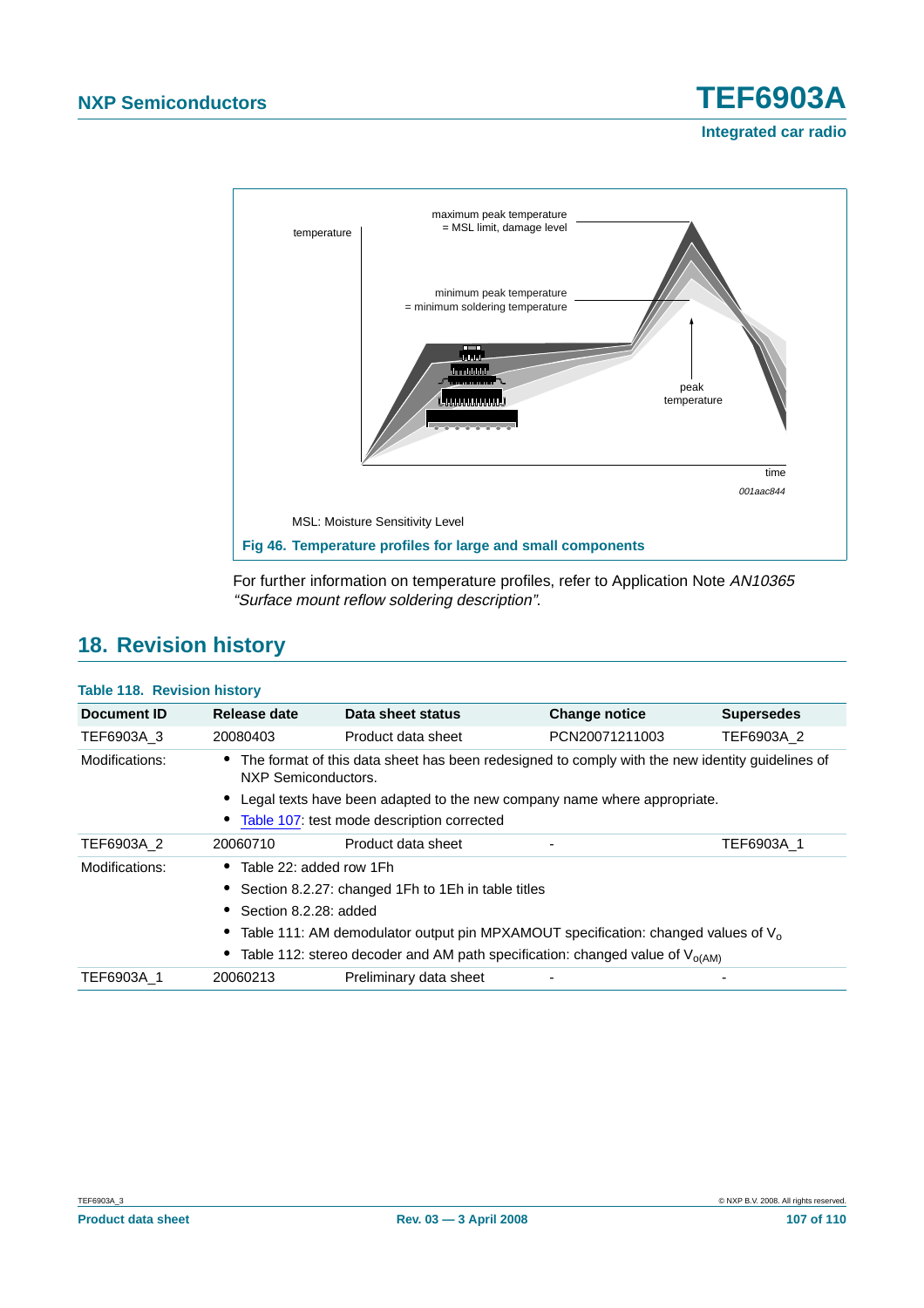# **19. Legal information**

### **19.1 Data sheet status**

| Document status <sup>[1][2]</sup> | Product status <sup>[3]</sup> | <b>Definition</b>                                                                     |
|-----------------------------------|-------------------------------|---------------------------------------------------------------------------------------|
| Objective [short] data sheet      | Development                   | This document contains data from the objective specification for product development. |
| Preliminary [short] data sheet    | Qualification                 | This document contains data from the preliminary specification.                       |
| Product [short] data sheet        | Production                    | This document contains the product specification.                                     |

[1] Please consult the most recently issued document before initiating or completing a design.

[2] The term 'short data sheet' is explained in section "Definitions".

[3] The product status of device(s) described in this document may have changed since this document was published and may differ in case of multiple devices. The latest product status information is available on the Internet at URL <http://www.nxp.com>.

### **19.2 Definitions**

**Draft —** The document is a draft version only. The content is still under internal review and subject to formal approval, which may result in modifications or additions. NXP Semiconductors does not give any representations or warranties as to the accuracy or completeness of information included herein and shall have no liability for the consequences of use of such information.

**Short data sheet —** A short data sheet is an extract from a full data sheet with the same product type number(s) and title. A short data sheet is intended for quick reference only and should not be relied upon to contain detailed and full information. For detailed and full information see the relevant full data sheet, which is available on request via the local NXP Semiconductors sales office. In case of any inconsistency or conflict with the short data sheet, the full data sheet shall prevail.

# **19.3 Disclaimers**

**General —** Information in this document is believed to be accurate and reliable. However, NXP Semiconductors does not give any representations or warranties, expressed or implied, as to the accuracy or completeness of such information and shall have no liability for the consequences of use of such information.

**Right to make changes —** NXP Semiconductors reserves the right to make changes to information published in this document, including without limitation specifications and product descriptions, at any time and without notice. This document supersedes and replaces all information supplied prior to the publication hereof.

**Suitability for use —** NXP Semiconductors products are not designed, authorized or warranted to be suitable for use in medical, military, aircraft, space or life support equipment, nor in applications where failure or malfunction of an NXP Semiconductors product can reasonably be expected to result in personal injury, death or severe property or environmental

damage. NXP Semiconductors accepts no liability for inclusion and/or use of NXP Semiconductors products in such equipment or applications and therefore such inclusion and/or use is at the customer's own risk.

**Applications —** Applications that are described herein for any of these products are for illustrative purposes only. NXP Semiconductors makes no representation or warranty that such applications will be suitable for the specified use without further testing or modification.

**Limiting values —** Stress above one or more limiting values (as defined in the Absolute Maximum Ratings System of IEC 60134) may cause permanent damage to the device. Limiting values are stress ratings only and operation of the device at these or any other conditions above those given in the Characteristics sections of this document is not implied. Exposure to limiting values for extended periods may affect device reliability.

**Terms and conditions of sale —** NXP Semiconductors products are sold subject to the general terms and conditions of commercial sale, as published at <http://www.nxp.com/profile/terms>, including those pertaining to warranty, intellectual property rights infringement and limitation of liability, unless explicitly otherwise agreed to in writing by NXP Semiconductors. In case of any inconsistency or conflict between information in this document and such terms and conditions, the latter will prevail.

**No offer to sell or license —** Nothing in this document may be interpreted or construed as an offer to sell products that is open for acceptance or the grant, conveyance or implication of any license under any copyrights, patents or other industrial or intellectual property rights.

**Quick reference data —** The Quick reference data is an extract of the product data given in the Limiting values and Characteristics sections of this document, and as such is not complete, exhaustive or legally binding.

# **19.4 Trademarks**

Notice: All referenced brands, product names, service names and trademarks are the property of their respective owners.

**I 2C-bus —** logo is a trademark of NXP B.V.

# **20. Contact information**

For additional information, please visit: **http://www.nxp.com** For sales office addresses, send an email to: **salesaddresses@nxp.com**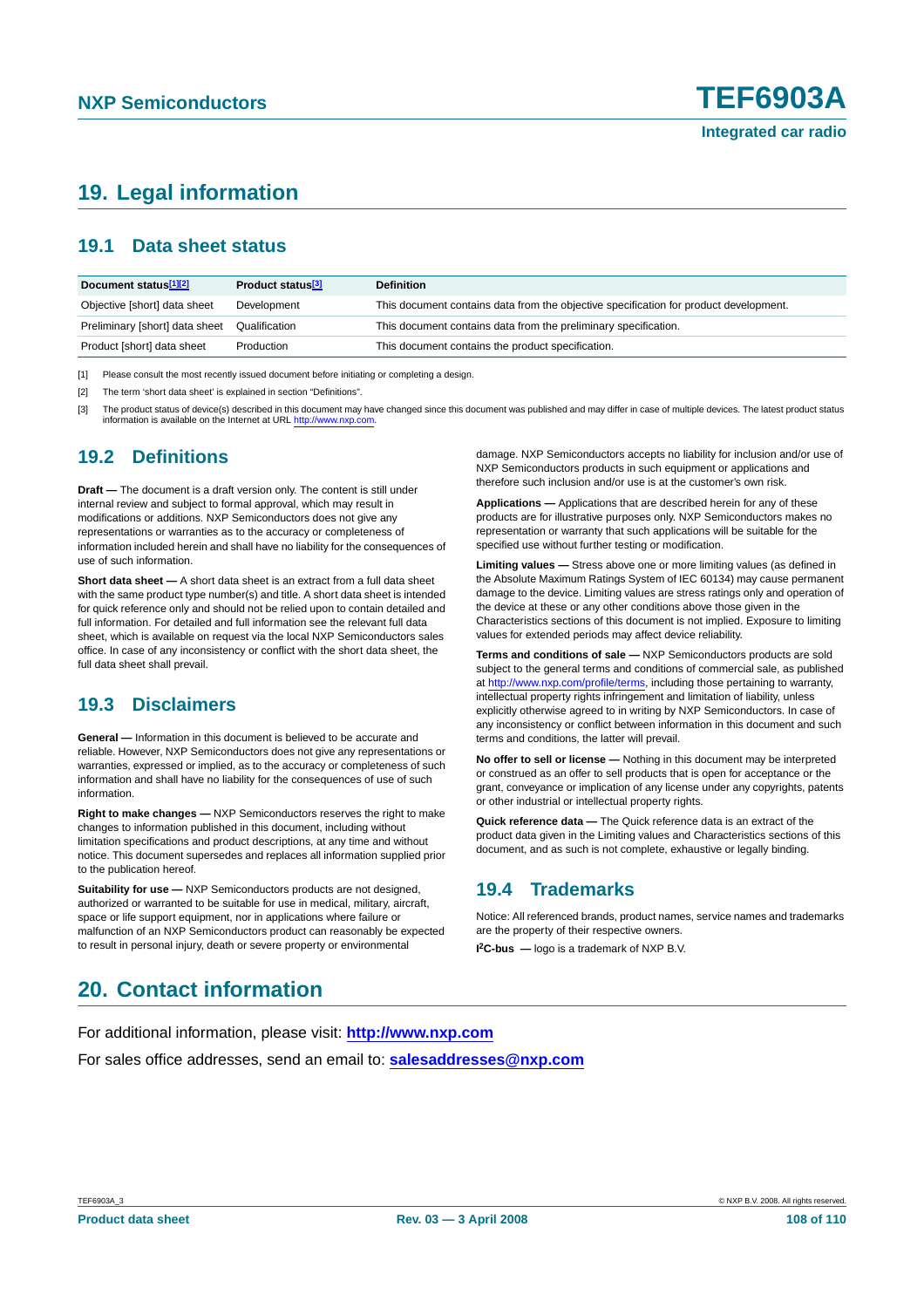## <span id="page-108-0"></span>**21. Contents**

| 1            |                                                                             |
|--------------|-----------------------------------------------------------------------------|
| 2            | Features                                                                    |
| 3            |                                                                             |
| 4            | Ordering information 3                                                      |
| 5            | Block diagram<br>4                                                          |
| 6            | Pinning information<br>5                                                    |
| 6.1          | 5                                                                           |
| 6.2          | 5                                                                           |
| 7            | Functional description  7                                                   |
| 7.1          | 7                                                                           |
| 7.2          | FM RF AGC<br>8                                                              |
| 7.3          | 8                                                                           |
| 7.4          | FM IF2 channel filter<br>8                                                  |
| 7.5          | FM limiter and level detection<br>8                                         |
| 7.6          | 8                                                                           |
| 7.7          | Center frequency and bandwidth tuning and                                   |
|              | 8                                                                           |
| 7.8          | Bandwidth control algorithm<br>8                                            |
| 7.9          | 9                                                                           |
| 7.10         | 9                                                                           |
| 7.11         | 9                                                                           |
| 7.12         | 9                                                                           |
| 7.13<br>7.14 | AM RF AGC control<br>9                                                      |
| 7.15         | 9                                                                           |
| 7.16         | 10<br>AM IF AGC amplifier and demodulator<br>10                             |
| 7.17         | 10                                                                          |
| 7.18         | AM and FM level DAA<br>10                                                   |
| 7.19         | AM and FM IF counter<br>10                                                  |
| 7.20         | Tuning mute $\ldots \ldots \ldots \ldots \ldots \ldots \ldots \ldots$<br>10 |
| 7.21         | 10                                                                          |
| 7.22         | FM and AM AF noise blanker<br>11                                            |
| 7.23         | Fixed high cut and high cut control<br>11                                   |
| 7.24         | 11                                                                          |
| 7.25         | Weak signal processing<br>11                                                |
| 7.26         | 11<br>Audio step interpolation                                              |
| 7.27         | Source selector<br>11                                                       |
| 7.28         | VU-meter read<br>12                                                         |
| 7.29         | 12                                                                          |
| 7.30         | 12<br>CD compression                                                        |
| 7.31         | 12                                                                          |
| 7.32         | 12                                                                          |
| 7.33         | 12<br>Loudness                                                              |
| 7.34         | 13                                                                          |
| 7.35         | External processor I/O<br>13                                                |
| 7.36         | RDS/RBDS demodulator<br>13                                                  |
| 8            | I <sup>2</sup> C-bus protocol<br>13                                         |

| 8.1      | Read mode                            | 14 |
|----------|--------------------------------------|----|
| 8.1.1    | Read mode: data byte IFCOUNTER       | 15 |
| 8.1.2    | Read mode: data byte LEVEL           | 17 |
| 8.1.3    | Read mode: data byte USN/WAM         | 18 |
| 8.1.4    | Read mode: data byte MOD             | 19 |
| 8.1.5    | Read mode: data byte IFBW            | 21 |
| 8.1.6    | Read mode: data byte ID              | 21 |
| 8.1.7    | Read mode: data byte TEMP.           | 22 |
| 8.2      | Write mode                           | 22 |
| 8.2.1    | Mode and subaddress byte for write   | 28 |
| 8.2.2    | Write mode: data byte BANDWIDTH      | 35 |
| 8.2.3    | Write mode: data bytes PLLM and PLLL | 37 |
| 8.2.4    | Write mode: data byte DAA            | 37 |
| 8.2.5    | Write mode: data byte AGC            | 38 |
| 8.2.6    | Write mode: data byte BAND           | 39 |
| 8.2.7    |                                      | 40 |
| 8.2.8    | Write mode: data byte LEVELALGN      | 41 |
| 8.2.9    | Write mode: data byte IFCF           | 41 |
| 8.2.10   | Write mode: data byte IFCAP          | 42 |
| 8.2.10.1 | Factory alignment of bits IFCAP[3:0] | 42 |
| 8.2.10.2 | Initialization of the radio          | 42 |
| 8.2.10.3 | Factory alignment of IFCF            | 42 |
| 8.2.11   | Write mode: data byte ACD            | 43 |
| 8.2.12   | Write mode: data byte SENSE          | 44 |
| 8.2.13   | Write mode: data byte TIMING         | 45 |
| 8.2.14   | Write mode: data byte SNC            | 47 |
| 8.2.15   | Write mode: data byte HIGHCUT.       | 48 |
| 8.2.16   | Write mode: data byte SOFTMUTE       | 51 |
| 8.2.17   | Write mode: data byte RADIO          | 55 |
| 8.2.18   | Write mode: data byte INPUT          | 57 |
| 8.2.19   | Write mode: data byte VOLUME         | 59 |
| 8.2.20   | Write mode: data byte TREBLE         | 66 |
| 8.2.21   | Write mode: data byte BASS           | 67 |
| 8.2.22   | Write mode: data byte FADER          | 69 |
| 8.2.23   | Write mode: data byte OUTPUT         | 70 |
| 8.2.24   | Write mode: data byte BALANCE        | 71 |
| 8.2.25   | Write mode: data byte LOUDNESS       | 72 |
| 8.2.26   | Write mode: data byte POWER          | 74 |
| 8.2.27   | Write mode: data bytes RESERVED      | 74 |
| 8.2.28   | Write mode: data byte TEST           | 75 |
| 9        | Limiting values                      | 75 |
| 10       | Thermal characteristics              | 76 |
| 11       | Static characteristics               | 76 |
| 12       | Dynamic characteristics              | 78 |
| 12.1     | Dynamic characteristics of the tuner | 78 |
| 12.2     | Dynamic characteristics of the sound |    |
|          |                                      | 87 |
|          |                                      |    |

## **continued >>**